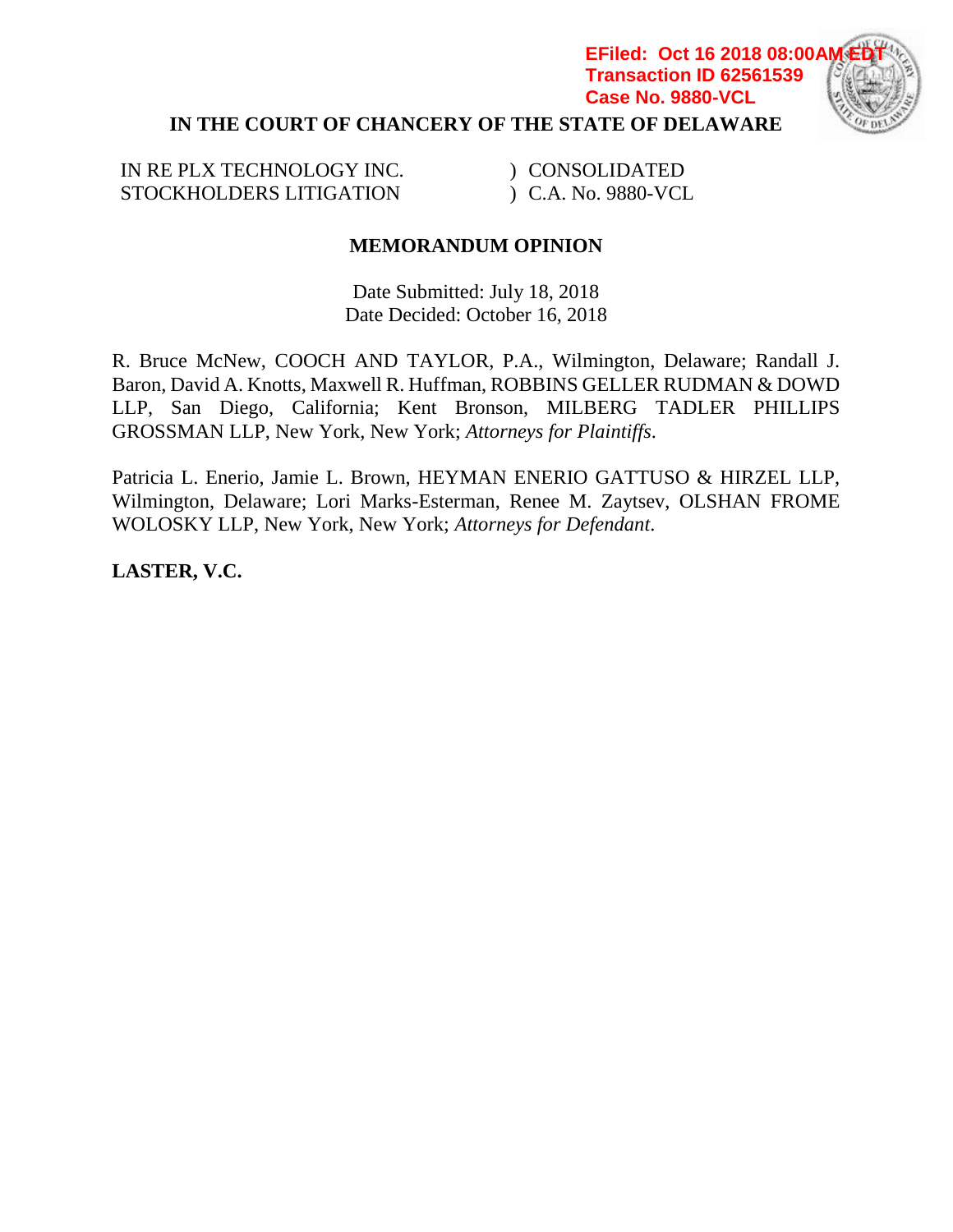In January 2013, defendant Potomac Capital Partners II, L.P. ("Potomac") launched an activist campaign to pressure PLX Technology Inc. ("PLX" or the "Company") into a sale. Eric Singer, Potomac's co-managing member, led the activist campaign. Singer's investment thesis was simple. PLX had agreed to sell itself to Integrated Device Technology, Inc. ("IDT"), but PLX and IDT terminated their deal in December 2012 after the Federal Trade Commission challenged it on antitrust grounds. During the go-shop period, another bidder had expressed interest in buying PLX. After the IDT deal failed, PLX's stock plummeted. Singer bought shares at depressed prices, believing that Potomac could achieve short-term profits if PLX was sold to the other bidder.

Singer issued a series of highly critical public letters in which he demanded that the Company's board of directors (the "Board") conduct a sale process. During meetings with members of the Board and PLX management, he insisted that they sell PLX. In March 2013, Potomac nominated five candidates, including Singer, to replace a majority of the Board. In November 2013, Potomac conducted a proxy contest but sought to replace only three of the incumbent directors. At PLX's annual meeting in December 2013, Potomac's nominees prevailed. At Singer's request, the Board made him chair of the Strategic Alternatives Special Committee, which was charged with exploring strategic alternatives for the Company.

Shortly after the annual meeting, a senior executive from Avago Technologies Wireless (U.S.A.) Manufacturing Inc. ("Avago") contacted Deutsche Bank Securities Inc., who was serving as PLX's financial advisor. Conveniently, Deutsche Bank was also advising Avago on its acquisition of LSI Corporation, one of PLX's competitors.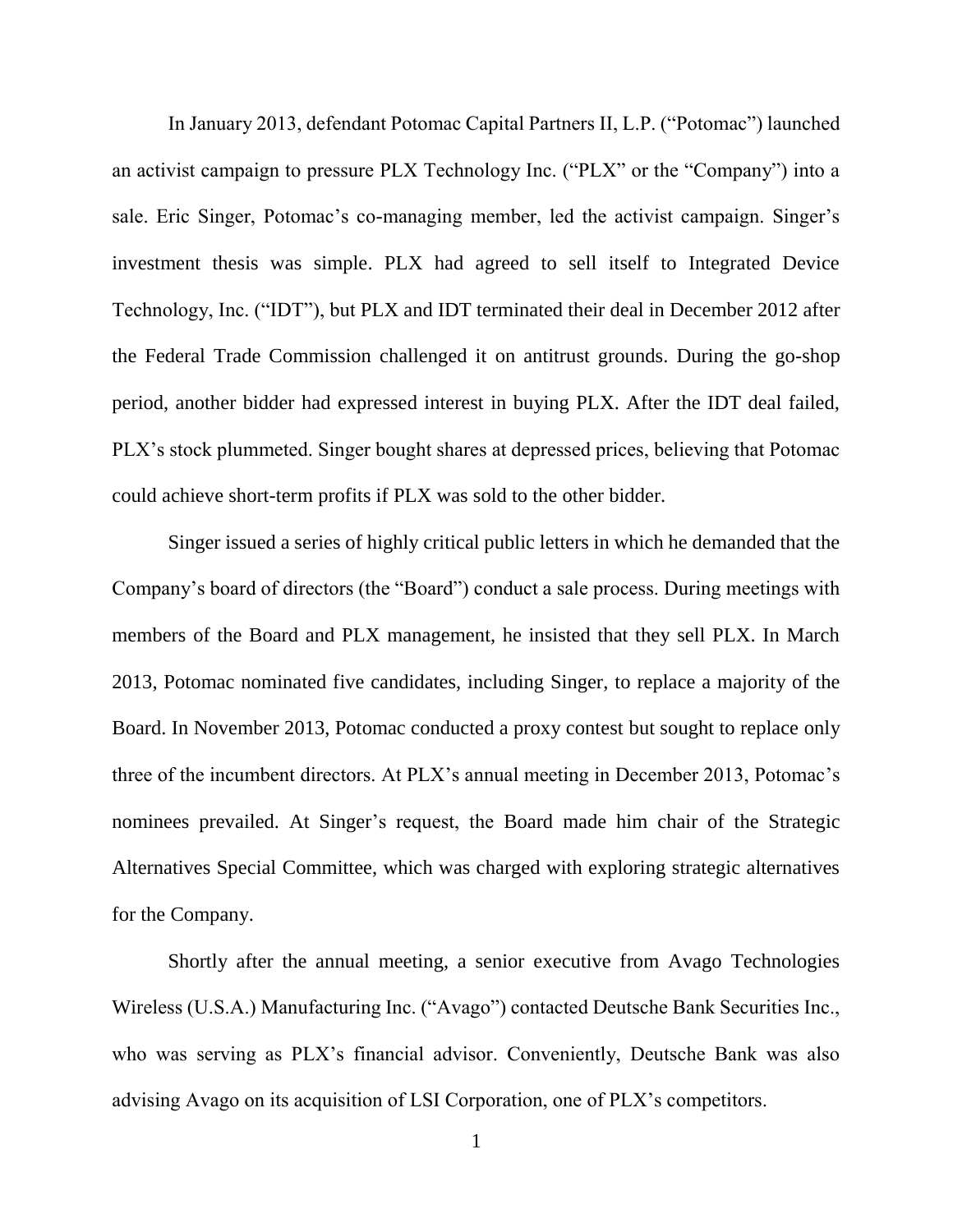Avago had been the other bidder who had approached PLX during the go-shop period for the IDT deal. Subsequently, in February 2013, Avago had proposed to acquire PLX for \$6.00 per share. The Board had rejected Avago's offer, telling Avago that the price needed to "start with a 7." Since then, PLX's business had grown stronger.

The Avago executive told Deutsche Bank that he "saw the PLX BoD transition" but that because of the LSI acquisition, Avago would be in the "penalty box" until that deal closed. He said that once the LSI transaction was complete, Avago would be "open for business on all topics," including an acquisition of PLX, which he described as a "\$300M deal." With 45.9 million shares outstanding, this figure equated to \$6.53 per share.

Deutsche Bank shared the information with Singer. Deutsche Bank and Singer did not share the information with PLX's management team or with the other members of the Board. As a result of the tip from Avago, Singer and Deutsche Bank knew when Avago was likely to bid (after the LSI acquisition closed) and how much Avago wanted to pay (\$300 million).

Over the next four months, Singer bided his time. In May 2014, Avago closed the LSI transaction and approached PLX, just as it said it would. The same senior executive from Avago asked to meet personally with Singer. The two discussed the pricing for a sale of PLX. The next day, Avago proposed to acquire PLX for \$6.25 per share. Nine days later, PLX had agreed in principle to a deal at \$6.50 per share—just what Avago said it wanted to pay when it approached Deutsche Bank in December 2013.

During those nine days, as Chair of the Special Committee, Singer worked with Deutsche Bank to manage the process and lead the Board to a deal at \$6.50. One major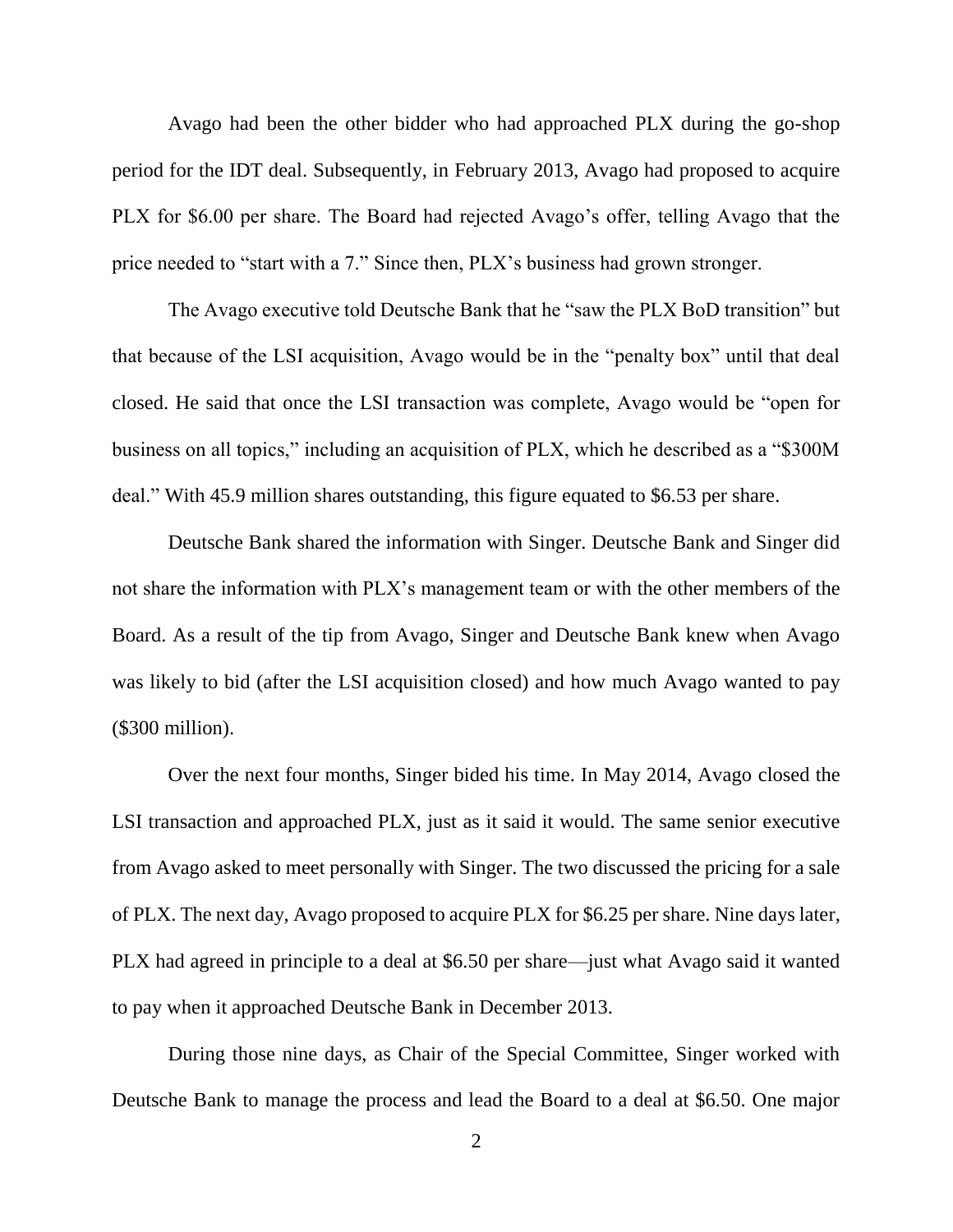problem was management's business plan, which had been prepared in December 2013, approved by the Board, and used by the Board when making decisions in the ordinary course of business. A discounted cash flow analysis based on the five-year projections in that plan (the "December 2013 Projections") generated a valuation range well above the Avago deal price. The Special Committee and Deutsche Bank had management prepare a new and materially lower set of projections, which management described as a "sensitivity case" (the "June 2014 Projections"). After presenting the two sets of projections to the Board, the directors asked for an explanation of the changes. Without ever receiving it, the Board signed off on Deutsche Bank's use of the June 2014 Projections for its valuation work. Deutsche Bank called the June 2014 Projections its "Base Case" and the December 2013 Projections its "Upside Case." When Avago received the June 2014 Projections, it correctly labeled them as a "downside case" and continued to treat the December 2013 Projections as its base case.

On June 23, 2014, Avago and PLX formally announced their transaction, which was structured as a medium-form merger under Section 251(h) of the Delaware General Corporation Law (the "Merger"). In the recommendation statement that the Board sent to stockholders, the Board did not disclose Avago's December 2013 contact with Deutsche Bank and claimed that the June 2014 Projections had been prepared in the ordinary course of business. On August 12, the Merger closed. Each publicly held share of PLX common stock was converted into the right to receive \$6.50 in cash.

The plaintiffs sued the directors, contending that they breached their fiduciary duties when approving the Merger. They also argued that the directors breached their duty of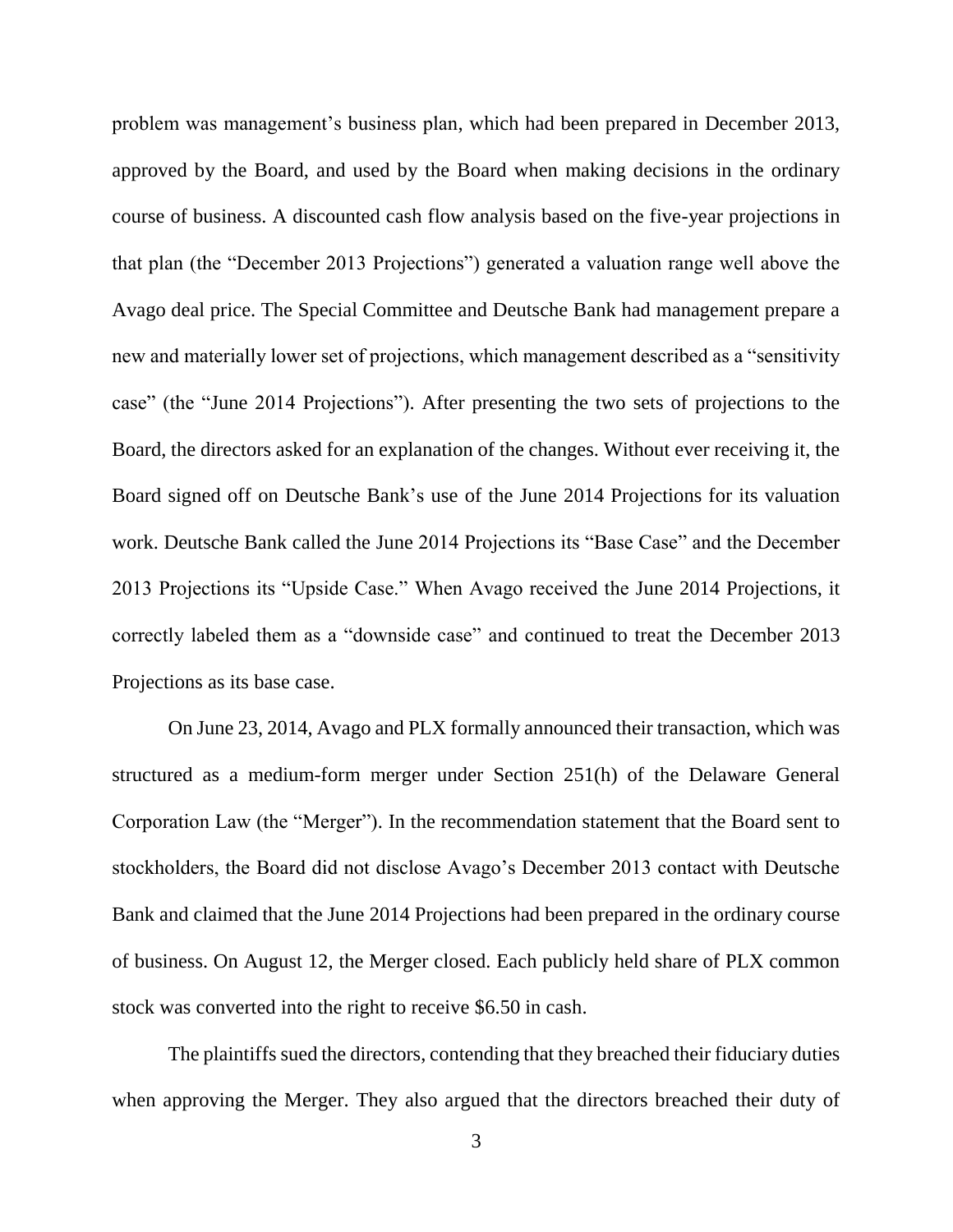disclosure when recommending the Merger to stockholders. The plaintiffs sued Potomac, Deutsche Bank, and Avago for aiding and abetting the directors' breaches of duty.

The claims against Avago and two of the directors were dismissed at the pleading stage. After discovery, the remaining directors and Deutsche Bank settled. The plaintiffs proceeded to trial against Potomac.

This post-trial decision finds that the plaintiffs proved all but one of the elements of their claim against Potomac. The plaintiffs proved that the directors breached their fiduciary duties by engaging in a sale process without knowing critical information about Avago's communications with Deutsche Bank in December 2013. The directors other than Singer should not be blamed for this oversight in any morally culpable sense; Singer and Deutsche Bank withheld the information from them. In terms of fulfilling their fiduciary duties to stockholders, however, the directors fell short. The plaintiffs also proved that the directors breached their duty of disclosure when recommending that stockholders tender, both by failing to disclose Avago's communications with Deutsche Bank in December 2013 and by depicting the June 2014 Projections as having been prepared in the ordinary course of business.

The plaintiffs proved that Potomac, through Singer, knowingly participated in the directors' breaches of duty. Singer knew about the tip from Avago in December 2013 and failed to disclose the information to his fellow directors. Once Avago engaged, he worked to engineer the sale that Potomac had sought to achieve from the outset. Singer was the comanaging member of Potomac and directed the activist campaign on its behalf. His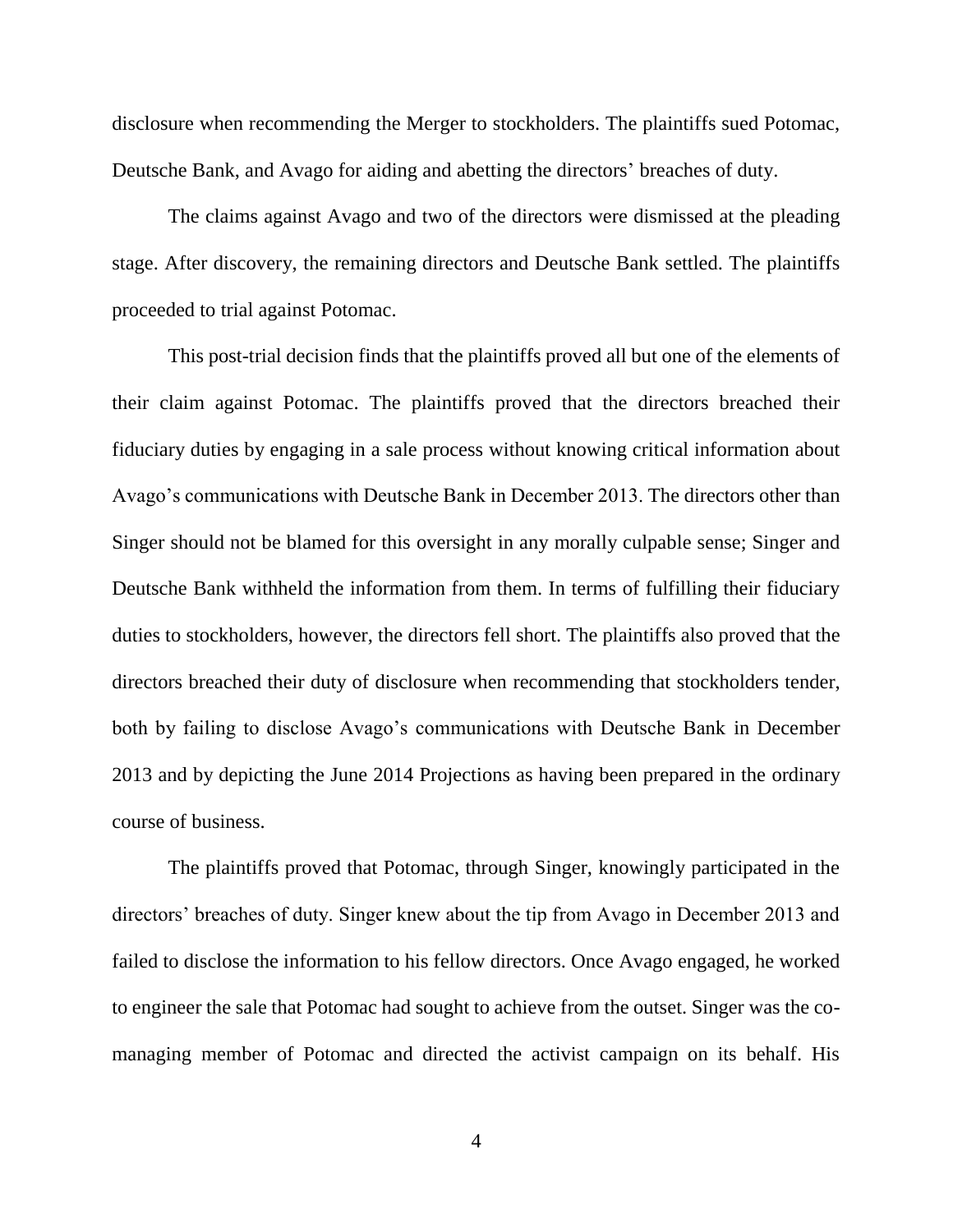knowledge and actions are therefore imputed to Potomac for purposes of the knowing participation element of a claim for aiding and abetting.

The plaintiffs did not prove any causally related damages. The plaintiffs theorized that the Company should have remained a standalone entity and maintained that its value in that configuration was \$9.86 per share. The plaintiffs failed to prove that valuation, which was more than 50% higher than the Merger consideration. Instead, the record shows that the Merger consideration exceeded the standalone value of the Company. Judgment is therefore entered in favor of Potomac.

### **I. FACTUAL BACKGROUND**

Trial took place over three days. The parties submitted 505 exhibits and lodged fourteen depositions. Only one fact witness—Singer—testified live. Two expert witnesses testified at trial on damages issues. The parties proved the following facts by a preponderance of the evidence.

### **A. PLX**

 $\overline{a}$ 

PLX was a Delaware corporation that developed and sold specialized integrated circuits used in connectivity applications. <sup>1</sup> The Company went public in 1999, and its shares traded on the NASDAQ Stock Market.<sup>2</sup>

<sup>&</sup>lt;sup>1</sup> PTO  $\P$  21. Citations in this format refer to stipulated facts in the pre-trial order. Dkt. 370. Citations in the form "[Name] Tr." refer to witness testimony from the trial transcript. Citations in the form "[Name] Dep." refer to witness testimony from a deposition transcript. Citations in the form " $JX$  —— at ——" refer to trial exhibits using the JX-based page numbers generated for trial.

 $^{2}$  PTO ¶ 36.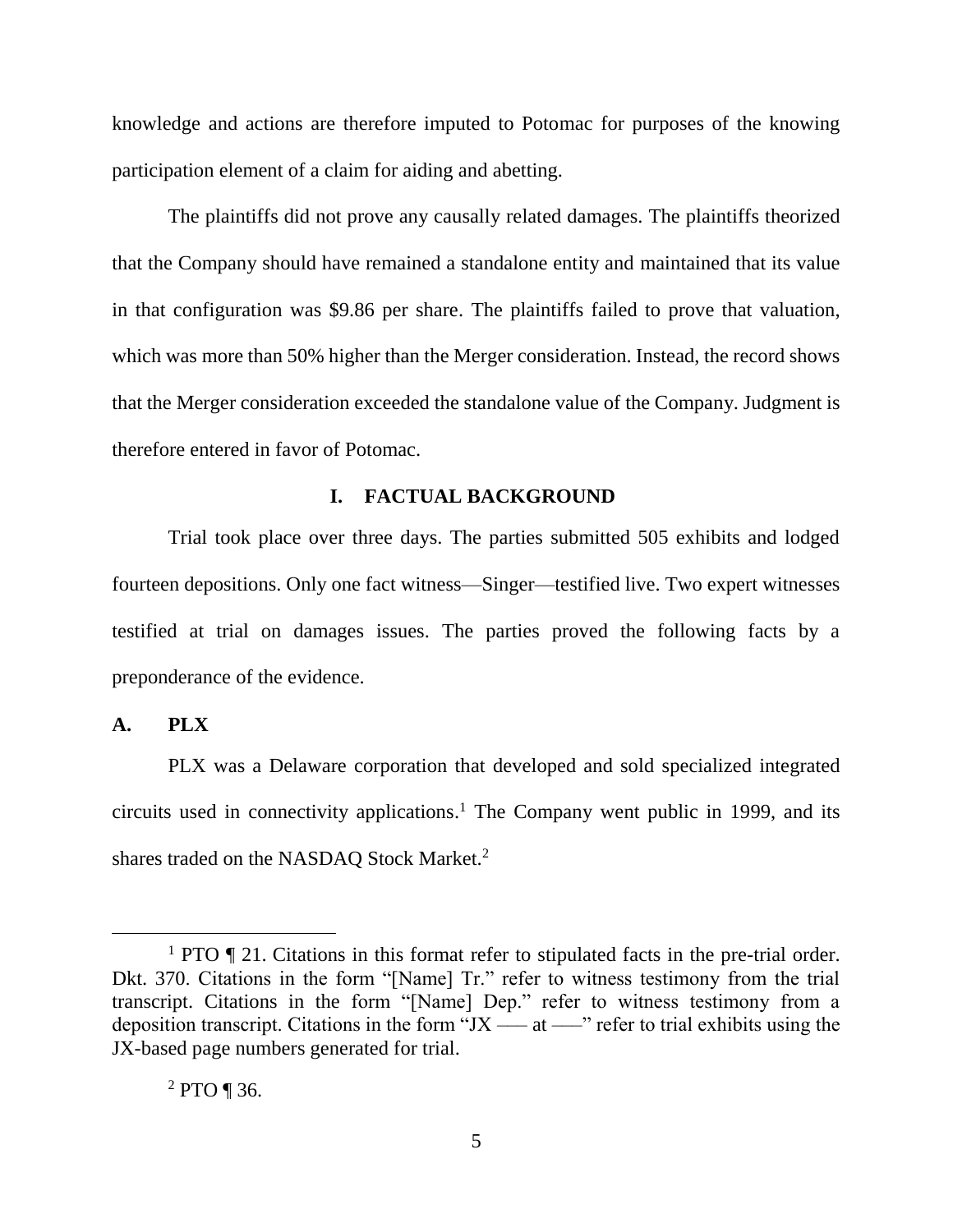In 2008, PLX suffered major losses.<sup>3</sup> In an attempt to gain scale, management made two significant acquisitions, one in 2009 and the other in 2010.<sup>4</sup> Both were disasters.<sup>5</sup>

By 2011, PLX faced an uncertain future.<sup>6</sup> To turn things around, the Company began developing a new product called ExpressFabric.<sup>7</sup> The Board also began considering strategic alternatives.<sup>8</sup>

# **B. IDT, Avago, And Balch Hill**

In April 2011, PLX discussed a potential transaction with IDT.<sup>9</sup> On June 17, 2011, IDT proposed to acquire PLX for \$5 per share, payable 50% in cash and 50% in IDT stock.<sup>10</sup> The Board rejected the offer, stating that it "wanted to continue to execute on its long-term business plan."<sup>11</sup> When IDT followed up, PLX told IDT that any proposal "would have to be at a significantly higher price."<sup>12</sup>

6 JX 35 at 4.

7 *Id.* at 4.

<sup>8</sup> *See* JX 6 at 5.

 $11$  JX 33 at 16.

<sup>12</sup> *Id.*

 $3$  JX 35 at 2–3.

<sup>4</sup> PTO ¶¶ 40–41; *see also* JX 2 at 4; JX 4 at 8; Raun Dep. 337–38; Salameh Dep. 169–71; Schmitt Dep. 85–87.

<sup>5</sup> PTO ¶¶ 42–43; *see also* Singer Tr. 5–6, 332–40; Riordan Dep. 126, 140.

<sup>&</sup>lt;sup>9</sup> PTO ¶ 44; JX 33 at 15.

<sup>10</sup> PTO ¶ 45; JX 33 at 15.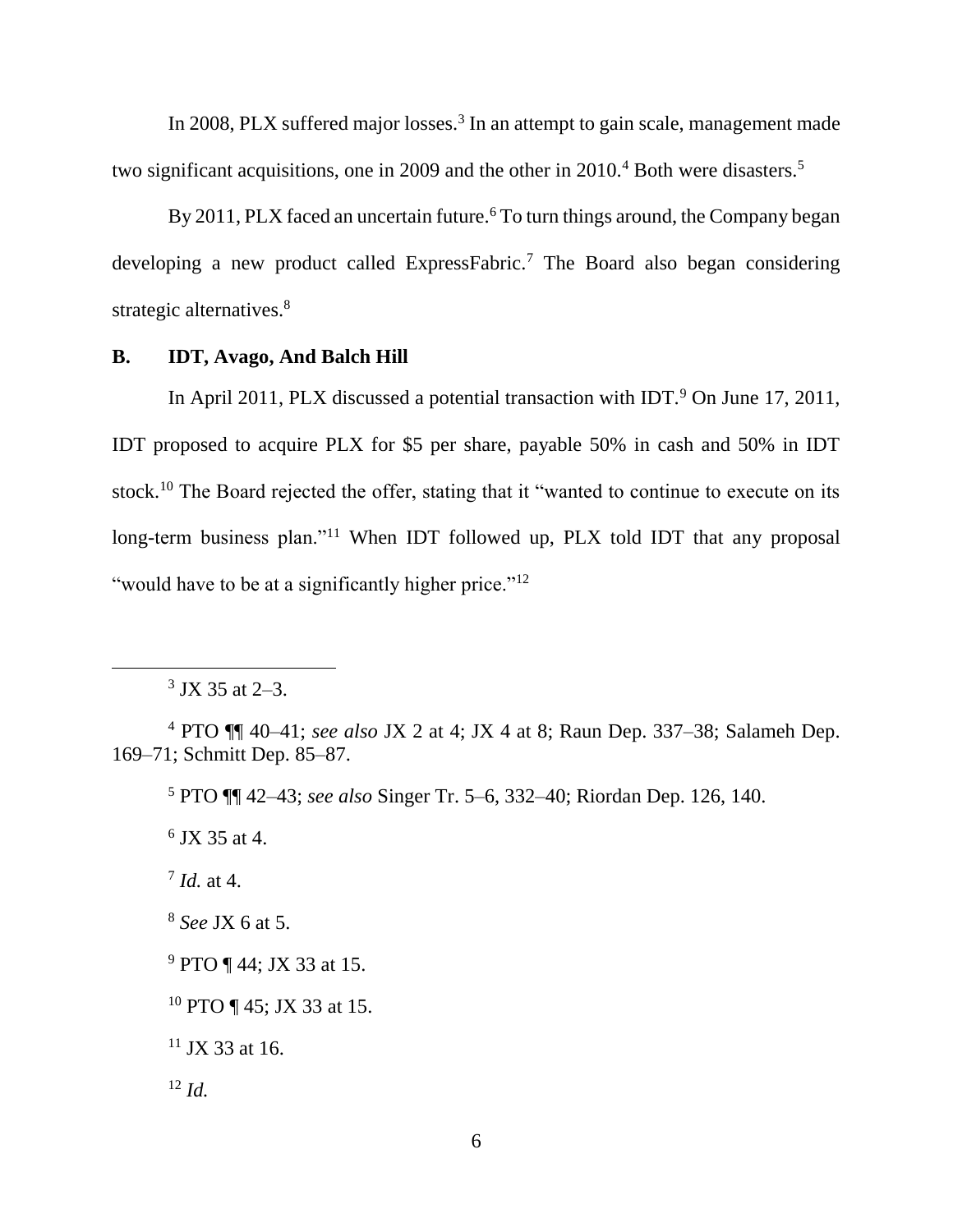In October 2011, PLX engaged in discussions with Avago about a potential transaction. On October 31, 2011, the parties entered into a non-disclosure agreement.<sup>13</sup>

In February 2012, an activist hedge fund called Balch Hill Partners L.P. disclosed a 9.7% stake in the Company's equity.<sup>14</sup> Balch Hill asserted that "management should seek a buyer . . . to take advantage of the tremendous market interest in . . . PCI Express switches."<sup>15</sup> The Board disagreed and announced publicly that the Company's stockholders "would be best served by continuing to pursue the strategic projects underway" rather than "affirmatively pursuling] a sale."<sup>16</sup>

On March 7, 2012, Balch Hill submitted a slate of nominees to run against the incumbent directors.<sup>17</sup> Facing a proxy contest, the Board began consulting with Deutsche Bank about strategic alternatives.<sup>18</sup>

<sup>13</sup> PTO ¶ 47; *see also* JX 551 at 18.

 $\overline{a}$ 

<sup>14</sup> JX 9 at 2; *see also* PTO ¶ 48; JX 33 at 16.

<sup>15</sup> JX 9 at 6; *see also* JX 33 at 16; Schmitt Dep. 98–100. *Cf.* JX 2 at 27. "PCI Express" is a connectivity standard for integrated circuits. "PCI" stands for "Peripheral Component Interconnect." *See* PTO ¶¶ 38-39; JX 35 at 2. The plaintiffs objected to JX 35 as containing hearsay and lacking a proper foundation. During their depositions, Schmitt and Raun authenticated the document and confirmed the accuracy of the statements it contained. *See* Schmitt Dep. 89–98; Raun Dep. 321–29.

<sup>16</sup> JX 11 at 1; *see also* JX 33 at 16.

<sup>17</sup> JX 14 (Balch Hill letter to stockholders); *see also* JX 15 (first amendment to Schedule 13D); JX 16 (Schedule 14A); JX 17 (PLX Form 10-K Annual Report); JX 33 at 17.

 $18$  JX 33 at 18–19.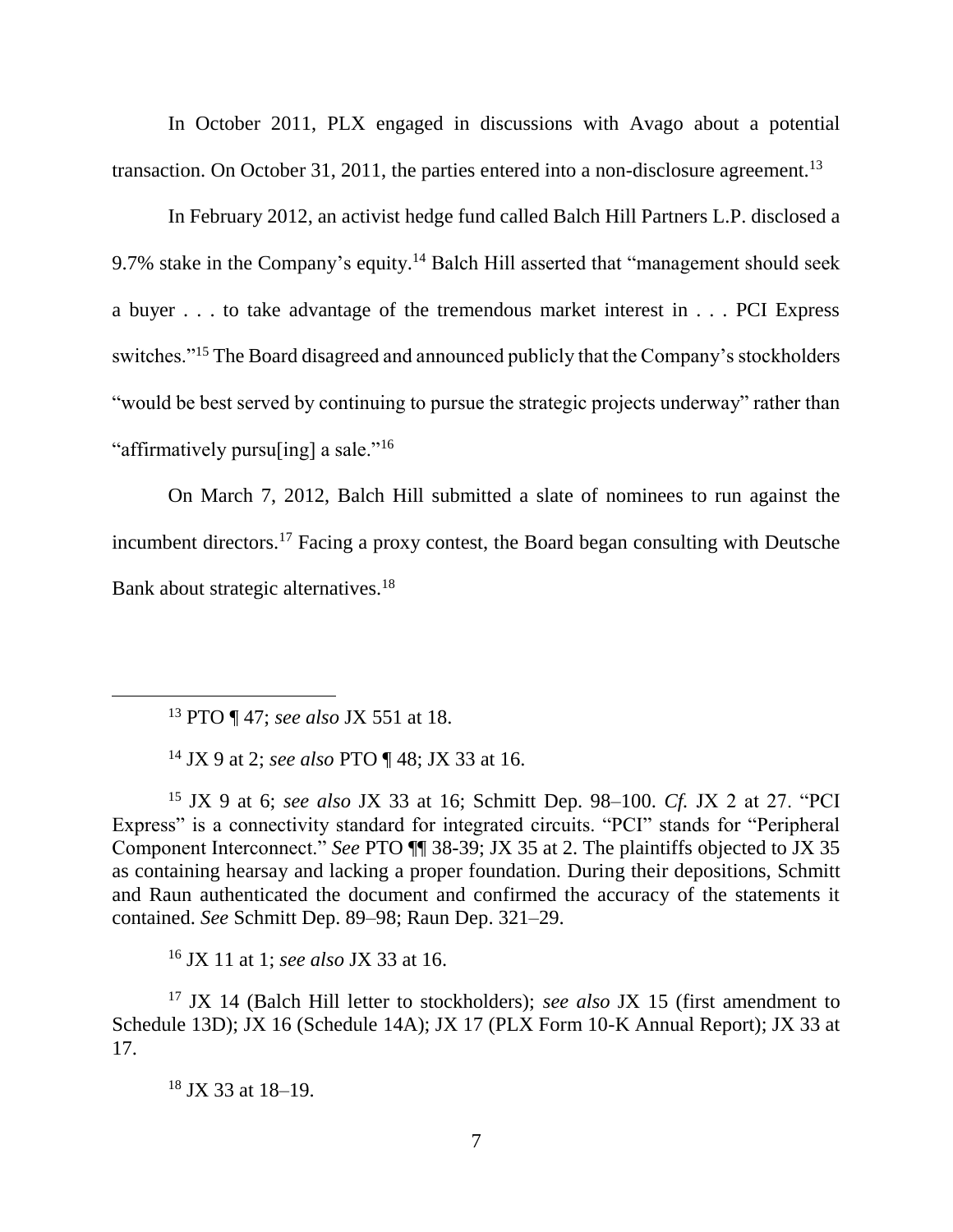# **C. The Failed IDT Merger**

In March 2012, IDT indicated that it could increase its proposal to between \$6.75 and \$7.00 per share. <sup>19</sup> The Board thought the range was attractive, but wanted IDT to commit to a specific figure and a meaningful post-signing market check.<sup>20</sup>

On March 31, 2012, IDT offered to acquire PLX for \$7.00 per share, payable 50% in cash and 50% in stock, and agreed to a post-signing go-shop period.<sup>21</sup> The Board accepted the proposal, and the parties began due diligence.<sup>22</sup> The parties signed a formal merger agreement on April 30, 2012.<sup>23</sup>

During the next thirty days, Deutsche Bank contacted thirty-seven parties.<sup>24</sup> Avago and three others expressed interest.<sup>25</sup> Only Avago submitted a proposal: an all-cash deal at \$5.75 per share.<sup>26</sup> The Board declined to pursue it.<sup>27</sup> As IDT and PLX moved towards

<sup>19</sup> *See* PTO ¶ 50; JX 33 at 18.

 $\overline{a}$ 

<sup>20</sup> *See* PTO ¶ 51; JX 33 at 18.

<sup>21</sup> *See* PTO ¶ 53; JX 33 at 20.

<sup>22</sup> JX 23 at 1; JX 33 at 20.

<sup>23</sup> PTO ¶ 56; JX 30 at 1; JX 33 at 22.

<sup>24</sup> PTO ¶ 58; JX 551 at 19; *see* JX 32 at 1.

<sup>25</sup> PTO ¶ 58; JX 551 at 19.

<sup>26</sup> PTO ¶ 59–60; JX 36 at 2–3; JX 40 at 1; JX 551 at 20; *see* JX 41 at 2; Krause Dep. 83. *Cf.* JX 37 (Avago's analysis of the proposal prepared by Barclays).

<sup>27</sup> PTO ¶ 59; JX 551 at 20.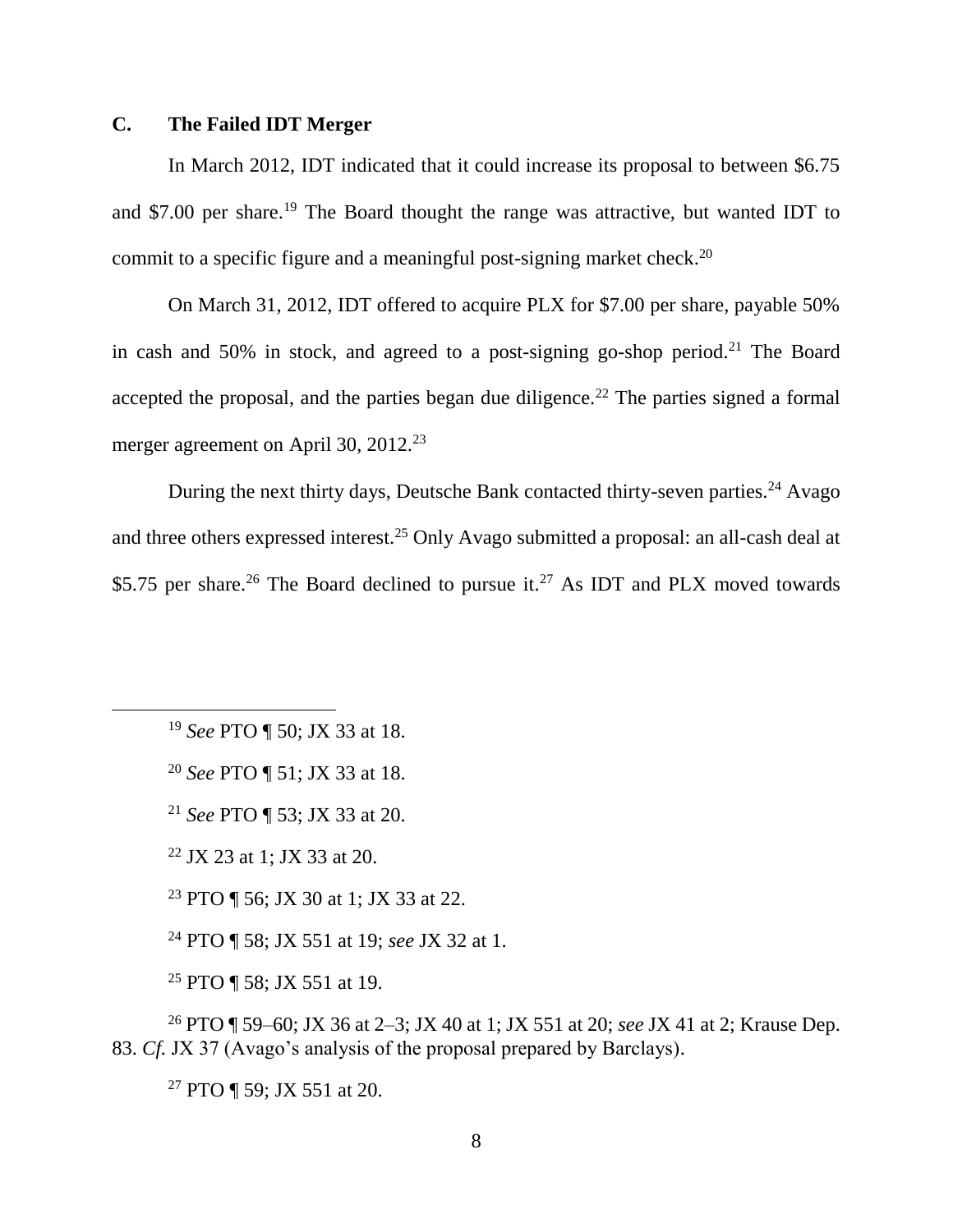closing, Avago made two more attempts to submit a competing bid. Each time, the Board declined to engage. 28

In May 2012, Balch Hill announced that it supported the IDT transaction and had sold much of its position. The firm waited until October to withdraw its nominees.<sup>29</sup>

## **D. The IDT-PLX Deal Falls Through.**

On December 18, 2012, the Federal Trade Commission moved to block the IDT-PLX merger on antitrust grounds.<sup>30</sup> The parties abandoned the deal the next day.<sup>31</sup>

After the termination of the IDT deal, PLX's stock price "declined precipitously."<sup>32</sup> The Board decided that PLX needed a couple of quarters to stabilize before restarting a sale process in the second half of 2013.<sup>33</sup>

To lead the recovery, the Board hired David Raun as the Company's CEO.<sup>34</sup> Management told the markets that "[d]espite the turmoil of the last nine months, we are now a stronger and more resilient company."<sup>35</sup> Management noted that PLX had made a

 $\overline{a}$ 

<sup>30</sup> PTO ¶ 62; JX 55.

<sup>31</sup> *See* PTO ¶ 63; JX 56 at 1; JX 57 at 1.

 $32$  Singer Dep. 40.

<sup>33</sup> Salameh Dep. 15-16; *see also* JX 59 ("the current plan is for the company to 'recover' from the long process of the IDT acquisition").

 $34$  JX 58 at 1–2.

 $35$  JX 1006 at 1.

 $28$  JX 551 at 20.

<sup>29</sup> JX 33 at 22; JX 551 at 20.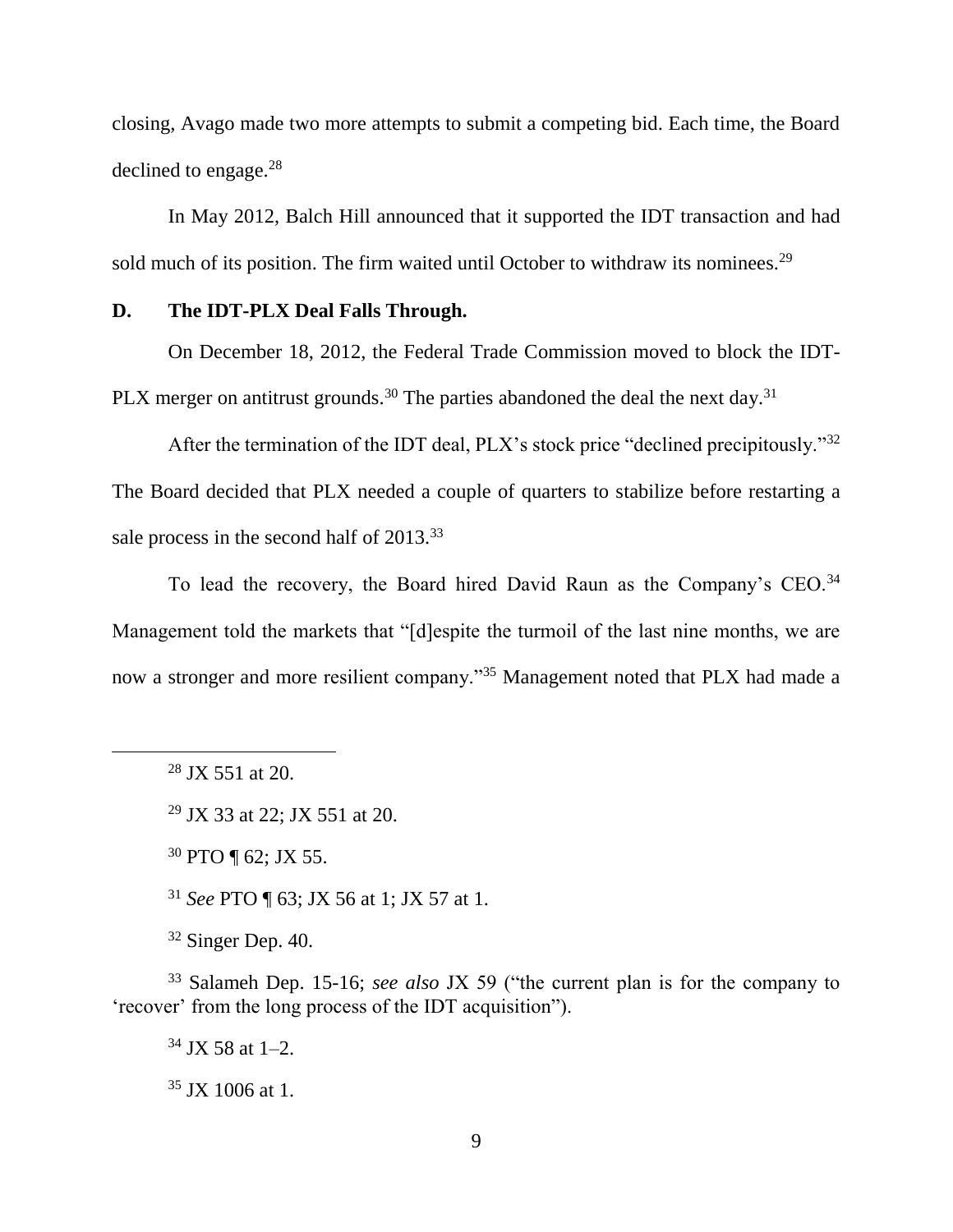significant, well-received divestiture and was starting 2013 with its "highest-ever PCI Express market share" of nearly 70%.<sup>36</sup>

### **E. Singer Becomes Interested In PLX.**

The Company's floundering stock price after the failed IDT transaction caught the attention of Eric Singer, who managed Potomac. His investment thesis was simple: "When the IDT deal fell apart, the stock declined precipitously, and in the company's [proxy], it indicated there was a competitive bidder for PLX."<sup>37</sup> Because "the Board already made a decision to sell the company," he felt that "they should go back to the other party in the bidding process" and follow through on a transaction.<sup>38</sup>

On January 25, 2013, Potomac disclosed its ownership of 5.1% of the Company's common stock.<sup>39</sup> Potomac had acquired its position at prices ranging from \$3.46 to \$4.55 per share.<sup>40</sup> If Potomac could convince PLX to sell in the near term at something close to what IDT had offered, then Potomac would generate a healthy rate of return.<sup>41</sup>

 $\overline{a}$ 

<sup>38</sup> *Id*. at 41.

<sup>36</sup> *Id.* at 2.

 $37$  Singer Dep. 40.

 $39$  PTO ¶ 64.

<sup>40</sup> *See* JX 65 at 10–11.

<sup>&</sup>lt;sup>41</sup> *Cf.* Riordan Dep. 80 (testifying that Singer only cared about getting "whatever" premium he could get based on whatever he bought the stock at and whatever he could currently sell it at").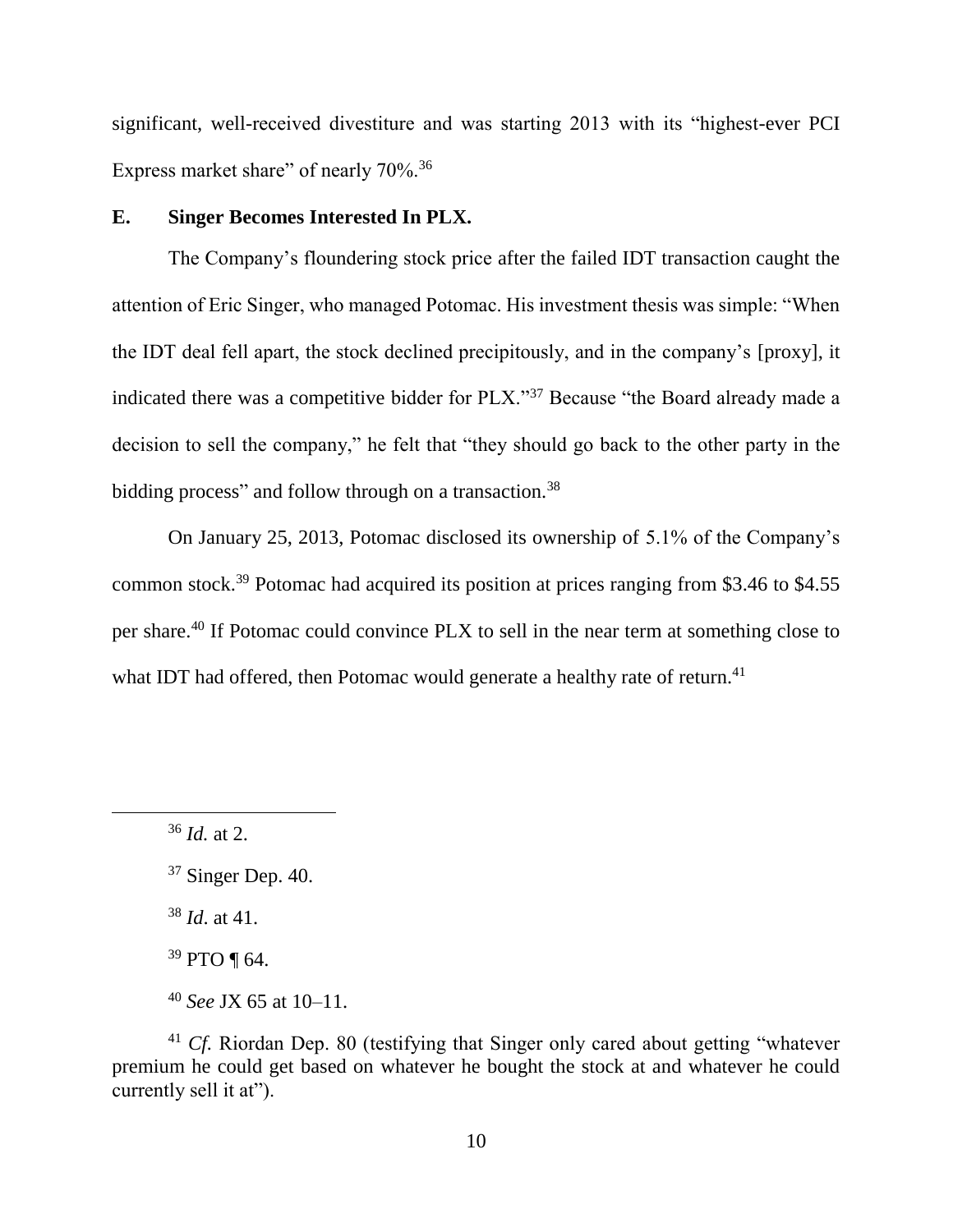To induce PLX to sell, Potomac sent a strongly worded letter to the Board that it also released publicly. Potomac "**d[id] not believe that PLX should remain an independent public company**" and called on PLX to "**immediately commence a process of a thorough review of all strategic alternatives available to the Company.**" <sup>42</sup> Potomac urged that "action must be taken urgently and decisively" and that "[i]t is imperative that the Board and management translate this interest into a value-maximizing transaction."<sup>43</sup>

Singer made clear that he wanted PLX to talk to the other bidder who had come forward during the go-shop process: "**One interested party submitted a formal competing offer to the Company proposing a potential all-cash acquisition of PLX.**" 44 Potomac insisted that "it is time for the Board and management of the Company to give this competing proposal some serious consideration."<sup>45</sup> He added that "**it is imperative and urgent that the Board and management immediately engage a nationally recognized investment bank and commence a robust process of exploration and evaluation of all available strategic options and value-maximizing opportunities.**" 46

- $43$  JX 63 at 1.
- <sup>44</sup> JX 63 at 2.
- <sup>45</sup> *Id*.

<sup>46</sup> *Id*.

<sup>42</sup> JX 63 at 1; *see also* Schmitt Dep. 37–39.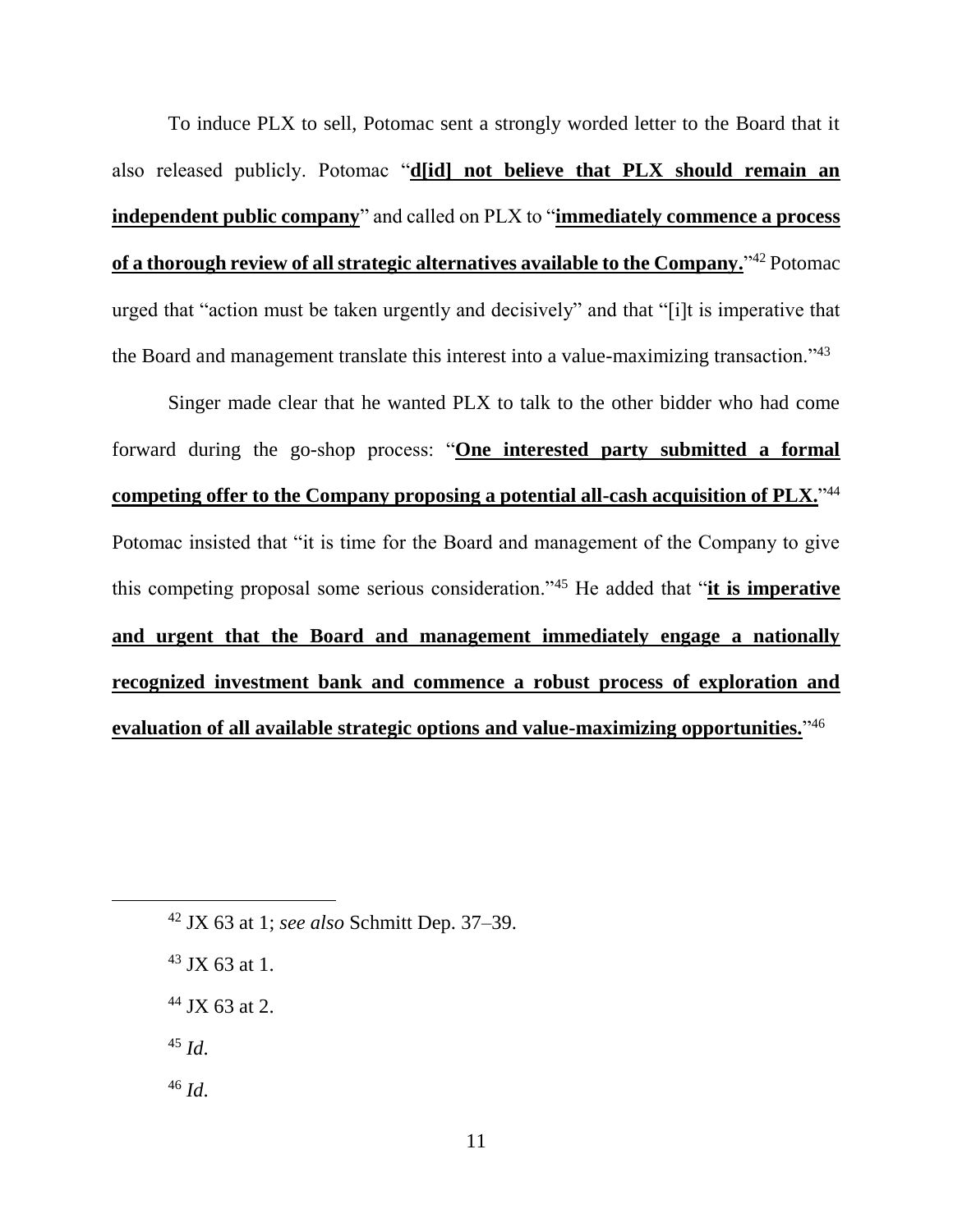Singer followed up this letter by leaving Raun a voice message and sending him an email requesting a call.<sup>47</sup> Raun and Singer eventually spoke over the phone on January 30, 2013, and Singer reiterated the views expressed in Potomac's letter.<sup>48</sup>

The Board correctly perceived that Singer wanted PLX sold. As the directors saw it, "Eric Singer's position was that we should sell the company, and that was . . . his one and only agenda."<sup>49</sup> But the directors did not agree that an immediate sale was in the Company's best interest.<sup>50</sup>

On February 13, 2013, Potomac sent another public letter to the Board.<sup>51</sup> Potomac again demanded that the Board "immediately commence a process of thorough review of all strategic alternatives available to PLX," stressing that "[a]ction must be taken decisively and urgently."<sup>52</sup> Potomac argued that "shareholder value can best be created by capitalizing on the historic interest in PLX from potential acquirers, while leveraging the improved

 $47$  JX 70 at 1.

<sup>48</sup> *Id.*

<sup>50</sup> *See* JX 74 at 2.

 $52$  JX 77 at 2.

<sup>49</sup> Riordan Dep. 53; *see also id.* at 76 (Singer's "clear intentions, what he told us, was that . . . we should sell the company"); Raun Dep. 217 ("I believe most of the time [Singer] was only interested in the sale of PLX in 2013"); Whipple Dep. 22 (describing Singer as the type of activist "who think they can achieve shareholder value by forcing the sale of the company" rather than the type who "join the board because they think they can make the operations better").

<sup>51</sup> PTO ¶ 64; JX 77.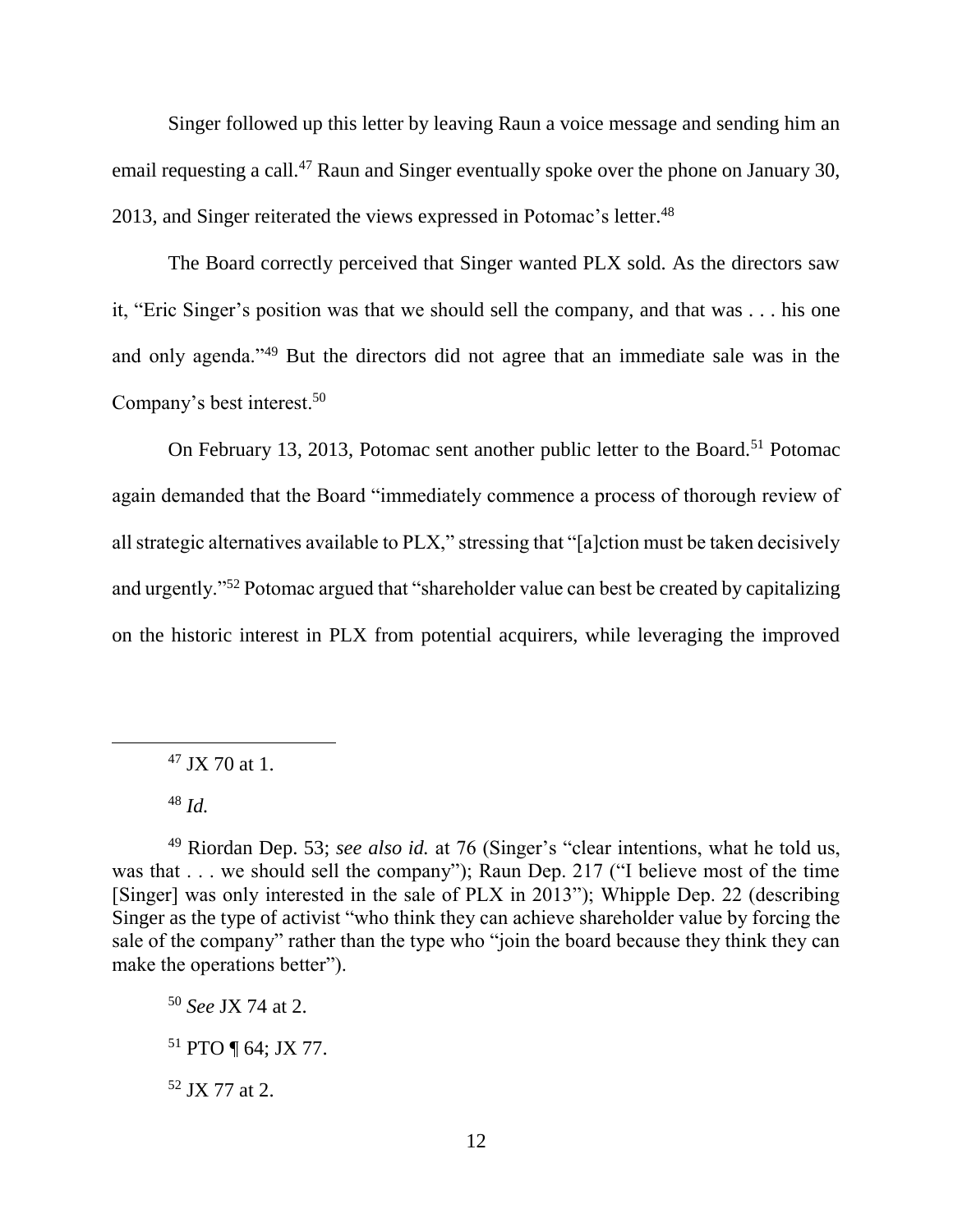operating model of the Company."<sup>53</sup> Potomac added that "the Company's strong fundamentals make it an attractive target of strategic interest."<sup>54</sup> Potomac concluded by calling for new directors who would "break the current Board's historic complacency and reactive practices and ensure objective analysis of value enhancing opportunities."<sup>55</sup>

After Potomac's second letter, PLX arranged a meeting.<sup>56</sup> On February 26, 2013, Singer met with Company's two senior executives, Raun and Art Whipple, the Company's Chief Financial Officer, and two of its outside directors, co-founder Michael Salameh, who had served as CEO until 2008, and Tom Riordan.<sup>57</sup> Singer took affront, expressing disappointment that PLX did not also send James Guzy, the Chairman of the Board, and Ralph Schmitt, Raun's predecessor as CEO.<sup>58</sup>

The PLX attendees did not have a good impression of Singer. Riordan reported that it was "not possible to have a constructive conversation with [Singer] because he doesn't care one whit about the company or its employees or its contribution."<sup>59</sup> Whipple described

<sup>53</sup> *Id.*

 $\overline{a}$ 

<sup>54</sup> *Id.* at 3.

<sup>55</sup> *Id.*

<sup>56</sup> *See* JX 74; *see also* JX 70 at 1–2; JX 71 at 1; JX 73 at 1.

<sup>57</sup> *See* JX 81 at 1; JX 89 at 1; Riordan Dep. 50, 52.

<sup>58</sup>JX 82 at 1; JX 86 at 1.

<sup>59</sup> JX 88 at 1; *see also* Riordan Dep. 47–55; *id.* at 63 ("Q. So did Singer make any operational suggestions about what the company could do differently? A. Other than for all the board to resign, no.").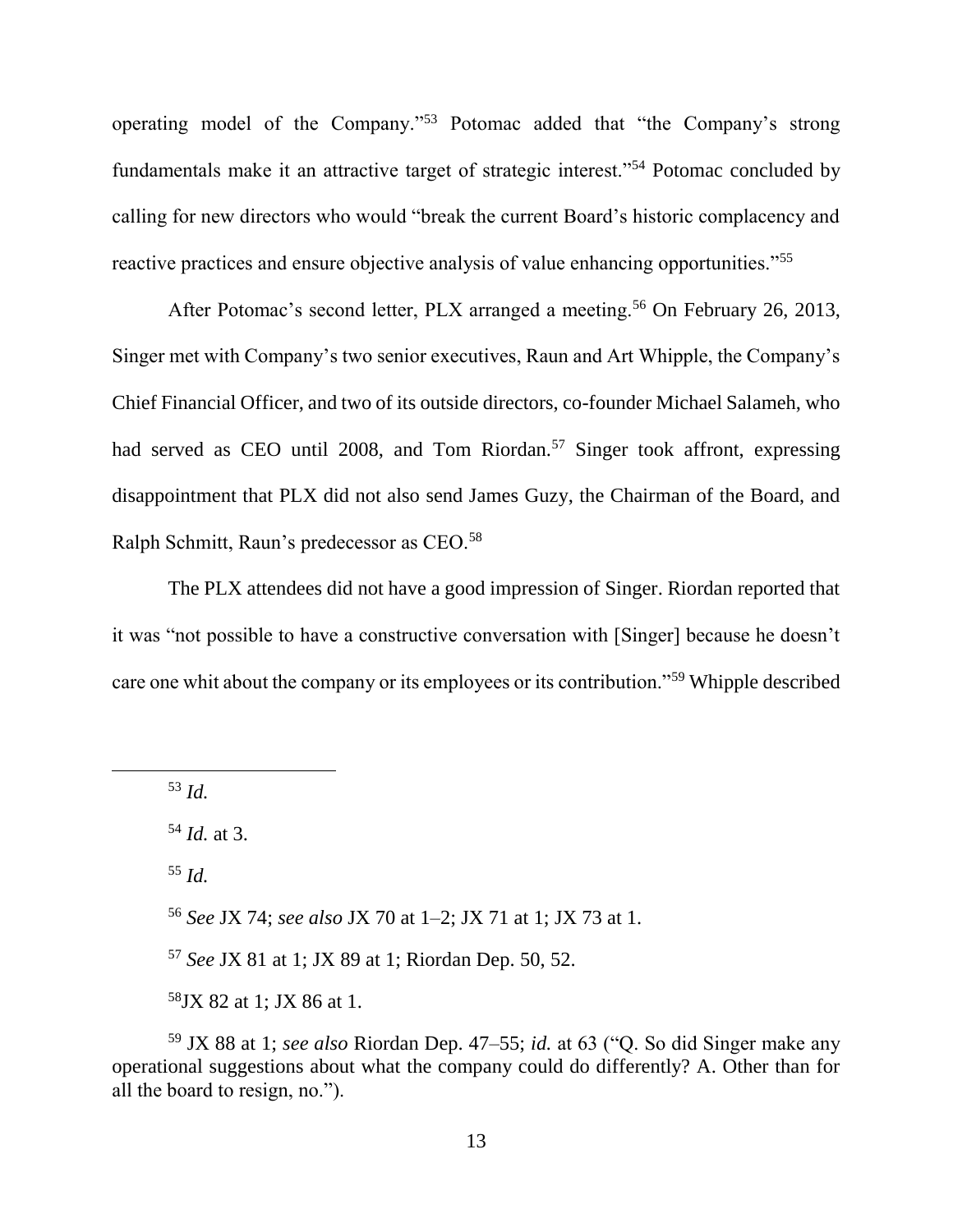Singer's "apparent knowledge of PLX [as] broad but shallow. We asked him several times what he thought we could do differently that would deliver shareholder value. He was blank."<sup>60</sup>

#### **F. Avago Reappears.**

 $\overline{a}$ 

Like Singer, Avago saw the failed IDT deal as an opportunity and began accumulating PLX shares. By January 22, 2013, Avago had accumulated a  $3.1\%$  stake.<sup>61</sup> With the assistance of Barclays Capital, Inc., $62$  Avago examined strategies for completing an acquisition, including via hostile bid. $63$ 

<sup>60</sup> JX 89 at 1; *accord* Riordan Dep. at 17; JX 102 at 2*.* At trial, Singer disagreed with the directors' accounts. *See* Singer Tr. 81–83, 85–88. On this issue and on others, Singer was not a credible witness. *Compare, e.g.*, Whipple Dep. at 53 (testifying that Singer "routinely threatened management and board members that he was going to sue them individually . . . if they didn't do what he wanted them to do"), *and* Riordan Dep. 68–69 ("Q. But he threatened to sue you? A. Yeah, he did that all the time, right. That was his standard."), *and* Schmitt Dep. 30 (testifying that Singer "threatened . . . lawsuits all the time. That was his mode of operation at that point."), *with* Singer Tr. 79–80, 83 ("Q. But they were right that you were planning to threaten people and be a bully. Right? A. I don't believe so."; "I don't believe Mr. Whipple—look, this is a sound bite of 30 seconds. I never threatened a director if they were not doing what I wanted them to do. . . . For him to make a statement that I routinely threatened people if they didn't do what I wanted, I believe that's a categorically false statement"; "I don't believe that that's an accurate statement"; "I think that's completely . . . incorrect.")

<sup>61</sup> *See* JX 61 at 2.

<sup>62</sup> *See* JX 60–61; Krause Dep. 36–37.

<sup>63</sup> JX 61 at 13.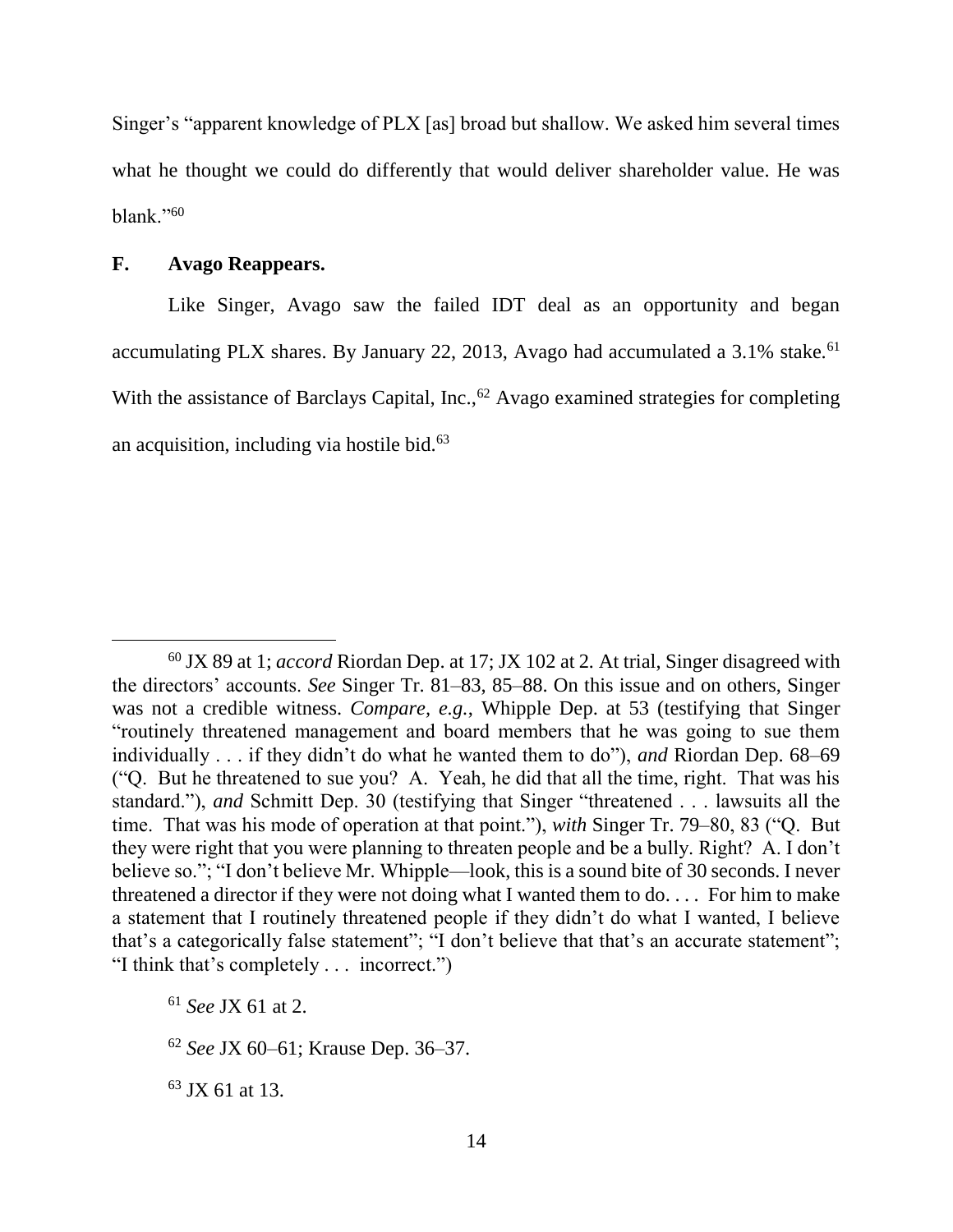On February 25, 2013, the night before the PLX representatives met with Singer, Guzy and Raun had dinner with Avago's CEO, Hock Tan.<sup>64</sup> The next day, Avago proposed to acquire PLX for  $$6.00$  per share in cash.<sup>65</sup>

During a meeting on February 27, 2013, the Board received updates on Avago and Potomac. The directors decided to seek an improved offer from Avago.<sup>66</sup> They instructed Whipple "to provide a three-year business plan for review by the Board and to approach one or more investment bankers for valuation estimates on a no-fee basis."<sup>67</sup> Anticipating that Singer would launch a proxy contest, they retained MacKenzie Partners, Inc. as their proxy advisor.<sup>68</sup>

On March 1, 2013, Schmitt spoke with Tan. Tan said that Avago could "go higher" but that PLX would need "to make the case."<sup>69</sup> After some back and forth, they agreed that "\$6 is a good starting point and \$7 may be too high."<sup>70</sup> Tan argued that his board "would

 $\overline{a}$ 

- <sup>65</sup> JX 87 at 1; *see also* Krause Dep. 88–89.
- <sup>66</sup> JX 92 at 1.
- <sup>67</sup> *Id*.
- <sup>68</sup> PTO ¶ 67.
- <sup>69</sup> JX 94 at 1.
- <sup>70</sup> *Id*.

<sup>64</sup> JX 75.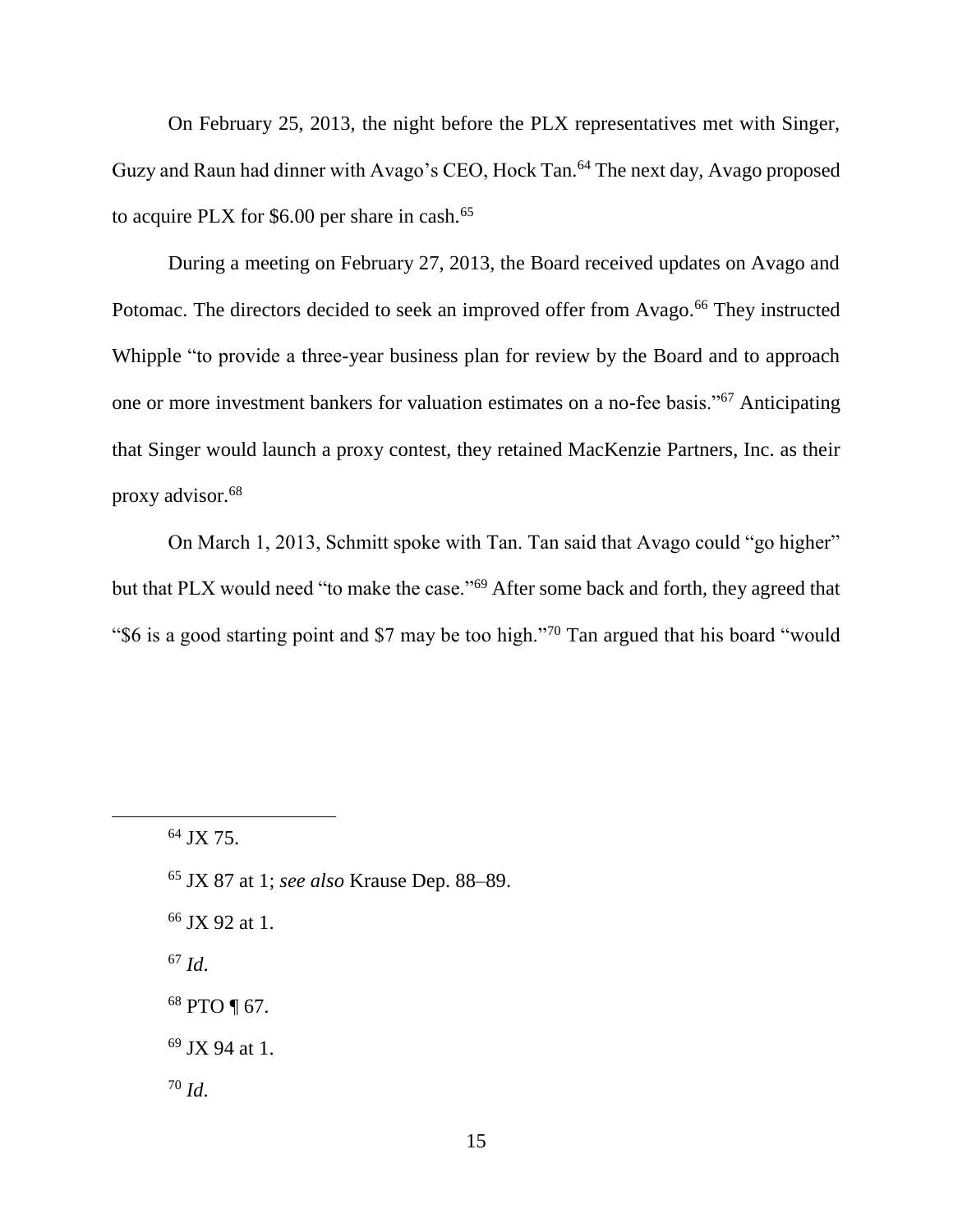not understand" if he offered the same price as IDT, because IDT had to propose "a higher

premium due to structure and need to keep their position in the market."<sup>71</sup>

## **G. Potomac Nominates A Slate of Directors.**

On March 6, 2013, Potomac nominated its slate of candidates.<sup>72</sup> In addition to

Singer, the nominees were:

- Martin Colombatto, "a director of ClariPhy Communications, Inc., a leading developer of highly integrated single chip optical transceivers . . . , and Luxtera Corp., a world leader in silicon photonics solutions."<sup>73</sup>
- Stephen Domenik, "a general partner with Sevin Rosen Funds, a venture capital firm."<sup>74</sup>
- Mark Schwartz, "a director of Pepex Biomedical, Inc., a medical device company," and "PurchasePoint Design, a company specializing in point of purchase display and product design."<sup>75</sup>
- Arthur Swift, the CEO "of CUPP Computing AS, a supplier of security solutions for mobile devices."<sup>76</sup>

Colombatto and Schwartz had served as nominees for Balch Hill.<sup>77</sup>

The Board met that same day . It reviewed the revised three-year plan that Whipple

had prepared and instructed Deutsche Bank to "prepare an analysis of the Company based

<sup>71</sup> *Id*. <sup>72</sup> JX 98.

 $\overline{a}$ 

<sup>73</sup> *Id.* at 3.

<sup>74</sup> *Id.*

<sup>75</sup> *Id.* at 4.

<sup>76</sup> *Id.*

<sup>77</sup> *Compare* JX 14 at 3–4, *with* JX 98 at 3–4.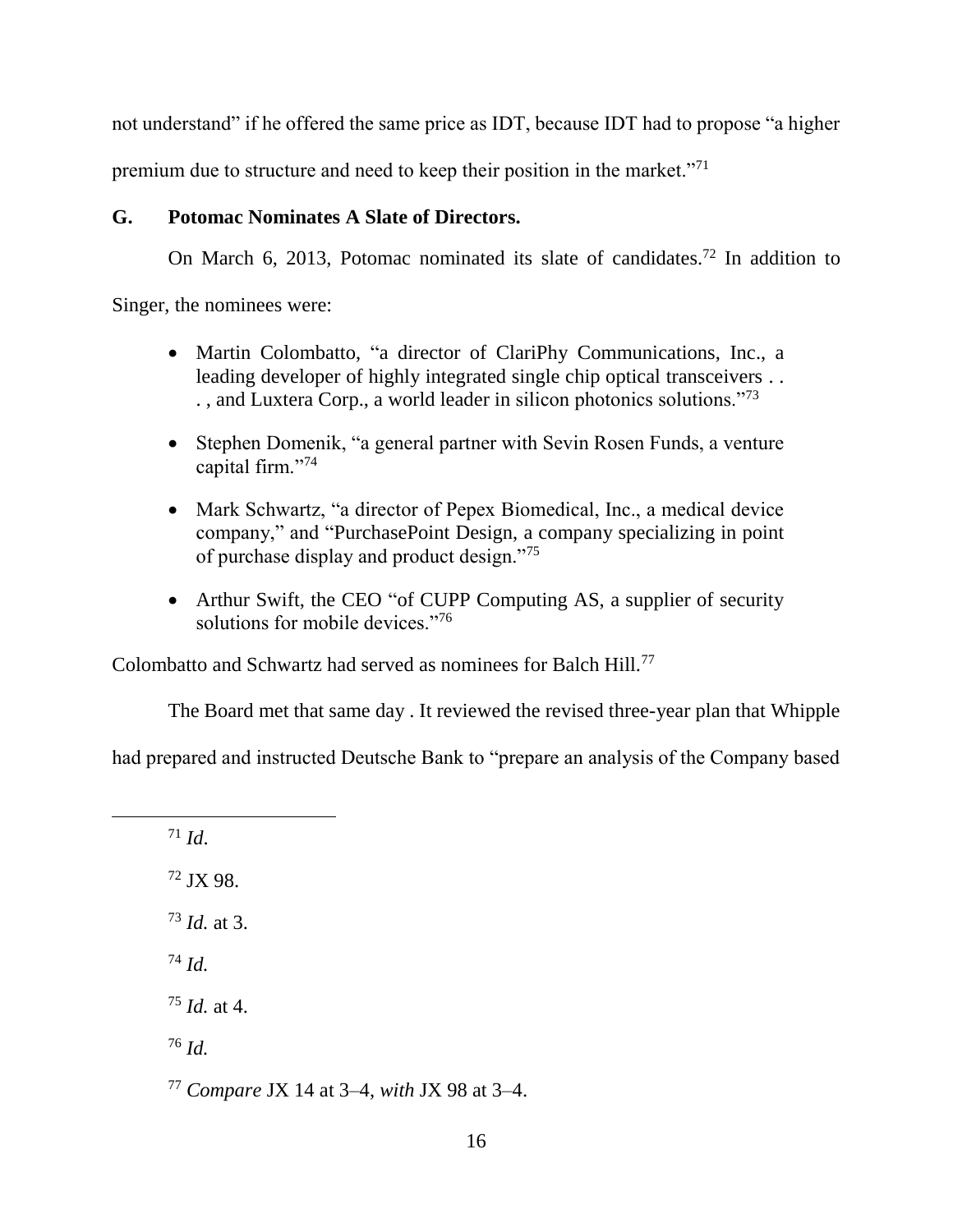on the updated plan and current market conditions."<sup>78</sup> The Board directed Raun to tell Avago that PLX's value was "substantially above" \$6.00 per share. On Potomac, the Board directed management "to take no action at this time" other than to "determine whether the nomination letter . . . was in good form."<sup>79</sup>

The next day, Raun told Singer that "publicly threatening us with a proxy contest" was not a productive step.<sup>80</sup> Raun also expressed his disappointment that Singer still had not provided any suggestions for operational improvements or strategic initiatives.<sup>81</sup> Singer stayed on message, responding that "the Company should open up discussions again with the competing bidders . . . from last year's sales process."<sup>82</sup>

On March 15, 2013, the Board met again.<sup>83</sup> Using management's projections as a base case, Deutsche Bank presented a valuation range for the Company of \$5.25 to \$7.78 per share, with a midpoint of \$6.41.<sup>84</sup> The downside case ranged from \$4.06 to \$5.89, with

<sup>79</sup> *Id*.

 $\overline{a}$ 

 $80$  JX 100.

 $81$  *Id.* 

<sup>83</sup> JX 111 at 1.

<sup>78</sup> JX 99 at 2.

<sup>82</sup> JX 101 at 1.

<sup>84</sup> JX 108 at 3; *see* Raun Dep. 222–24.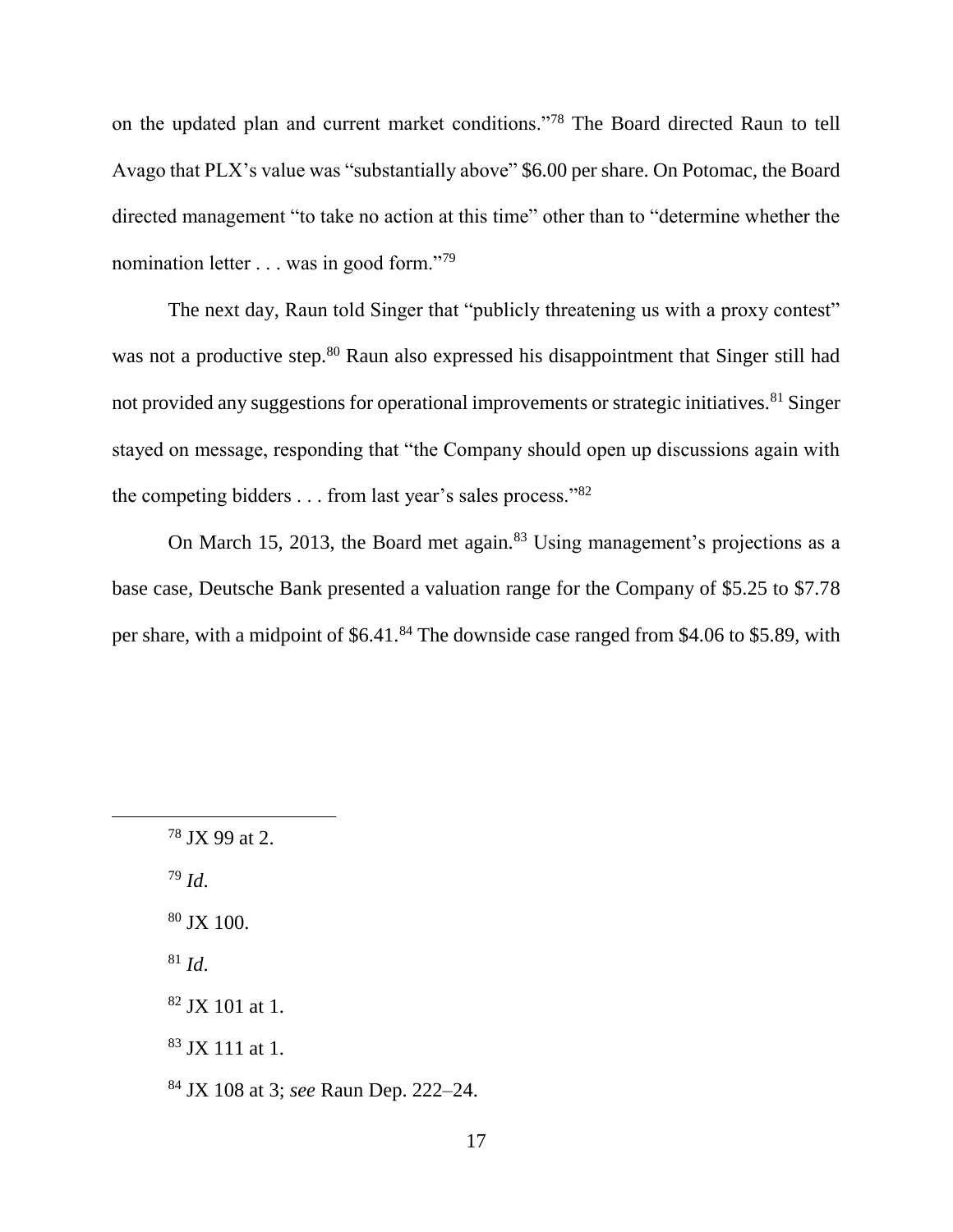a midpoint of \$4.91.<sup>85</sup> Deutsche Bank reported that it had received four "unsolicited inquiries" about the Company.<sup>86</sup>

On March 19, 2013, Raun met with Singer at a conference and offered to provide additional information subject to a non-disclosure agreement. Singer declined.<sup>87</sup>

On March 20, 2013, Singer offered to settle the proxy contest for two board seats, to be filled by Domenik and himself.<sup>88</sup> He also wanted the Board to "form<sup>[]</sup> a strategic committee of five members to explore all strategic alternatives and appoint[] Eric Singer and Steven Domenik to this committee."<sup>89</sup> After the Board rejected his proposal,<sup>90</sup> Singer told Raun that "Potomac will not hesitate to take all necessary action to protect its investment, including to take our ideas directly to our fellow stockholders and ask them to support the election of our nominees."<sup>91</sup>

<sup>89</sup> *Id*.

 $91$  JX 126.

 $85$  JX 108 at 3.

<sup>86</sup> *Id.* at 13. In April 2013, Cowen and Company provided Whipple with its thoughts on the Company's value. Cowen's base case valued PLX at \$4.92 to \$6.51 per share, with a midpoint of \$5.66; its upside case valued PLX at \$6.66 to \$9.01 per share, with a midpoint of \$7.75. JX 136 at 9, 14–15.

<sup>87</sup> JX 120 at 1. *Cf.* Singer Tr. 60–61, 92–94; Whipple Dep. 67 ("He was offered, in many cases, the opportunity to come in and be an observer on the board, and he declined any participation to do that.").

<sup>88</sup> JX 117.

<sup>90</sup> *See* JX 120 at 1; JX 121 at 1–2.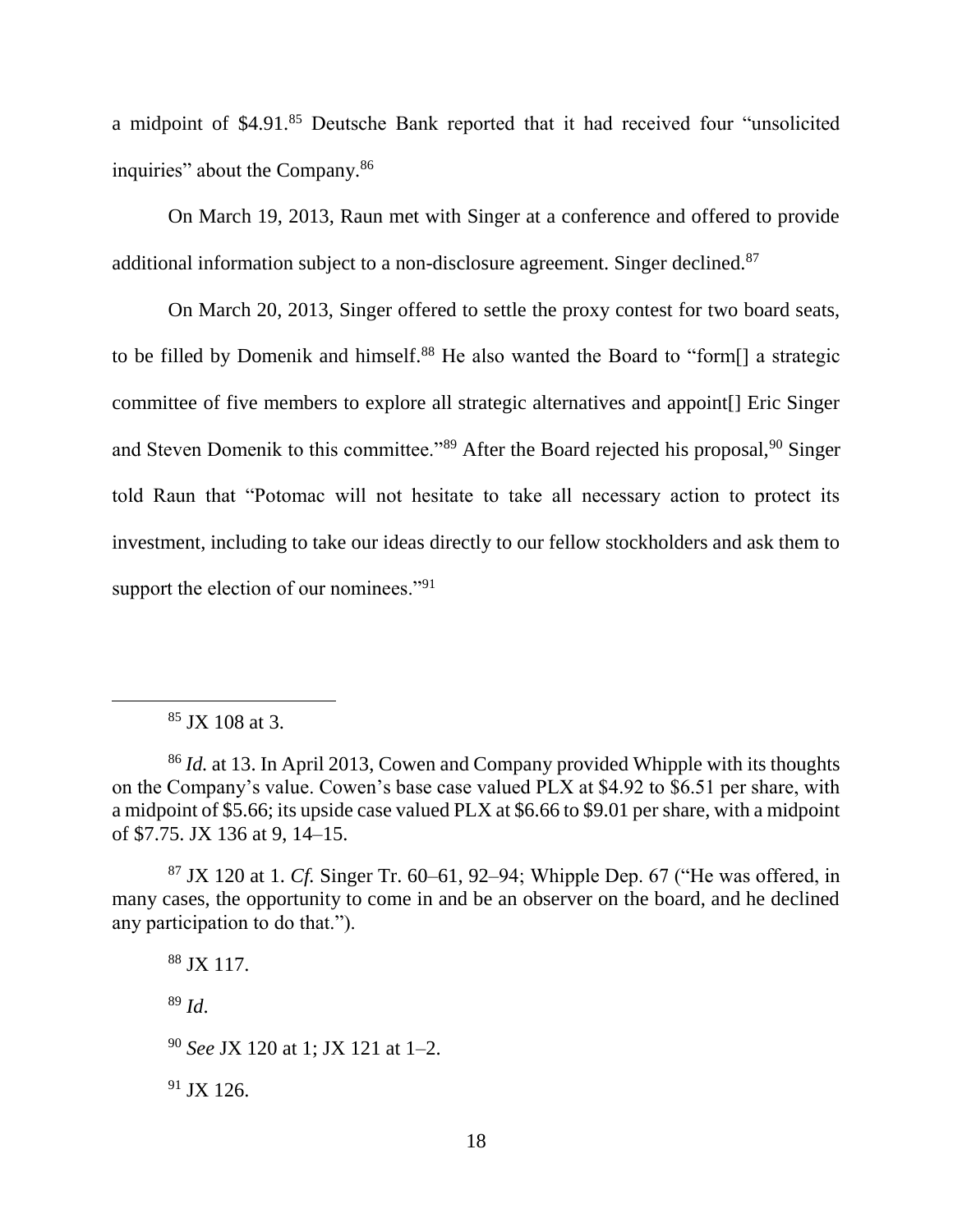By April 19, 2013, Potomac had increased its stake to 7.0% of the Company.<sup>92</sup> During a call on April 19, Singer told Salameh that he might "take it upon himself to contact prospective acquirers to solicit their interest in PLX and may also seek to involve an investment banker."<sup>93</sup>

## **H. Further Discussions With Avago**

While Potomac pushed for a sale, PLX engaged in further discussions with Avago.<sup>94</sup> On April 25, 2013, the Board decided to formally reject Avago's \$6.00 offer, concluding that the proposal "did not adequately reflect full and fair value to the Company's shareholders."<sup>95</sup> In a letter dated April 29, 2013, PLX informed Avago of this decision and asked Avago for its best and final offer.<sup>96</sup> Instead of offering a higher price, Avago "inquir[ed] about next steps to advance discussions between the companies" and "confirmed  $\ldots$  that they had a stock position" in PLX.<sup>97</sup>

<sup>92</sup> PTO ¶ 70.

 $93$  JX 245 at 15. At trial, Singer could not recall his threats to put the Company in play. *See* Singer Tr. 89-92 ("I don't recall that." "I don't recall it . . . ." "There's no record of that conversation." "Just to clarify, I have no recollection of saying this.").

<sup>94</sup> *See* JX 139 at 2; JX 146 at 2–3.

<sup>95</sup> JX 150 at 2; *see also* Riordan Dep. 87–90 (testifying that his view "was based on the potential for PCI-Express to significantly increase in revenue based on it being successful in one of the two businesses, either the ExpressFabric business or the solid state disk business").

<sup>96</sup> JX 153 at 2; *see also* JX 150 at 2; JX 152 at 1.

 $97$  JX 158 at 1.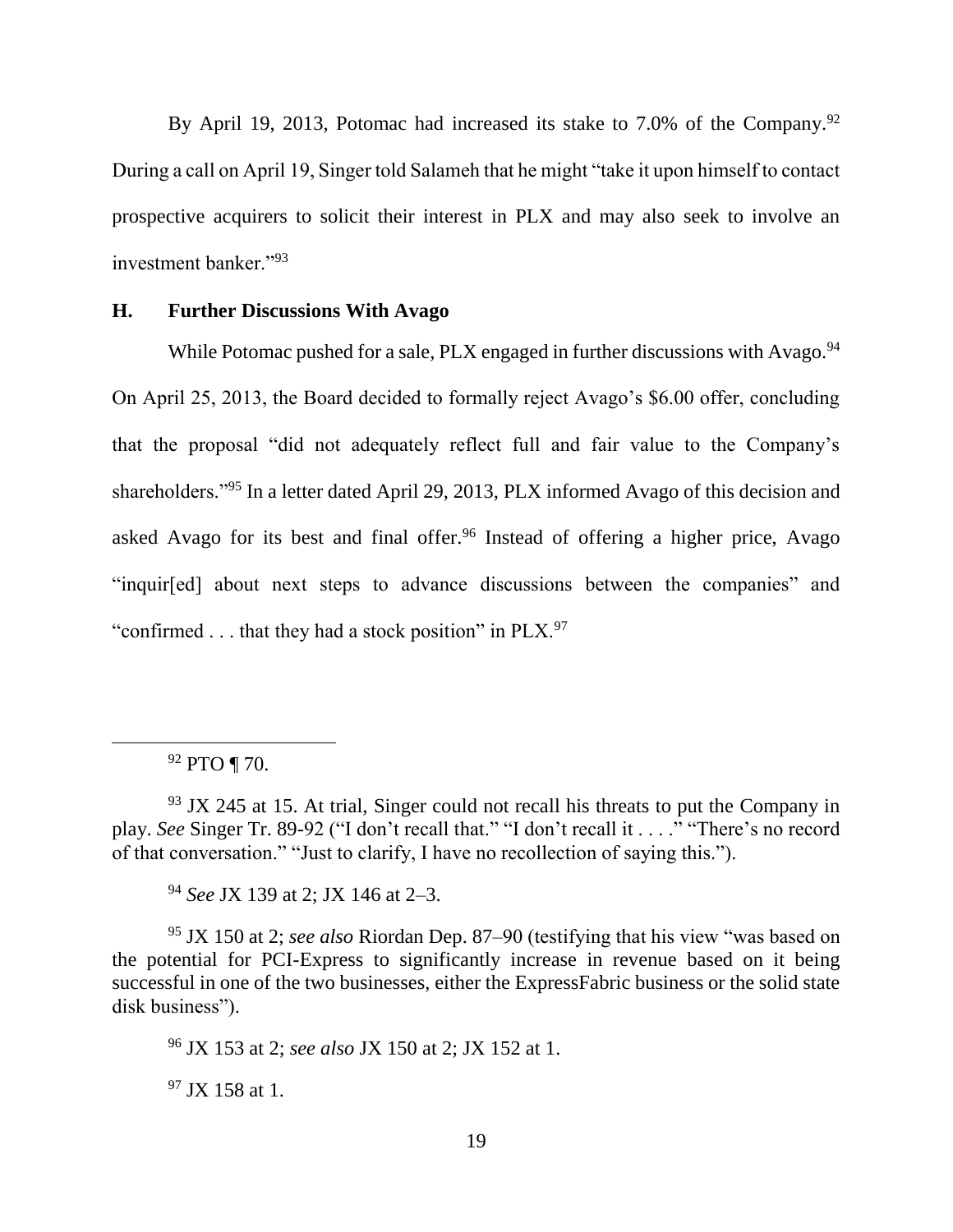On May 3, 2013, the Board decided to break off discussions with Avago.<sup>98</sup> The Board instructed Salameh to inform Avago "that the \$6.00/share proposal does not reflect full value for the Company and that 'the price should start with a  $7.^{11,199}$  That afternoon, Salameh conveyed the message to Thomas Krause, Avago's Vice President for Corporate Development.<sup>100</sup> Krause responded that "\$6 is the right price" and that Avago could not go higher.<sup>101</sup> He also indicated that Avago was prepared to launch a hostile tender offer if PLX did not agree to a deal."<sup>102</sup> Salameh reiterated "that an offer should start with a 7."<sup>103</sup>

On May 9, 2013, Avago's bankers at Barclays followed up with Salameh, noted that there was an "activist shareholder in the background," and again mentioned "the potential of a tender offer or a public letter from Avago."<sup>104</sup> Salameh reiterated that the price "should start with a  $7.^{105}$  Avago went silent.<sup>106</sup>

<sup>98</sup> *Id.* at 2. <sup>99</sup> *Id.*  $100$  JX 161 at 1.  $101$  *Id.* <sup>102</sup> *Id.* at 2. <sup>103</sup> *Id.*  $104$  JX 165. <sup>105</sup> *Id*. <sup>106</sup> *See* JX 181 at 2; Krause Dep. 97–98.

 $\overline{a}$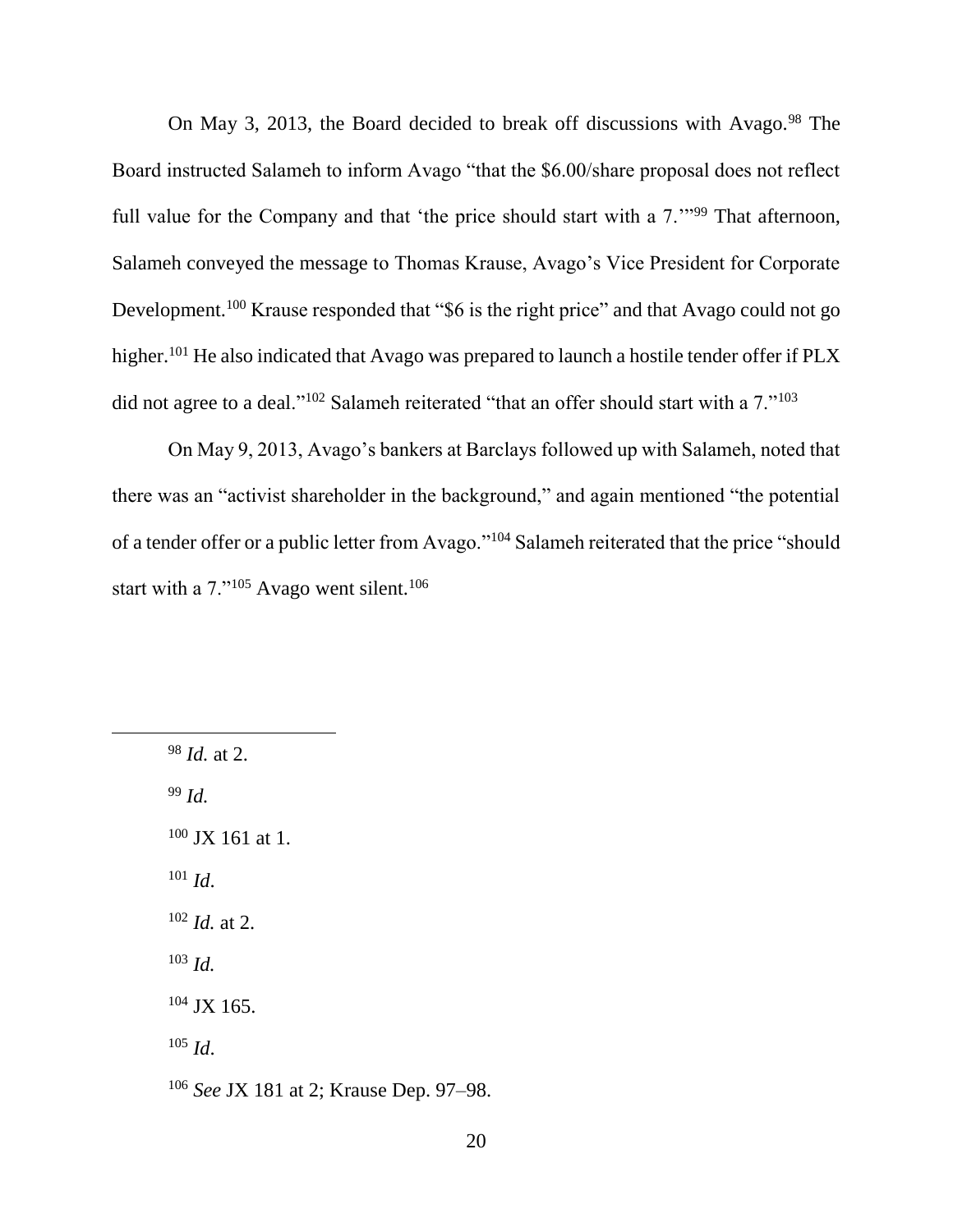## **I. Potomac Continues To Apply Pressure.**

By June 27, 2013, Potomac had increased its stake to 9.4% of the Company's shares.<sup>107</sup> Singer wanted "the board to be reconstituted" and suggested that the directors agree to a "graceful transition."<sup>108</sup> That same day, Potomac served a demand for books and records on the Company. In the demand, Potomac asserted that the directors had "a fiduciary duty to stockholders to explore all strategic alternatives for the Company."<sup>109</sup> The demand sought books and records regarding:

(i) "any alternative acquisition proposal presented or considered by the Board during the Company's 'go-shop' period";

(ii) "any potential acquisition, sale, merger or business combination including, but not limited to, indications of interest or rejected offers";

(iii) "any strategic alternatives being considered by the Company including advice, reports or recommendations from the Company's investment bankers"; and

(iv) "any communications with third-parties, including potential acquirors or acquirees, regarding any potential acquisition, sale, merger or business combination."<sup>110</sup>

On July 5, the Company rejected the demand as resting on "bare accusations" and seeking

documents that were not "essential and sufficient to discharge the stated purposes."<sup>111</sup>

- $108$  JX 177 at 1.
- <sup>109</sup> JX 178 at 2.

<sup>110</sup> *Id.* at 3.

 $111$  JX 179 at 1.

<sup>&</sup>lt;sup>107</sup> PTO ¶ 73; JX 176 at 16.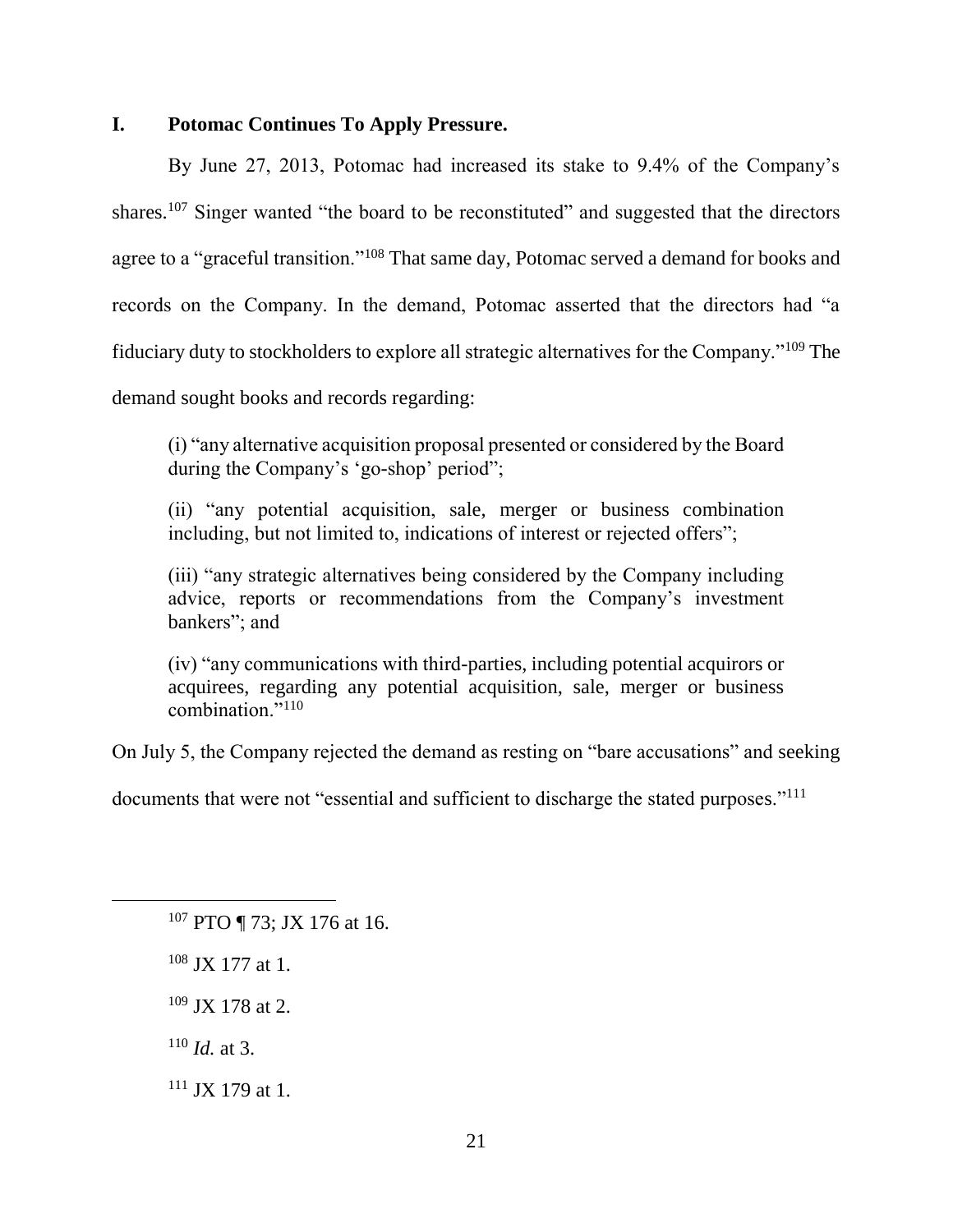On July 25, 2013, Salameh and Riordan met with Singer.<sup>112</sup> Singer accused the directors of being "incompetent" and said they "had run the company into the ground."<sup>113</sup> "[H]e threatened to hold [Riordan] personally liable for the failures of the company."<sup>114</sup> He asserted that the directors "should all be replaced and they should just sell the company."<sup>115</sup>

After the meeting, Singer sent Riordan an antagonistic letter.<sup>116</sup> Singer reiterated that his "primary interest is to encourage management and the Board to take immediate steps to enhance stockholder value."<sup>117</sup> He concluded by threatening that "[w]e will not

<sup>112</sup> JX 184 at 1.

<sup>113</sup> JX 185 at 1; *see also* Riordan Dep. 82 (testifying Singer made this accusation "every time [PLX directors] talked to him"); Whipple Dep. 52 (according to Singer "[e]verything that anybody does is horrible or wonderful; and as far as he's concerned, nothing that PLX had managed to do was wonderful").

<sup>114</sup> JX 185 at 1; *see also* Riordan Dep. 68-69 ("Q. But he threatened to sue you? A. Yeah, he did that all the time, right. That was his standard."); Schmitt Dep. 30 (testifying that Singer "threatened . . . lawsuits all the time. That was his mode of operation at that point."); Whipple Dep. 53 (testifying Singer "routinely threatened management and board members that he was going to sue them individually . . . if they didn't do what he wanted them to do").

<sup>115</sup> Riordan Dep. 53; *see also id.* at 80 (testifying Singer only cared about getting "whatever premium he could get based on whatever he bought the stock at and whatever he could currently sell it at"); *id.* at 47 ("You don't have to be a mind reader. As we've talked about for hours now, that's what he said he wanted done. He wanted the company sold. He made no—he made no [a]llusions to anything other than that. [']I want you to sell the company.[']").

<sup>116</sup> JX 187.

<sup>117</sup> *Id*.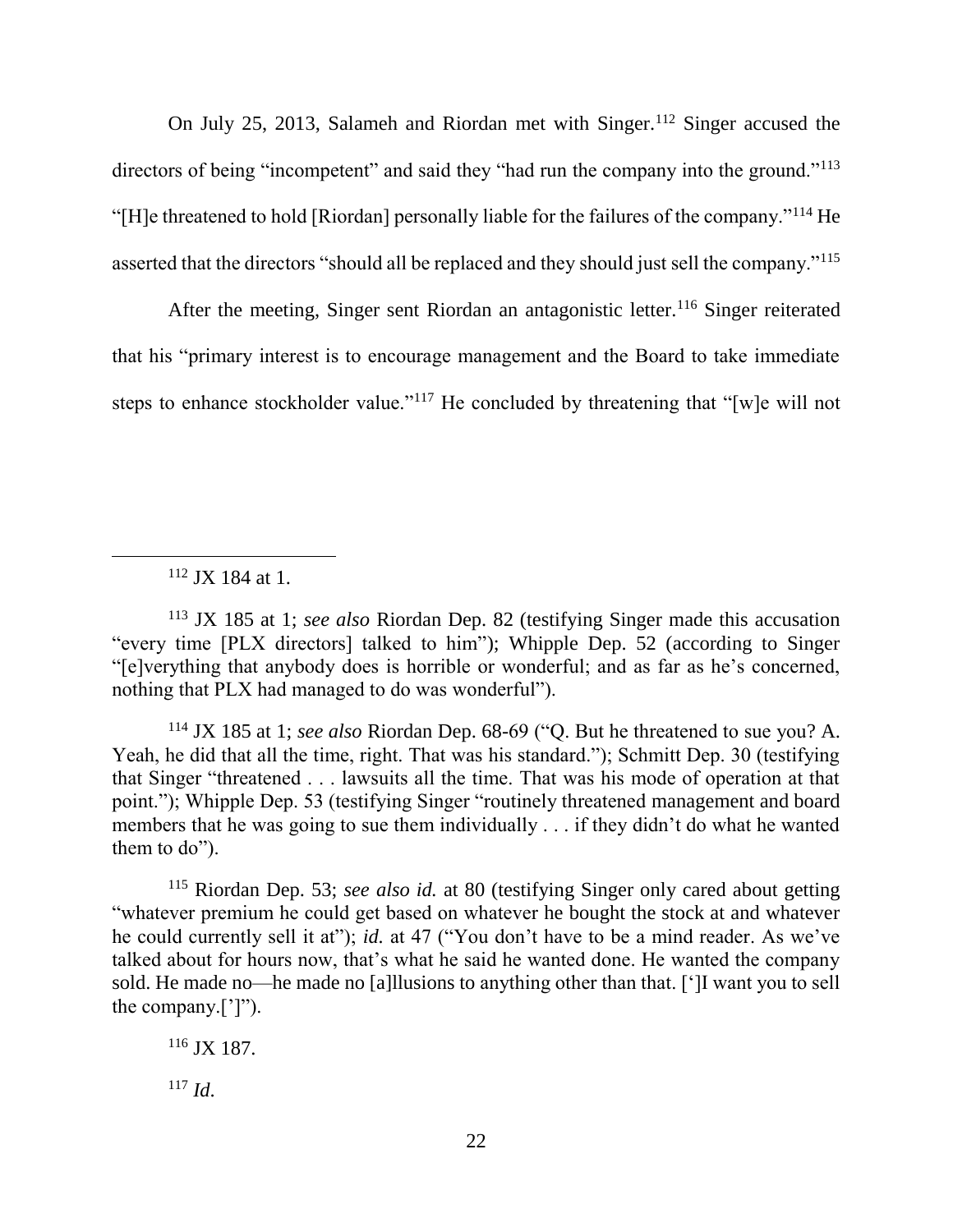hesitate to hold you and the rest of the Board personally liable for any failure to fully and faithfully discharge such obligations."<sup>118</sup>

Salameh responded and expressed "strong[] disagree[ment]" with Singer's position.<sup>119</sup> He noted that "[w]hile we can appreciate that, as an activist hedge fund with a relatively short-term horizon, you would like to be able to force an event that would allow you to profitably liquidate the position you have been accumulating," the Board had a fiduciary obligation to "consider the interests of the holders of PLX stock that you do not represent, particularly the holders that may have a longer time horizon than Potomac Capital."<sup>120</sup>

# **J. The Fall 2013 Market Check**

During a meeting on August 6, 2013, the Board discussed what other action to take in response to Potomac's campaign.<sup>121</sup> Deutsche Bank advised that nearly 60% of activist campaigns in the semiconductor sector had resulted in sales, with another 35% still ongoing.<sup>122</sup> Deutsche Bank saw three options: engage in a proxy fight, settle with Potomac,

<sup>118</sup> *Id*.

- <sup>120</sup> *Id.* at 2; *see also* Salameh Dep. 32–35.
- <sup>121</sup> PTO ¶ 74.
- $122$  JX 190 at 9.

 $119$  JX 189 at 1.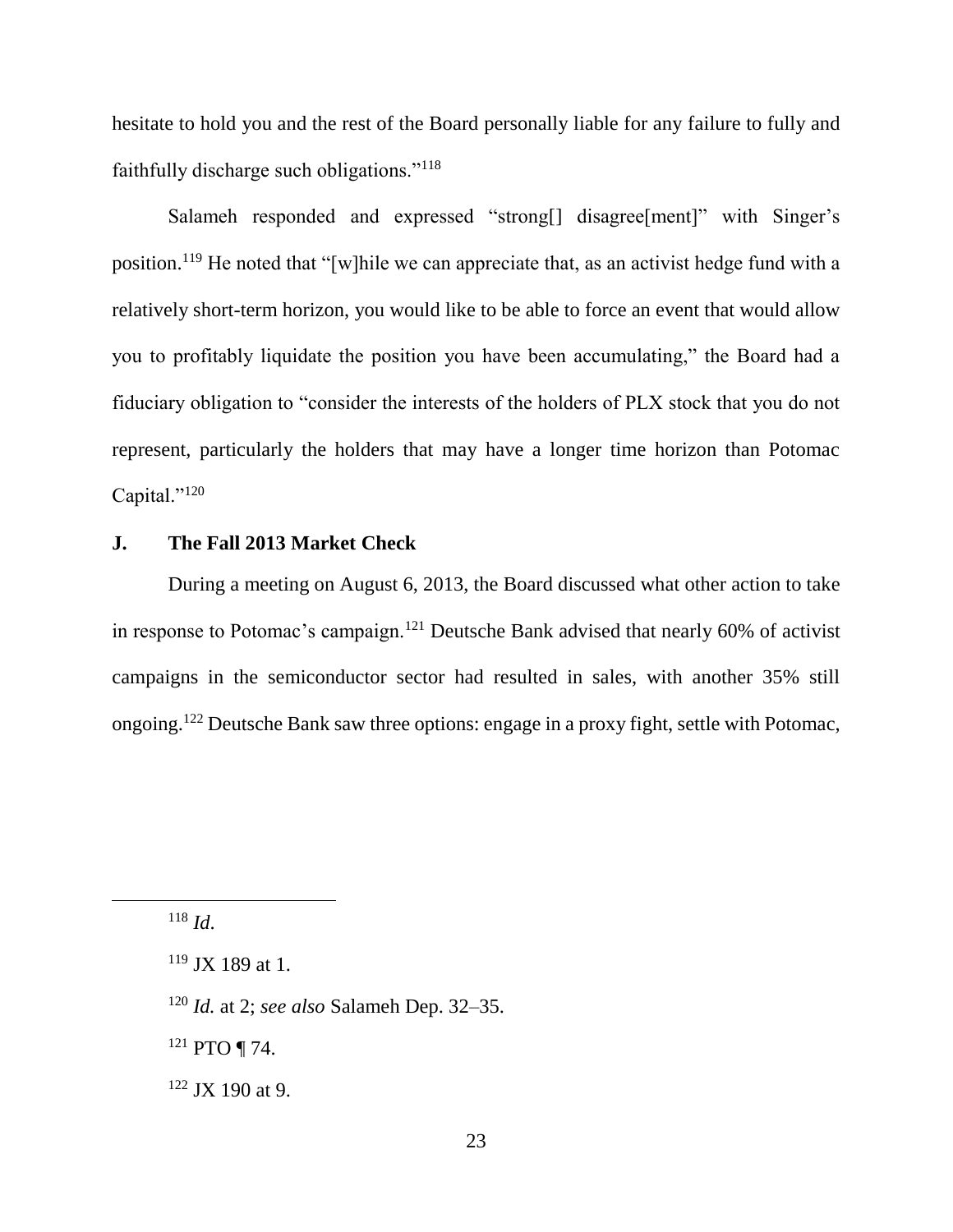or sell the company.<sup>123</sup> Deutsche Bank believed that selling in the near term could "leave<sup>[]</sup> value on the table."<sup>124</sup>

After excusing Deutsch Bank, the directors revisited their desire to wait for "a few quarters" after the failed IDT merger before re-starting a sale process so that the Company could "realize the improved value of . . . structural changes [and the] PCIe Gen3 designs."<sup>125</sup> Despite this plan, the directors concluded that the Company had done enough and that "the timing seemed optimal" for "pursuing . . . an affirmative process."<sup>126</sup> The Board made this decision to head off Potomac's proxy contest; without Potomac's presence, the Board would not have been so quick to start a process.<sup>127</sup>

 $124$  JX 190 at 16.

 $125$  JX 195 at 1.

 $\overline{a}$ 

<sup>127</sup> *See* Schmitt Dep at 52 ("In a normal business environment, we did not believe it was best to sell the company. Given the situation, that may have caused us to look at things a little differently."); Raun Dep. 339–43 (recalling the Company reinitiated a market check because "we had some ongoing interest in the company at different points in time and it made sense to maybe formalize a process and do a market check to see if there was a party that was in the best interest of the company" and suggesting a price of \$7 at that time "was obtainable"); Riordan Dep. 188–89 ("[T]his is putting ourselves in the shoes of the activist shareholder an saying, you know, what does the activist shareholder want us to do, therefore we should get out in front of that and see what . . . the market says and not be driven by the activist shareholder.").

<sup>123</sup> JX 190 at 20–21; *see also* Schmitt Dep. 47–52.

 $126$  *Id.* at 2.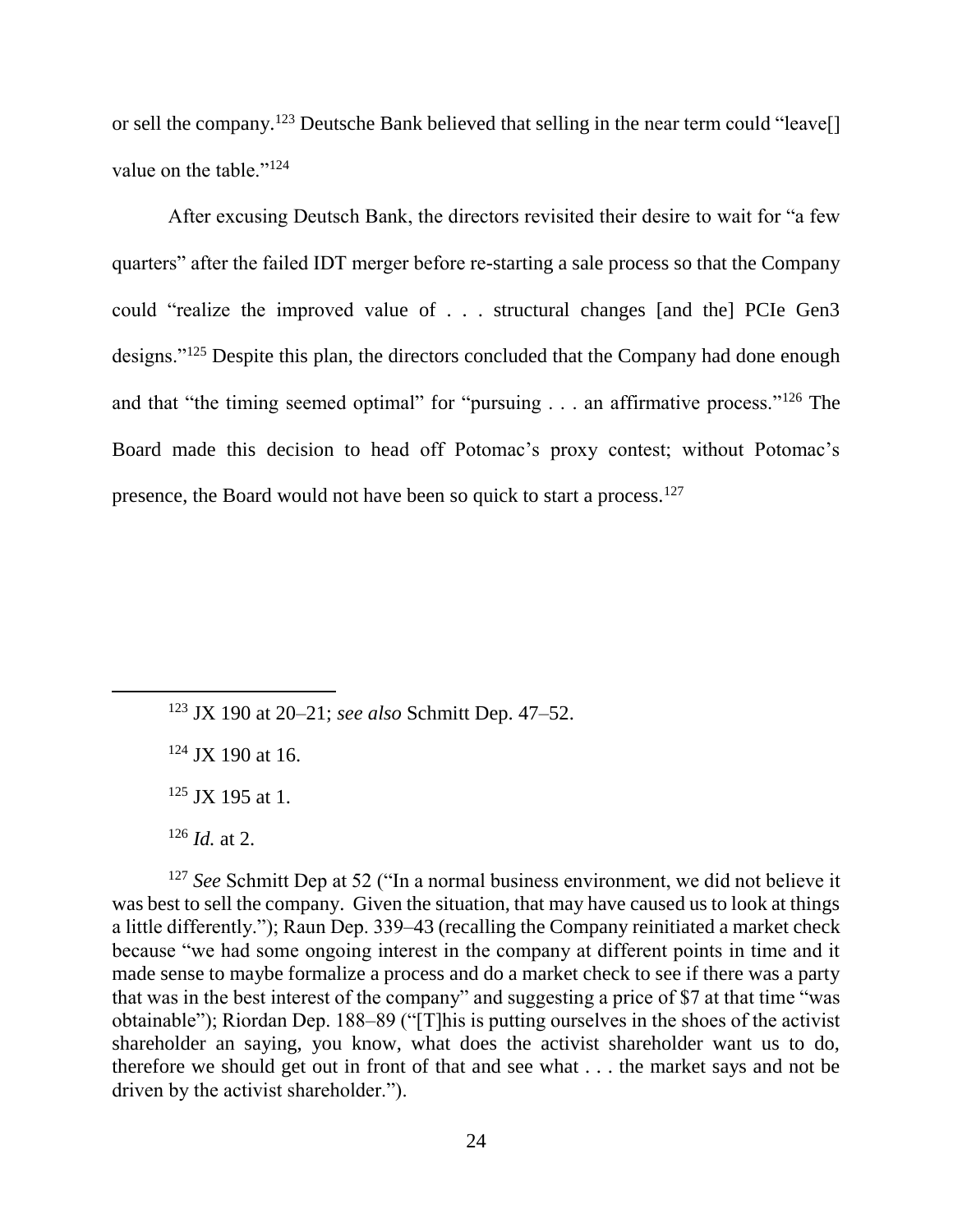On August 15, 2013, the Board resolved to create a Special Committee "to select advisors and run an affirmative process to consider the sale of the Company."<sup>128</sup> On August

17, the Board gave the Special Committee the following more detailed charge:

(i) solicit and evaluate strategic alternatives available to the Company for maximizing stockholder value; (ii) evaluate and make recommendations to the Board with respect to any strategic alternatives, solicited or unsolicited, that may be proposed by parties interested in entering into a strategic transaction with the Company; (iii) take all necessary action, as the Special Committee shall determine necessary or appropriate to defend the Company with respect to any proxy contest or other activist campaign initiated or threatened by any person or entity against the Company; and (iv) report all conclusions and recommendations to the Board for its information and consideration of any binding action.<sup>129</sup>

The members of the committee were Salameh, Schmitt, John Hart, and Robert Smith.<sup>130</sup>

With Deutsche Bank's help, the Special Committee decided to approach a list of potential bidders without making a public announcement.<sup>131</sup> By September 5, 2013, Deutsche Bank had arranged three meetings, including one with Avago, and identified six to eight interested prospects.<sup>132</sup>

 $\overline{a}$ 

<sup>128</sup> JX 201 at 1; *see also* PTO ¶ 75; JX 203 at 2.

<sup>129</sup> JX 203 at 2; *see also id.* at 4; PTO ¶ 76; Hart Dep. 19-24 (describing the Special Committee's charge as considering "should we go it alone or should we . . . continue to . . . pursue getting purchased, and are there any good buyers out there"); Riordan Dep. 106– 07 (agreeing "that the authorization of the Special Committee was prompted by Potomac's interaction").

<sup>130</sup> JX 201 at 1; JX 203 at 1; Raun Dep. 67–70.

 $131$  JX 205 at 1–2.

 $132$  JX 208 at 1.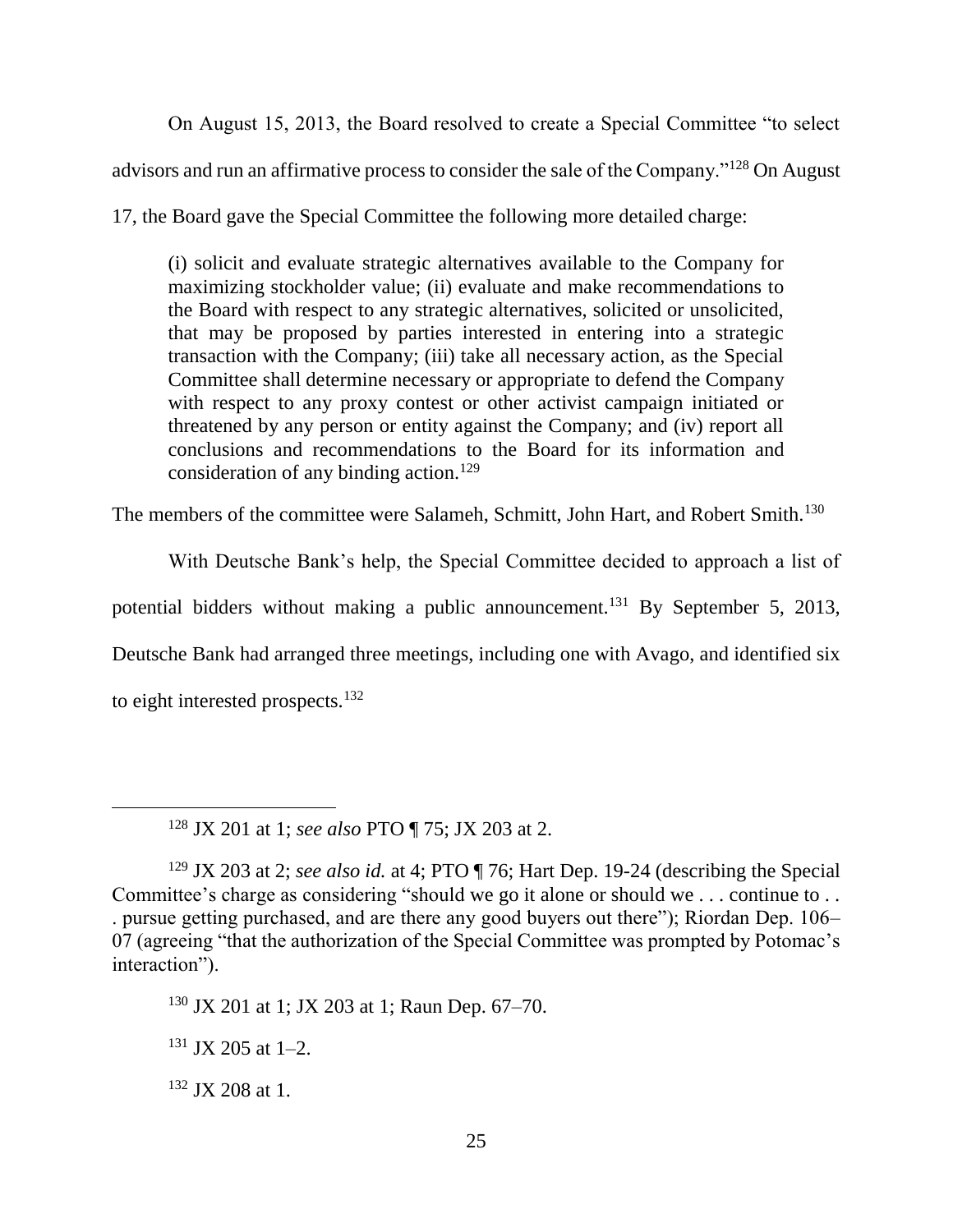Management presentations began in mid-September. The presentation materials cited the Company's strengths, including its status as a "leading provider of PCI express connectivity products with more than 70% market share,"<sup>133</sup> the potential for ExpressFabric to "double [the] served market,"<sup>134</sup> and the Company's projected year-overyear growth of 33.9% by 2017, resulting in gross profit of \$156 million.<sup>135</sup> During the presentations, management explained that PLX would "grow at least 25% per year based on conservative assumptions, and pointed out many realistic opportunities for substantial upside." $^{136}$ 

On September 25, 2013, Deutsche Bank reported to the Special Committee that it had contacted fifteen potential bidders, and nine had executed non-disclosure agreements.<sup>137</sup> All nine expressed significant interest, and Avago expressed a willingness to "increase [its] offer above \$6/share."<sup>138</sup> Other bidders expressed "concern with the current stock market valuation of the Company."<sup>139</sup>

<sup>134</sup> *Id.*

 $\overline{a}$ 

<sup>135</sup> *Id.* at 9.

 $136$  JX 211 at 1.

<sup>137</sup> PTO ¶ 78; JX 215 at 5–6; JX 217 at 1; Cho Dep. 195–96.

<sup>138</sup> JX 215 at 5; *see also* JX 217 at 1 (suggesting "that Avago appears to remain interested in exploring a transaction with the Company but is not willing to participate in a competitive sales process").

<sup>139</sup> JX 217 at 1.

<sup>133</sup> JX 206 at 7.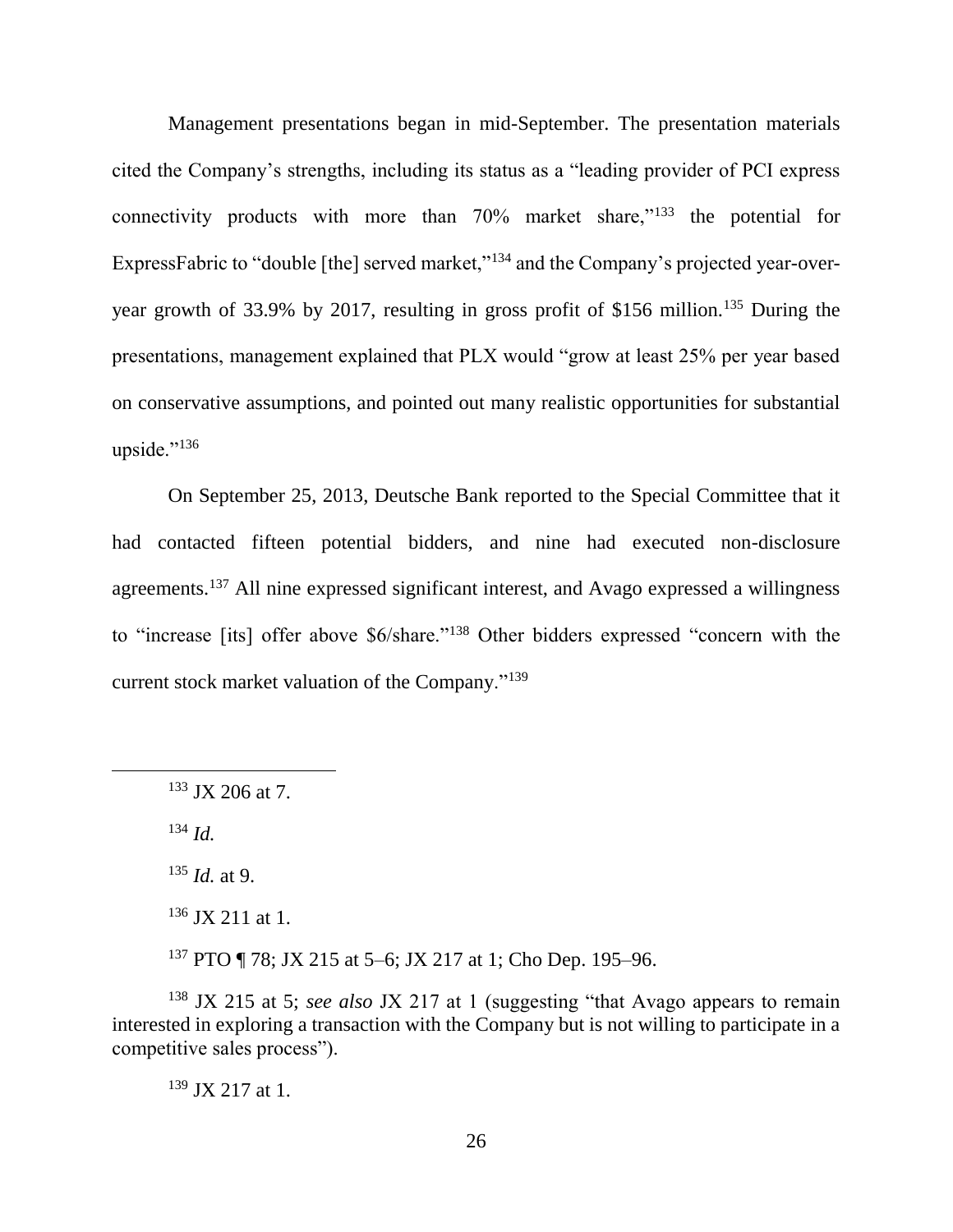Deutsche Bank also presented the Special Committee with an updated valuation.<sup>140</sup> Using a discounted cash flow methodology, Deutsche Bank's base case valued the company at between \$8.31 and \$11.06 per share, with a midpoint of \$9.59.<sup>141</sup> Its downside case valued the Company at between \$4.83 and \$6.27 per share, with a midpoint of  $$5.50.<sup>142</sup>$ 

On October 1, 2013, Cypress Semiconductor Corporation submitted an indication of interest in a cash deal at a "price per share in the range of \$6.50 to \$7.50" and requested two weeks of exclusivity.<sup>143</sup> Deutsche Bank thought there were three other bidders who had serious interest—Inphi Corporation, LSI Corporation, and Avago—and advised against exclusivity.<sup>144</sup> The Special Committee agreed.<sup>145</sup> All four parties ultimately declined to bid.<sup>146</sup>

 $140$  *Id.* 

 $\overline{a}$ 

<sup>142</sup> *Id*.

<sup>143</sup> JX 219 at 1; *see also* PTO ¶ 79; Cho Dep. 197–99.

 $144$  JX 220 at 1-2.

 $145$  JX 221 at 1.

<sup>146</sup> PTO ¶¶ 79, 82; *see also* JX 225 at 1; JX 236 at 1; JX 239 at 1; JX 243; JX 253 at 1; Raun Dep. 344–52.

<sup>&</sup>lt;sup>141</sup> JX 215 at 16.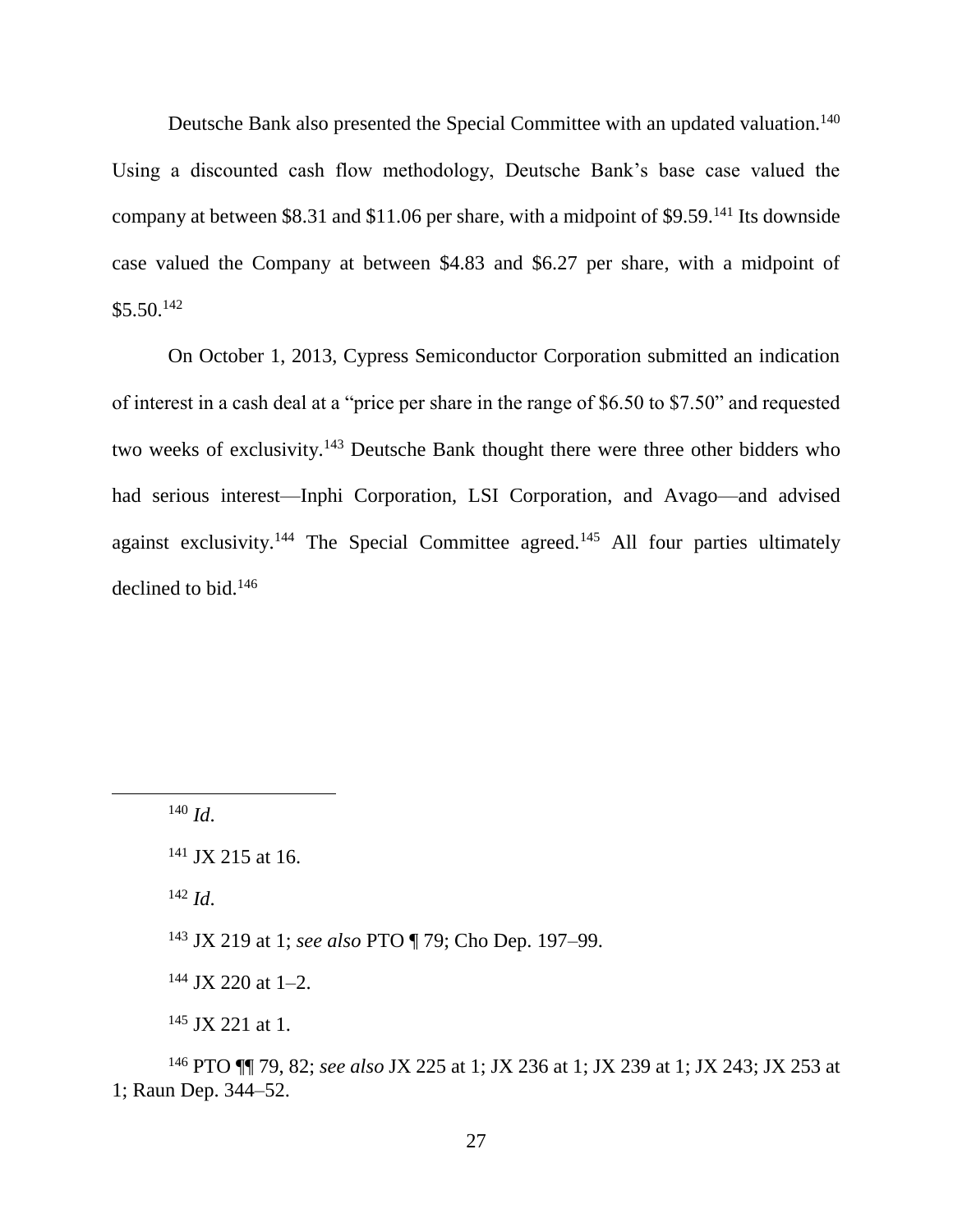### **K. The Proxy Contest**

On November 8, 2013, Potomac filed a definitive proxy statement that sought to elect Singer, Domenik, and Colombatto as replacements for Riordan, Smith, and Guzy.<sup>147</sup> During the ensuing proxy contest, Potomac criticized the incumbent directors for their long tenure and lack of significant stock ownership. Potomac stressed that the Board should "immediately commence a thorough review of all strategic alternatives available to the Company."<sup>148</sup> Although Potomac acknowledged recent improvements, Potomac argued that these successes should be "translated into a value-maximizing transaction."<sup>149</sup> As Potomac's campaign mounted, other activist investors bought shares and voiced their support for Potomac's slate.<sup>150</sup>

The directors' proxy materials stressed that they were "open to selling the company."<sup>151</sup> They argued that stockholders would be best served "by the current Board and our program to strengthen the company while remaining open to value-maximizing transactions."<sup>152</sup> They criticized Potomac for having "consistently expressed its desire to

<sup>148</sup> JX 245 at 4; *see also* JX 241 at 1.

<sup>149</sup> JX 245 at 11; *see also* JX 260 at 1-2 (Potomac asserting that its slate would "maximize stockholder value for all"); PTO ¶ 86.

<sup>150</sup> *See* JX 258 at 1; JX 262 at 1.

<sup>151</sup> JX 246 at 1. *Cf.* JX 257; JX 259; JX 282.

<sup>152</sup> JX 246 at 1.

 $\overline{a}$ 

<sup>147</sup> PTO ¶ 85; JX 255 at 19–20; *see also* JX 270 at 45–48. *Cf.* JX 2018 at 2; Singer Tr. 84, 309–12, 321.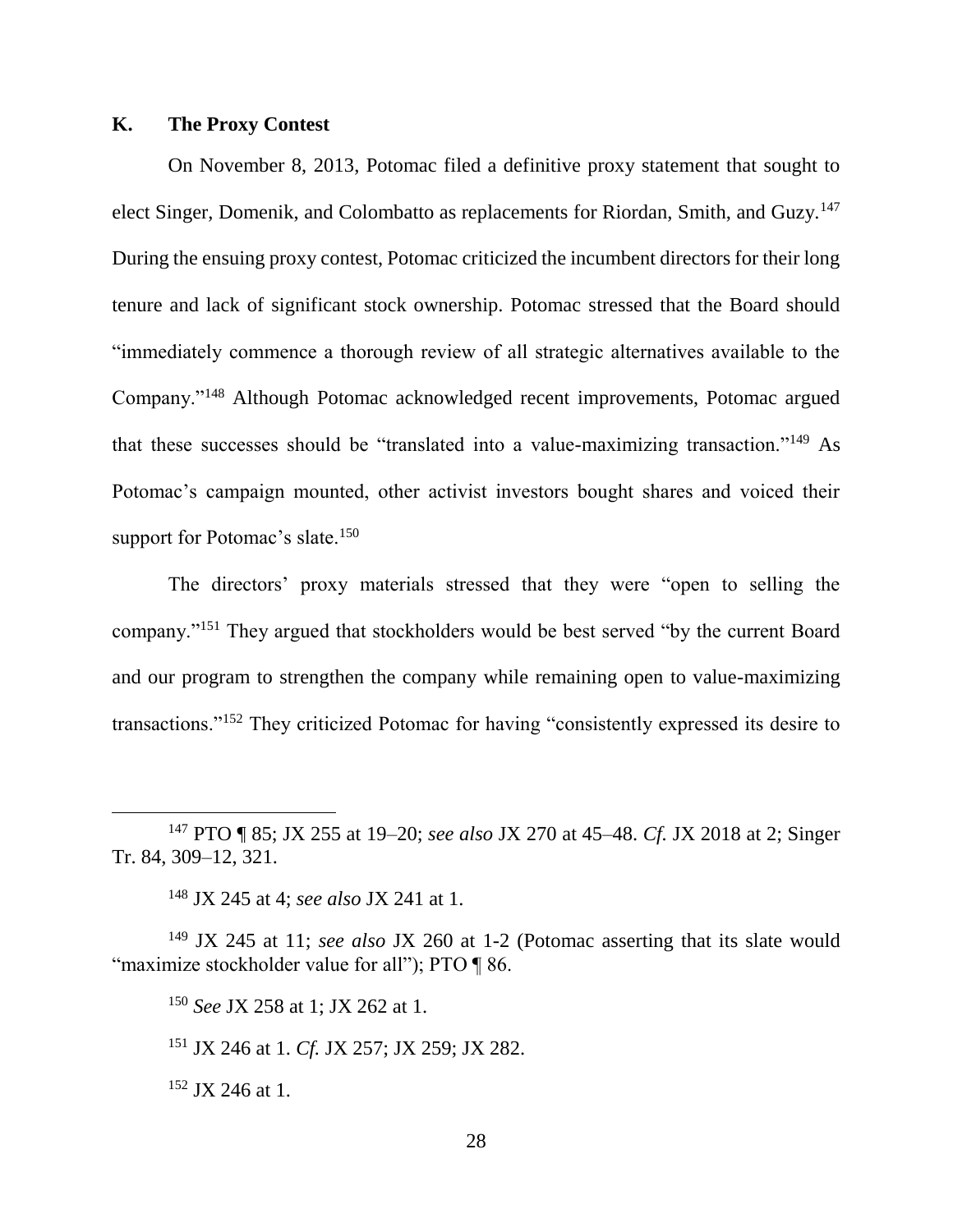have the Company sold immediately."<sup>153</sup> They described Potomac's agenda as "selfserving and transparent – its primary goal is to force a quick sale of the Company in order to realize a short-term gain on its investment, to fulfill the demands of its own investors, and to transition capital to its next target, without regard for the best interests of all PLX Technology stockholders."<sup>154</sup>

The directors maintained that the Company was "executing well."<sup>155</sup> They cited its market share of "70 percent . . . and growing," "three consecutive profitable quarters," "the highest year-to-date profits in the Company's 27-year history," and the Company's plan "to quadruple the size of the addressable market by 2017."<sup>156</sup>

As in many proxy contests, the outcome turned on the recommendation of Institutional Shareholder Services Inc. ("ISS"), and both sides worked on presentations that would convince ISS to support their nominees. Potomac's internal communications show that Singer had no meaningful ideas other than selling the Company. Potomac struggled to come up with "specific ideas on what we will do differently" because "the company is taking all the right steps."<sup>157</sup> Singer personally could not come up with anything, so his

 $\overline{a}$ 

 $157$  JX 265 at 1.

<sup>153</sup> JX 257 at 3.

<sup>154</sup> JX 282 at 3; *see also id.* at 33, 36; *accord* Whipple Dep. 73–75; Raun Dep. 284– 85; Hart Dep. 24–29.

 $155$  JX 257 at 3.

<sup>156</sup> *Id.* at 3–4 (emphasis omitted); *see also* JX 259 at 5. *Cf.* PTO ¶ 86; Schmitt Dep. 55–60; Riordan Dep. 13–21; Salameh Dep. 279–81.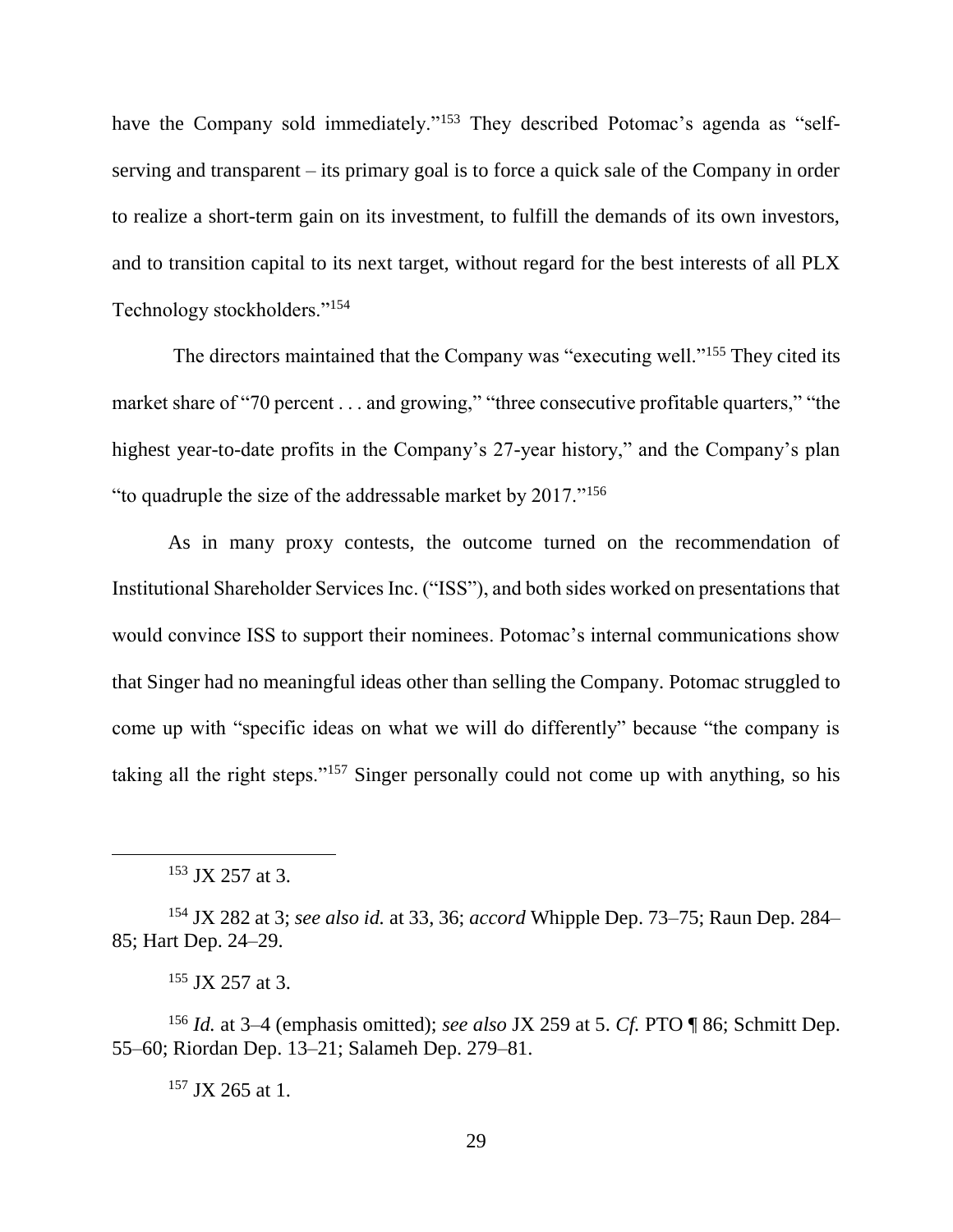proxy advisor offered some generic ideas that "[h]istorically . . . have worked" at other companies.<sup>158</sup> Potomac's presentation ultimately focused on the Company's historical losses, its failed acquisitions in 2009 and 2010, and its failure to meet revenue forecasts in 2012, 2013, and 2014.<sup>159</sup> As its "plan," Potomac incorporated nearly verbatim its proxy advisor's generic list of ideas.<sup>160</sup>

PLX's presentation was detailed and substantive.<sup>161</sup> It emphasized the incumbent directors' willingness to sell the Company if warranted, as evidenced by the IDT transaction.<sup>162</sup> It also emphasized the Company's improving product pipeline<sup>163</sup> and rapidly growing market share.<sup>164</sup> PLX described Potomac as "a self-interested activist investor that is focused on short-term gains at the expense of other PLX Technology stockholders."<sup>165</sup>

<sup>158</sup> JX 266 at 2.

 $\overline{a}$ 

<sup>159</sup> JX 270 at 29–30.

<sup>160</sup> *Compare id.* at 40, *with* JX 266 at 2; *see* Singer Tr. 122–24; *see also* JX 282 at 65 (describing Potomac's plan as "a summary of the same plan PLX ha[d] been executing under the current Board for a year, and ha[d] been described by PLX in investor presentations throughout the year"). At trial, Singer testified that Potomac presented numerous ways to improve PLX's operations. Singer Tr. 114–19. That testimony was not accurate.

<sup>161</sup> *Cf*. JX 276.

<sup>162</sup> JX 276 at 7; *see also* JX 282 at 58.

<sup>163</sup> *See* JX 282 at 19 (explaining that the "[d]esign activity pipe (which measures our future potential annual revenue)" had more than tripled since 2009).

<sup>164</sup> JX 282 at 20 (noting the "improved competitive landscape").

<sup>165</sup> JX 277 at 55 (emphasis omitted); *see also* JX 282 at 36 ("Potomac has not engaged constructively and has been disruptive to the business of PLX as your Board continues to enhance shareholder value."); *id.* at 3 ("Potomac Capital's agenda appears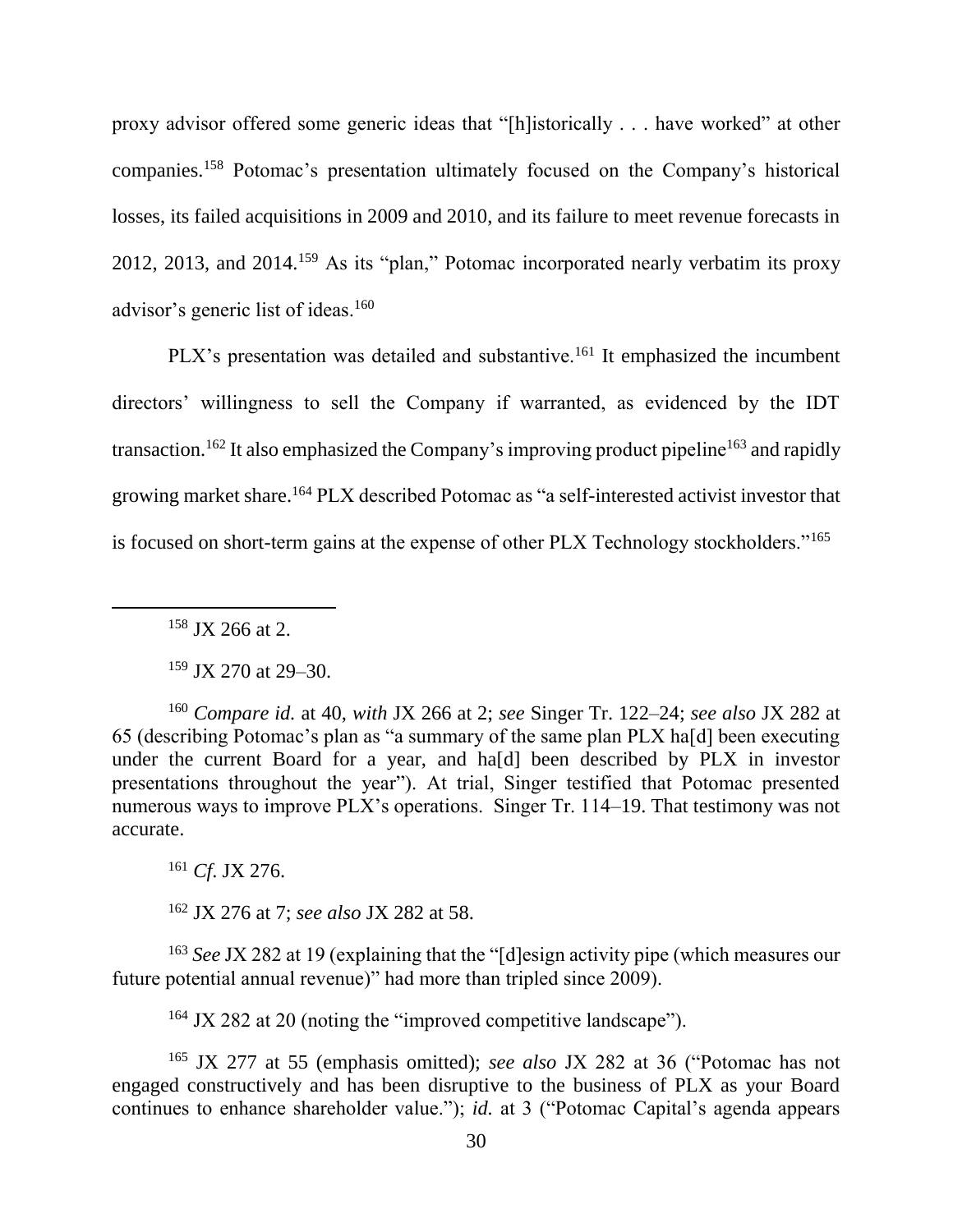On December 6, 2013, ISS endorsed Potomac's slate. ISS noted that PLX's share price had outperformed its peers, but posited that the stock had been "bid up by the prospect of a future transaction, and large positional swings of the dissident and other large shareholders, rather than shareholder's belief in core improvement in operating fundamentals." <sup>166</sup> ISS also expressed concern about the incumbent directors' long tenure.<sup>167</sup>

After ISS issued its endorsement, PLX management began preparing for a Potomac victory and the arrival of three new directors.<sup>168</sup> Riordan felt that once the Potomac nominees joined the Board, selling the Company was "a done deal" and a "*fait accompli*."<sup>169</sup>

 $167$  *Id.* at 16–17.

self-serving and transparent—its primary goal is to force a quick sale of the Company in order to realize a short-term gain on its investment, to fulfill the demands of its own investors, and to transition capital to its next target, without regard for the best interests of all PLX Technology stockholders."); Hart Dep. 24–29; Raun Dep. 284–85.

<sup>166</sup> JX 288 at 15.

<sup>168</sup> *See* JX 308 (preparing for onboarding of three new directors); JX 322 at 1 (reorganizing committees immediately prior to annual stockholder meeting in light of anticipated arrival of new directors).

<sup>169</sup> Riordan Dep. 110–12 (emphasis added); *accord* Whipple Dep. 76 (explaining that after ISS endorsed Potomac's nominees, he believed a sale of the Company was "virtually assured").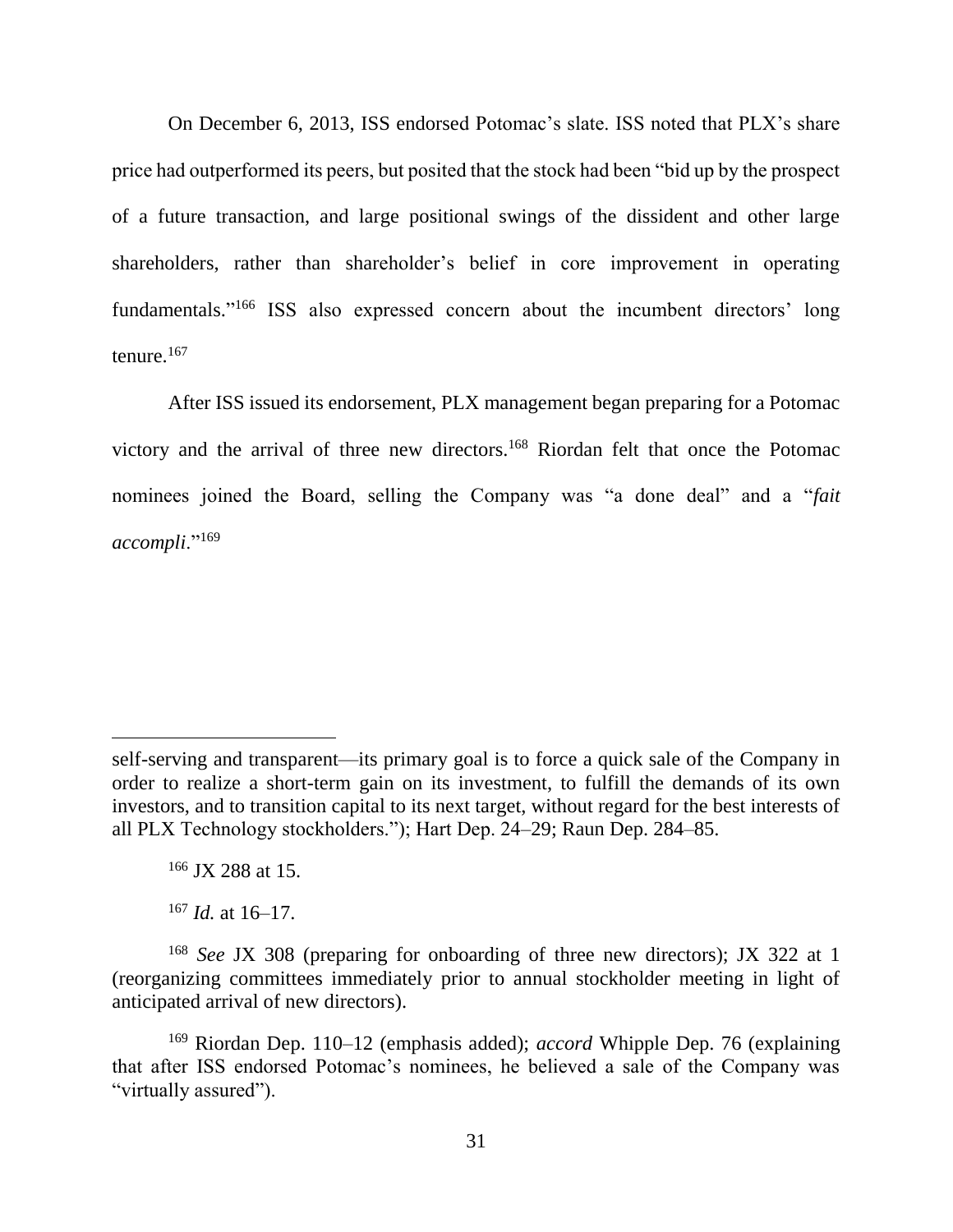### **L. The December 2013 Projections**

In late November and early December 2013, Whipple began the process of preparing the next update of the Company's business plan.<sup>170</sup> The Company historically prepared a three-year plan and treated the first year as its annual operating plan.<sup>171</sup> For 2013, Raun directed Whipple and his financial team to prepare a five year plan.<sup>172</sup> Consistent with its standard practice, the team obtained information about year-one revenue from the sales organization.<sup>173</sup> For subsequent years, the team generated revenue estimates based on their internal views about PLX's products and pipeline as well as external industry reports about market trends.<sup>174</sup> Once the revenue targets were established, the individual business units developed spending plans to support those targets.<sup>175</sup> Senior management debated the resulting figures and made adjustments "to get what . . . the company believes is the right number."<sup>176</sup>

 $\overline{a}$ 

<sup>170</sup> *See* JX 285 at 1; *see also* JX 286 at 1.

 $171$  Whipple Dep. 94–95 ("[E]very year around Thanksgiving, we sat down as a group and we did a three—typically a three-year plan, which—the first year of which became our budget for the following year.").

<sup>172</sup> JX 285 at 1; *see* JX 286 at 1; Whipple Dep. 96.

 $173$  Whipple Dep. 94–95.

<sup>174</sup> *See* JX 307; Quintero Tr. 593–95; Whipple Dep. 95.

<sup>175</sup> Whipple Dep. 95; *see also* JX 296.

<sup>176</sup> Whipple Dep. 106; *see also* JX 295.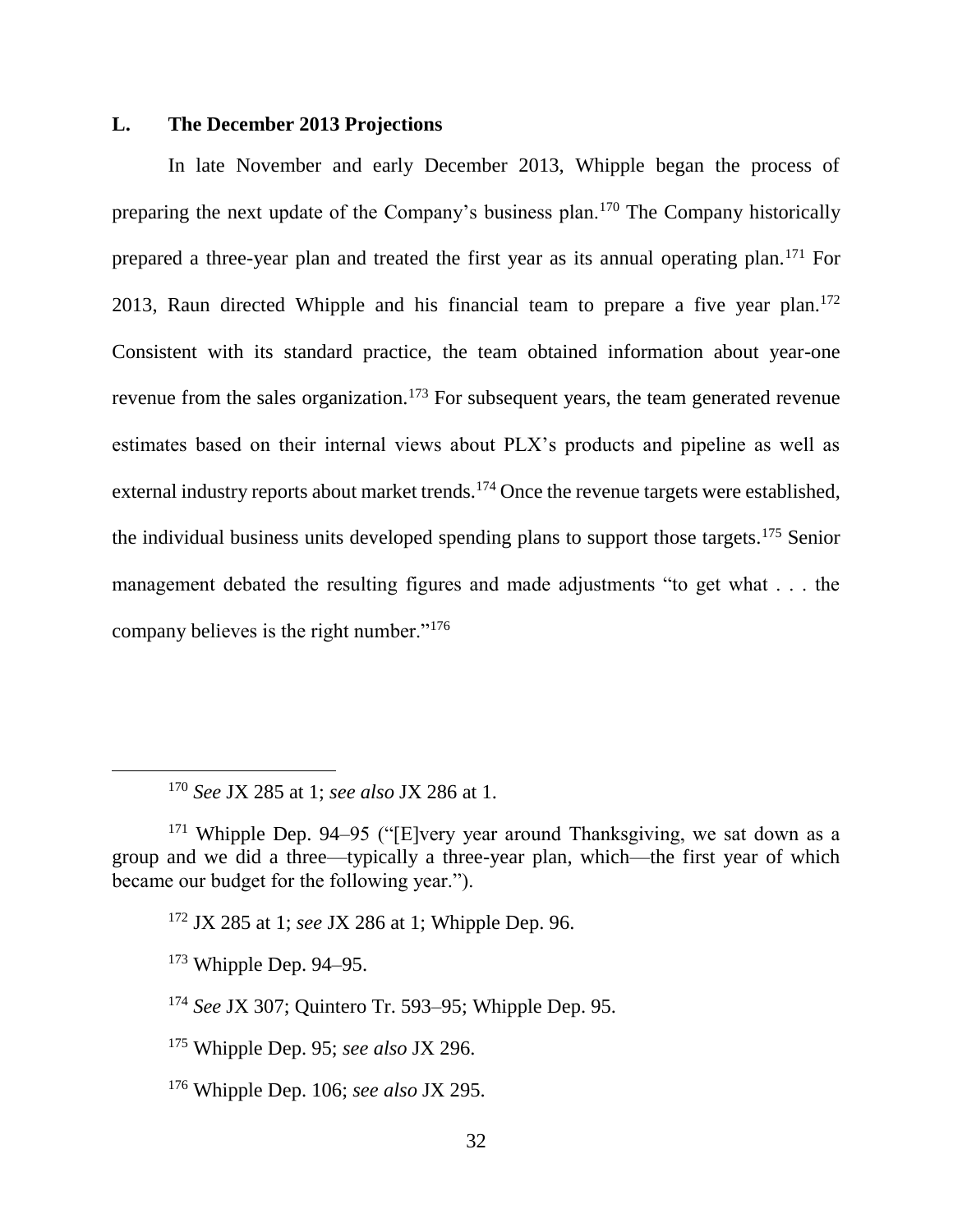On December 10, 2013, management provided the directors with its proposed fiveyear plan.<sup>177</sup> In small print, at the bottom of a summary page, management described the assumptions on which the plan was based:

*5 year plan summary updated December 2013 for 2014 BOD AOP Meeting. Assumes continued investments in R&D and SG&A to support growth past 2018 unlike plan for market check where projected expense growth was to support products in plan but not products beyond plan. Headcount is end of year headcount with many positions filled in 2nd half and dependent on financial performance up to that point in time. 2014 and future require higher PCIe growth than seen recently. Although this is an aggressive plan compared to the past couple years performance and where we stand today in a market with soft demand, management believes we should drive internally for this number as the plan. The key will be getting our strong Gen 3 design pipeline into production, a stable economy and a return of federal spending with our end customers.*<sup>178</sup>

This language has the look and feel of a customary disclaimer paragraph, yet the six-word introductory phrase that begins the penultimate sentence—"[a]lthough this is an aggressive plan"—took on disproportionate importance later in the sale process when it became clear that the projections supported standalone valuations for the Company that exceeded Avago's bid. During this litigation, the concept of an "aggressive plan" became a mantra for the defense witnesses, most of whom were named defendants who had not yet settled when they testified by deposition. They repeated those words frequently and volunteered them gratuitously as if they had been instructed to mention them as often as possible. Their

<sup>&</sup>lt;sup>177</sup> PTO ¶ 91.

<sup>178</sup> JX 293 at 8. *Cf.* JX 298 at 7.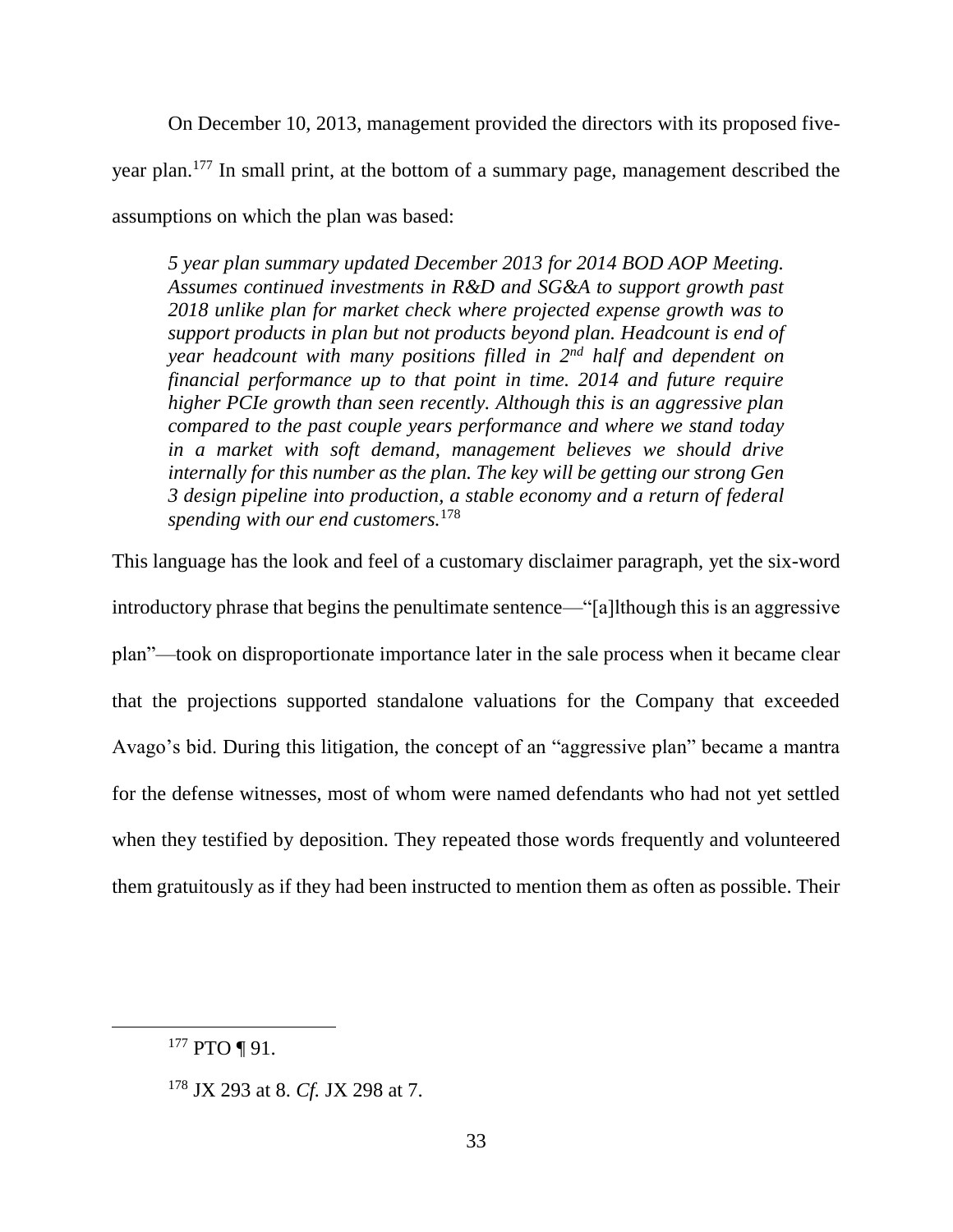coordinated, redundant, and excessively emphatic performances undermined their credibility.

During a Board meeting on December 12, 2013, management discussed the plan with the Board.<sup>179</sup> The directors suggested minor changes, but otherwise endorsed the projections.<sup>180</sup> The next day, Raun distributed an updated plan "based on the conversation yesterday at the Board meeting and further review with the management team."<sup>181</sup> The revised plan included minor reductions to 2014 revenue and spending and "slight" reductions to revenues in the projected years.<sup>182</sup> At a meeting on December 13, the Board approved the plan.<sup>183</sup> This decision refers to the resulting plan as the "December 2013 Projections."

During subsequent months, the Company used the plan in the ordinary course of business as if the Board and management believed it represented the Company's best estimates of its future performance. In April 2014, the Board signed off on a proposal for D&O insurance based on the December 2013 Projections.<sup>184</sup> The Board also signed off on

<sup>179</sup> *See* PTO ¶ 92; JX 298; JX 303; Raun Dep. 137–44.

<sup>180</sup> *See* Raun Dep. 137–42.

<sup>181</sup> JX 304 at 1; *see also* JX 305 at 1; JX 307 at 1; Raun Dep. 372–78; Whipple Dep. 126–30.

<sup>182</sup> JX 304 at 1.

 $\overline{a}$ 

<sup>183</sup> JX 306 at 2; *see* PTO ¶ 93. *Cf.* JX 309.

<sup>184</sup> *See* JX 383 at 32; JX 398 at 1; *see also* JX 396 at 4–5.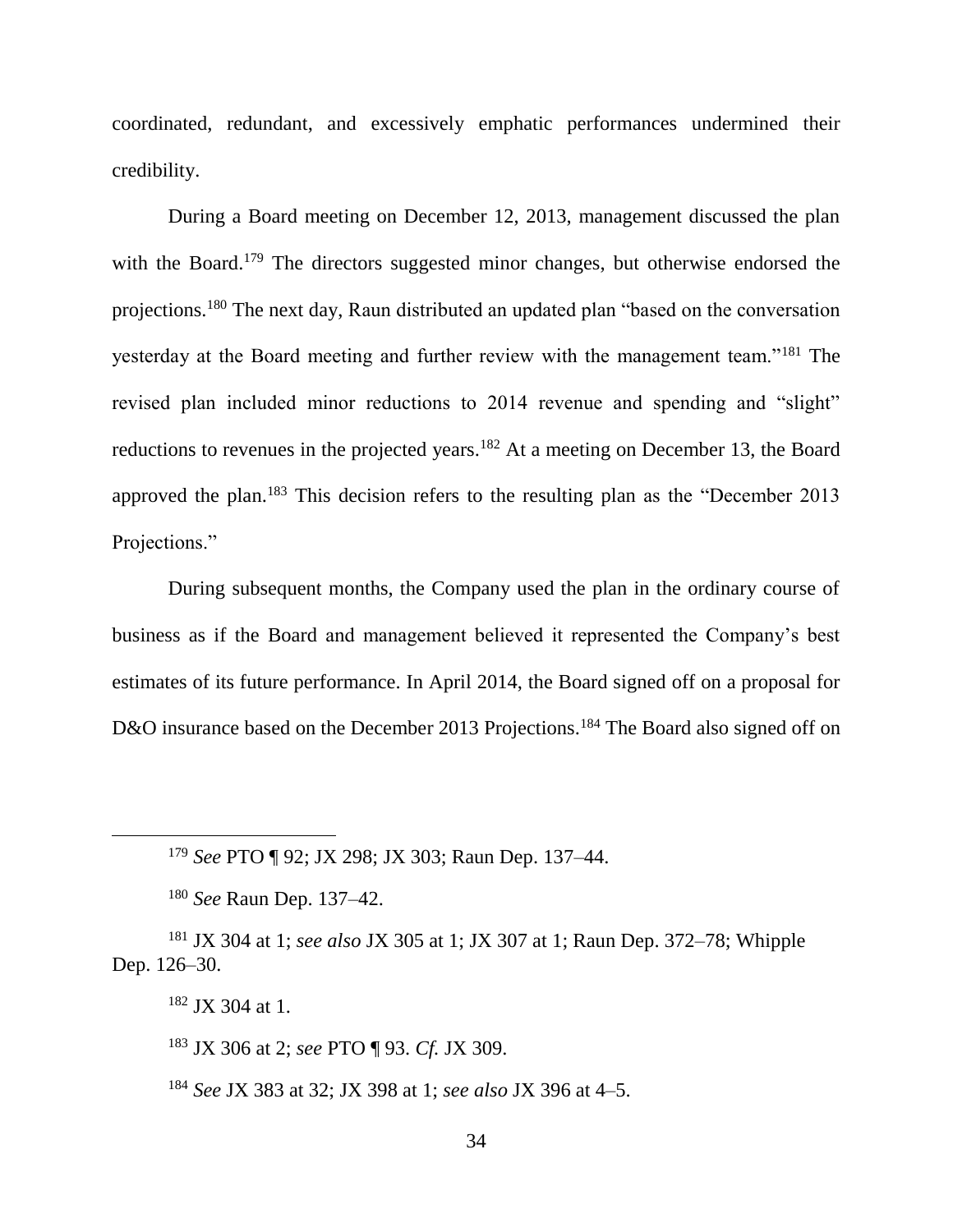an executive compensation program based on the December 2013 Projections.<sup>185</sup> It was only after Avago's bid that PLX began backing away from these figures, and only during this litigation that its witnesses derided the numbers as unreliably aggressive.

### **M. The Potomac Nominees Join The Board.**

On December 18, 2013, PLX held its regular annual stockholder meeting.<sup>186</sup> The stockholders elected Colombatto, Domenik, and Singer.<sup>187</sup> Led by Salameh, the incumbent

directors made a genuine effort to welcome the new directors to the Board.<sup>188</sup>

<sup>186</sup> PTO ¶ 94.

<sup>188</sup> *See, e.g.*, JX 317 at 1 (Salameh welcoming the new directors to the Board); JX 321 at 1 (Salameh telling Singer that "[i]n the discussion we had this morning, I got a much better idea of the experience, contacts and perspective the three of you have. It[']s going to help our efforts to maximize shareholder value immensely. Marty [Colambatto's] background at Broadcom and LSI I am sure is going to be a huge asset."); JX 333 at 1 (Salameh emailing Colambatto, "Marty, thanks for diving in. Your questions point to the key strategic decisions for PLX and provide a good structure for a follow-up session. Your background in building the Ethernet business at Broadcom is extremely relevant and will add a fresh perspective. It[']s important for all the new board members to understand the business in some depth before we make any big decisions, and these informal sessions are a good way to build that knowledge."); JX 335 at 1 (Schmitt observing that Singer had "commented on how impressed he is with [Raun] and how dedicated [he is] to getting a good result. That it could be [through] a transaction or not."); JX 354 at 1 (Raun emailing Schmitt and Salameh that he "had a good discussion with Eric [Singer] last night in New York."); Salameh Dep. 220 ("I was pleased by all three directors . . . . I was very impressed with . . . Marty Colombatto's knowledge and his attitude. Steve Domenik was also a very experienced executive who had a very balanced view. Eric [Singer] was approaching it in a very professional manner. So I was very happy with how things changed after the annual meeting."); Schmitt Dep. 158 ("My perception of how he looked at [the Company] was, he was more impressed with the company than he was . . . from an overall perspective, people[,] process, than he was being on the outside, looking in, having now seen . . . all the detail work . . . and things that have been going on.").

<sup>185</sup> *See* JX 385 at 20, 61; JX 398 at 2.

<sup>187</sup> *Id.*; JX 328.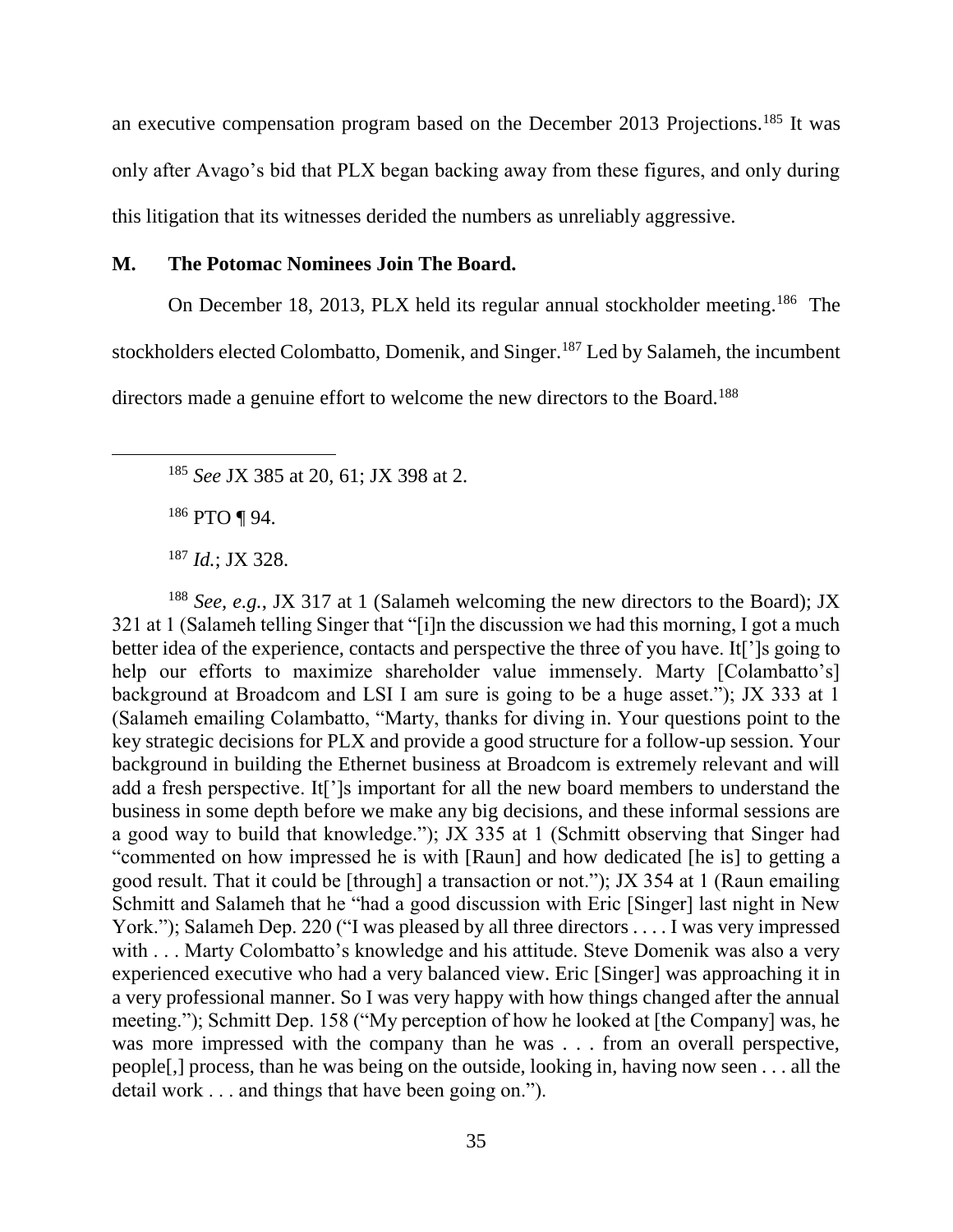Immediately after the annual meeting, Salameh met with Singer and Domenik and briefed them about the Company and its sale process.<sup>189</sup> In a private email to Singer, Domenik expressed his view that "the strategic effort needs more energy."<sup>190</sup> Singer responded that the Board was "crazy for turning down \$6+ from [A]vago [a] few months ago."<sup>191</sup> After the meeting with Salameh, management sent Singer the materials that the Company was using with potential buyers.<sup>192</sup> PLX also set up a meeting with Deutsche Bank so the new directors could get their views on the Company's prospects.<sup>193</sup>

On December 19, 2013, a development occurred that mitigated any need for Singer to push hard for a near-term sale: Krause contacted Adam Howell, a managing director at Deutsche Bank who was advising PLX. A few days earlier, Avago had announced an agreement to acquire LSI, one of PLX's competitors that had shown interest in the Company during its earlier quiet shopping process. A different team from Deutsche Bank had represented Avago on its acquisition of LSI.<sup>194</sup>

<sup>191</sup> *Id*.

<sup>189</sup> JX 317.

 $190$  JX 315 at 1.

<sup>192</sup> *See* JX 319.

<sup>193</sup> *See* JX 317 at 1.

<sup>194</sup> *See* JX 311.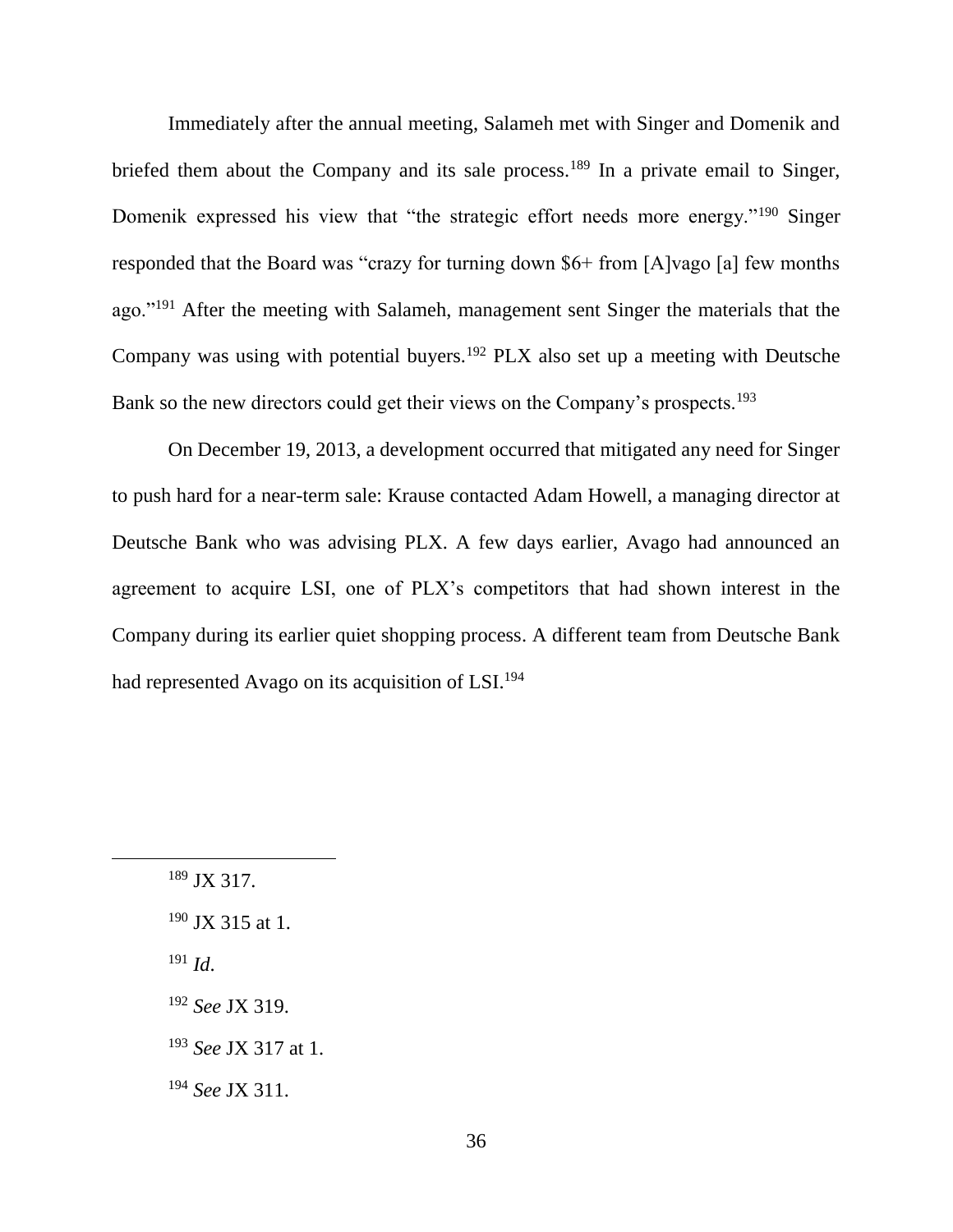Krause explained to Howell that he "saw the PLX BoD transition" but that because of the LSI acquisition, Avago would be in the "penalty box" until that deal closed.<sup>195</sup> Once the LSI transaction was complete, Avago would be "open for business on all topics," including an acquisition of PLX.<sup>196</sup> Krause described buying PLX as "an interesting little deal but only at the right price."<sup>197</sup> He also called the PLX acquisition a "\$300M deal."<sup>198</sup> With 45.9 million shares outstanding, this figure equated to  $$6.53$  per share.<sup>199</sup>

Singer spoke with Deutsche Bank later that day. Singer asked about Avago, and Deutsche Bank "gave him the color" on the conversation with Krause.<sup>200</sup> Based on this

 $195$  JX 1032 at 2.

<sup>196</sup> *Id.*

 $\overline{a}$ 

<sup>197</sup> *Id.*

<sup>198</sup> *Id.* Potomac objected to the admission of JX 1026–32 as untimely. The plaintiffs introduced these exhibits to impeach Singer's trial testimony about his interactions with Deutsche Bank and its interactions with Avago. The pre-trial order permitted the parties "in good faith to supplement the Joint Exhibit List with additional documents through the end of trial." PTO ¶ 150. Both sides submitted additional evidence during trial. The challenged documents were produced during discovery and fairly responded to Singer's testimony. Furthermore, the plaintiffs sought to recall Singer to question him about the documents, which would have enabled him to explain them, but Potomac objected, and I sustained the objection. *See* Tr. 571-74. The documents are properly admitted. Potomac could have had Singer address them but chose not to subject him to further examination.

<sup>199</sup> *See* JX 551 at 4.

<sup>200</sup> *See* JX 1031 at 1 ("[Singer] asked if I thought Avago would do anything now and I gave him the color from my Krause email."). That evening, Singer e-mailed Howell and his colleague, Thomas Cho, to introduce them to Domenik. Singer suggested that "all of you should get to together when schedules permit to bring Steve [Domenik] up to speed in person" and indicated that Domenik's "deep involvement is essential for a successful outcome at PLX." JX 325. It seems likely that Deutsche Bank also shared Krause's tip with Domenik and that he was part of the conspiracy of silence. Based on the allegations in the complaint, I dismissed the claims against Domenik at the pleadings stage. The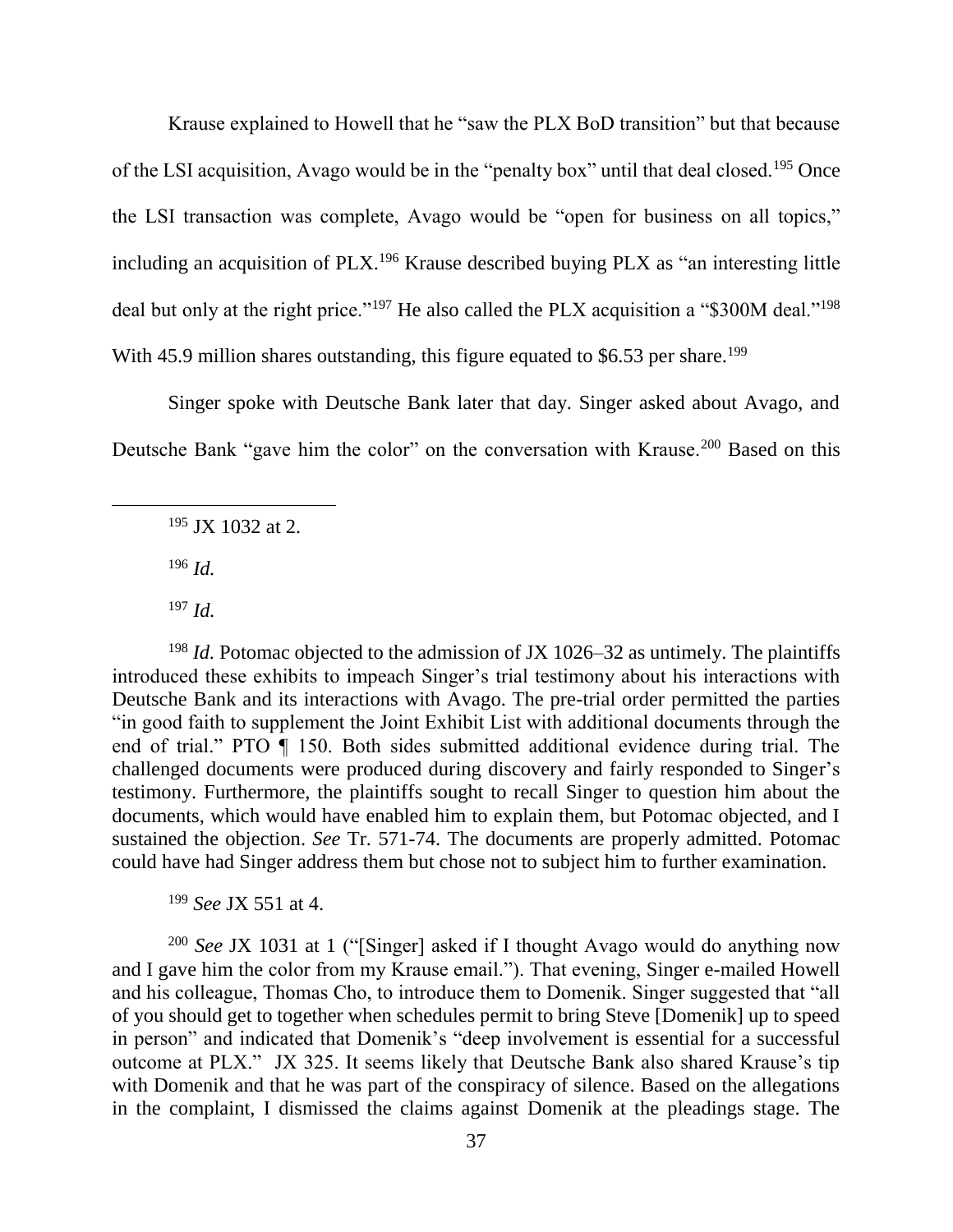call, Singer knew about (i) Avago's interest in a deal for PLX at \$300 million and (ii) Avago's temporary inability to engage because of the LSI acquisition. Singer already knew that Avago was the most likely bidder for PLX. As a result of Krause's conversation with Deutsche Bank, Singer knew when Avago would be able to bid and how much Avago wanted to pay.

On December 20, 2013, PLX held an informal meeting to bring Singer and his fellow new directors up to speed on the Company and its sale process.<sup>201</sup> When reporting on the status of various contacts in its "Process Summary," Deutsche Bank provided the following information about Avago:

- Interested and potentially willing to increase offer above \$6/share
- Not willing to discuss price until confirmation of being able to move quickly and likely in exclusivity
- Willing to wait until process is finished at which point they can decide if price is right.<sup>202</sup>

plaintiffs have not sought to modify that interlocutory ruling, and they focused their attacks at trial on Singer, not on Domenik. This decision therefore speaks in terms of Singer having known about the tip and not sharing it with the other directors, even though that charge likely could be leveled at Domenik as well.

<sup>201</sup> *See* JX 329; *see also* JX 323 (Deutsche Bank presentation); JX 1000 (management presentations).

<sup>202</sup> *See* JX 323 at 4.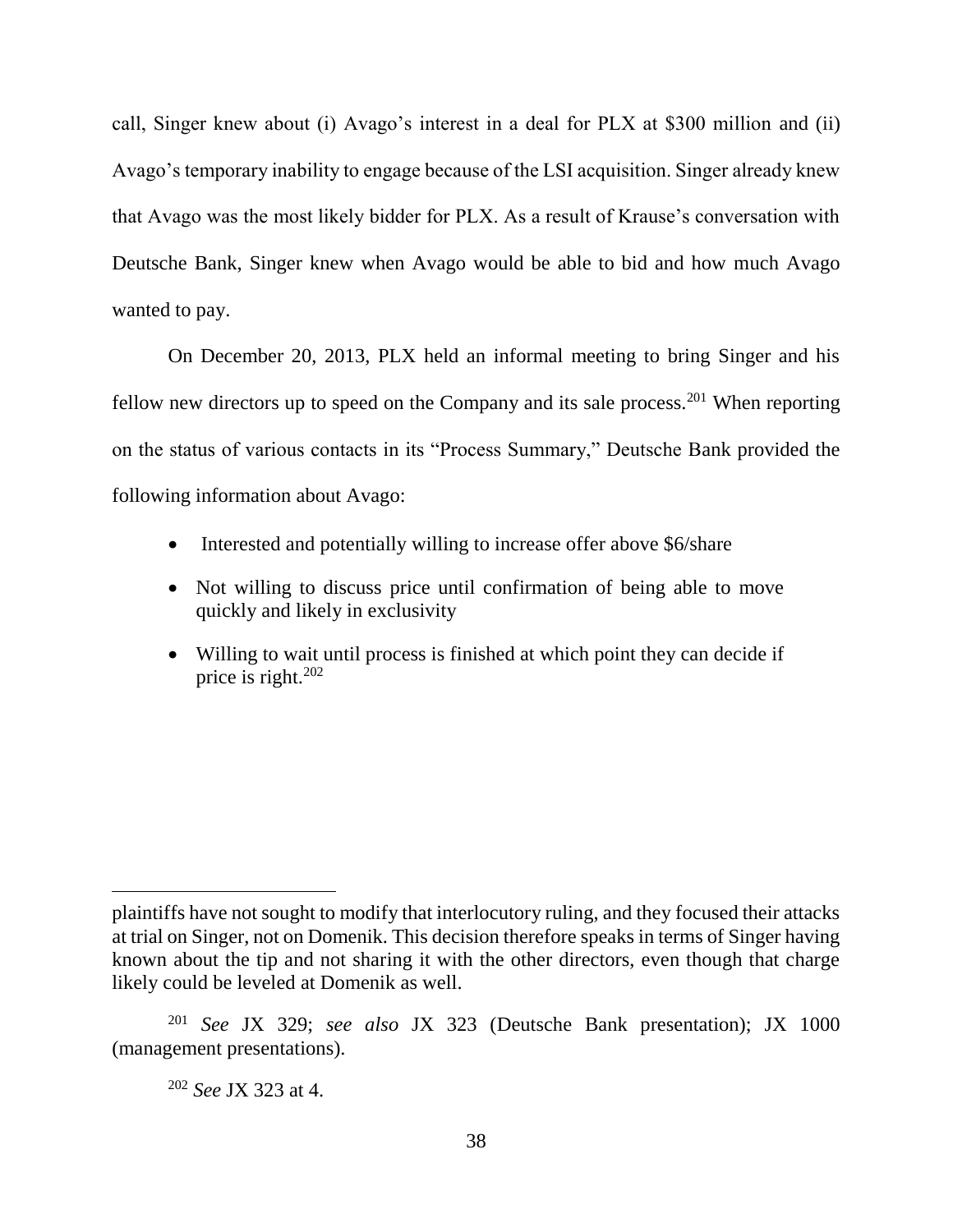There is no evidence that Singer or Deutsche Bank reported on Krause's call, shared Avago's plan to return to PLX after completing the LSI acquisition, or mentioned the valuation of \$300 million that Avago was contemplating.<sup>203</sup>

#### **N. The Four-Month Quiet Period**

From January until April 2014, knowing that Avago was digesting the LSI acquisition, Singer did not push hard for a sale. He could afford to be more subtle.

On January 23, 2014, the Board held its first formal meeting with the new directors.<sup>204</sup> Management reported on the Company's disappointing fourth quarter.<sup>205</sup> Although the Company met its public guidance for both net revenues and gross margins, the results fell below the annual operating plan.<sup>206</sup> Despite the soft quarter, 2013 had not been bad overall. Revenues came in 3.3% below the annual operating plan, and gross margins were just  $0.7\%$  below it.<sup>207</sup>

During the meeting, the Board assigned the new directors to committees.<sup>208</sup> Before the meeting, Singer asked to chair the Compensation, Nominating, and Special

<sup>205</sup> *See id.*

 $\overline{a}$ 

 $207$  *Id.* at 6.

<sup>&</sup>lt;sup>203</sup> Deutsche Bank did reach out to Raun, Schmidt, and Salameh to tell them about Avago's agreement to acquire LSI, but that call occurred *before* Krause contacted Deutsche Bank. *See* JX 311.

<sup>204</sup> *See* JX 360 at 1.

 $206$  JX 355 at 4–6, 11.

<sup>208</sup> *See* JX 360 at 2–3.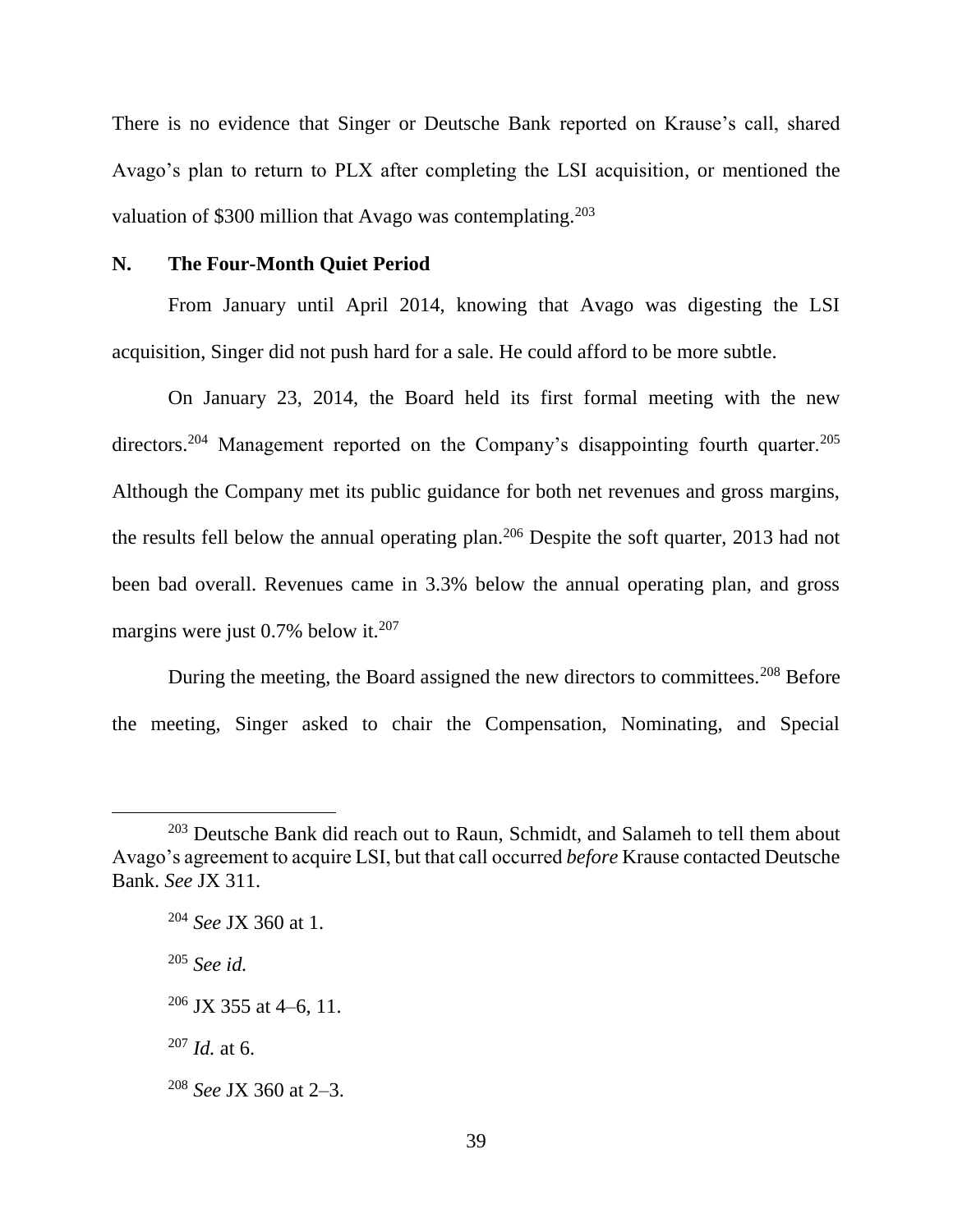Committees, noting that he was "most interested in the Special Committee and Comp[ensation] [C]omittee."<sup>209</sup> The Board made him chair of the Special Committee and the Nominating Committee and a member of the Compensation Committee.<sup>210</sup> Colombatto also joined the Compensation Committee, and Domenik joined the Audit Committee.<sup>211</sup> The Board reconstituted the Special Committee as the "Strategic Alternatives Special Committee."<sup>212</sup> In addition to Singer, Salameh and Schmitt rounded out its members.<sup>213</sup>

The reconstituted Special Committee held its first meeting on February 7, 2014.<sup>214</sup> Raun reported on a meeting with Cypress, which said it was "too leveraged" to complete a transaction at the Company's current valuation.<sup>215</sup> The committee instructed management to "proactively reach out to" other prospects but decided "not to take any action with respect to Avago at this time."<sup>216</sup> Singer did not mention the information he had received from Deutsche Bank about Avago's interest, and Raun's update on strategic alternatives suggests no knowledge of Avago's situation.<sup>217</sup> After the meeting, Raun engaged with

 $\overline{a}$ 

<sup>212</sup> *Id.* at 3.

- <sup>213</sup> *See* PTO ¶ 96; JX 360 at 3.
- $214$  PTO ¶ 97.
- <sup>215</sup> JX 374 at 1; *see also* JX 372 at 2; JX 395 at 14.

 $216$  JX 374 at 1–2.

<sup>209</sup> JX 330 at 1.

 $210$  JX 360 at 2–3.

 $^{211}$  *Id.* at 2.

<sup>217</sup> *See* JX 372 at 3; *see also* JX 388 at 2.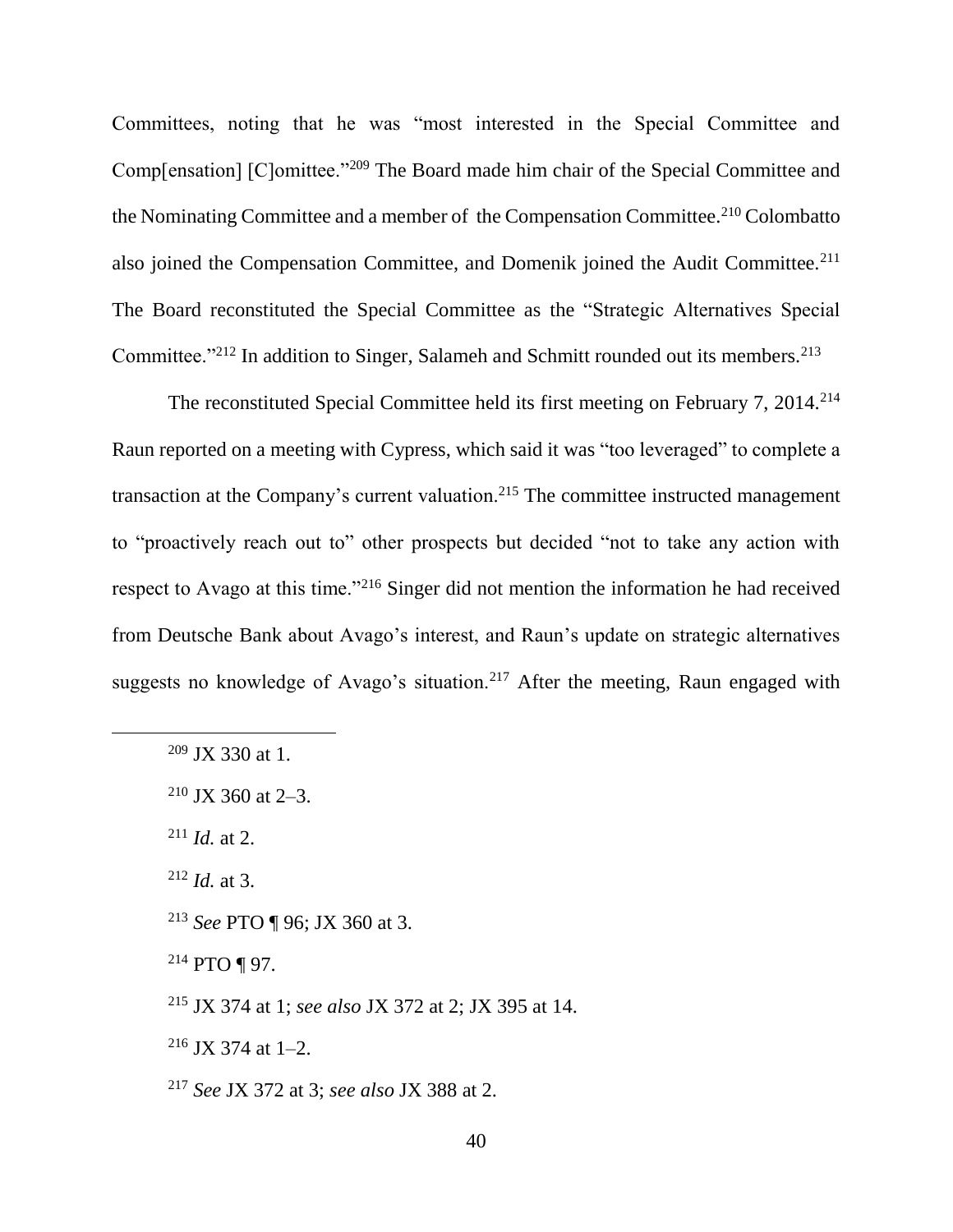Cypress, Inphi, Exar Corporation, and Semtech Corporation.<sup>218</sup> Avago remained silent, as Singer and Deutsche Bank knew it would.<sup>219</sup>

For the next three months, Singer did not agitate for a sale, but it remained on his mind. He expressed concern to Schmitt that there was a "closing window" in which to sell PLX because of larger economic trends that would negatively affect valuations.<sup>220</sup> He instructed Raun that whatever the "prior policy" might have been at PLX, it was "essential [that] the Board and or [*sic*] Strategic Committee is immediately informed of any indication of interest in any piece of PLX regardless of valuation."<sup>221</sup> As a member of the Compensation Committee, he became a vocal advocate for more equity compensation that would align management's interests with stockholders.<sup>222</sup> While this is certainly a legitimate concept, from Singer's standpoint it would help ensure that management would not resist a sale. Not coincidentally, Singer and Colombotto analyzed the Company's

<sup>&</sup>lt;sup>218</sup> JX 380 at 2–3.

<sup>219</sup> *Id*.

<sup>220</sup> *See* JX 335 at 1.

<sup>221</sup> JX 362; *see also* JX 361 at 2 (Singer instructing Salameh that he required "full access to all such information [about PLX's earlier sale process] to fulfill my fiduciary duties and best contribute to maximizing stockholder value.").

<sup>222</sup> *See*, *e.g.*, JX 330; JX 338. Singer also weighed in on other compensation issues, such as his desire to make cash bonuses harder to achieve. *See* JX 359 at 1 ("[I]t is unheard of for e-staff (certainly the ceo) to receive nearly 100% target amount when you miss the revenue and gross margin numbers. Maybe getting to [annual operating plan] gets you 50% but to get 100% you need to exceed by demonstrable margins. Not get nearly 100% for just doing your job."); JX 367 at 2 ("I do not think any exec should receive nearly 90% of bonus for missing 2 important measuring points.").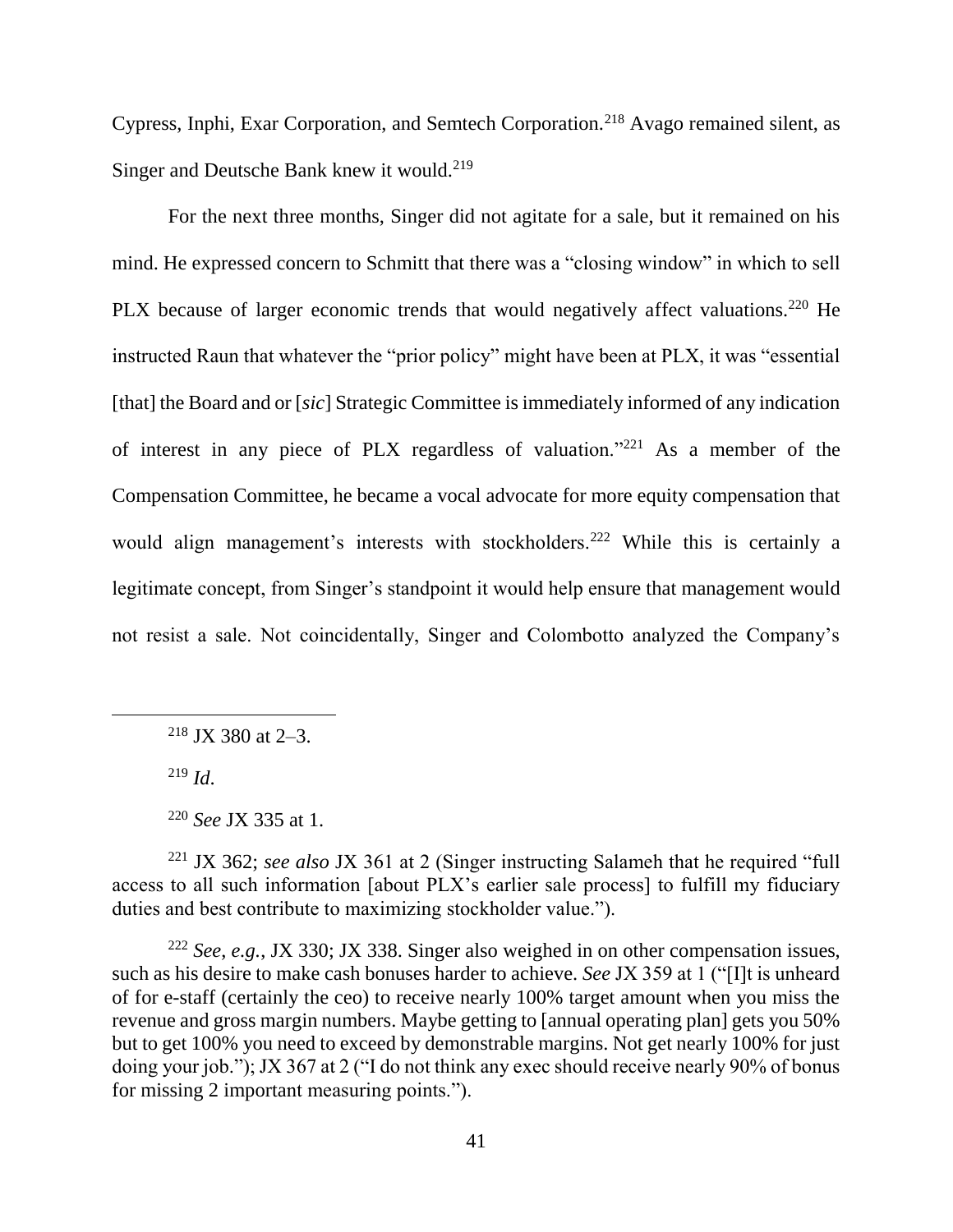change-in-control agreements.<sup>223</sup> Singer also resisted new hires and suggested other steps that made Salameh think the Company was "perhaps operating too far in a short term dress the company up for sale mode."<sup>224</sup>

In April 2014, Singer revealed his true focus when Salameh suggested that there might no longer be any need for the Special Committee. The Company was preparing its Form 10-K for FY 2013, and Singer submitted a proposed description of the Special Committee's role that made it sound to Salameh "like the special committee is very active and acting independently to shop the company or actively communicating with shareholders."<sup>225</sup> Salameh felt the description was "not accurate and could lead to misperceptions by shareholders, potential acquirers, employees and customers."<sup>226</sup> Salameh toned down the language and proposed (i) not mentioning the committee at all, (ii) terminating the committee because "the board works well together on these issues and we get good input and contributions from other board members," or (iii) terminating the committee with the understanding that it would be re-formed as needed.<sup>227</sup> Singer accepted Salameh's edits but rejected the alternatives.<sup>228</sup> He viewed it as "essential" that the

- $224$  JX 400 at 1.
- $225$  JX 406 at 1.
- <sup>226</sup> *Id*.

- <sup>227</sup> *Id*.
- $228$  JX 405 at 1.

<sup>223</sup> *See* JX 389; JX 390.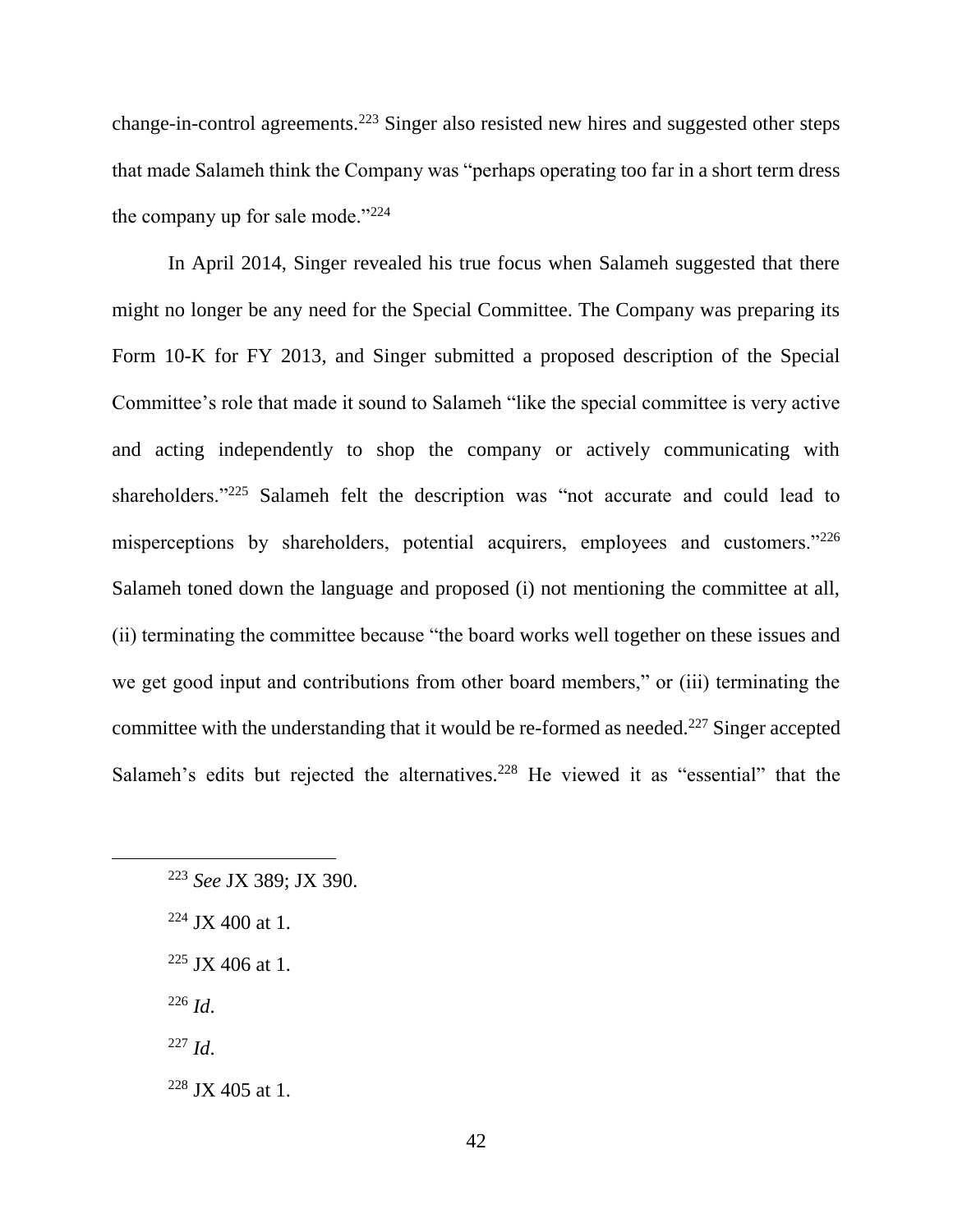committee was both "maintained and mentioned."<sup>229</sup> Two days later, PLX filed its Form 10-K and publicly disclosed, for the first time, the Special Committee's existence and Singer's role as Chairman.<sup>230</sup>

# **O. Avago Re-engages.**

On May 9, 2014, Thomas Cho of Deutsche Bank emailed Singer about a call he received from Barclays.<sup>231</sup> The Barclays banker told Cho that they were advising Avago on a potential bid for PLX and would meet with Krause the following week to discuss next steps. Cho understood that Avago was "starting to put this in motion."<sup>232</sup> Cho also perceived that Barclays was "very motivated to get this through" and would "play a role in pushing" Krause.<sup>233</sup> Deutsche Bank also reported on these calls to Raun, who updated the other directors.<sup>234</sup>

- $230$  JX 408 at 7, 9.
- <sup>231</sup> JX 413 at 1; *see also* PTO ¶ 102.
- $232$  JX 413 at 1.
- <sup>233</sup> *Id*.

 $\overline{a}$ 

<sup>234</sup> *See* JX 414 at 2.

<sup>229</sup> *Id.*; *see also* Salameh Dep. 157–59.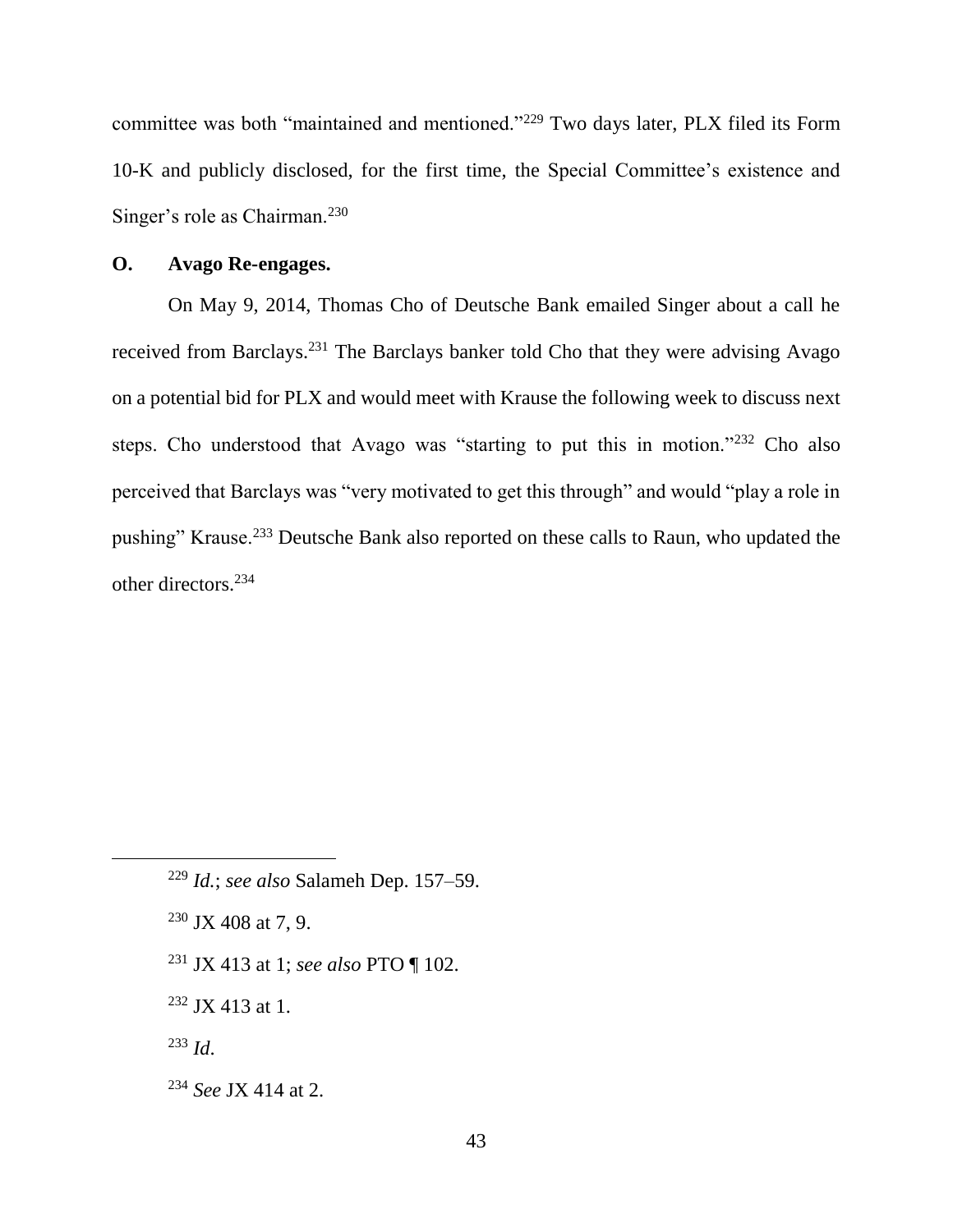From May 9–17, 2013, Deutsche Bank had a number of calls with Barclays and Avago.<sup>235</sup> Through these calls, Deutsche Bank learned that Krause wanted to move forward with a bid for PLX and submit an offer "by the 23rd [of May]."<sup>236</sup>

Singer responded enthusiastically. On Saturday, May 10, 2014, he told Raun that it was "essential we move on legal in the most expeditious time frame possible since the Avago download may result in near-term activity."<sup>237</sup> On Sunday, Singer followed up with Raun to confirm that he received the email.<sup>238</sup> When Raun had not formally engaged a legal team by Sunday evening, Singer told Raun that he would "take care of it from a board level."<sup>239</sup>

On May 17, 2014, the Special Committee convened.<sup>240</sup> Deutsche Bank reported that Avago had asked "to meet with Mr. Singer and to receive an update from Mr. Raun regarding the status of the business."<sup>241</sup> The Special Committee "directed [Deutsche Bank] to continue to engage Avago to explore its interest in the Company."<sup>242</sup>

 $237$  JX 418.

<sup>238</sup> *Id*.

 $\overline{a}$ 

<sup>239</sup> JX 419 at 1; *see also* Schmitt Dep. 79–82.

<sup>240</sup> PTO ¶ 103.

<sup>241</sup> JX 423 at 1.

<sup>235</sup> *See id.*; *see also* JX 422 (Salameh reporting that "[Deutsche Bank] had a number of conversations with Avago and Barclay's over the last 8 or 9 days").

<sup>236</sup> JX 416 at 1; *see also* Krause Dep. 100–03.

<sup>242</sup> *Id.*; *see also* Salameh Dep. 241–51; Schmitt Dep. 169–70.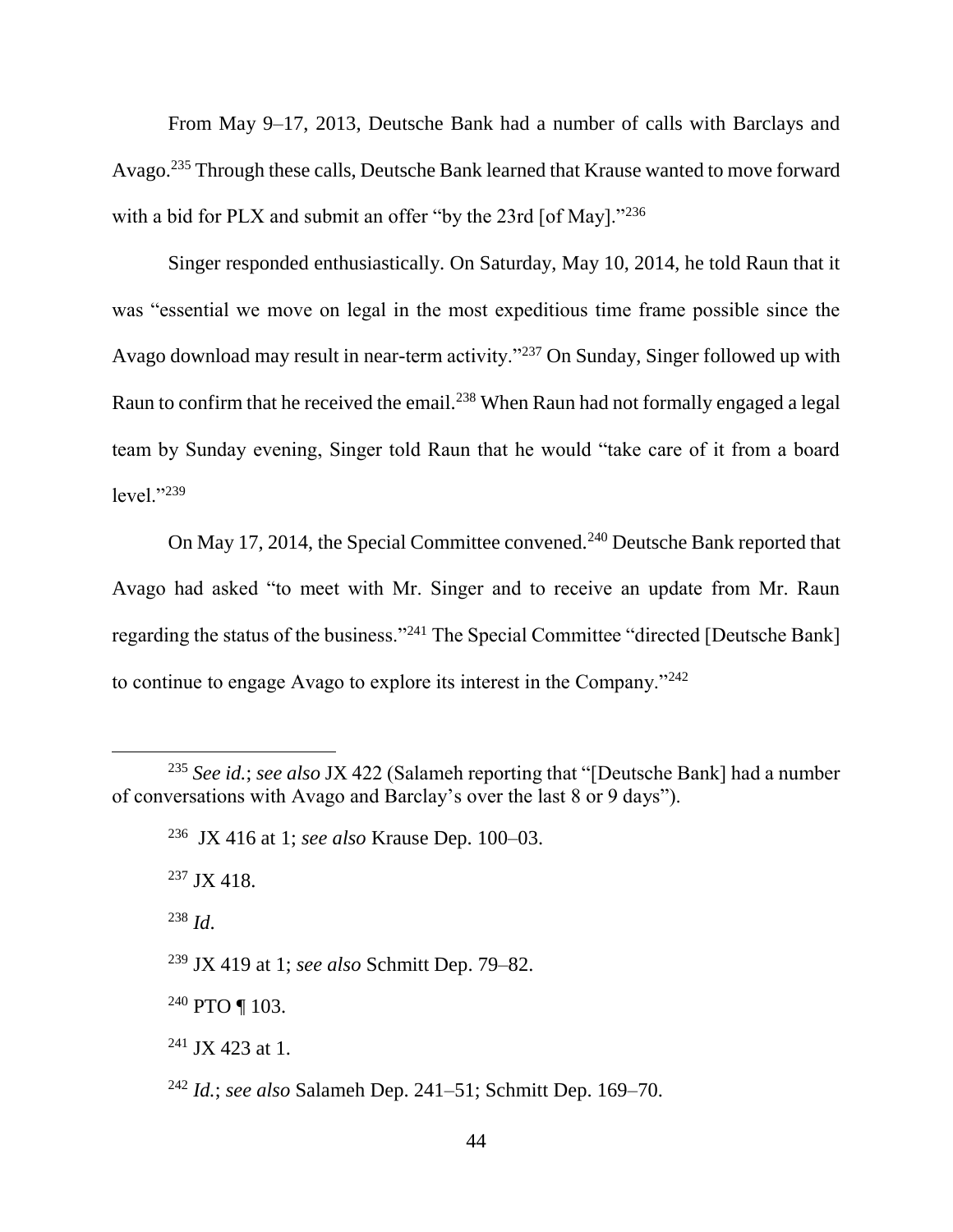# **P. The May 21 Meetings**

The bankers set up a meeting between the PLX and Avago management teams for 8:00 a.m. on the morning of May 21, 2014, followed by a dinner that evening between Singer and Krause.<sup>243</sup> During the management meeting, Raun gave Avago an updated presentation about PLX's business that included the December 2013 Projections.<sup>244</sup> Whipple confirmed that PLX presented these figures because they represented management's "best view of what the future held."<sup>245</sup> They were "attainable" and "the basis for the performance and the variable compensation that was awarded to the executive officers."<sup>246</sup>

Between the management meeting and dinner, the Special Committee received an update from Raun and Whipple.<sup>247</sup> According to the minutes, Raun "noted that he had indicated to Avago that the plan was aggressive, needed to be updated and might need further changes."<sup>248</sup> The minutes also claimed that Singer "provided the Committee an

<sup>244</sup> JX 427 at 7–9; *see also* JX 430 (Raun forwarding Singer follow-up email sent to Avago management following meeting).

 $245$  Whipple Dep. 88.

 $\overline{a}$ 

<sup>246</sup> *Id.* at 89–95. PLX also provided the December 2013 Projections to Semtech in a due diligence presentation on May 6, 2014. *See* JX 1002 at 7–9.

 $247$  JX 431 at 1.

<sup>248</sup> *Id.*; *see also* Raun Dep. 158, 398.

<sup>243</sup> *See* JX 424–25; Krause Dep. 64.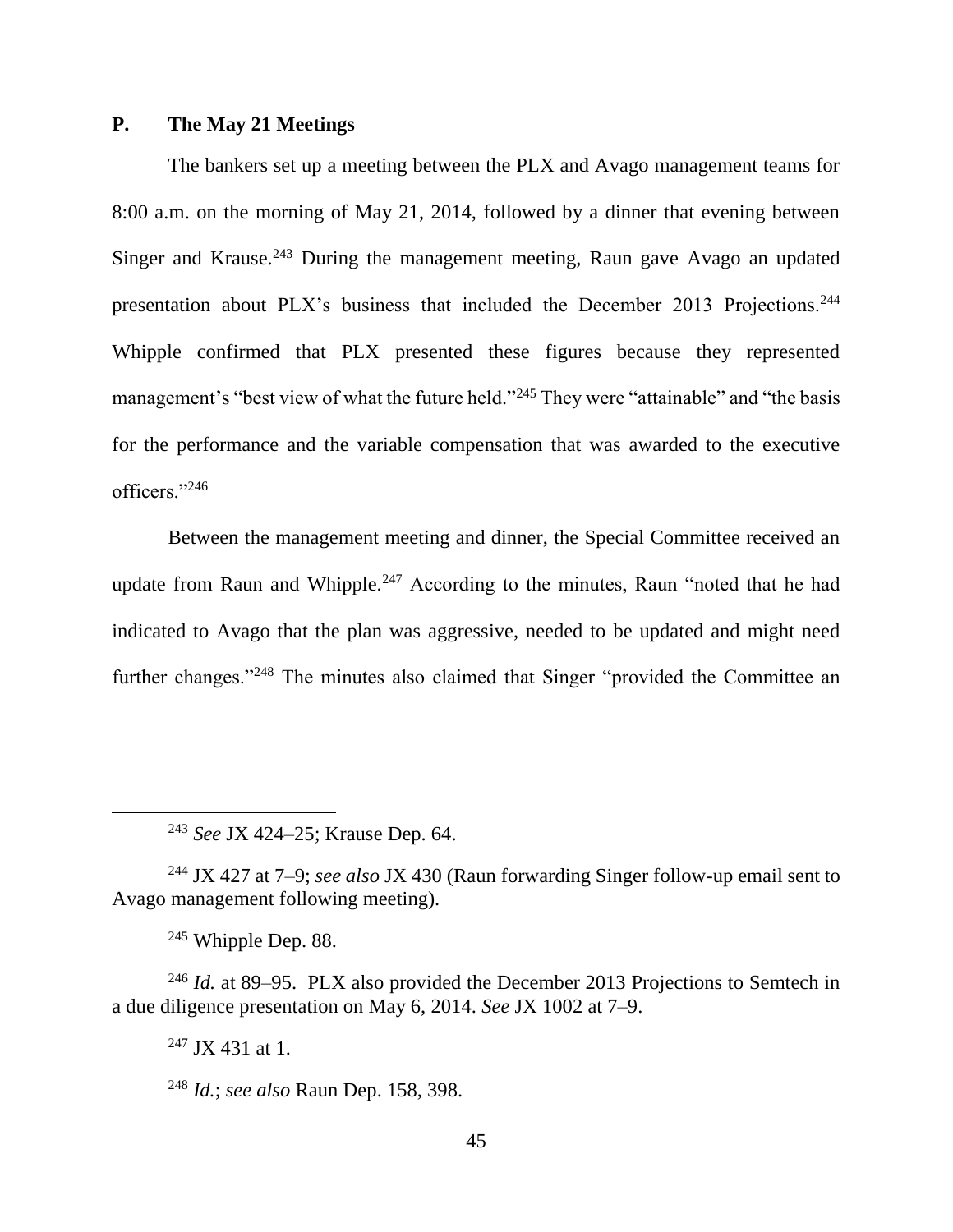update on his discussions with a representative of Avago the prior evening."<sup>249</sup> According to the minutes, Singer "noted that the representative indicated, among other things, that Avago believed the then-current PLX stock price already included a takeover premium as a result of Potomac Capital's actions."<sup>250</sup> Singer also reported that if Avago submitted a proposal, "the representative of Avago with whom he had met would want to have further discussions with him."<sup>251</sup> The Special Committee directed Singer "to meet, or have further discussions, with such person to discuss a possible acquisition of the Company by Avago."<sup>252</sup>

The minutes' description of Singer's meeting with an unidentified Avago "representative" contradicts other evidence in the record. The definitive proxy statement for the Merger did not identify any conversation between Singer and Avago that took place on May 20, 2014.<sup>253</sup> The defendants argued initially that the minutes referred to the dinner that had been scheduled between Singer and Krause, but all of the remaining documentary evidence establishes that the dinner took place on May 21, after the Special Committee meeting.<sup>254</sup> Accepting that the dinner occurred on May 21, the Special Committee's

 $252$  *Id*.

 $249$  JX 431 at 1.

<sup>250</sup> *Id.*; *see also* Cho Dep. 58–61.

 $251$  JX 431 at 1.

<sup>253</sup> *See* JX 551 at 26.

<sup>254</sup> *See, e.g.*, JX 424–25; JX 551 at 26; JX 1026 at 1; JX 1028.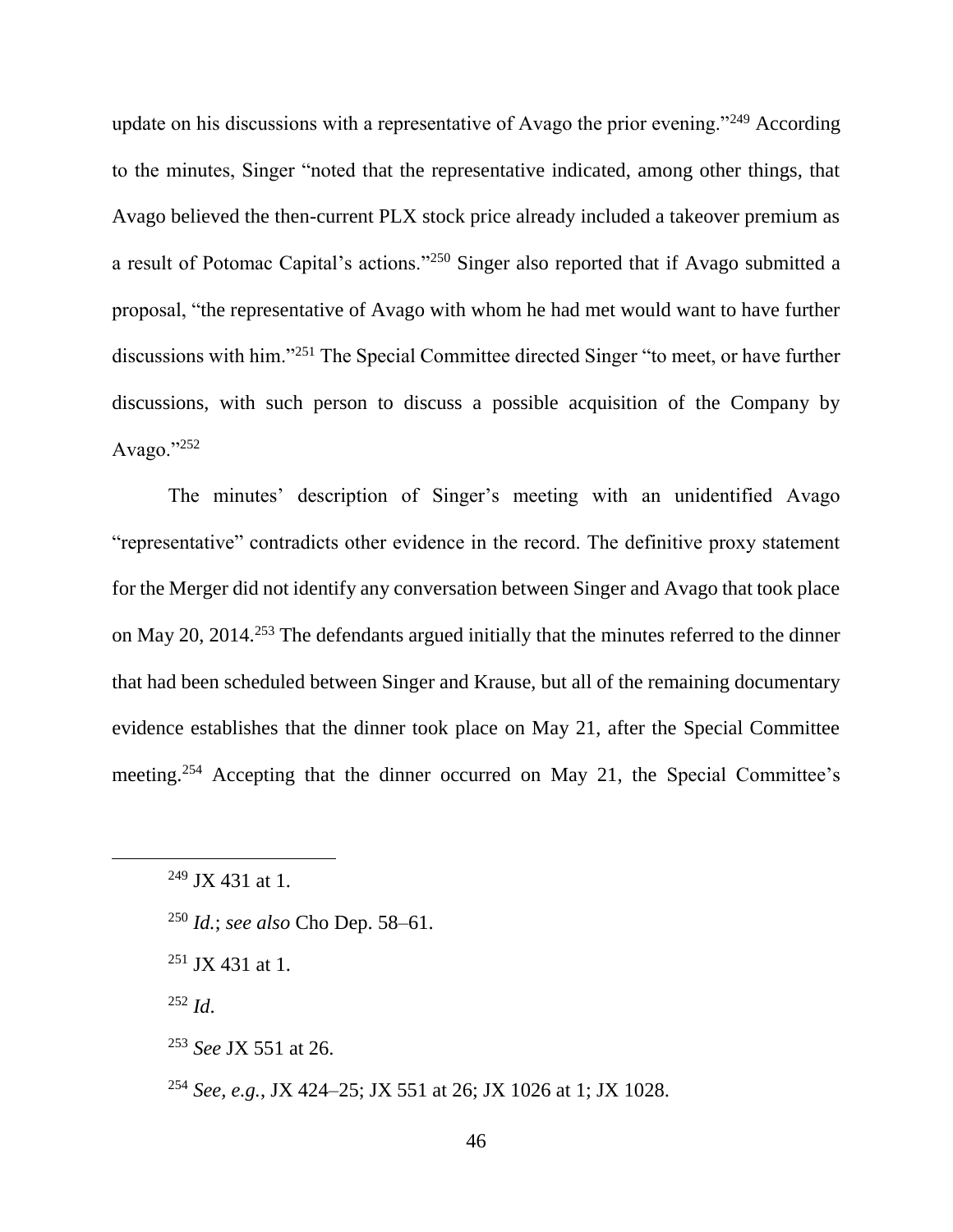mandate for Singer to have further discussions with Avago becomes odd, because it fails to take into account that he was already scheduled to have dinner with Krause just a few hours later.

The parties devoted significant resources at trial and in their briefing to attempting to resolve these discrepancies.<sup>255</sup> Based on the record evidence, I think this is an example of lawyers drafting minutes after the fact in an effort to paper a good process, but not getting the details right.

The minutes of the May 21 meeting also mark the first appearance in the record of the theme that the December 2013 Projections were "aggressive." No one provided any credible reason why Raun would have said this gratuitously to Avago or why he subsequently went out of this way to mention his comment to the Special Committee. Further calling into question the credibility of the supposed comment, the presentation to Avago retained much of the small-print disclaimer language on the executive summary slide, but omitted the phrase describing the projections as "aggressive."<sup>256</sup> I suspect the triggering event for characterizing the December 2013 Projections as "aggressive" was Deutsche Bank's preparation of a "PLX Valuation Update" on May 16, 2014.<sup>257</sup> Unlike Deutsche Bank's prior and subsequent valuation presentations, this version did not contain

<sup>255</sup> *See, e.g.*, Singer Tr. 219–21, 236–38, 247–53, 463, 468–74, 519–25.

<sup>256</sup> *Compare* 427 at 8, *with* JX 293 at 8, *and* JX 298 at 7.

<sup>257</sup> *See* JX 420.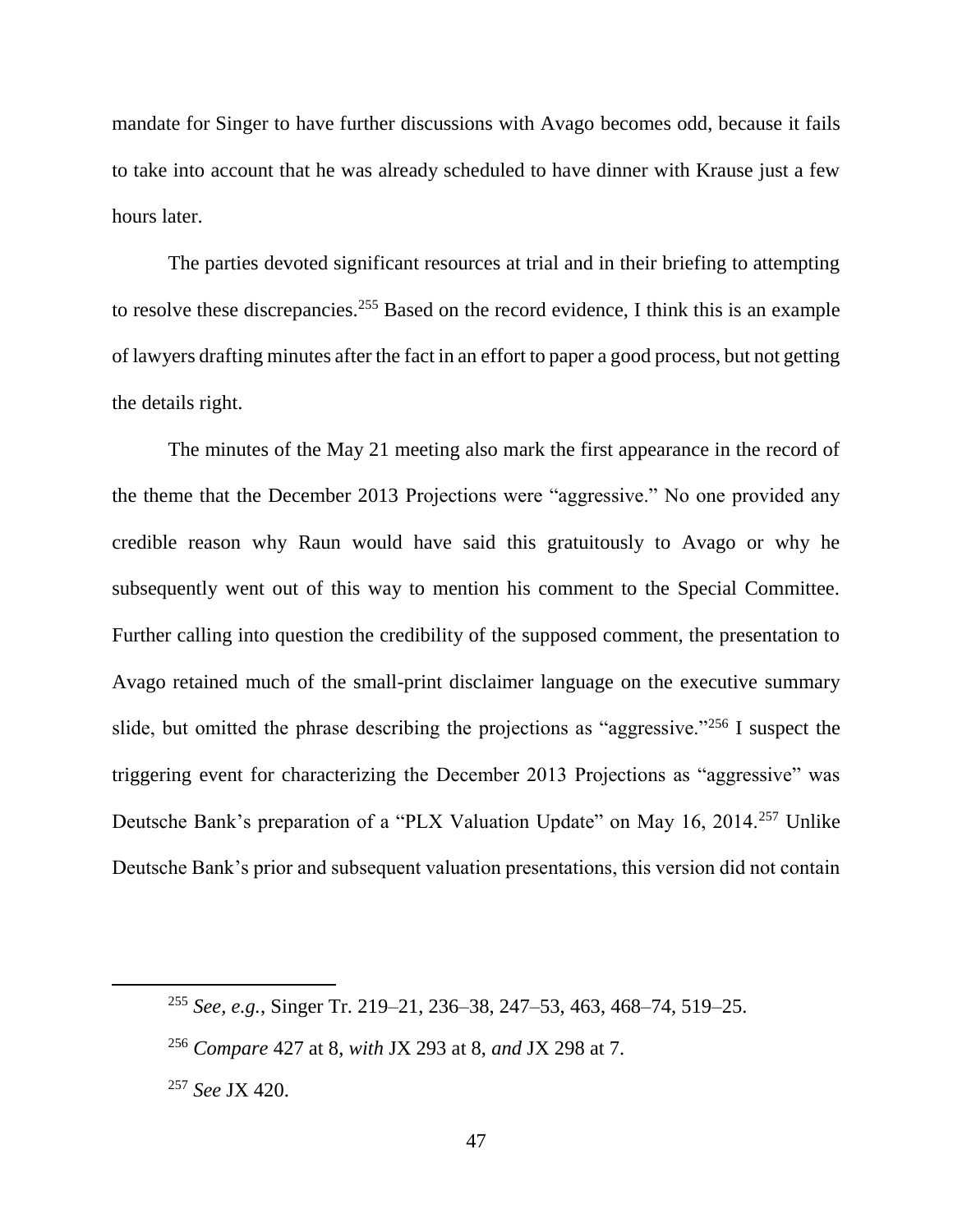a discounted cash flow analysis; it only looked at trading multiples and premiums.<sup>258</sup> It seems likely that Deutsche Bank knew from its earlier valuation work that a valuation based on the December 2013 Projections would exceed the \$300 million bid that Avago was contemplating. As a sophisticated M&A player, Deutsche Bank would not have wanted to create incremental deal or litigation risk by injecting that type of analysis into the record unless necessary. The safer course would have been to flag the issue to confirm whether or not those projections were still the ones that the bankers should use. Flagging the issue likely led in turn to an off-the-record decision to walk back the projections, using their ostensible aggressiveness as the justification. When the lawyers documented the deal process, they started building the case for the subsequently lowered projections in the minutes for the May 21 meeting.

That evening, Singer and Krause had dinner in Palo Alto. Krause told Singer that he had been "very frustrated" by the Company's valuation demands during prior negotiations.<sup>259</sup> Krause told Singer that there was a "window in time" for Avago to acquire PLX before moving on to "other initiatives," but that Avago had "no interest in acquiring the company at any valuation near the level" of \$7.00 per share.<sup>260</sup> At trial, it became

<sup>258</sup> *See id.*

<sup>259</sup> Krause Dep. 105; *see* Singer Dep. 107.

<sup>260</sup> Singer Dep. 107–08.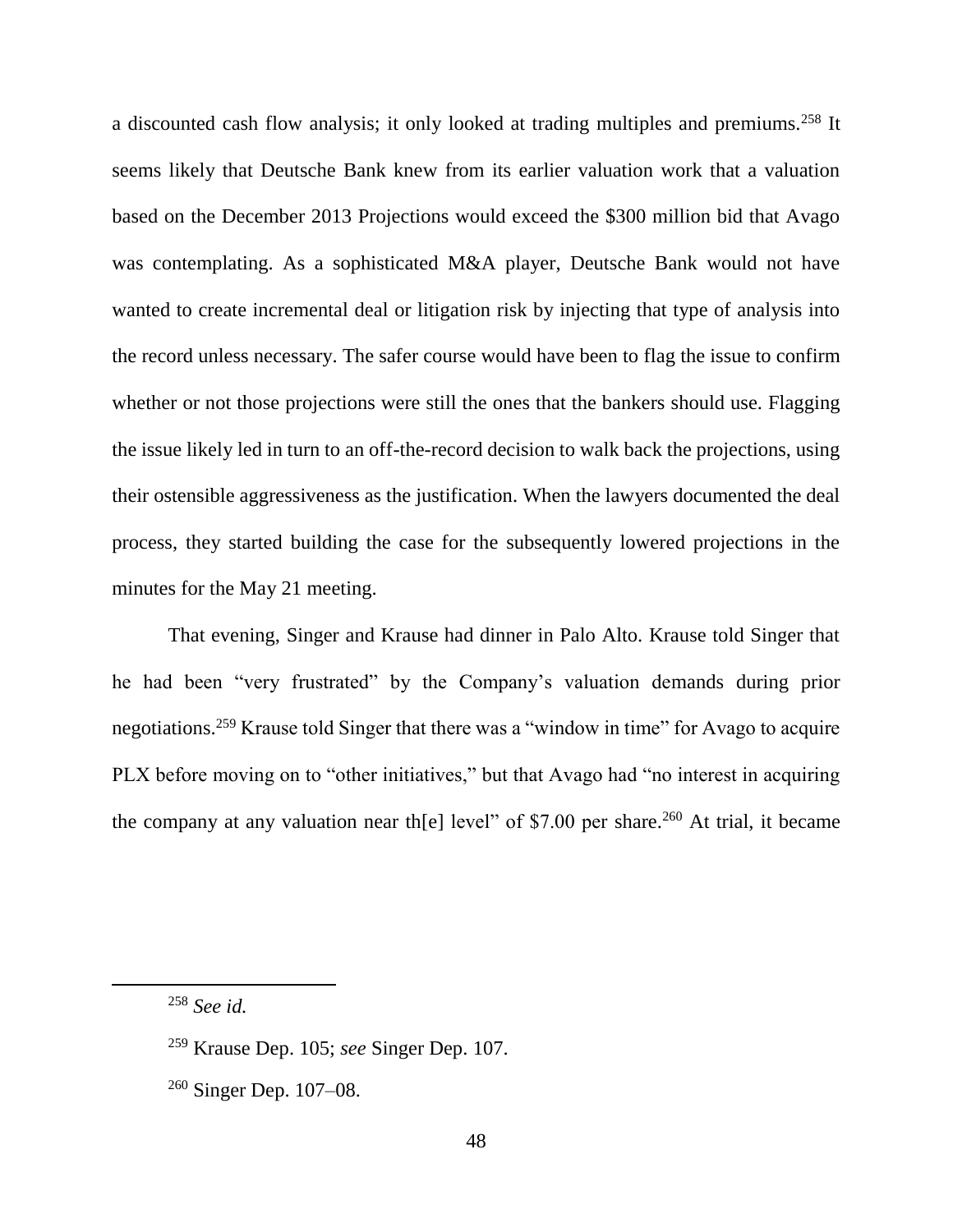apparent that Krause signaled to Singer that Avago would propose acquiring PLX for approximately  $$6.25$  per share.<sup>261</sup>

# **Q. A Very Busy Nine Days: May 22-31, 2014**

Over the next nine days, Avago and PLX engaged in a brief back and forth that resulted in a transaction at \$6.50 per share, roughly the same valuation of \$300 million that Krause mentioned to Deutsche Bank in December 2013.

#### **1. Day 1: May 22, 2014**

On the afternoon of May 22, 2014, Barclays told Deutsche Bank that a bid from Avago was coming and that Avago "want[ed] to move quickly and efficiently."<sup>262</sup> When Deutsche Bank reported the information to Singer, Salameh, Schmitt, and Raun, Singer emailed back privately, asking "do u htink [sic] they come in initial 6.20 ish?" Deutsch Bank replied: "feels like 6.25. said [Krause] relayed to you last night."<sup>263</sup> Singer subsequently set up a private call with Deutsch Bank to discuss the proposal.<sup>264</sup>

<sup>262</sup> JX 433 at 1.

<sup>263</sup> *Id.*

<sup>261</sup> *See* Singer Tr. 236–44; *see also* JX 433 at 1; JX 1026 at 1.

<sup>&</sup>lt;sup>264</sup> *See* JX 1026 (e-mail from Singer to Cho stating "k i land in 20 mnts talk later"); JX 1029 (e-mail from Singer to Howell and Cho, stating: "lets try for a call at 6 pm ET if i can break from this board meeting"). At trial, Singer maintained that he never had "offline conversations" with Deutsche Bank. Singer Tr. 526. The contemporaneous record demonstrates otherwise. *See, e.g.*, JX 413; JX 433; JX 1026; JX 1029–31.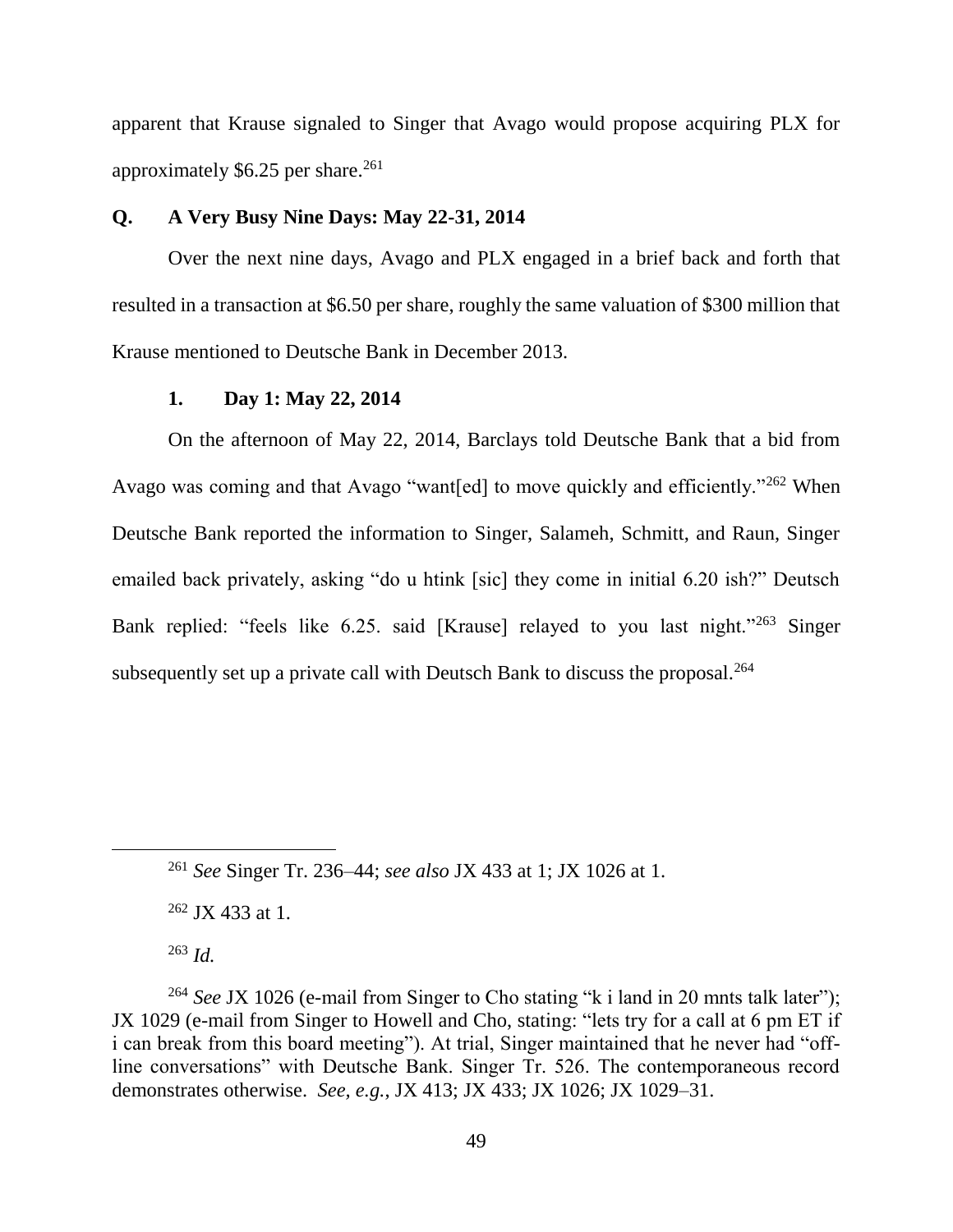Shortly thereafter, Krause sent Raun and Singer a proposal to acquire PLX "at a price of \$6.25 per share."<sup>265</sup> The proposal contemplated "enter[ing] into a definitive agreement with PLX on substantially the same terms" as the IDT merger agreement, but without "the 'go shop' provisions."<sup>266</sup>

Either Raun or Singer sent the proposal to Salameh, who circulated it to the full Board. He also reported that the Special Committee was discussing the offer with Deutsche Bank.<sup>267</sup> No minutes exist for that meeting. There is a set of minutes from a meeting of the Special Committee on May 22, 2014, but it occurred before Avago submitted its proposal, and the only topic of discussion was the engagement of Pillsbury Winthrop Shaw Pittman LLP as transaction counsel.<sup>268</sup>

That evening, Deutsche Bank prepared a draft response to Avago that countered at \$6.75 per share.<sup>269</sup> Deutsche Bank also spoke with Barclays and "gave them a heads up that [PLX] would be coming back with a written counter either tomorrow or Saturday."<sup>270</sup>

<sup>266</sup> *Id*.

 $\overline{a}$ 

<sup>268</sup> *See* JX 438. <sup>269</sup> JX 434 at 2–3; Cho Dep. 61–63. <sup>270</sup> JX 434 at 1.

 $265$  JX 432 at 2.

<sup>267</sup> JX 437 at 1; *see* JX 436 at 2 (update to directors from Raun dated Friday, May 23, 2014, referring to "Thursday: PLX received proposal. Mike forwarded to Board. Special committee discussing response.").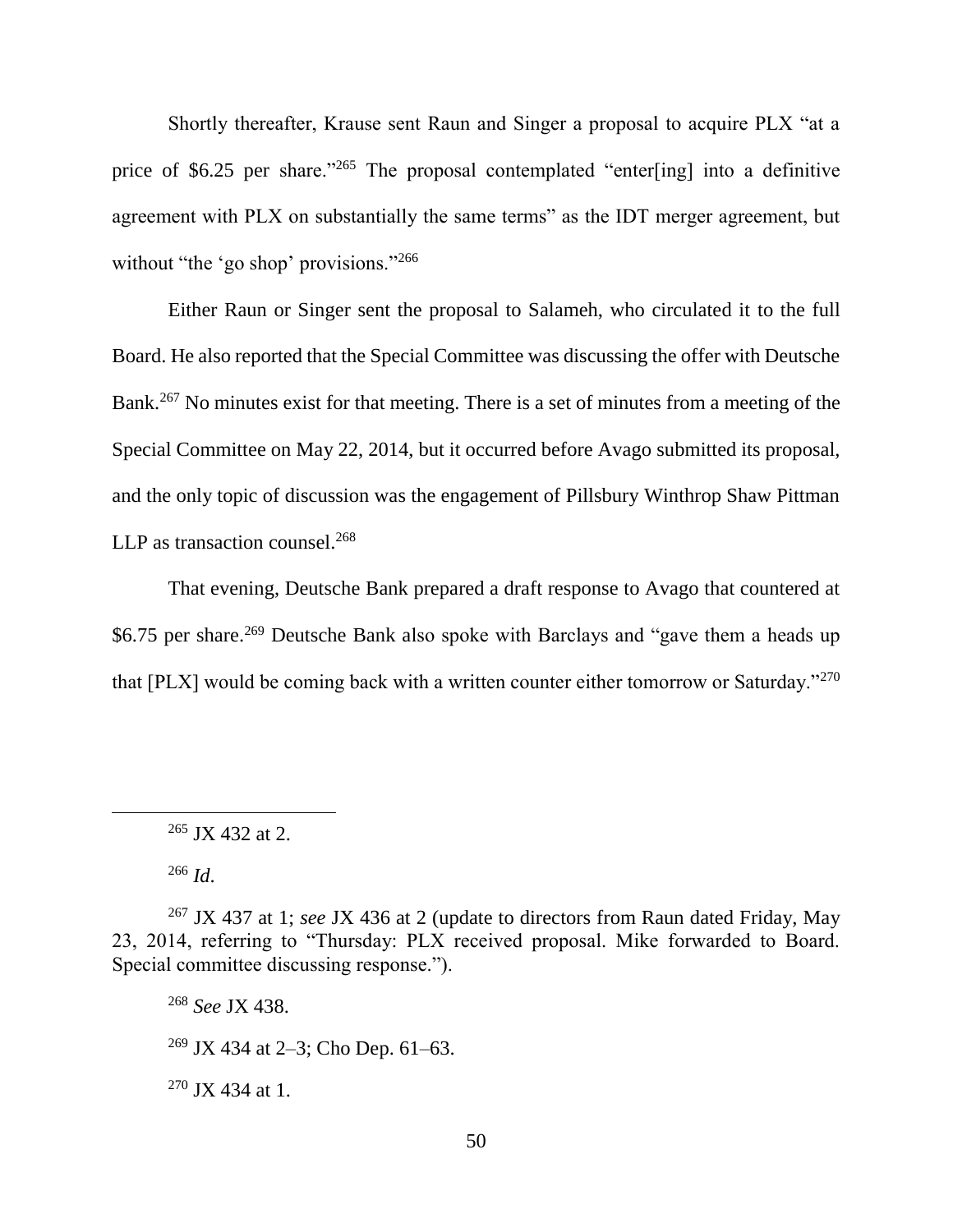The Barclays banker said that Avago expected PLX "to do a quick market check with a few parties," to be followed by "an exclusivity period to start in the next week or so."<sup>271</sup>

My impression is that Deutsche Bank took these steps after having the private call with Singer.<sup>272</sup> During the call, Singer also asked Deutsche Bank to prepare some pages of valuation analysis to support a counteroffer at  $$6.75$  per share.<sup>273</sup>

# **2. Day 2: May 23, 2014**

At 10:30 a.m. on May 23, 2014, the Special Committee met to discuss Avago's offer.<sup>274</sup> At 10:40 a.m., Deutsche Bank circulated the market-based analysis that Singer had requested, which highlighted a price of  $$6.75$  per share.<sup>275</sup>

The Special Committee began by formally approving the engagement of Pillsbury Winthrop as transaction counsel.<sup>276</sup> Deutsche Bank then presented the market-based analysis that Singer had requested.<sup>277</sup> Deutsche Bank noted that the Company's stock had outperformed "similar large and small cap companies" and advised that the performance

<sup>271</sup> *Id*.

 $\overline{a}$ 

 $275$  JX 443 at 3-9.

<sup>276</sup> JX 459 at 1; *see also* JX 448 at 3.

<sup>277</sup> JX 459 at 1–3. *Cf.* JX 443.

<sup>272</sup> *See* JX 1026 at 1.

<sup>273</sup> *See* JX 1030 at 1 (email from Cho to Deutsche Bank colleague at 7:58 AM on May 23, 2014: "Eric [Singer] wants us to pull together a couple of pages to show how 6.75 compares against comps, etc").

<sup>274</sup> PTO ¶ 106; JX 459 at 1.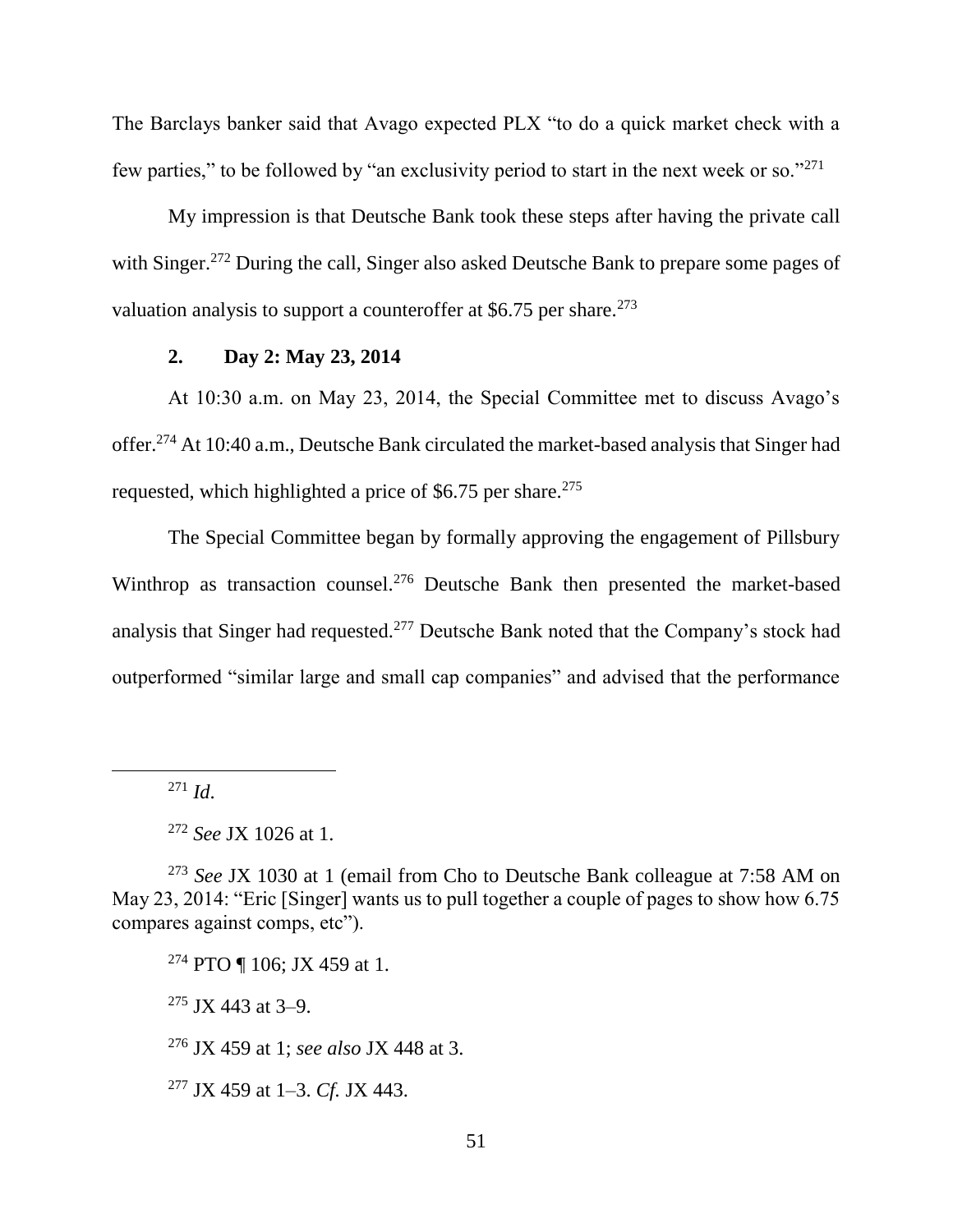reflected "the takeover premium built into the Company's share price following Potomac Capital's proxy contest."<sup>278</sup>

The Special Committee asked Deutsche Bank to prepare a revised valuation presentation that included a discounted cash flow analysis.<sup>279</sup> According to the minutes, the committee members debated what projections to use and discussed that the December 2013 Projections "reflected aggressive revenue goals set by the Company's management team."<sup>280</sup> According to the minutes, the committee members asked for a discounted cash flow analysis based on the December 2013 Projections "as well as a separate DCF Analysis based on revised and more updated revenue projections, reflecting management's current thinking about what would be a reasonable forecast."<sup>281</sup> The minutes do not discuss, and the Special Committee's materials do not identify, any new information that would have necessitated adjustments to the December 2013 Projections.

Deutsche Bank then reviewed "the market checks done in the last two years," including the go-shop during the IDT transaction, the market check during the fall of 2013, and an additional market check that the Special Committee had asked Deutsche Bank to conduct in light of Avago's interest.<sup>282</sup> Deutsche Bank reported that it had contacted three

<sup>280</sup> *Id*.

 $278$  JX 459 at 2.

<sup>279</sup> *Id.* at 3.

<sup>281</sup> *Id.*; *see also* Schmitt Dep. 177–79.

 $282$  JX 459 at 3.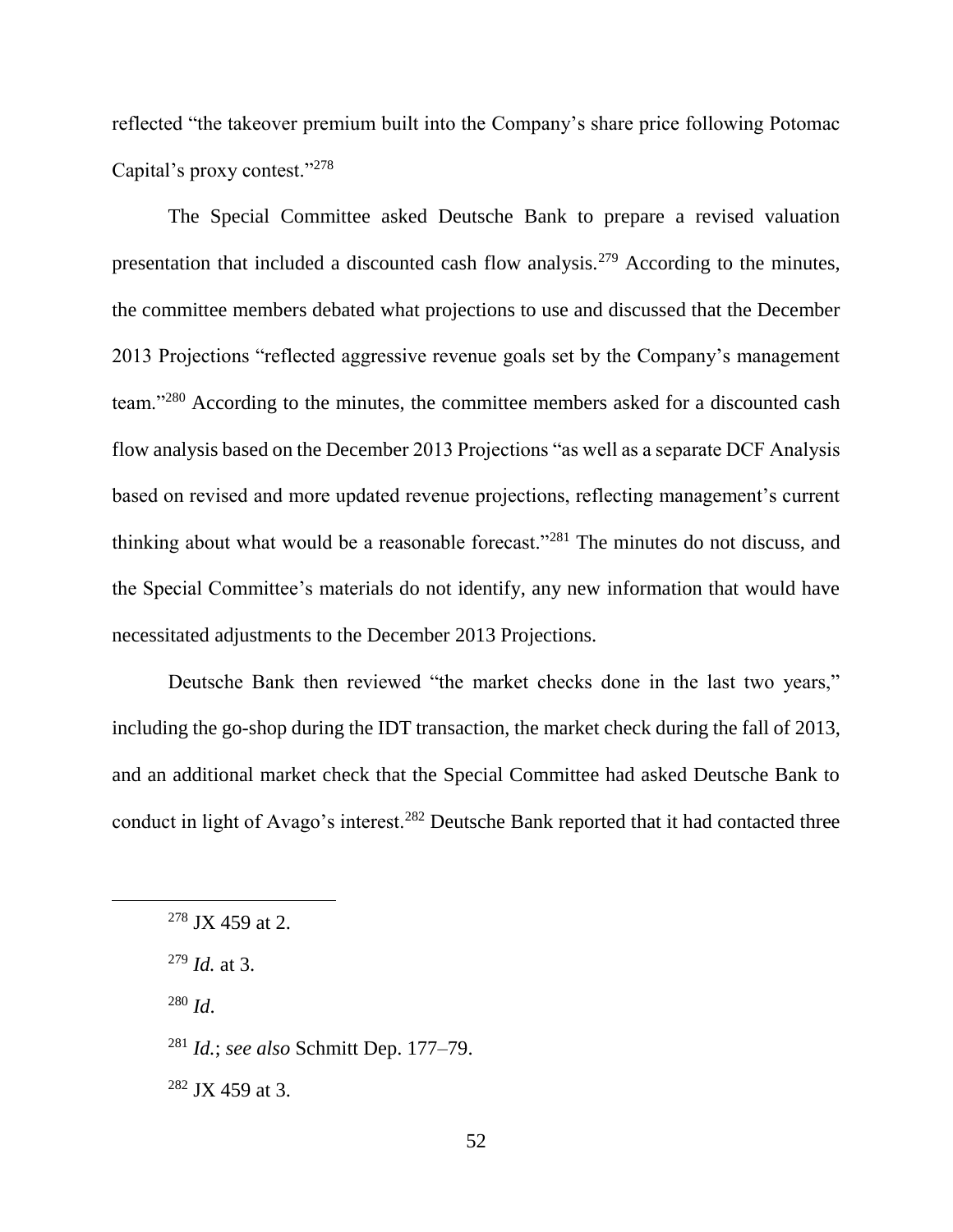companies: Inphi, Semtech, and Cypress.<sup>283</sup> Inphi and Semtech declined to proceed.<sup>284</sup> Cypress had "indicated possible interest," but was "concerned about price" and "had not taken any further steps to pursue a transaction."<sup>285</sup> The Special Committee decided that this limited market check process "appeared sufficient" since "the two prior market checks had only resulted in an offer from Avago and that the terminated IDT transaction had already put potential buyers on alert."<sup>286</sup>

Towards the end of the meeting, the Special Committee discussed how to respond to Avago. The members decided that achieving a possible transaction "would require a counter offer of less than \$7.00 per share and that such a counter offer would be in the best interest of the Company's stockholders."<sup>287</sup> According to the minutes, it was only then that the Special Committee "agreed to recommend to the Board that the Company prepare a counter proposal of \$6.75 per share."<sup>288</sup> This was the same price that Deutsche Bank had

<sup>283</sup> *See id.* Although the minutes use pseudonyms for the participants, other documents suggest Cypress was the remaining interested party. *See* JX 436 at 2; JX 448 at 2. *Cf.* Cho Dep. 47, 56–57 (identifying pseudonyms of companies within the Recommendation Statement); Raun Dep. 57 (identifying pseudonym of Cypress within the Recommendation Statement).

<sup>284</sup> *See* JX 459 at 3.

<sup>285</sup> *Id*. The minutes recite that the Special Committee instructed Deutsche Bank to continue to engage with Cypress. In an email sent the day before, however, Raun instructed a colleague not to purse Cypress further, saying: "They can contact us if interested. We should not contact them anymore." JX 457.

<sup>286</sup> JX 459 at 4. <sup>287</sup> *Id*.

<sup>288</sup> *Id*.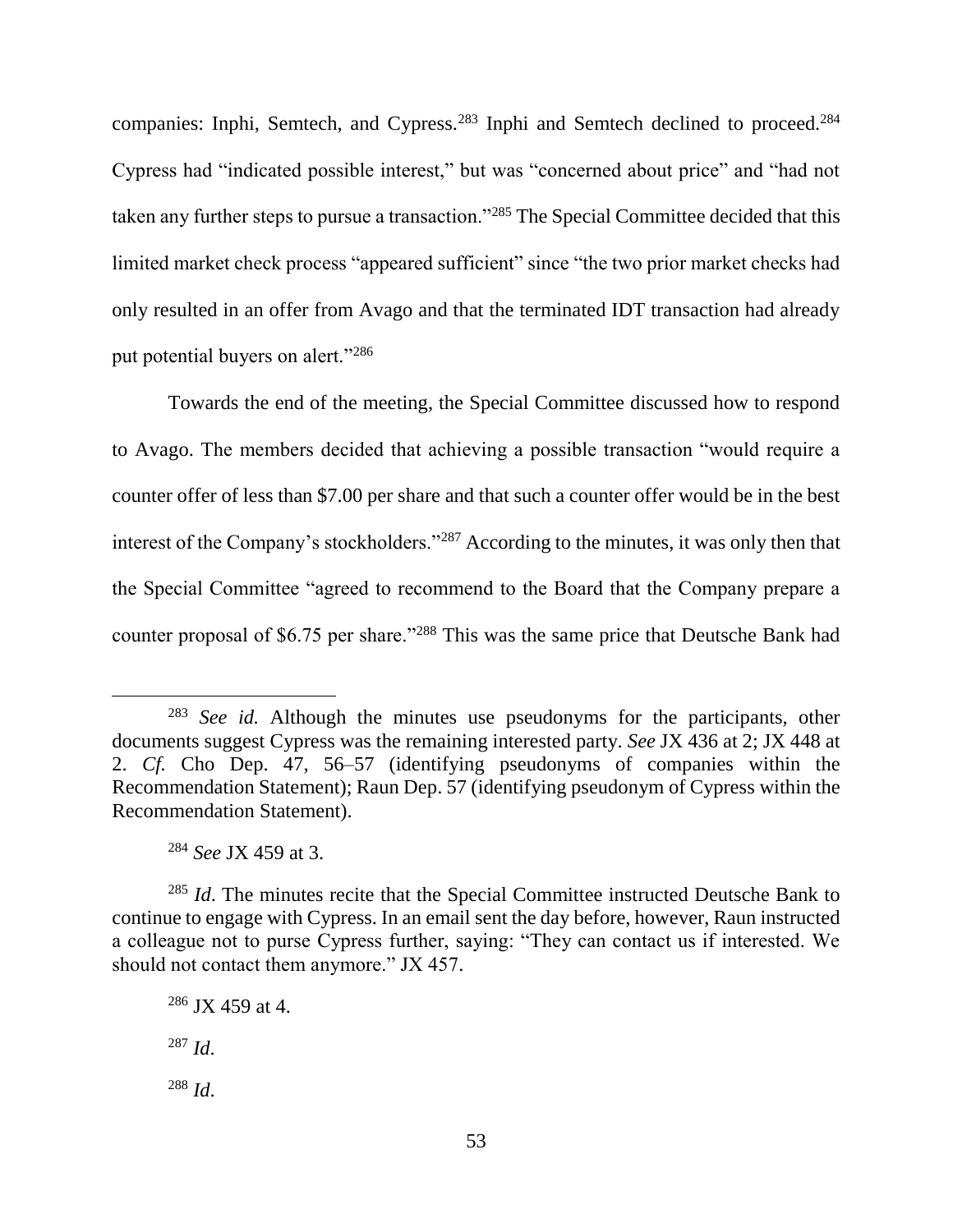included in the draft response it had prepared the night before and highlighted in the valuation materials that Singer had requested.<sup>289</sup> Schmitt testified that the counteroffer of \$6.75 per share "came from guidance from Eric."<sup>290</sup>

When it made the decision to counter at \$6.75, the Special Committee had not received any valuation of the Company on a standalone basis. According to Schmitt, by selecting \$6.75, the Special Committee was engaging in the "art of the possible."<sup>291</sup> Singer testified that the Special Committee was focused on maintaining "deal momentum."<sup>292</sup>

While the Special Committee was meeting, Raun learned that Broadcom wanted to meet with management.<sup>293</sup> Recognizing that he had to move quickly, he "offered up Monday, Tuesday morning and Thursday."<sup>294</sup> The parties were unable to schedule a meeting in that time frame.<sup>295</sup>

After the meeting, Deutsche Bank signaled to Barclays that a deal was likely.<sup>296</sup> Deutsche Bank framed its message by saying that PLX was working on a response with "a

<sup>291</sup> *Id*.

 $\overline{a}$ 

 $292$  Singer Tr. 254–55.

 $293$  JX 449 at 1.

<sup>294</sup> *Id*.

<sup>295</sup> *See* JX 470; JX 473 at 1.

 $296$  JX 447 at 1.

<sup>289</sup> *Cf.* JX 434 at 2–3; JX 443; 1026 at 1.

<sup>290</sup> Schmitt Dep. 172.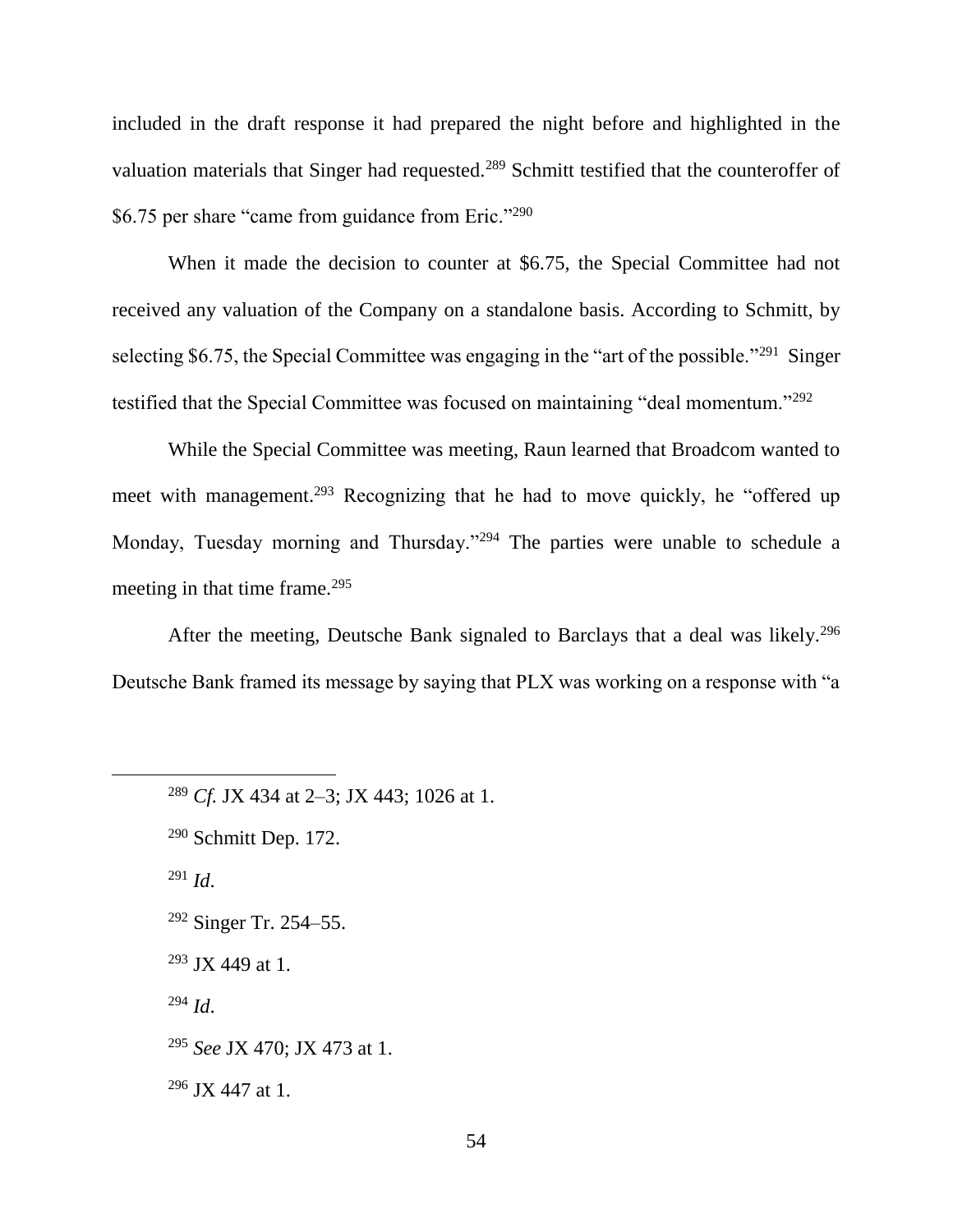more constructive tone" and reporting Singer had "found his dinner with [Krause] to be positive and [Avago's] letter in keeping with that positive tone."<sup>297</sup>

Deutsche Bank also contacted Raun and Whipple after the meeting to develop a revised set of projections.<sup>298</sup> In tension with the minutes of the Special Committee meeting, which had already characterized the December 2013 Projections as "aggressive," Deutsche Bank asked Raun and Whipple, "How would [you] classify [the December 2013] plan (aggressive, conservative)?"<sup>299</sup> Raun and Whipple responded in writing that the December 2013 Projections were "positioned as aggressive at the [Board] meeting when presented in December 2013" and "stated as aggressive when presented to Avago."<sup>300</sup>

Deutsche Bank also inquired if there had been "[a]ny major changes to the business model in the out years that are different than what we have discussed in the past?"<sup>301</sup> Management responded: "No. Still includes similar assumptions like a system level product component, continued use of PCIe, [and] success with the ExpressFabric

<sup>297</sup> *Id*.

<sup>298</sup> PTO ¶ 107; JX 445 at 1; JX 453 at 1.

 $299$  JX 441.

 $301$  JX 446 at 2.

<sup>300</sup> JX 446 at 2; *see also* Whipple Dep. 143–45.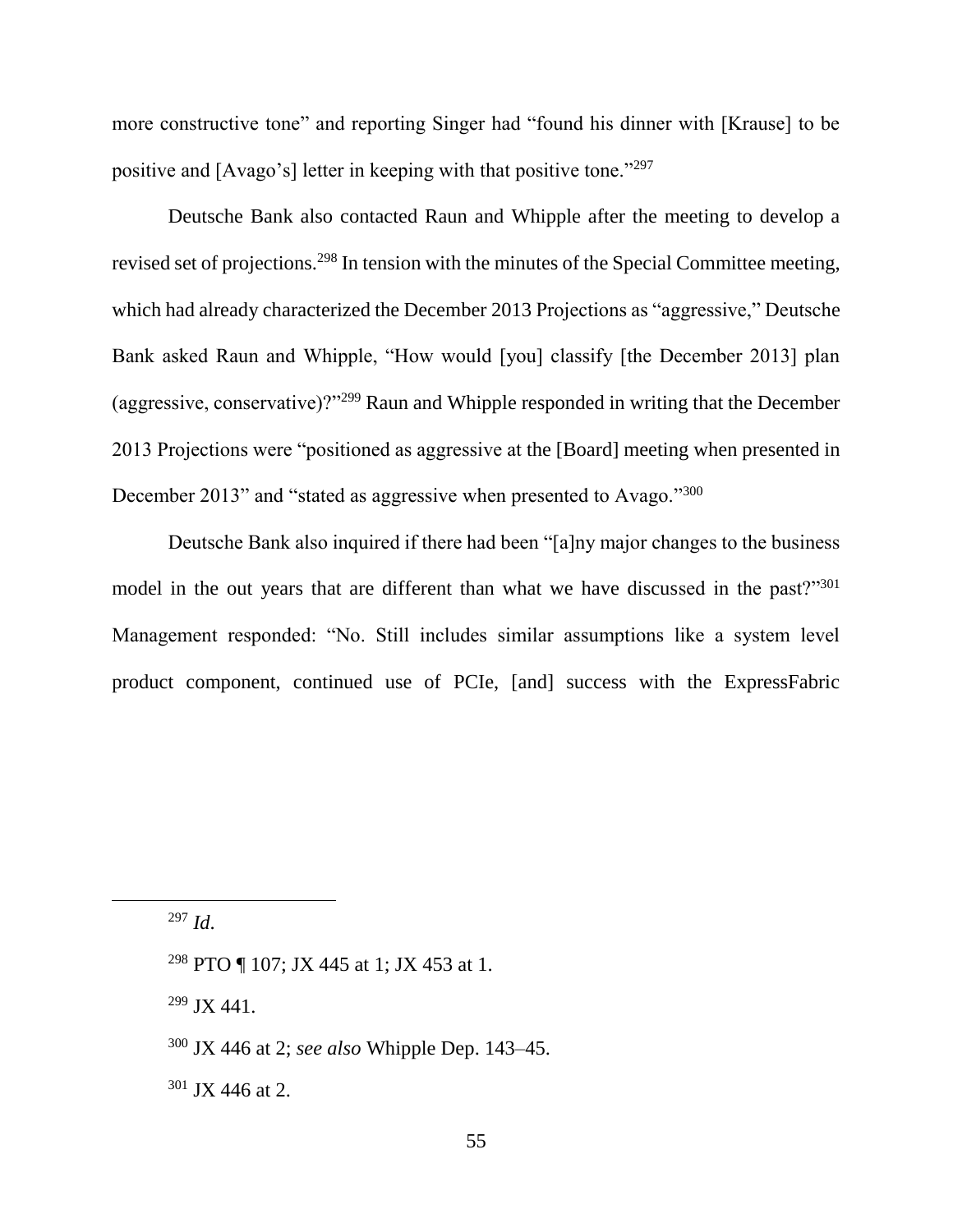devices."<sup>302</sup> Whipple subsequently sent Deutsche Bank the worksheets underlying the December 2013 Projections.<sup>303</sup>

Also on May 23, 2018, Singer agreed to amend Deutsche Bank's engagement letter. The new terms increased Deutsche Bank's base fee from 1% of transaction value to 1.35% and remove a 1.5% cap on Deutsche Bank's total compensation.<sup>304</sup> Singer executed the amendment as Chair of the Special Committee.<sup>305</sup>

# **3. Day 3: May 24, 2014**

On the morning of May 24, 2014, the Board met to consider Avago's proposal.<sup>306</sup> Deutsche Bank circulated a revised presentation that summarized the Company's three market checks. The materials noted that each time, Avago was the only party who bid. The materials also noted that Avago's offers had slowly increased from \$5.75 during the IDT go-shop, to \$6.00 during the fall 2013 market check, and now to \$6.25.<sup>307</sup> Deutsche Bank

 $\overline{a}$ 

<sup>305</sup> JX 439 at 3; *see also* JX 440; JX 444; JX 450 at 1.

<sup>306</sup> PTO ¶ 108; JX 465 at 1; *see* JX 462 at 1.

<sup>307</sup> JX 462 at 5.

<sup>302</sup> *Id*.

<sup>303</sup> *See* JX 451.

<sup>304</sup> JX 439 at 1; *see* JX 440 at 1 (Raun informing Schmitt that the revised engagement letter was "something that the Special Committee agreed to not me."); *see also* Raun Dep. 110–19.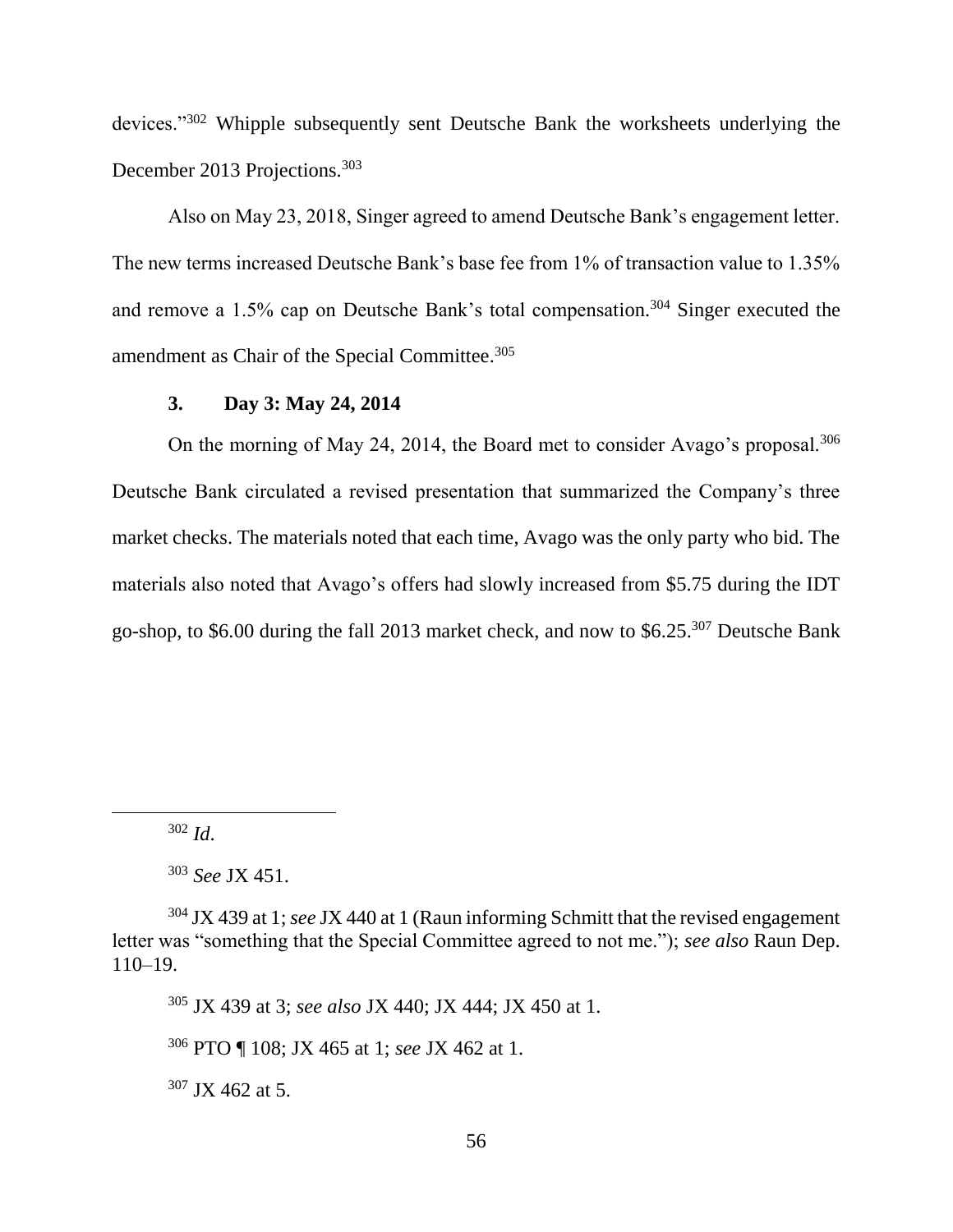noted that after receiving Avago's offer, the Company had contacted Inphi, Cypress, and Semtech.<sup>308</sup> Deutsch Bank opined that the market check "had been thorough."<sup>309</sup>

Deutsche Bank's presentation next provided the discounted cash flow analyses that the Special Committee had requested.<sup>310</sup> Using the December 2013 Projections, Deutsche Bank's model yielded a range of \$6.90 to \$9.78 per share, with \$8.27 at the midpoint.<sup>311</sup> This was the first time that Deutsche Bank had provided the directors with a valuation based on the December 2013 Projections. The low-end of the range exceeded Avago's bid and the Special Committee's recommended counteroffer.

In describing Deutsche Bank's valuation analyses, the minutes went out of their way to characterize the December 2013 Projections as "aggressive."<sup>312</sup>

In particular, management noted that the December 2013 Plan forecast growth rates and profit margins far in excess of what the Company and the majority of similar semiconductor companies had experienced in the past and entailed creating a sizeable systems business in which the Company had no market experience, and was therefore characterized as aggressive.<sup>313</sup>

The minutes also recited that "members of the Board and management commented on

various events and trends since the projections in the December 2013 Plan were prepared

- $310$  *Id.* at 2–3.
- $311$  JX 462 at 13.
- <sup>312</sup> JX 465 at 4.
- <sup>313</sup> *Id*.

<sup>308</sup> *See* JX 465 at 2. *Cf.* JX 459 at 2.

 $309$  JX 465 at 2.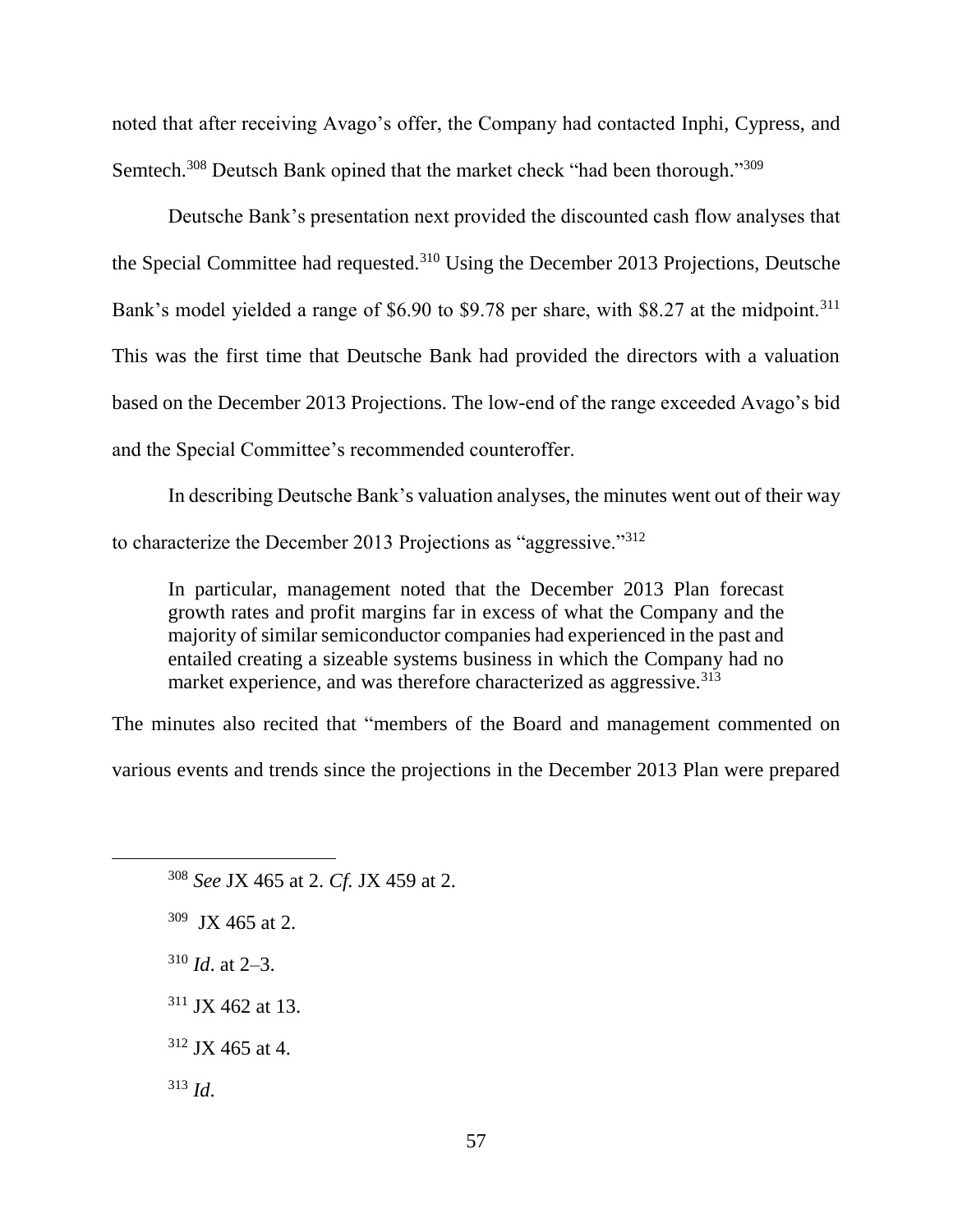that had already affected or might in the future affect the achievement of the projections contained therein, particularly those for fiscal years after 2014."<sup>314</sup>

Deutsche Bank's materials included a second discounted cash flow valuation that used what Deutsche Bank had labeled the "Preliminary Management sensitivity case" (the "Preliminary Sensitivity Case").<sup>315</sup> According to the minutes, Deutsche Bank reported that the Preliminary Sensitivity Case was "intended to reflect events and trends since the December 2013 Plan was prepared" and "reflected lower spending in response to the projected reduction in revenue during these periods."<sup>316</sup> In reality, this case decreased all of the revenue projections in the December 2013 Projections by 10% and cut the annual increase in operating expense by half.<sup>317</sup> Using the resulting numbers, Deutsche Bank's model yielded a range of \$5.48 to \$7.67 per share, with \$6.52 at the midpoint.<sup>318</sup> The new projections generated a valuation result that perfectly framed the anticipated transaction value of \$300 million.

According to the minutes, "management stated that the revenue and operating expense projections were reasonable based on the current thinking of the Company's

<sup>314</sup> *Id*.

<sup>315</sup> JX 462 at 14; *see* JX 465 at 4; Cho Dep. 67–73.

 $316$  JX 465 at 4.

<sup>317</sup> JX 462 at 14.

<sup>318</sup> *Id*.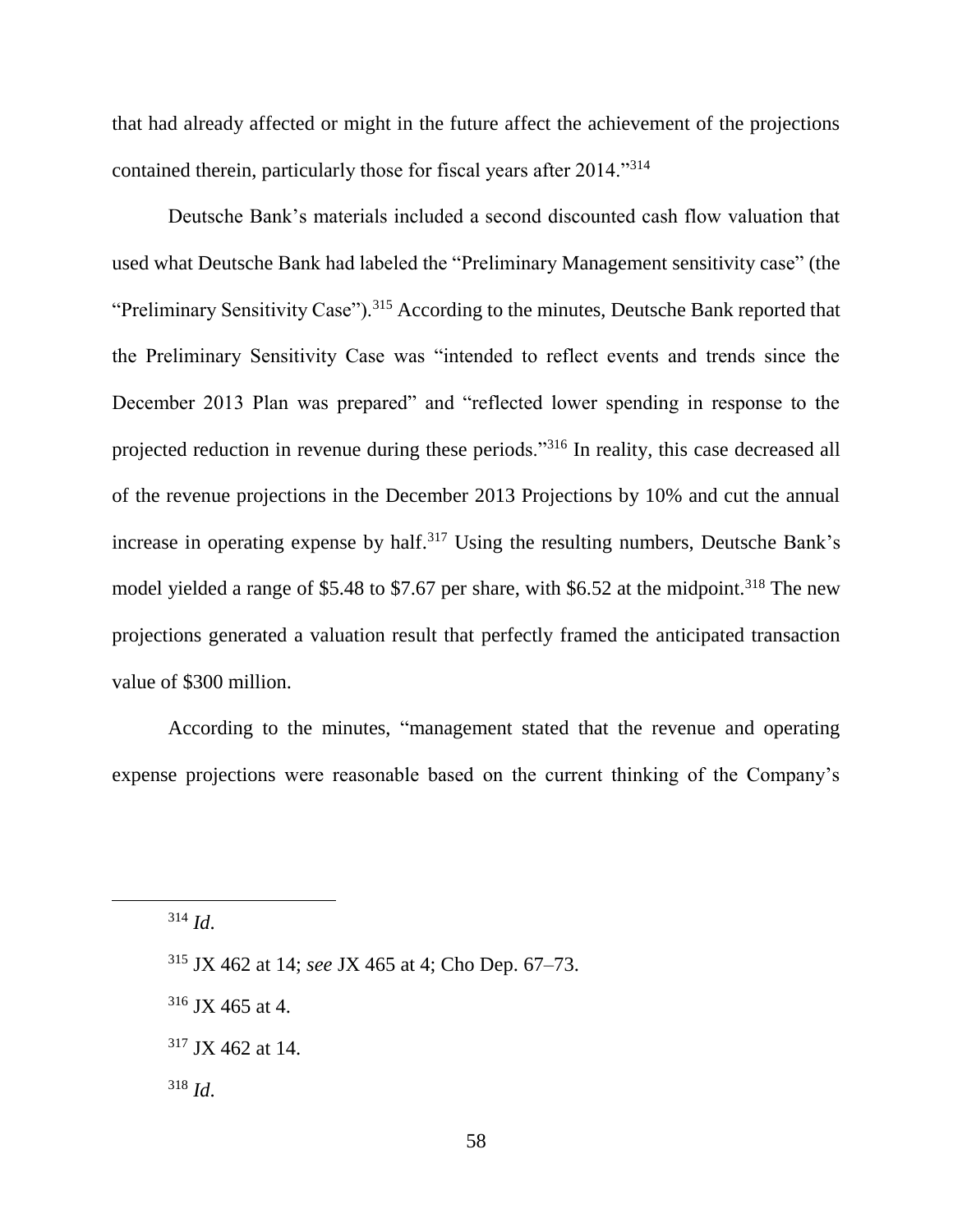management but a more detailed analysis needed to be completed."<sup>319</sup> The record does not support this description. Raun testified that the "10 percent, as I recall, was just a quick, you know, kind of what if 10 percent. Oh, yeah, looks good."<sup>320</sup>

At this point, the Special Committee recommended that the Company counter at  $$6.75$  per share.<sup>321</sup> The Board unanimously agreed and gave the Special Committee authority to accept any price of \$6.50 or higher.<sup>322</sup> The Board also signed off on not asking for a reverse break-up fee or a go-shop period.<sup>323</sup>

Deutsche Bank and the Special Committee promptly finalized a response.<sup>324</sup> Raun sent it that evening.<sup>325</sup>

<sup>320</sup> Raun Dep. 408.  $321$  JX 465 at 5.

<sup>322</sup> *Id*.

 $\overline{a}$ 

<sup>323</sup> *Id*.

<sup>324</sup> JX 466–67.

<sup>325</sup> PTO ¶ 109.

<sup>319</sup> JX 465 at 4; *see also* Raun Dep. 146–57; Schmitt Dep. 180–82; Whipple Dep. 110–14.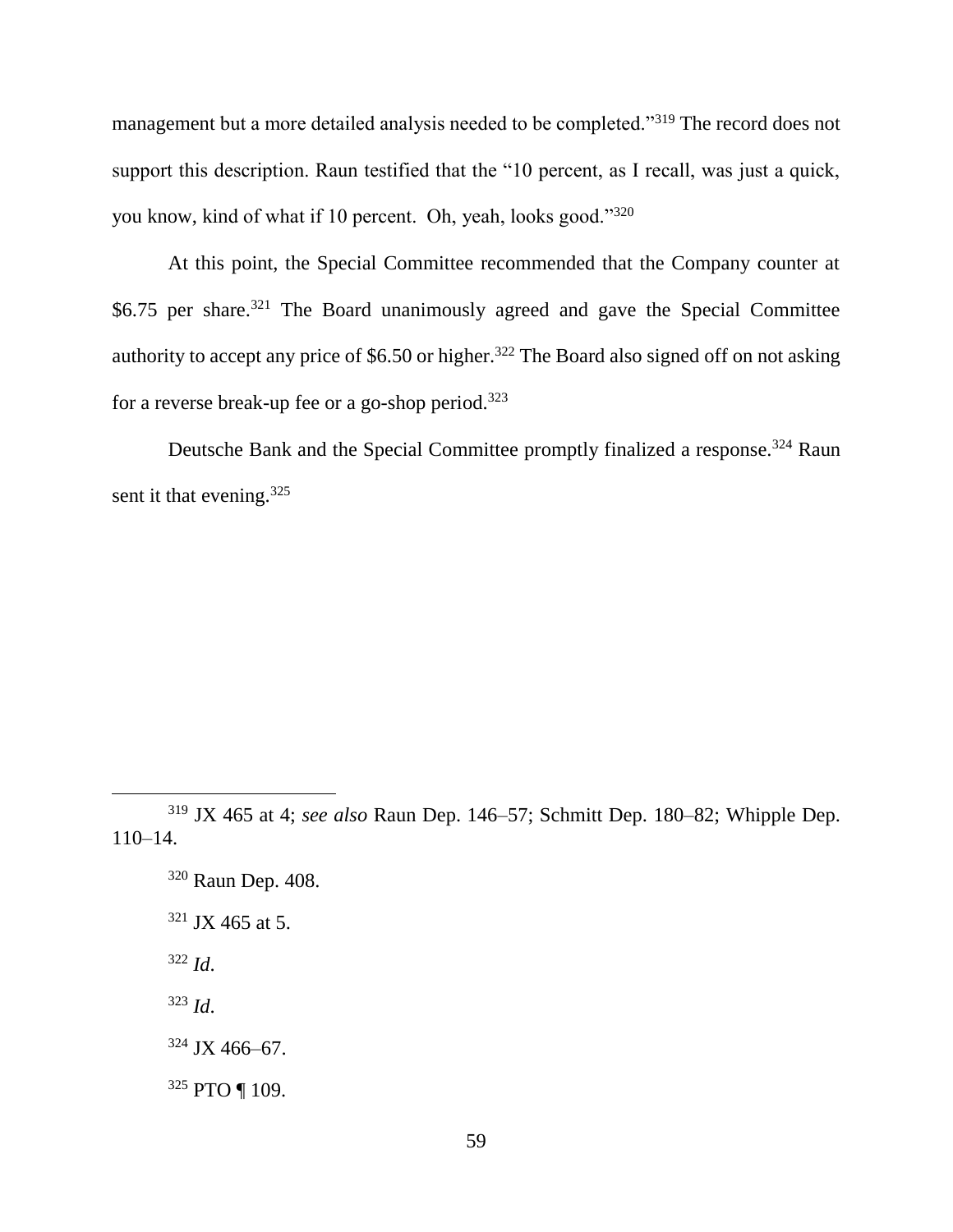#### **4. Days Six through Nine: May 27-30, 2014**

On May 27, 2014, Deutsche Bank reported that Avago was willing to increase its bid to \$6.50 per share.<sup>326</sup> The Special Committee instructed Singer to speak with Krause and agree to proceed with due diligence on those terms.<sup>327</sup>

On May 28, 2014, Singer spoke with Krause.<sup>328</sup> That evening, Avago sent over its "best and final proposal" of  $$6.50$  per share.<sup>329</sup>

On May 29, 2014, the Special Committee convened to consider the proposal.<sup>330</sup> Deutsche Bank provided an update on its current market check, advised that Cypress and Broadcom had declined to bid, and reported that although Semtech had not formally declined to bid, they did not seem genuinely interested.<sup>331</sup> The Special Committee reviewed and approved draft confidentiality and exclusivity agreements and resolved to recommend that the Board authorize the Company to enter into them.<sup>332</sup>

On May 30, 2018, the full Board met, received an update from the Special Committee, and adopted the Special Committee's recommendation.<sup>333</sup> The Board did not

- <sup>330</sup> PTO ¶ 112.
- $331$  JX 480 at 1-2.
- <sup>332</sup> *Id.* at 2–3.
- <sup>333</sup> JX 482 at 1–2.

<sup>326</sup> JX 472 at 1; *see also* PTO ¶ 110.

<sup>327</sup> JX 472 at 1.

<sup>328</sup> JX 475 at 1; *see also* Singer Tr. 502–03; Krause Dep. 65.

<sup>329</sup> JX 476 at 1–2; *see also* PTO ¶ 111.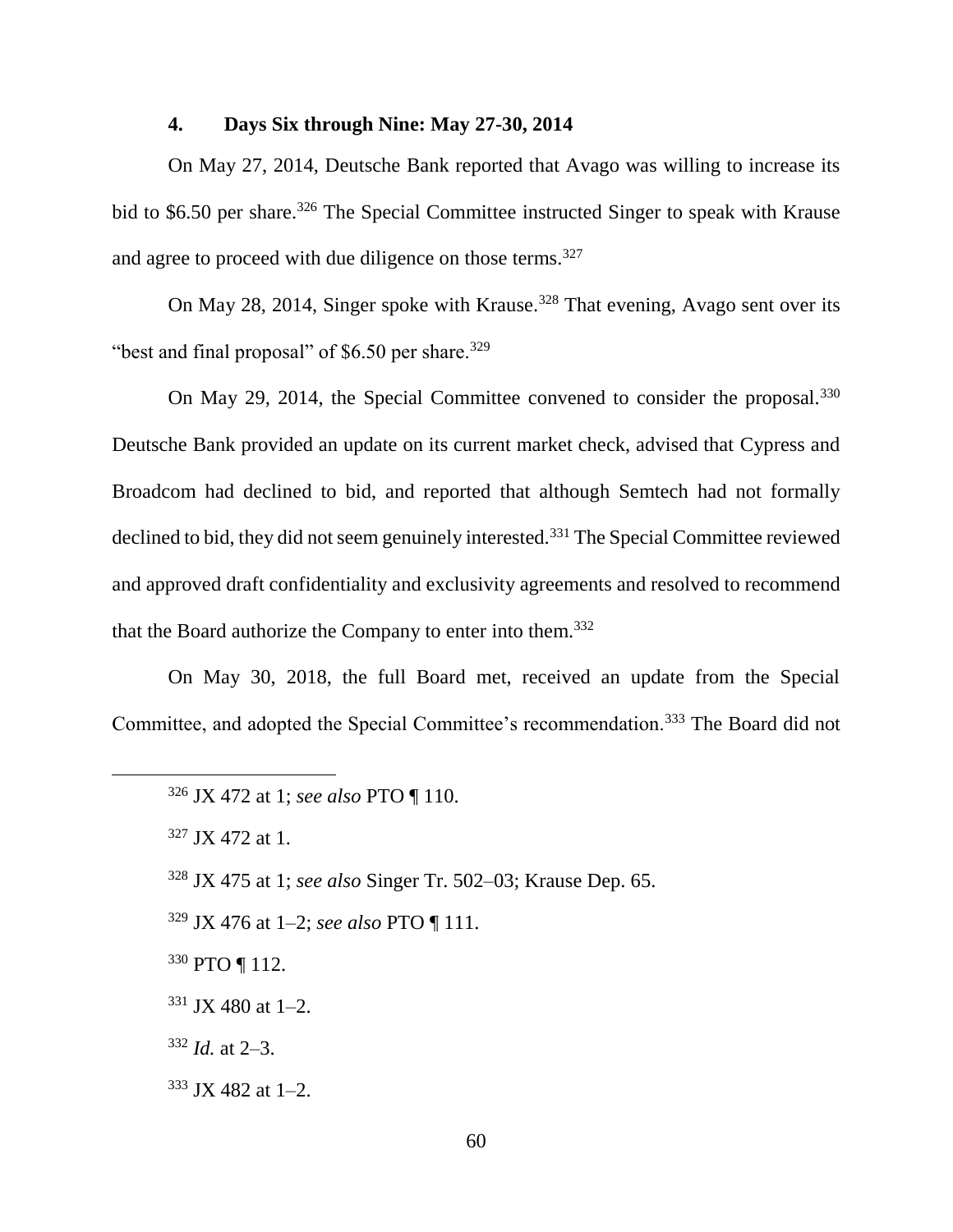receive any additional financial analysis or further input from management on the Company's projections.

On June 2, 2014, PLX and Avago formally executed an exclusivity agreement lasting twenty-one days.<sup>334</sup> The agreement precluded PLX from soliciting additional offers, furnishing information to other parties, engaging in negotiations, or otherwise cooperating with a potential competitive bidder.<sup>335</sup> The exclusivity agreement did not contain any outs.

# **R. The June 2014 Projections**

After the parties had agreed on price and entered into exclusive negotiations, Raun and Whipple began preparing the "new haircut 5 year plan for [Deutsche Bank]" that the Special Committee and Board had requested.<sup>336</sup> On June 7, 2014, Gene Schaeffer, PLX's Vice President for Sales, circulated the raw data underlying the December 2013 Projections to the sales managers for "a deeper dive into our funnel and revenue projections."<sup>337</sup> He noted that "[w]e clearly have enough wins and momentum to drive the 2014-2018 numbers in the 5 year plan" but nonetheless asked for revised "inputs . . . no later than **Tuesday 6/10**."<sup>338</sup>

 $\overline{a}$ 

<sup>336</sup> JX 486 at 1; *see also* JX 487 (coordinating due diligence meetings); JX 490 (summarizing diligence as of June 6, 2014); JX 493 (due diligence questions).

<sup>337</sup> JX 491 at 1.

<sup>338</sup> *Id.*; *see also* Singer Tr. 278–80; Raun Dep. 177–78 (confirming that "the June five-year analysis [was] very similar" to the analysis in December 2013 "for the outlying years"); Salameh Dep. 164, 273 (testifying management "did a detailed, bottoms-up . . . , customer, product by product" review for 2014–2016 and also a "top-down, just a reality

<sup>334</sup> *See* JX 484; JX 485 at 1.

 $335$  JX 484 at 1-2.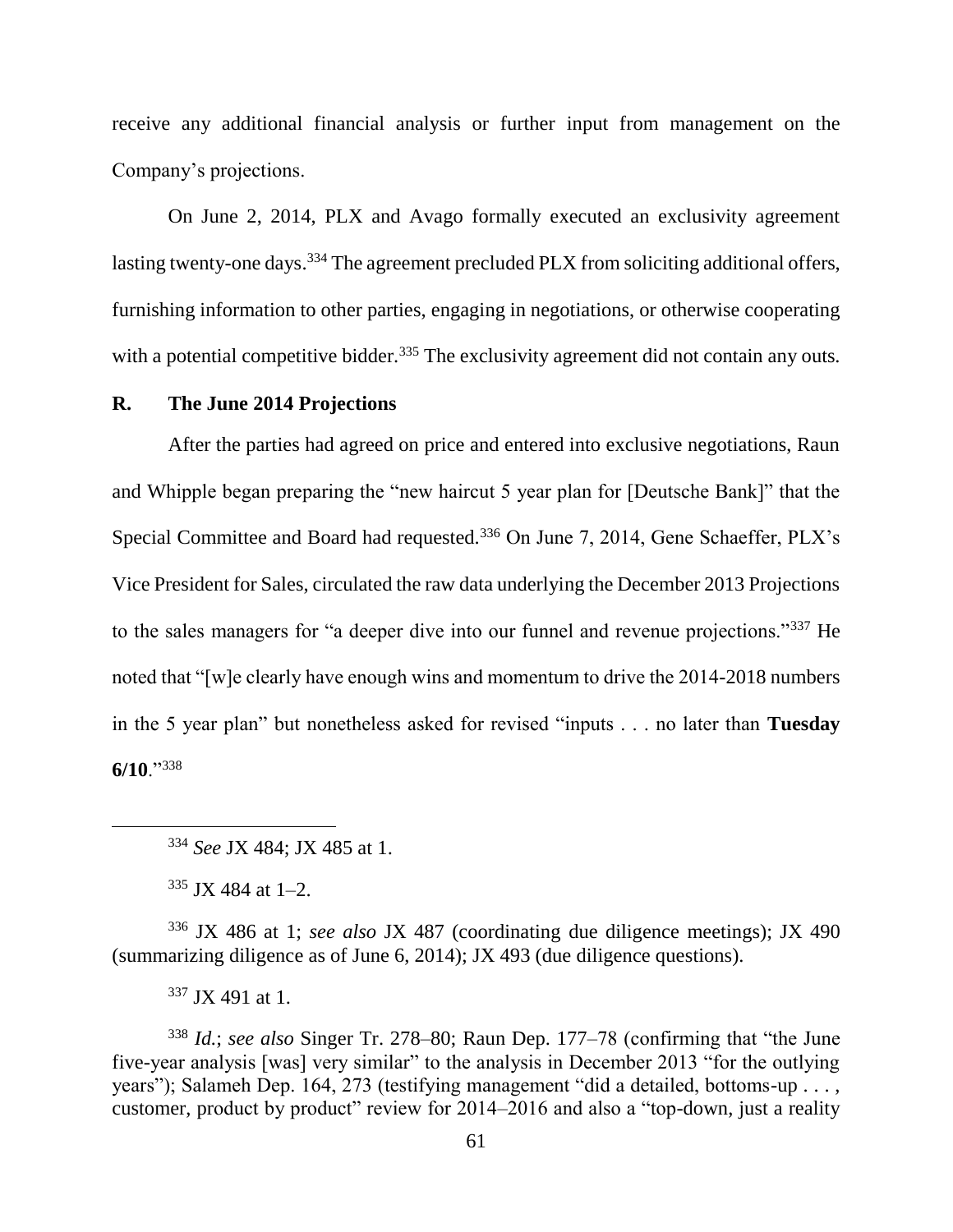On June 9, 2014, Whipple circulated a single page PDF reflecting an "[u]pdated plan" to Deutsche Bank.<sup>339</sup> This decision refers to these figures as the "Initial June Projections."

The Initial June Projections reflected nominally increased sales compared to the Preliminary Sensitivity Case that Deutsche Bank had used on May 24, 2013.<sup>340</sup> The Preliminary Sensitivity Case had projected revenue growing to \$244.3 million by 2018.<sup>341</sup> The Initial June Projections forecasted that revenue would reach \$248.6 million by 2018.<sup>342</sup>

On the morning of June 11, 2014, Whipple and Deutsche Bank spoke about the Initial June Projections.<sup>343</sup> The next day, Whipple sent Deutsche Bank a revised set of projections—again as a single page PDF. These were the final projections that Deutsche Bank used in its fairness opinion, so this decision calls them the "June 2014 Projections."<sup>344</sup>

<sup>339</sup> JX 492. <sup>340</sup> *Compare* JX 492 at 2, *with* JX 464 at 14. <sup>341</sup> JX 464 at 14.

<sup>342</sup> JX 492 at 2.

<sup>343</sup> JX 494.

 $\overline{a}$ 

<sup>344</sup> JX 503.

check"); Whipple Dep. 149 (discussing preparation of "the revenue forecast by product, by year" as well as development of "the expense forecast by year and . . . the out year balance sheets and statements of cash flow").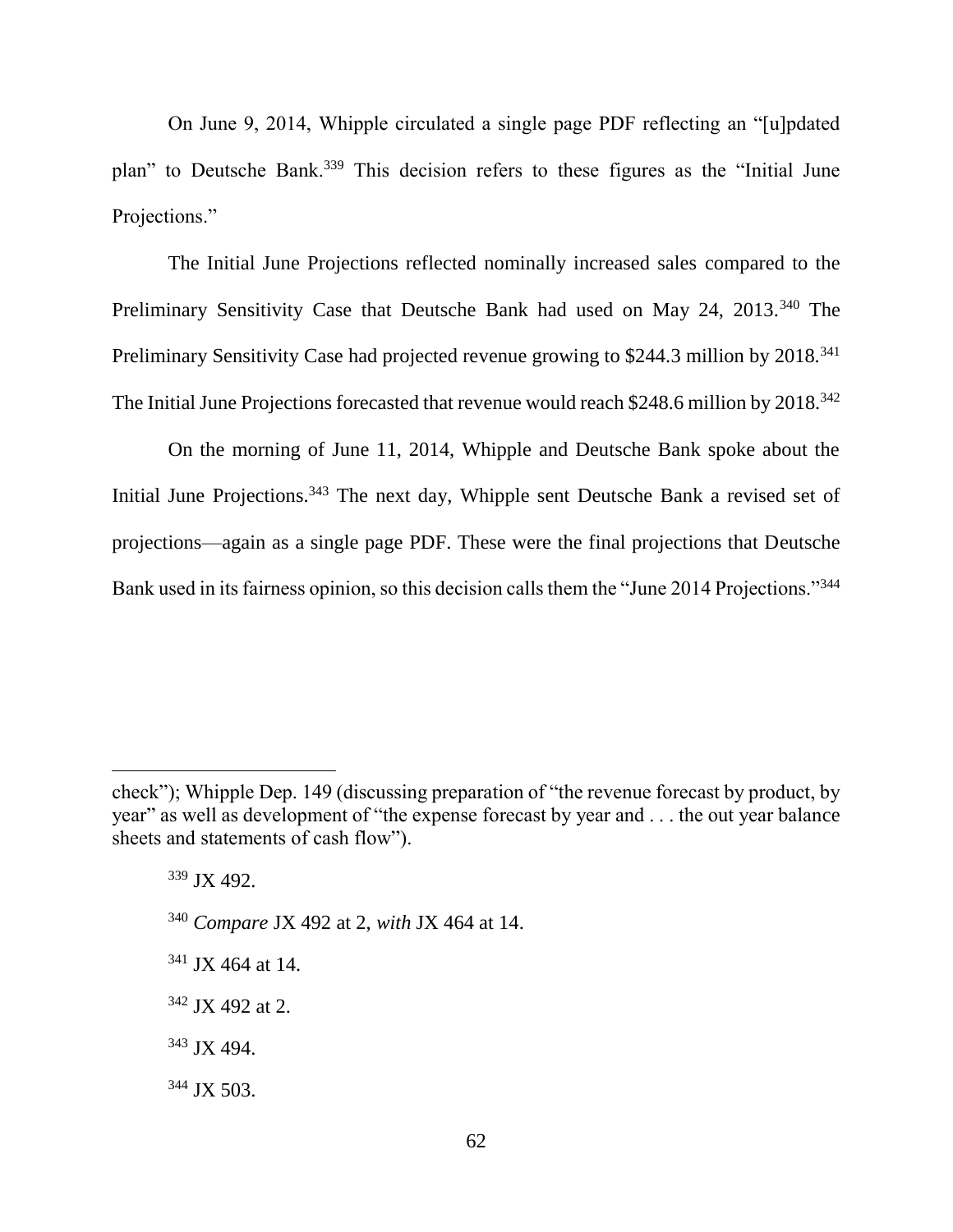The June 2014 Projections slashed PLX revenue to \$208.4 million in 2018.<sup>345</sup> The primary driver for the reductions was significantly decreased sales during the out years for the Company's system-level products.<sup>346</sup> The following chart shows the differences between the December 2013 Projections and the June 2014 Projections:

|                                          | 2014      | 2015    | 2016    | 2017    | 2018      |
|------------------------------------------|-----------|---------|---------|---------|-----------|
| December 2013 Projections <sup>347</sup> | \$117.5   | \$139.4 | \$166.9 | \$211.5 | \$271.5   |
| June 2014 Projections <sup>348</sup>     | \$114.7   | \$130.1 | \$149.4 | \$174.9 | \$208.4   |
| Change                                   | $(\$2.8)$ | (\$9.3) | (S17.5) | \$36.6  | $(\$63.1$ |

As soon as Deutsche Bank received the June 2014 Projections, the bankers ran them through their discounted cash flow model. The result made the Avago deal look more attractive: "With these numbers the new range is \$4.81-\$6.79, as opposed to \$5.16-\$7.40 using [the Initial June Projections]."<sup>349</sup> The Deutsche Bank analysts who ran the model noted that they had "not been provided with updated CAPEX, working capital or depreciation figures" to support the June 2014 Projections.<sup>350</sup>

<sup>345</sup> *Id.* at 2.

<sup>346</sup> Raun Dep. 445–46; Beaton Dep. 38–39; *see also* JX 521A (showing customerby-customer, product-by-product revenue estimates for 2014–2016).

 $347$  JX 429 at 8 (in millions).

<sup>348</sup> JX 529 at 19 (in millions).

<sup>349</sup> JX 499 at 1.

<sup>350</sup> *Id*.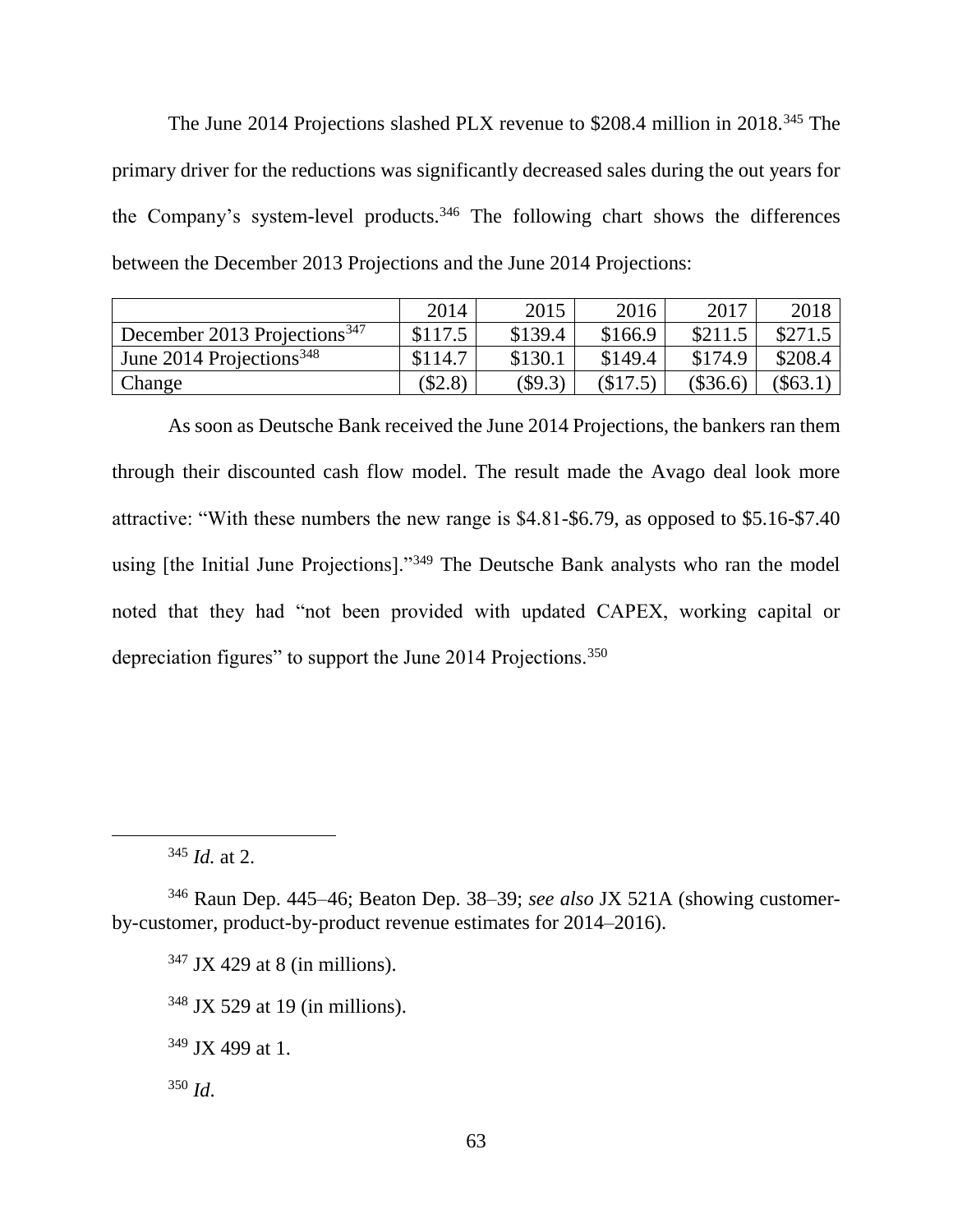On the morning of June 13, 2014, Whipple had a call with Deutsche Bank to discuss what he described as the "sensitivity case."<sup>351</sup> Whipple then circulated the final June 2014 Projections to the Deutsche Bank team, labeling it the "5 year sensitivity case."<sup>352</sup> Deutsche Bank sent the figures on to Barclays, who immediately labeled them the "Management Downside Case."<sup>353</sup> Barclays referred to the December 2013 Projections as the "Management Case."<sup>354</sup>

Deutsche Bank took a different view on what to call the June 2014 Projections. In internal communications, one banker noted that Deutsche Bank had been referring to the December 2013 Projections as "the Base case."<sup>355</sup> He wondered if the December 2013 Projections should now be "upside case."<sup>356</sup> Alternatively, he suggested calling the June 2013 Projections the "downside case."<sup>357</sup> Cho instructed the team to "re-label as Upside Case (original) and Base Case (new #s)."<sup>358</sup>

- <sup>352</sup> JX 510 at 1; *see also* PTO ¶ 114.
- <sup>353</sup> JX 532 at 20; *see also* JX 511 at 1.
- <sup>354</sup> JX 532 at 19.
- $355$  JX 514 at 2.
- <sup>356</sup> *Id*.
- <sup>357</sup> *Id*.
- <sup>358</sup> *Id.* at 1.

 $351$  JX 502 at 1.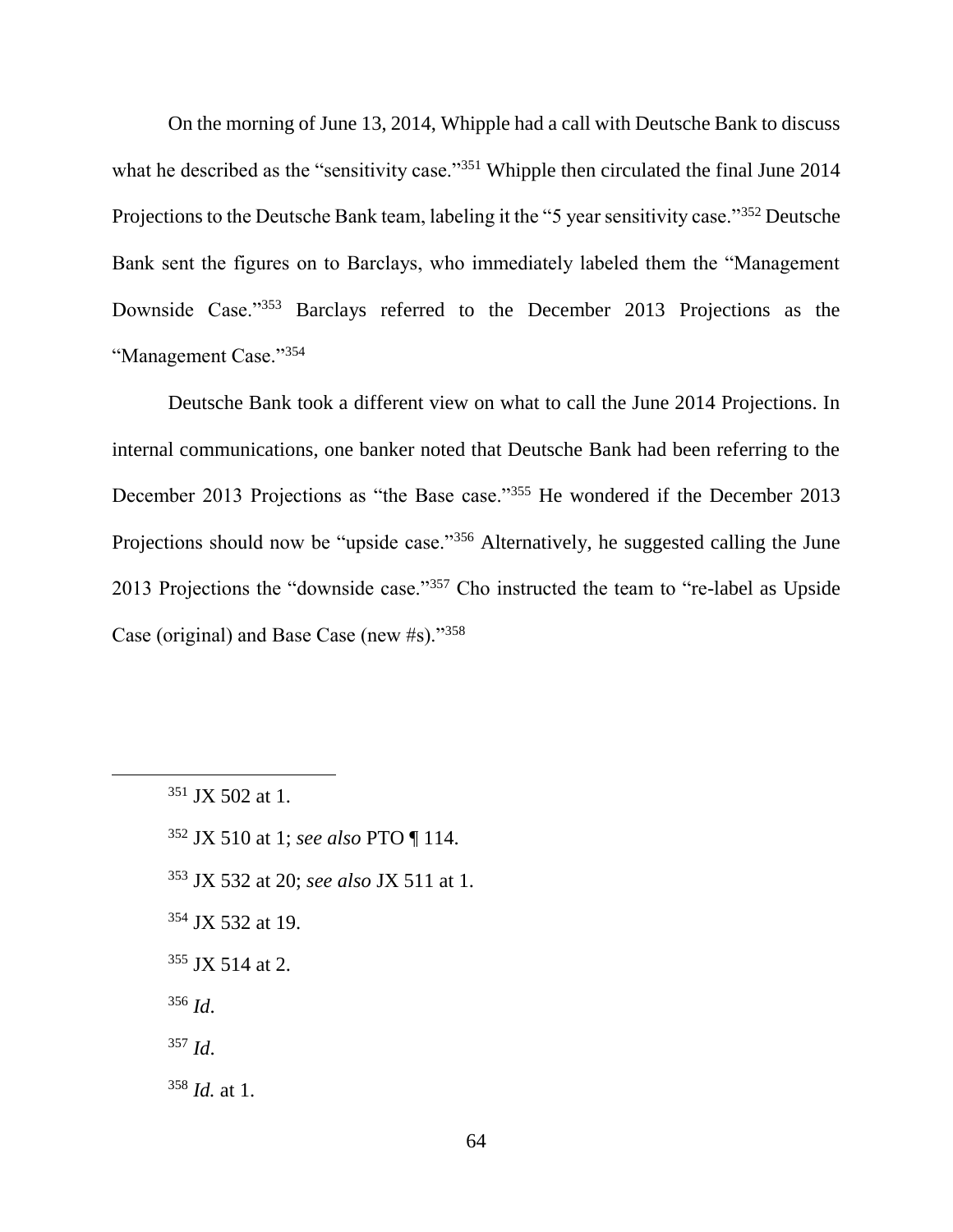The parties have debated at length about the amount of work that went into the June 2013 Projections, the extent and reliability of the data that supported them, and the legitimacy of the process. My impression is that both sides have made exaggerated claims. Significant work went into preparing the June 2014 Projections, but the bulk of it took place over six calendar days from June 7–12, 2014. The June 2014 Projections were not a slapdash effort, but they also did not result from the same rigorous process used to develop the December 2013 Projections. They were prepared for purposes of Deutsche Bank's valuation analysis in the shadow of the pending deal.

#### **S. Singer Continues To Lead The Process.**

 $\overline{a}$ 

From June 15–19, 2014, the Special Committee met almost daily to finalize details in anticipation of a signing on June 20. During this process, Singer took a leading role and discussed various issues directly with Avago's management.<sup>359</sup> During a meeting on June 19, Deutsche Bank asked the Special Committee to sign off on the firm's conflicts.<sup>360</sup> The bankers mentioned their work for Avago on the LSI acquisition, but represented that the team advising Avago had been walled off from the team advising PLX.<sup>361</sup> Deutsche Bank

<sup>359</sup> *See, e.g.*, JX 512 at 1 (Singer to Krause: "Let me know if you have 5 minutes to talk this afternoon or over next few days."); JX 518 at 2 (Singer reporting that Avago wanted tender and support agreements as a condition to the transaction); JX 524 at 2 ("It was agreed that Mr. Singer would reach out to the representative of Avago to discuss the overall transaction, and then meet again the following day to discuss transaction status at that time."); Singer Tr. 288–89; Krause Dep. 65–68.

<sup>360</sup> *See* JX 527 at 2. *See generally* Raun Dep. 120–29.

<sup>361</sup> JX 527 at 2; *see* Salameh Dep. 61–79. Avago financed the acquisition with cash on hand and did not require any debt financing. Deutsche Bank had a \$90 million position in Avago's undrawn revolving credit facility and a \$159 million position in a term loan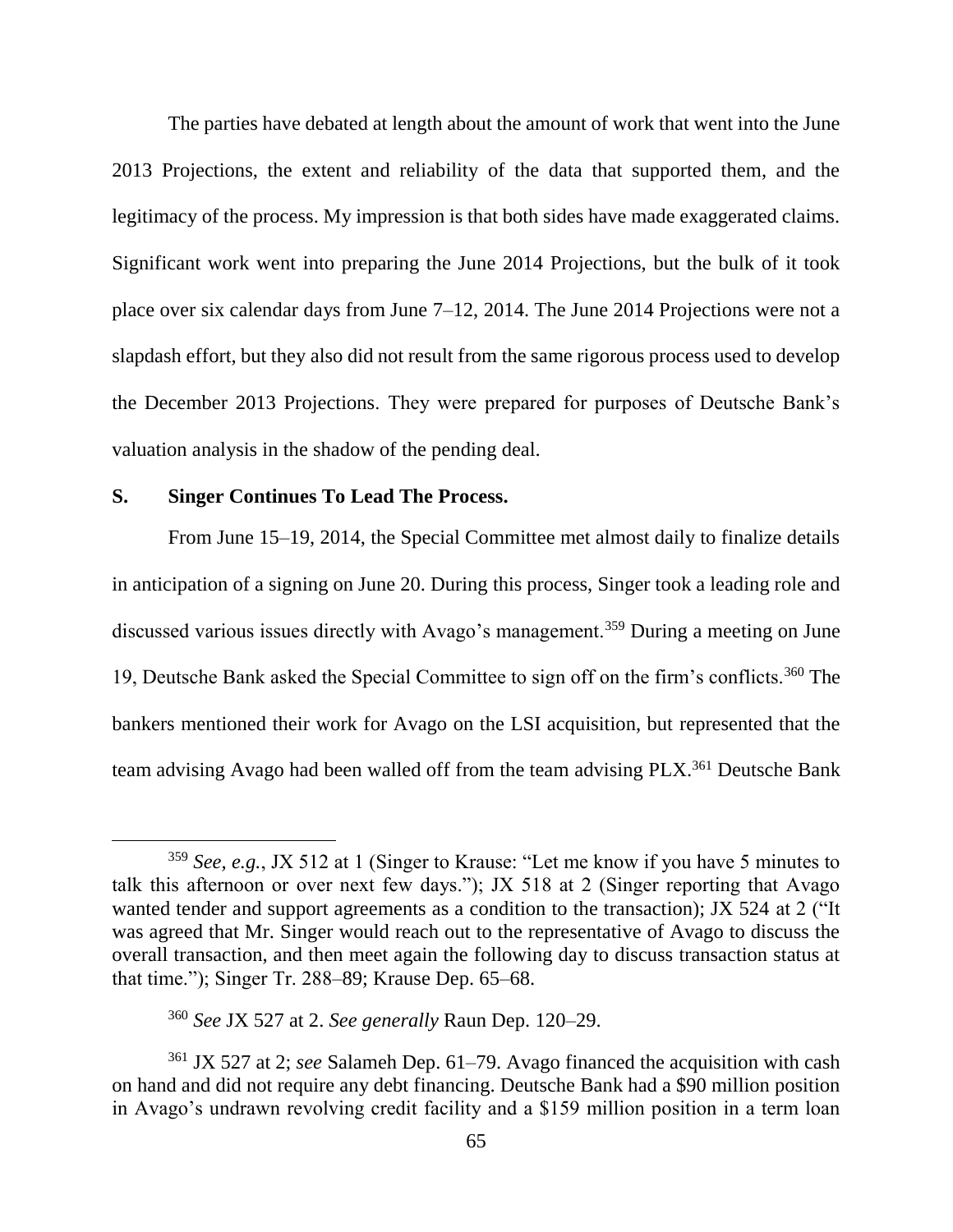stated that it anticipated "generally seek[ing] to continue working with Avago, but that there was no specific project that they were currently working on with Avago."<sup>362</sup>

On June 20, 2014, the full Board met to receive a report on the status of the deal.<sup>363</sup> During the meeting, Deutsche Bank gave a presentation that compared the December 2013 Projections and the June 2014 Projections,<sup>364</sup> treating the December 2013 Projections as an upside case and the June 2014 Projections as the base case.<sup>365</sup> The materials showed that the June 2014 Projections resulted in substantial reductions from the December 2013 Projections.<sup>366</sup> Deutsche Bank's materials stated that PLX's operating plan "has been meaningfully reduced since the IDT transaction."<sup>367</sup> In reality, the plan was meaningfully reduced in May 2014 at Deutsche Bank's request.

Deutsche Bank's materials included two discounted cash flow analyses. The analysis based on the December 2013 Projections yielded a range of \$6.39 to \$8.98 per share, with  $$7.62$  at the midpoint.<sup>368</sup> The analysis based on the June 2014 Projections

 $\overline{a}$ 

- <sup>363</sup> PTO ¶ 116.
- <sup>364</sup> *See* JX 529 at 9.
- <sup>365</sup> *See id.*

<sup>366</sup> *See id.*

<sup>367</sup> *Id*.

<sup>368</sup> *Id.* at 20.

extended to Avago. Deutsche Bank earned just over \$30 million for its role in the LSI acquisition. *See* JX 489.

<sup>362</sup> JX 527 at 2.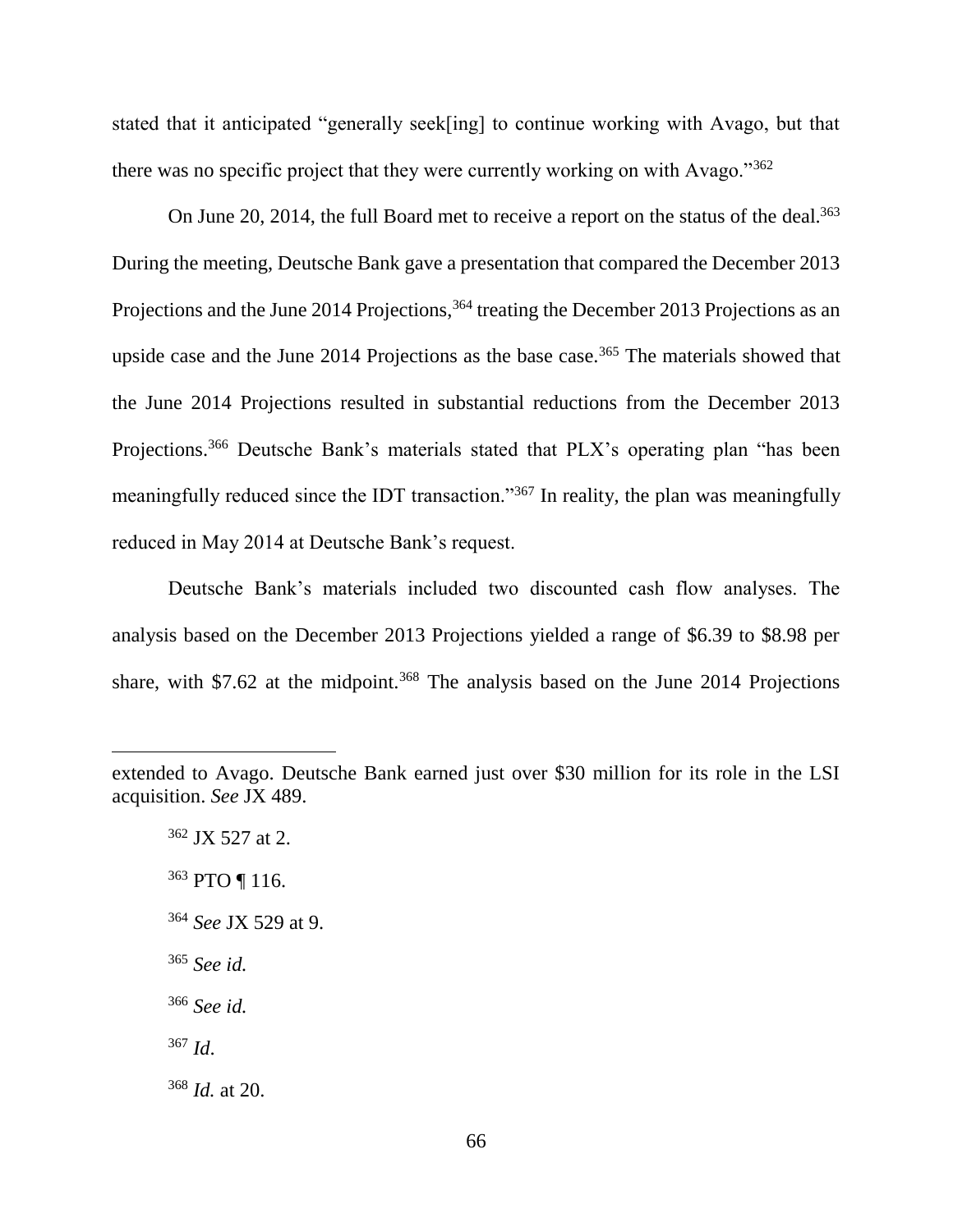yielded a range of \$5.07 to \$6.99 per share, with \$5.98 at the midpoint.<sup>369</sup> During the presentation, an attorney from Pillsbury Winthrop made a point of noting that "the forecast prepared in December 2013 contained a legend describing it as an aggressive plan."<sup>370</sup>

After the presentation, Schmitt asked for "an explanation of the assumptions used in calculating the June 2014 forecast and the differences between those assumptions and the ones used in the December 2013 plan."<sup>371</sup> The Board directed Raun to provide the explanation at the next meeting.<sup>372</sup> Without having the benefit of the explanation, the Board "instructed [Deutsche Bank] to rely on the Base Case as the primary basis of its analysis.<sup>373</sup>

The next day, Whipple sent Raun an explanation for the June 2014 Projections:

While we had detailed operating cost forecasts for 2014, our 2015 through 2018 forecasts were based on quarterly growth rates. As we calculated the out years in the [December 2013 Projections] we initially had relatively low growth rates for OPEX that gave what appeared to be unreasonable growth in profitability. We increased R&D and to a lesser extent SG&A spending in the final aggressive AOP forecast [*i.e.*, the December 2013 Projections]. Based on the revised revenue growth in the sensitivity plan [*i.e.*, the Preliminary Sensitivity Case], I reduced the OPEX in the out years to maintain ratios of R&D and SG&A spending to revenue and growth to reflect the lower need to support revenue growth. While R&D and SG&A spending continue to expand, they decrease slowly as a percentage of revenues. In my judgment, PLX management would limit growth in spending to be commensurate with revenue growth to continue to expand profitability and

<sup>371</sup> *Id*.

<sup>372</sup> *Id.*

<sup>373</sup> *Id*.

<sup>369</sup> *Id.* at 19.

 $370$  JX 525 at 5.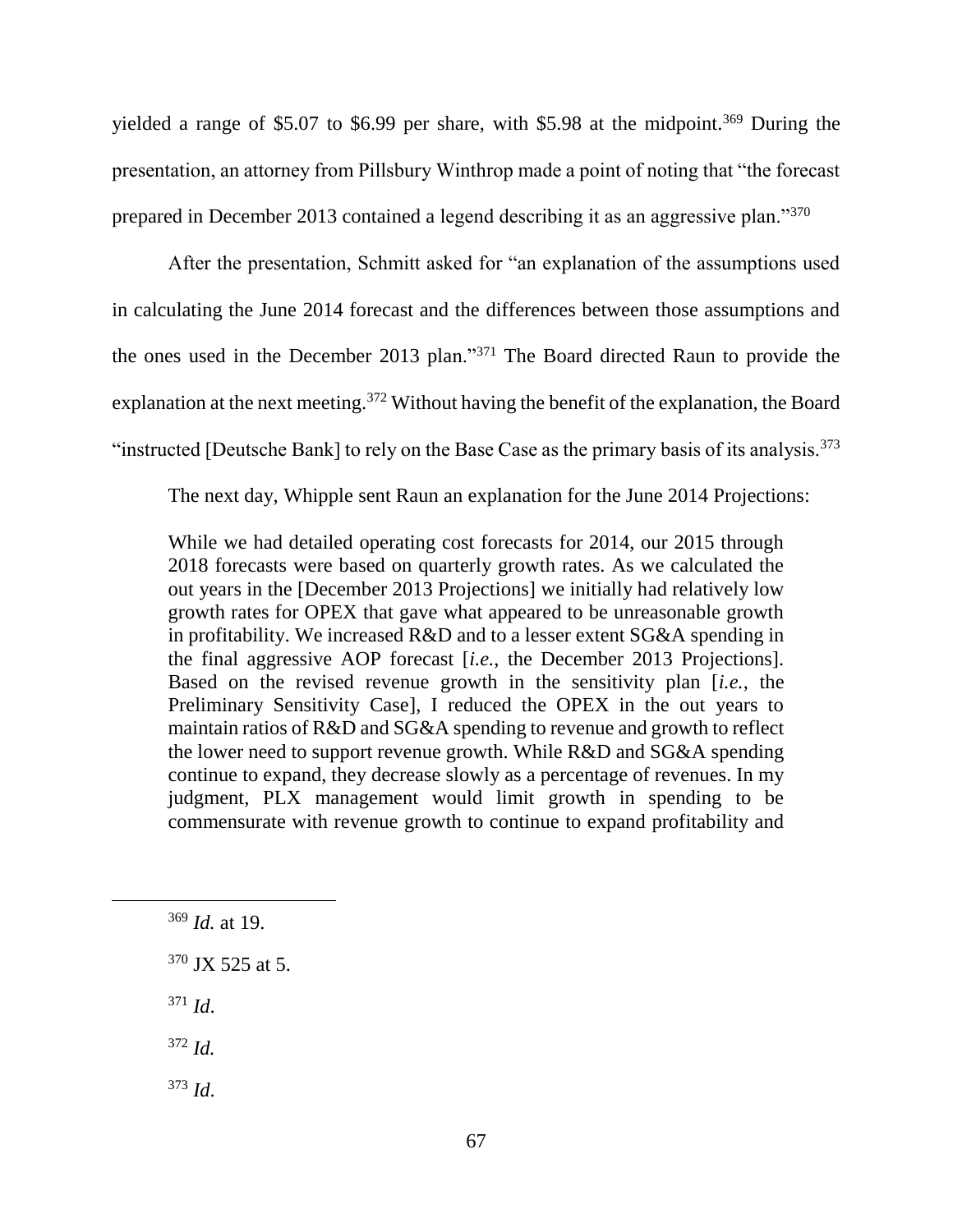to take advantage of the leverage we believe is inherent in our business at this time.<sup>374</sup>

There is no credible evidence that would support a finding that that this explanation was ever provided to the other directors.

# **T. The Board Approves The Merger Agreement.**

On June 22, 2014, the full Board met to consider final terms of the transaction with Avago.<sup>375</sup> According to the minutes, "[p]rior to the meeting, Mr. Raun had circulated to the Board a detailed description of the assumptions used in calculating the June 2014 forecast and the differences between those assumptions and those used in the December 2013 plan  $\dots$ , as requested by the Board at the previous Board meeting."<sup>376</sup> This statement appears to be wishful minute drafting. There is no evidence that this actually happened.

The minutes also recite that Raun "explained the December 2013 plan was intended to be an aggressive plan" and that "various events had affected the achievement of the projections underlying the December 2013 Plan and that the June 2014 forecast reflected management's current thinking as to what would be a reasonable forecast."<sup>377</sup> According to the minutes, "[t]he Board affirmed that Mr. Raun had prepared the June 2014 forecast

<sup>374</sup> JX 536.

<sup>375</sup> PTO ¶ 118.

<sup>376</sup> JX 540 at 2.

<sup>377</sup> *Id*.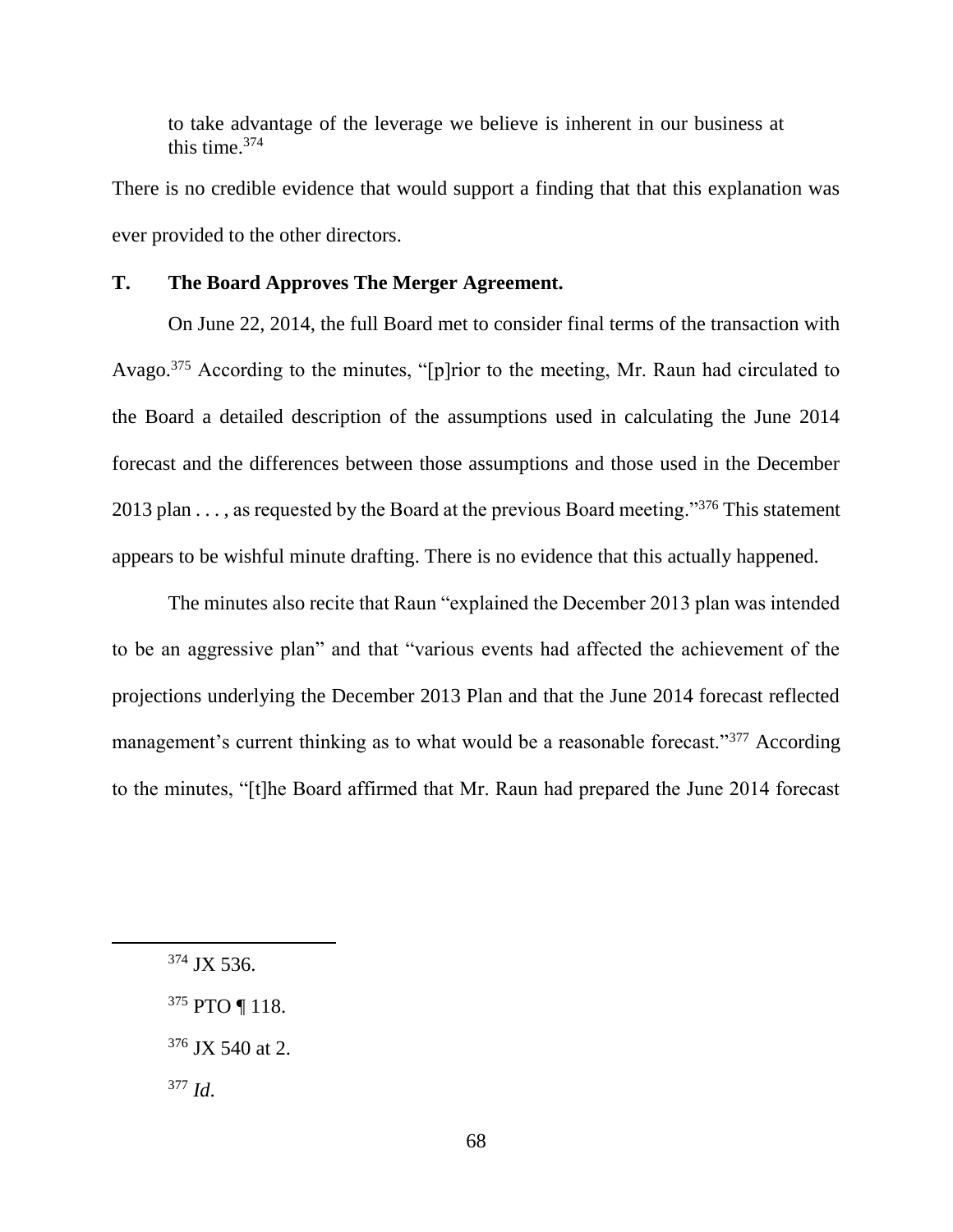at the request of the Board and the Strategic Alternatives Special Committee and agreed that the assumptions on which it was based were reasonable."<sup>378</sup>

Based on the June 2013 Projections, Deutsche Bank rendered its oral fairness opinion.<sup>379</sup> The Board adjourned, and the Special Committee met.<sup>380</sup> After the Special Committee recommended entering into the Avago transaction, the full Board reconvened and followed the Special Committee's recommendation.<sup>381</sup> On June 23, 2014, PLX formally announced the transaction.

# **U. The Merger Agreement**

The final merger agreement contemplated a medium-form merger effected pursuant to Section 251(h) of the Delaware General Corporation Law.<sup>382</sup> The merger agreement prohibited PLX from soliciting competing offers and required the Board to continue to support the transaction, subject to a fiduciary out with matching rights.<sup>383</sup> It contemplated a termination fee of \$10.85 million, representing 3.5% of equity value (\$309 million) and 3.7% of enterprise value (\$293 million).<sup>384</sup> Holders of approximately 14.7% of PLX's

<sup>378</sup> *Id*.

- <sup>379</sup> *Id.* at 3; *see also* JX 544–45.
- <sup>380</sup> *See* PTO ¶ 118; JX 541.
- <sup>381</sup> JX 540 at 3.
- <sup>382</sup> JX 542 § 1.3.
- <sup>383</sup> JX 542 § 5.3.
- <sup>384</sup> *See* JX 529 at 5; JX 542 § 7.2(b).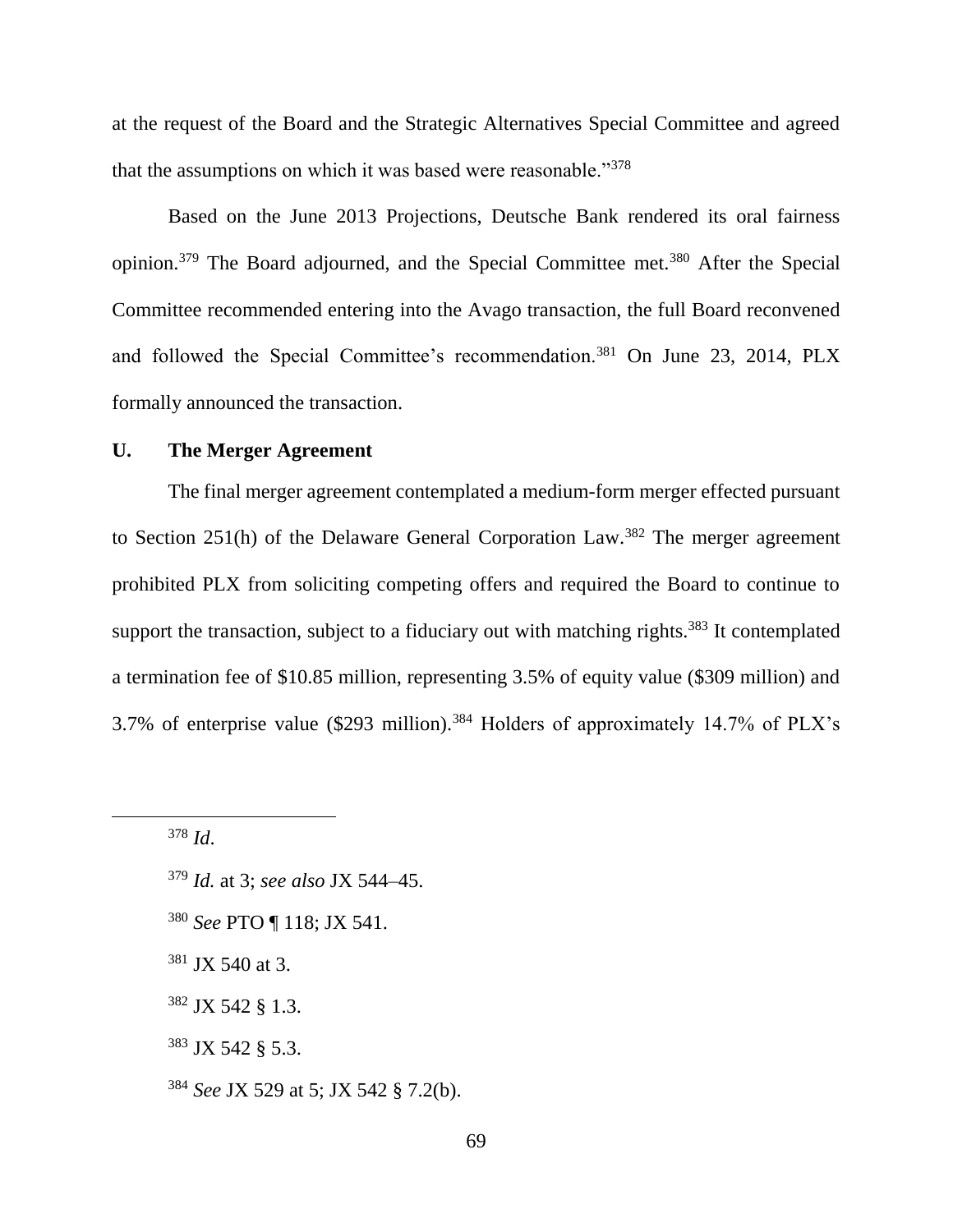outstanding shares—including Potomac, management, and the entire Board—entered into tender and support agreements. PLX's second largest stockholder—Discovery Group I,  $LLC$ —publicly announced its support for the transaction.<sup>385</sup>

Avago launched the first-step tender offer on July 8, 2014.<sup>386</sup> PLX concurrently filed its Recommendation Statement.<sup>387</sup> The tender offer closed on August 11.<sup>388</sup> Holders of approximately 80.3% of PLX's outstanding shares tendered into the offer.<sup>389</sup> No competing bidders emerged. The Merger closed on August 12.<sup>390</sup>

# **V. This Litigation**

On July 14, 2014, after the announcement of the Merger, the plaintiffs filed suit naming as defendants PLX's directors, Potomac, Avago, and the acquisition subsidiary that Avago used to effectuate the merger.<sup>391</sup> The plaintiffs moved for a preliminary injunction that would block the merger. On July 22, 2014, I approved an expedited schedule leading

 $\overline{a}$ 

<sup>388</sup> JX 554 at 2.

<sup>389</sup> PTO ¶ 125.

<sup>390</sup> PTO ¶ 126.

 $391$  Dkt. 1. The separate role of the acquisition subsidiary is not important to this decision, so I do not refer to it separately.

<sup>385</sup> *See* JX 543; PLX Technology, Inc., Current Report (Form 8-K) (June 23, 2014).

<sup>386</sup> JX 555 at 3.

<sup>387</sup> *See* JX 551; PLX Technology, Inc., Solicitation/Recommendation Statement (Schedule 14 D-9) (July 8, 2014).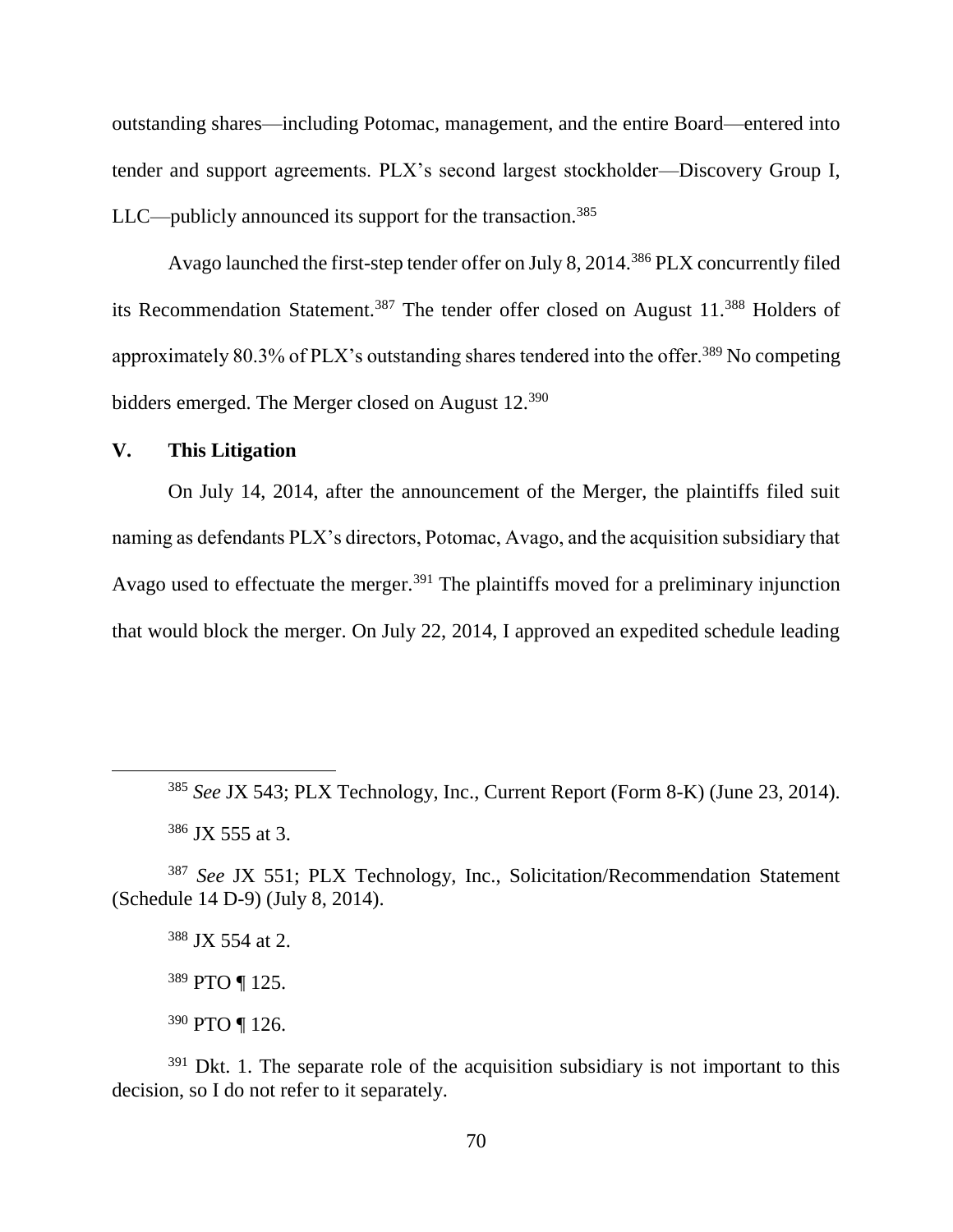up to a hearing on August  $8^{392}$  By letter dated July 31, the plaintiffs withdrew their request for an injunction, citing the adequacy of money damages. $393$ 

On September 12, 2014, the defendants moved to dismiss the complaint.<sup>394</sup> After the plaintiffs amended their pleading,  $395$  the defendants again moved to dismiss.  $396$  After the Delaware Supreme Court issued its opinion in *In re Cornerstone Therapeutics, Inc.*  Stockholders Litigation,<sup>397</sup> the parties submitted supplemental briefing in light of the decision.

On September 3, 2015, I dismissed the claims against Avago, Domenik, and Colombatto.<sup>398</sup> On August 17, 2016, the plaintiffs settled with all of the defendants except for Potomac.<sup>399</sup> On November 18, I approved the settlement.<sup>400</sup> On November 21, I granted the plaintiffs' motion for class certification.<sup>401</sup>

- <sup>393</sup> Dkt. 42.
- <sup>394</sup> Dkts. 48, 49, 52.
- <sup>395</sup> Dkt. 66, 67.
- <sup>396</sup> Dkts. 77, 78, 80, 81.
- <sup>397</sup> 115 A.3d 1173 (Del. 2015).
- <sup>398</sup> *See* Dkts. 127, 131, 207.
- <sup>399</sup> Dkt. 159.
- <sup>400</sup> Dkts. 192, 204.
- <sup>401</sup> Dkt. 195.

<sup>392</sup> Dkt. 26.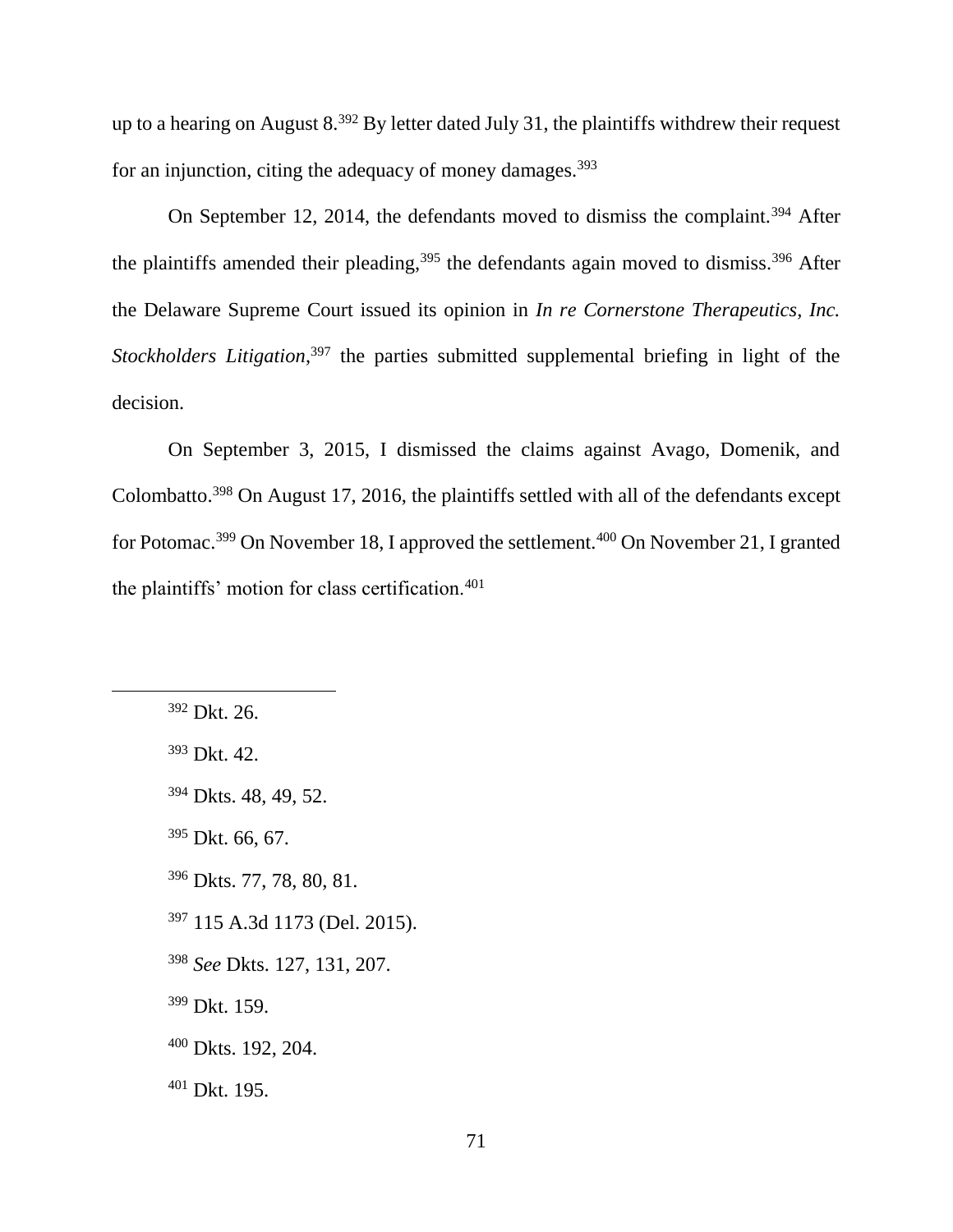On June 22, 2017, Potomac moved for summary judgment.<sup>402</sup> By order dated February 6, 2018, I denied the motion.<sup>403</sup> Trial took place from April  $10-12$ .<sup>404</sup>

## **II. LEGAL ANALYSIS**

The plaintiffs seek damages from Potomac for aiding and abetting breaches of fiduciary duty. This claim has four elements: (i) the existence of a fiduciary relationship, (ii) a breach of the fiduciary's duty, (iii) knowing participation in the breach by a nonfiduciary defendant, and (iv) damages proximately caused by the breach. $405$  The plaintiffs established all of the elements except for causally related damages.

## **A. The Existence Of A Fiduciary Relationship**

The plaintiffs easily satisfied the first element of their claim. The Company's directors were fiduciaries who owed duties "to the corporation and its shareholders."<sup>406</sup> "This formulation captures the foundational relationship in which directors owe duties to the corporation for the ultimate benefit of the entity's residual claimants."<sup>407</sup>

<sup>405</sup> *Malpiede v. Townson*, 780 A.2d 1075, 1096 (Del. 2001).

<sup>406</sup> *N. Am. Catholic Educ. Programming Found., Inc. v. Gheewalla*, 930 A.2d 92, 99 (Del. 2007); *accord Mills Acq. Co. v. Macmillan, Inc.*, 559 A.2d 1261, 1280 (Del. 1989) ("[D]irectors owe fiduciary duties of care and loyalty to the corporation and its shareholders . . . ."); *Polk v. Good*, 507 A.2d 531, 536 (Del. 1986) ("In performing their duties the directors owe fundamental fiduciary duties of loyalty and care to the corporation and its shareholders.").

<sup>407</sup> *In re Trados Inc. S'holder Litig.* (*Trados II*), 73 A.3d 17, 36–37 (Del. Ch. 2013).

<sup>402</sup> Dkt. 214.

<sup>403</sup> Dkt. 347.

<sup>404</sup> Dkts. 381–83.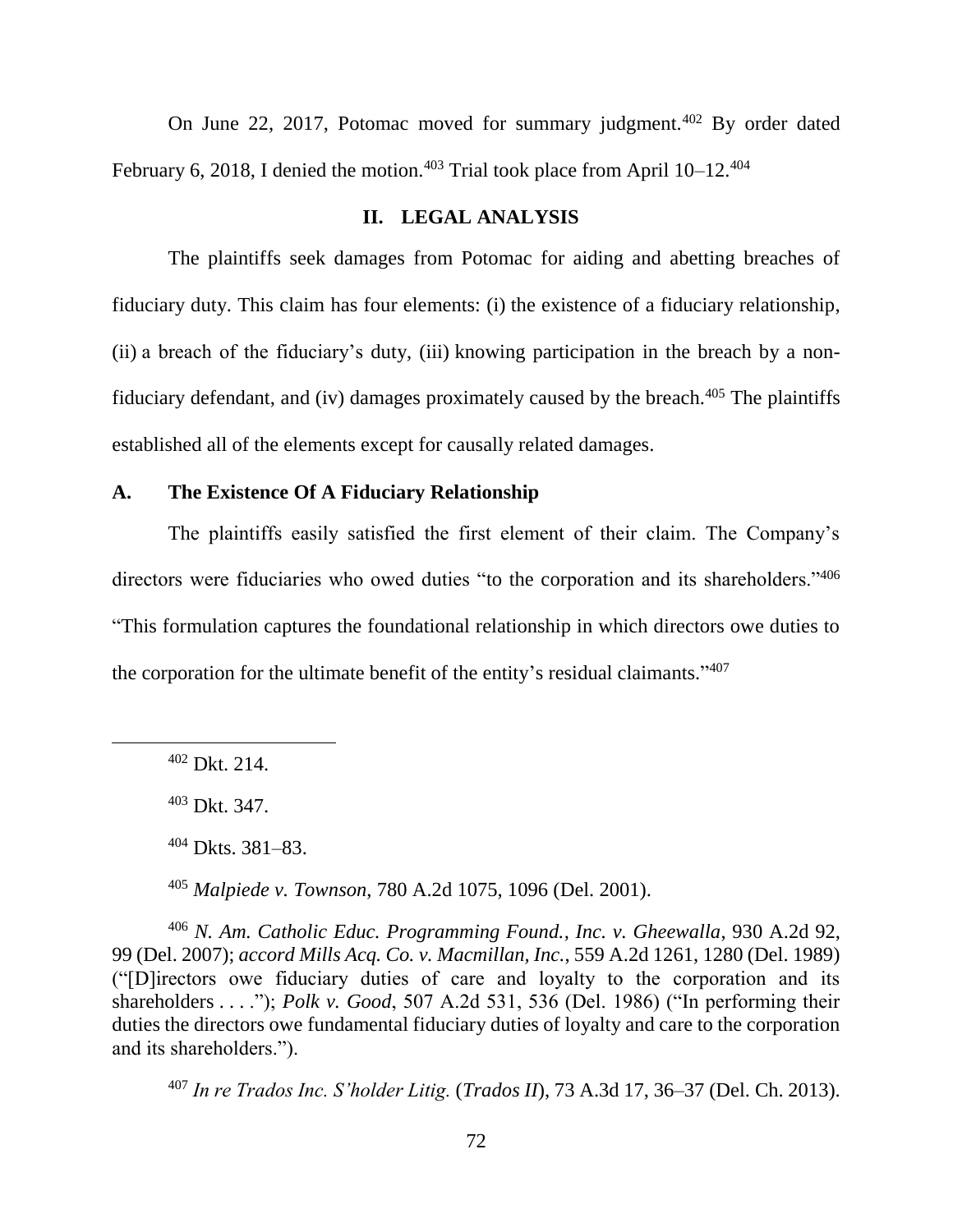Directors of a Delaware corporation owe two fiduciary duties: loyalty and care.<sup>408</sup> The duty of loyalty included a requirement to act in good faith, which is "a subsidiary element, i.e., a condition, of the fundamental duty of loyalty."<sup>409</sup> To act in good faith means to seek subjectively to "promote the value of the corporation for the benefit of its stockholders."<sup>410</sup> A failure to act in good faith may be shown where the fiduciary "acts with a purpose other than that of advancing the best interests of the corporation."<sup>411</sup>

<sup>408</sup> *Stone ex rel. AmSouth Bancorporation v. Ritter*, 911 A.2d 362, 370 (Del. 2006); *accord Mills Acq.*, 559 A.2d at 1280; *Polk*, 507 A.2d at 536.

<sup>409</sup> *Stone*, 911 A.2d at 370 (internal quotation marks omitted).

<sup>410</sup> *eBay Domestic Hldgs., Inc. v. Newmark*, 16 A.3d 1, 34 (Del. Ch. 2010); *accord Gheewalla*, 930 A.2d at 101 ("The directors of Delaware corporations have the legal responsibility to manage the business of a corporation for the benefit of its shareholder[ ] owners."); *Unocal Corp. v. Mesa Petroleum Co.*, 493 A.2d 946, 955 (Del. 1985) (citing "the basic principle that corporate directors have a fiduciary duty to act in the best interests of the corporation's stockholders"). *See generally* Leo E. Strine, Jr., *The Soviet Constitution Problem in Comparative Corporate Law: Testing the Proposition That European Corporate Law Is More Stockholder Focused than U.S. Corporate Law*, 89 S. Cal. L. Rev. 1239, 1249 (2016); ("[U]nder Delaware law . . . directors are required to focus on promoting stockholder welfare."); Leo E. Strine, Jr., *The Dangers of Denial: The Need for a Clear-Eyed Understanding of the Power and Accountability Structure Established by the Delaware General Corporation Law*, 50 Wake Forest L. Rev 761, 771 (2015) ("*Revlon* could not have been more clear that directors of a for-profit corporation must at all times pursue the best interests of the corporation's stockholders . . . ."); Leo E. Strine, Jr. et al., *Loyalty's Core Demand: The Defining Role of Good Faith in Corporation Law*, 98 Geo. L.J. 629, 634 (2010) ("[I]t is essential that directors take their responsibilities seriously by actually trying to manage the corporation in a manner advantageous to the stockholders.").

<sup>411</sup> *In re Walt Disney Co. Deriv. Litig.*, 906 A.2d 27, 67 (Del. 2006) (internal quotation marks omitted); *accord Stone*, 911 A.2d at 369; *see Gagliardi v. TriFoods Int'l, Inc.*, 683 A.2d 1049, 1051 n.2 (Del. Ch. 1996) (Allen, C.) (defining a "bad faith" transaction as one "that is authorized for some purpose *other than* a genuine attempt to advance corporate welfare or is *known to constitute* a violation of applicable positive law"); *In re RJR Nabisco, Inc. S'holders Litig.*, 1989 WL 7036, at \*15 (Del. Ch. Jan. 31, 1989) (Allen, C.) (explaining that the business judgment rule would not protect "a fiduciary who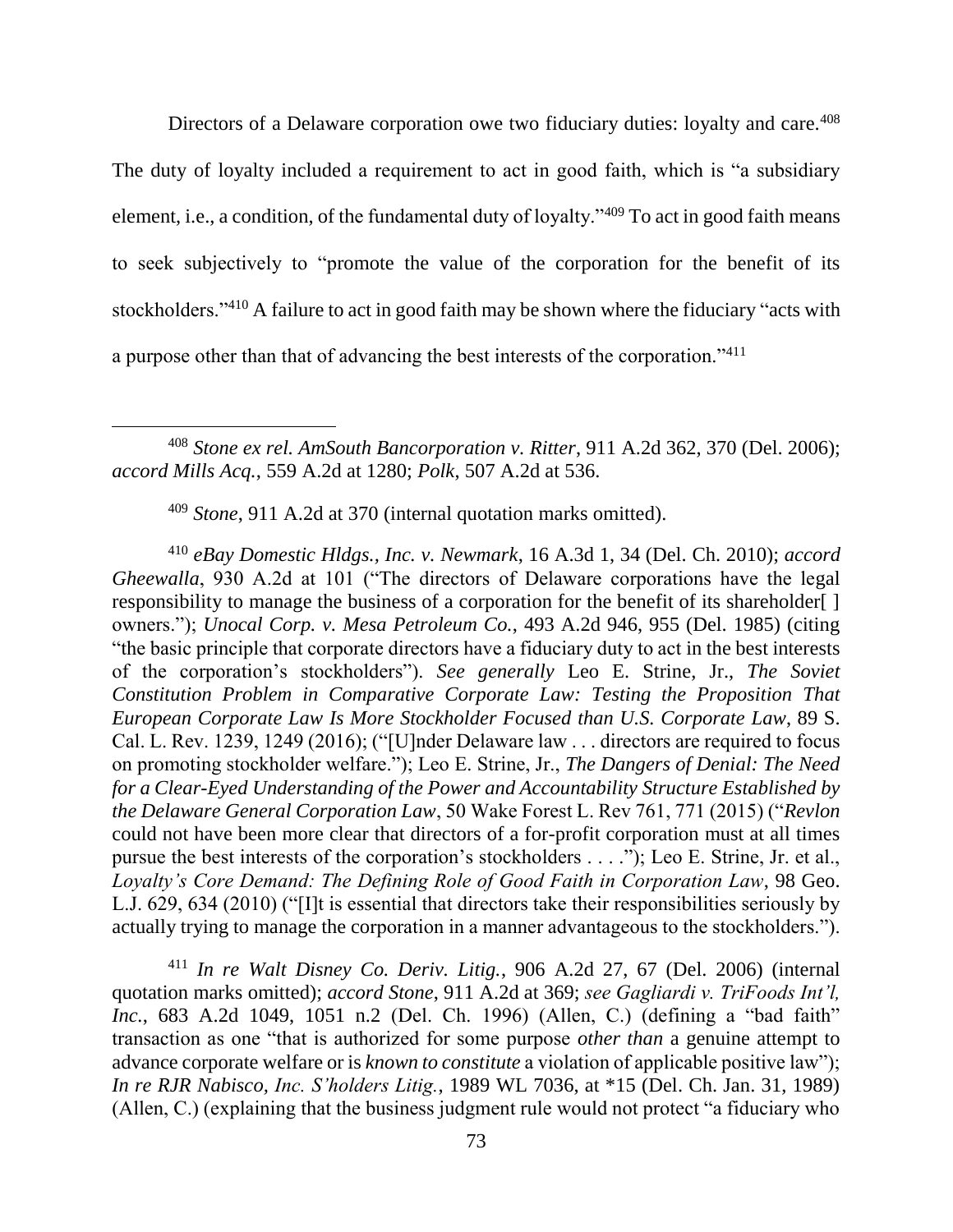The fiduciary duties of directors have context-specific manifestations. When directors consider selling the corporation, their fiduciary duties obligate them "to seek the transaction offering the best value reasonably available to stockholders."<sup>412</sup> The best transaction reasonably available is not always a sale; it may mean remaining independent and not engaging in a transaction at all. $413$ 

 $\overline{a}$ 

<sup>412</sup> *Paramount Commc'ns, Inc. v. QVC Network, Inc.*, 637 A.2d 34, 43 (Del. 1993); *see Kahn v. Stern*, 183 A.3d 715, 2018 WL 1341719, at \*1 n.3 (Del. Mar. 15, 2018) (TABLE) (describing "*Revlon* duties" as a "context-specific articulation of the directors' duties").

<sup>413</sup> *See Huff Energy Fund, L.P. v. Gershen*, 2016 WL 5462958, at \*13 (Del. Ch. Sept. 29, 2016); *Chen v. Howard-Anderson*, 87 A.3d 648, 672 (Del. Ch. 2014); *Trados II*, 73 A.3d at 37. *Compare QVC*, 637 A.2d at 43 (holding that it was reasonably probable that the directors breached their fiduciary duties by pursuing an ostensibly superior value to be created by a long-term strategic combination when, post-transaction, a controller would have "the power to alter that vision," rendering its value highly contingent), *and Revlon, Inc. v. MacAndrews & Forbes Hldgs., Inc.*, 506 A.2d 173, 182 (Del. 1986) (holding that the alternative of maintaining the corporation as a stand-alone entity and the use of defensive measures to preserve that alternative "became moot" once the board determined that the values achievable through a sale process exceeded the board's assessment of standalone value), *with Paramount Commc'ns, Inc. v. Time Inc.*, 571 A.2d 1140, 1154 (Del. 1989) (holding that it was not reasonably probable that the directors breached their fiduciary duties by pursuing a superior long-term value of strategic, stock-for-stock merger without a post-transaction controller), *and Unocal*, 493 A.2d at 956 (holding that it was not reasonably probable that the directors breached their fiduciary duties by adopting a selective exchange offer to defend against a two-tiered tender offer where the blended value of the offer was less than \$54 per share and the board reasonably believed the stand-alone

could be shown to have caused a transaction to be effectuated (even one in which he had no financial interest) for a reason unrelated to a pursuit of the corporation's best interests"); *see also In re El Paso Corp. S'holder Litig.*, 41 A.3d 432, 439 (Del. Ch. 2012) (Strine, C.) ("[A] range of human motivations . . . can inspire fiduciaries and their advisors to be less than faithful to their contextual duty to pursue the best value for the company's stockholders."); *RJR Nabisco*, 1989 WL 7036, at \*15 ("Greed is not the only human emotion that can pull one from the path of propriety; so might hatred, lust, envy, revenge, . . . shame or pride. Indeed any human emotion may cause a director to place his own interests, preferences or appetites before the welfare of the corporation.").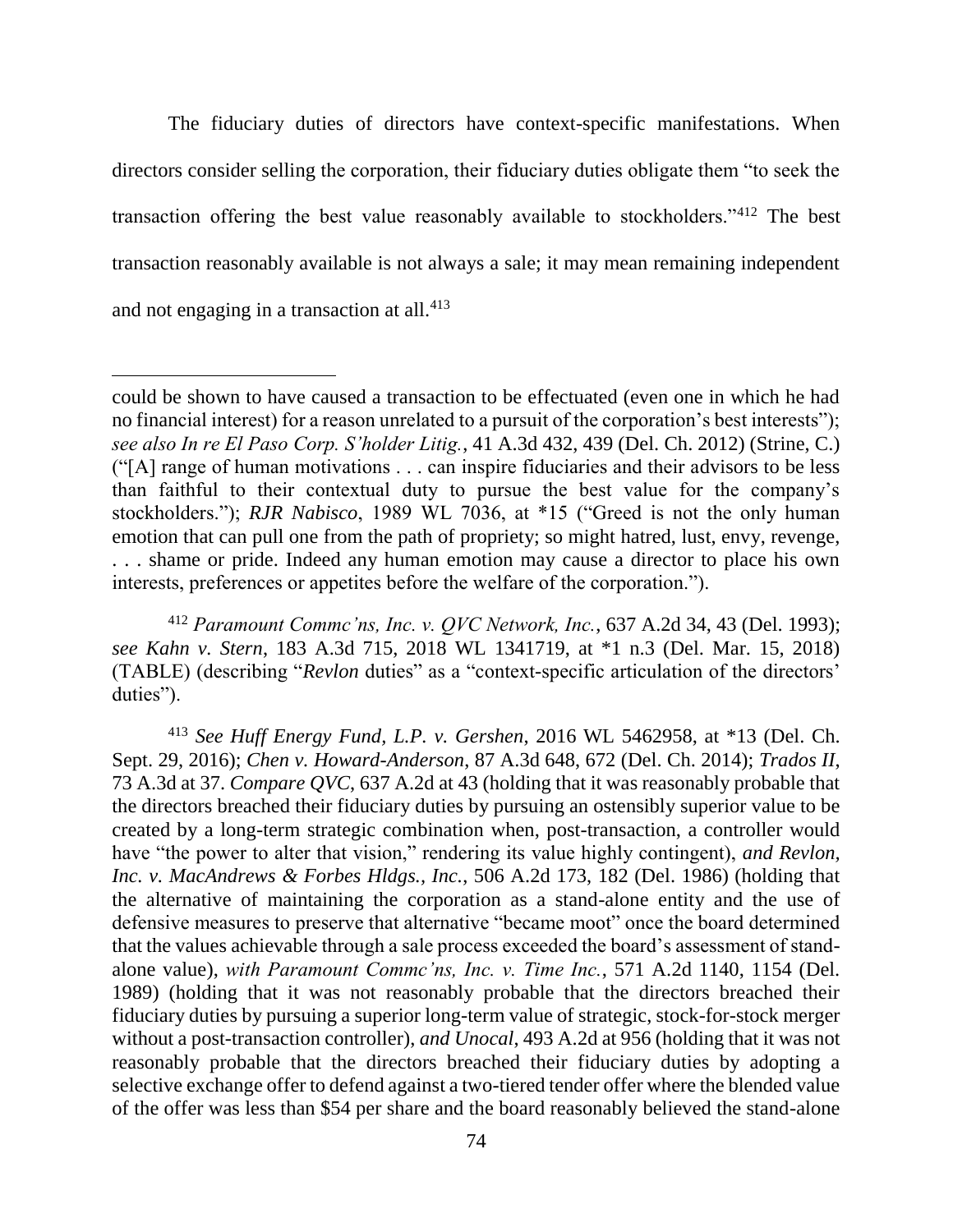Another situational manifestation is the duty of disclosure.<sup>414</sup> When directors ask stockholders to take action, whether by approving a transaction (such as a merger, sale of assets, or charter amendment) or making an investment decision (such as tendering shares or making an appraisal election), directors must disclose truthfully to stockholders "all facts that are material to the stockholders' consideration of the transaction or matter and that are or can reasonably be obtained through their position as directors."<sup>415</sup>

When approving the Merger and making the decisions that led to it, the directors were acting as fiduciaries for the corporation and its stockholders. When distributing the Recommendation Statement and advising stockholders to tender into the first step of the medium-form Merger, the directors were again acting as fiduciaries. The plaintiffs therefore established the first element of their claim.

## **B. A Breach Of Fiduciary Duty**

The second element of a claim for aiding and abetting requires that the plaintiffs prove a predicate breach of fiduciary duty. For purposes of the second element, the

value of corporation was much greater), *and Air Prods. & Chems., Inc. v. Airgas, Inc.*, 16 A.3d 48, 112 (Del. Ch. 2011) (holding that the board complied with its fiduciary duties by maintaining a rights plan to protect a higher stand-alone value of corporation rather than permit an immediate sale).

<sup>414</sup> *Pfeffer v. Redstone*, 965 A.2d 676, 684 (Del. 2009) (explaining that the "duty of disclosure is not an independent duty, but derives from the duties of care and loyalty" (internal quotation marks omitted)).

<sup>415</sup> *In re Wayport Inc. Litig.*, 76 A.3d 296, 314 (Del. Ch. 2013) (internal quotation marks omitted); *accord Stroud v. Grace*, 606 A.2d 75, 84 (Del. 1992) ("[D]irectors of Delaware corporations [have] a fiduciary duty to disclose fully and fairly all material information within the board's control when it seeks shareholder action.").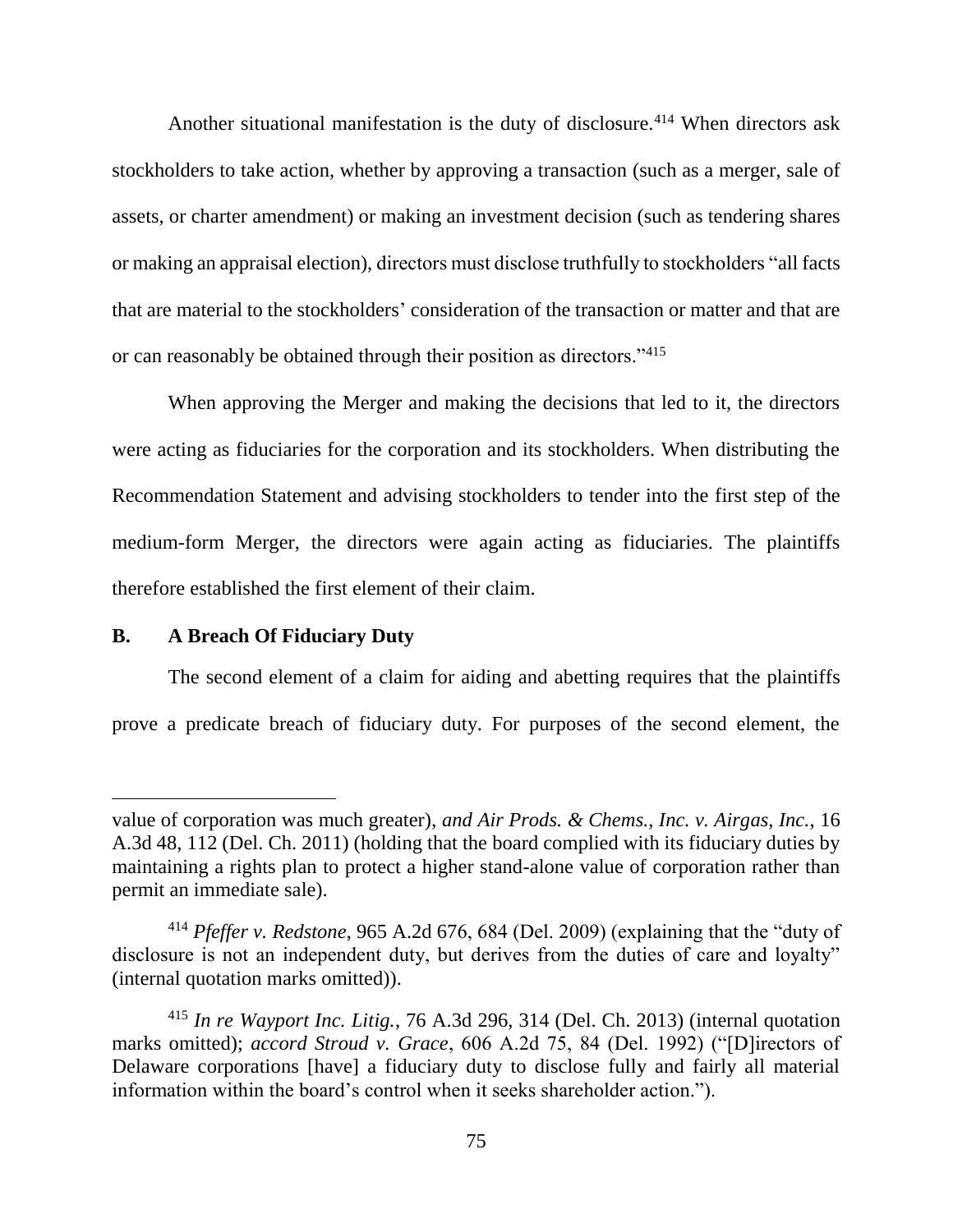plaintiffs attack both the sale process and the disclosures in the Recommendation Statement. Doctrinally, these seemingly separate species of misconduct blend, because the selection of the proper standard of review for evaluating the directors' decisions during the sale process depends in the first instance on whether the directors complied with their duty of disclosure.

"When determining whether directors have breached their duties, Delaware corporate law distinguishes between the standard of conduct and the standard of review."<sup>416</sup> "The standard of conduct describes what directors are expected to do and is defined by the content of the duties of loyalty and care. The standard of review is the test that a court applies when evaluating whether directors have met the standard of conduct."<sup>417</sup>

<sup>416</sup> *Chen*, 87 A.3d at 666; *see* William T. Allen, Jack B. Jacobs & Leo E. Strine, Jr., *Realigning the Standard of Review of Director Due Care with Delaware Public Policy: A Critique of* Van Gorkom *and Its Progeny as a Standard of Review Problem*, 96 Nw. U. L. Rev. 449, 451–52 (2002); William T. Allen, Jack B. Jacobs & Leo E. Strine, Jr., *Function Over Form: A Reassessment of the Standards of Review in Delaware Corporation Law*, 56 Bus. Law. 1287, 1295–99 (2001); *see also* E. Norman Veasey & Christine T. Di Guglielmo, *What Happened in Delaware Corporate Law and Governance from 1992– 2004? A Retrospective on Some Key Developments*, 153 U. Pa. L. Rev. 1399, 1416–25 (2005) (distinguishing between the standards of fiduciary conduct and standards of review). *See generally* Julian Velasco, *The Role of Aspiration in Corporate Fiduciary Duties*, 54 Wm. & Mary L. Rev. 519, 553–58 (2012); Melvin Aron Eisenberg, *The Divergence of Standards of Conduct and Standards of Review in Corporate Law*, 62 Fordham L. Rev. 437, 461–67 (1993).

<sup>417</sup> *Trados II*, 73 A.3d at 35–36.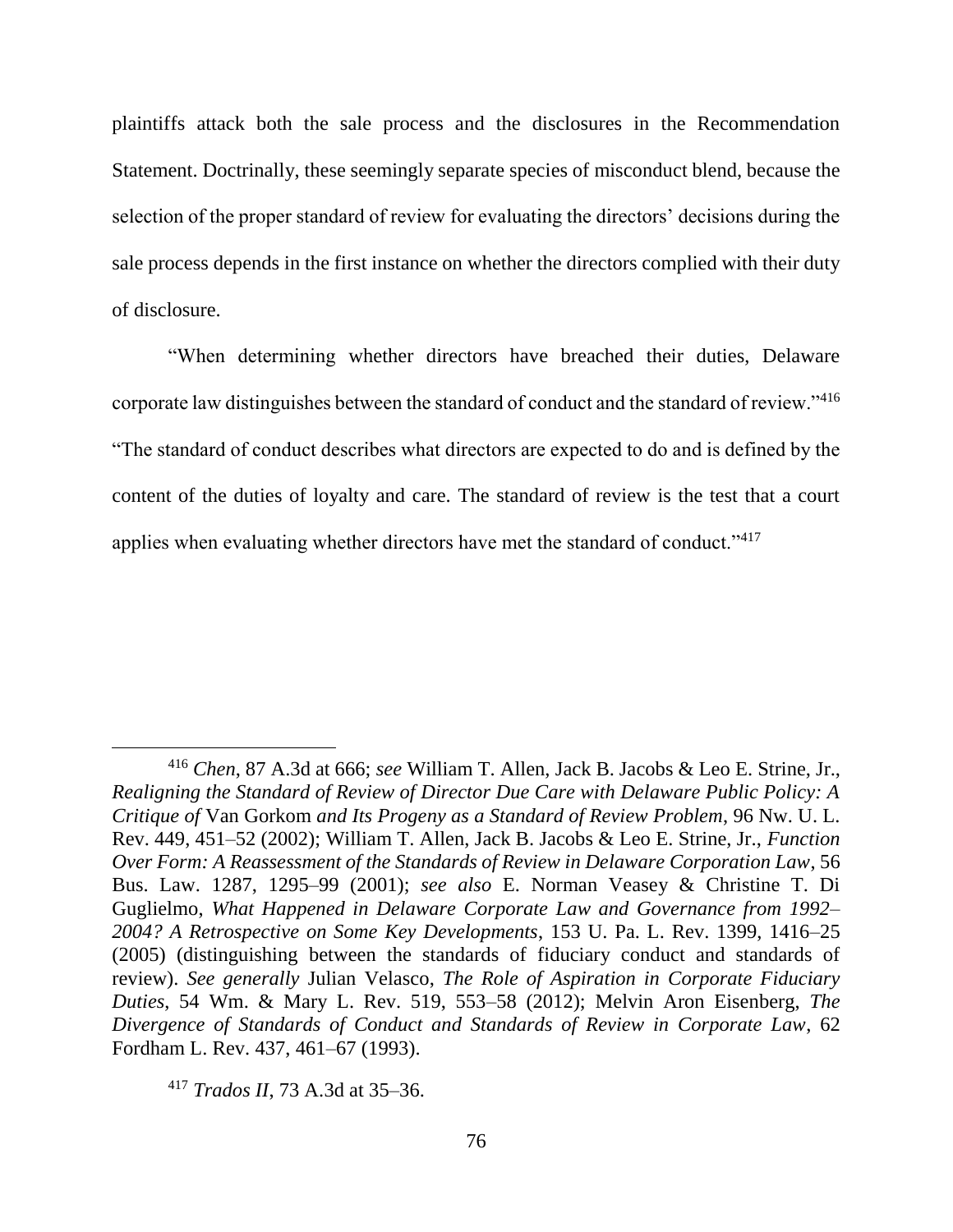"Delaware has three tiers of review for evaluating director decision-making: the business judgment rule, enhanced scrutiny, and entire fairness."<sup>418</sup> Which standard of review applies will depend initially on whether the board members:

(i) were disinterested and independent (the business judgment rule), (ii) faced potential conflicts of interest because of the decisional dynamics present in particular recurring and recognizable situations (enhanced scrutiny), or (iii) confronted actual conflicts of interest such that the directors making the decision did not comprise a disinterested and independent board majority (entire fairness). The standard of review may change further depending on whether the directors took steps to address the potential or actual conflict, such as by creating an independent committee, conditioning the transaction on approval by disinterested stockholders, or both.<sup>419</sup>

Delaware's default standard of review is the business judgment rule, a principle of non-review that "reflects and promotes the role of the board of directors as the proper body to manage the business and affairs of the corporation."<sup>420</sup> The rule presumes that "in making a business decision the directors of a corporation acted on an informed basis, in good faith and in the honest belief that the action taken was in the best interests of the

<sup>418</sup> *Reis v. Hazelett Strip–Casting Corp.*, 28 A.3d 442, 457 (Del. Ch. 2011). For reasons discussed at length elsewhere, this summary groups together under the heading of enhanced scrutiny what were once seemingly separate standards of intermediate review. *See generally Pell v. Kill*, 135 A.3d 764, 784–85 (Del. Ch. 2016) (explaining how "[p]articularly during the 1980s, standards of review seemed to proliferate," but that Delaware courts have subsequently consolidated the various intermediate standards within the framework of enhanced scrutiny); *Reis*, 28 A.3d at 457–58 (discussing variants of enhanced scrutiny).

<sup>419</sup> *Trados II*, 73 A.3d at 36.

<sup>420</sup> *In re Trados Inc. S'holder Litig. (Trados I)*, 2009 WL 2225958, at \*6 (Del. Ch. July 24, 2009).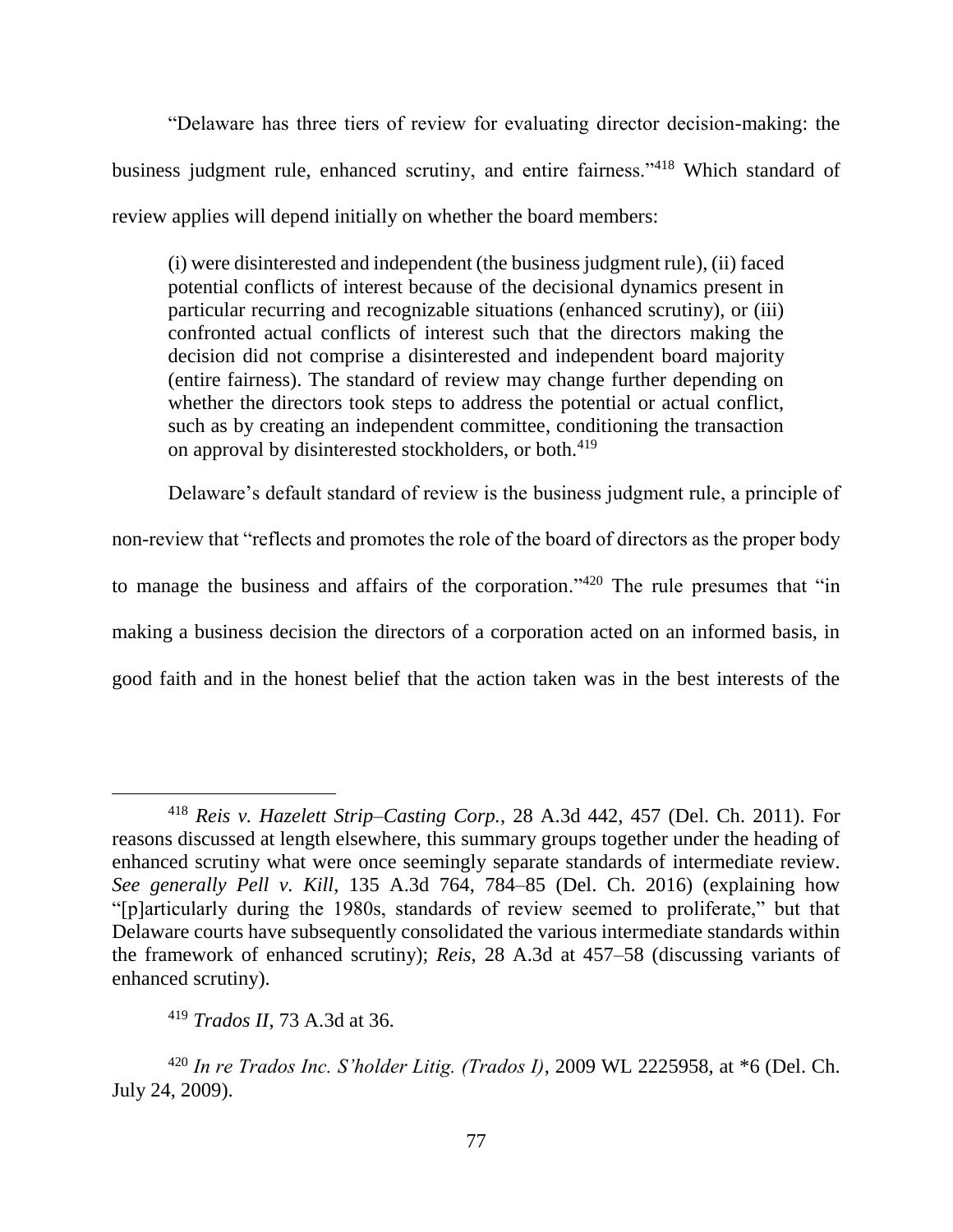company."<sup>421</sup> Unless one of its elements is rebutted, "the court merely looks to see whether the business decision made was rational in the sense of being one logical approach to advancing the corporation's objectives."<sup>422</sup> "Only when a decision lacks any rationally conceivable basis will a court infer bad faith and a breach of duty."<sup>423</sup>

"Entire fairness, Delaware's most onerous standard, applies when the board labors under actual conflicts of interest."<sup>424</sup> Once entire fairness applies, the defendants must establish "to the court's satisfaction that the transaction was the product of both fair dealing *and* fair price."<sup>425</sup> "Not even an honest belief that the transaction was entirely fair will be sufficient to establish entire fairness. Rather, the transaction itself must be objectively fair, independent of the board's beliefs."<sup>426</sup>

In between lies enhanced scrutiny, which is Delaware's "intermediate standard of review."<sup>427</sup> It applies to "specific, recurring, and readily identifiable situations involving potential conflicts of interest where the realities of the decisionmaking context can subtly

<sup>422</sup> *In re Dollar Thrifty S'holder Litig.*, 14 A.3d 573, 598 (Del. Ch. 2010) (Strine, V.C.).

<sup>423</sup> *In re Orchard Enters., Inc. S'holder Litig.*, 88 A.3d 1, 34 (Del. Ch. 2014).

<sup>424</sup> *Trados II*, 73 A.3d at 44.

 $\overline{a}$ 

<sup>425</sup> *Cinerama, Inc. v. Technicolor, Inc.*, 663 A.2d 1156, 1163 (Del. 1995) (internal quotation marks omitted).

<sup>426</sup> *Gesoff v. IIC Indus., Inc.*, 902 A.2d 1130, 1145 (Del. Ch. 2006).

<sup>427</sup> *Trados II*, 73 A.3d at 43.

<sup>421</sup> *Aronson v. Lewis*, 473 A.2d 805, 812 (Del. 1984), *overruled on other grounds by Brehm v. Eisner*, 746 A.2d 244 (Del. 2000).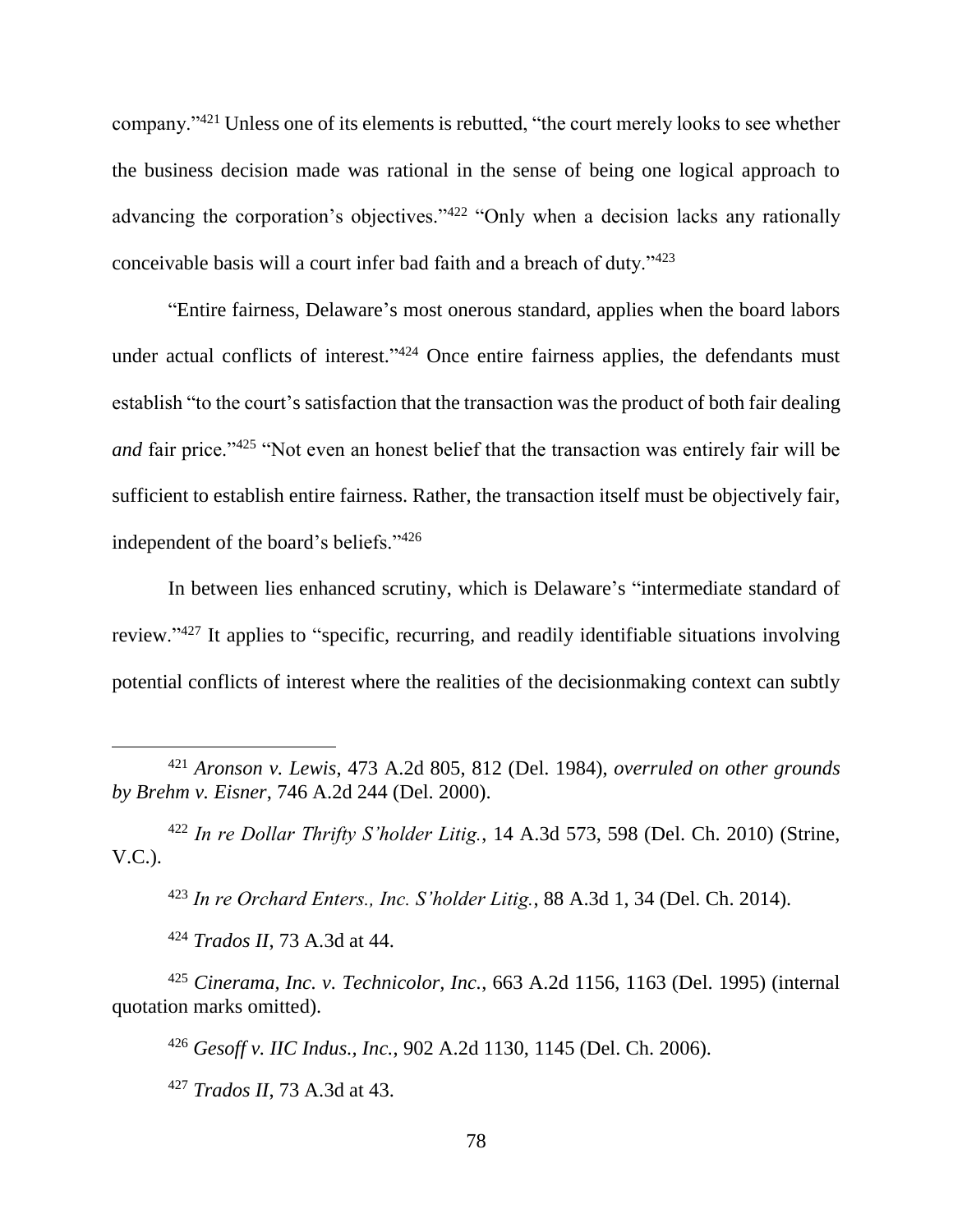undermine the decisions of even independent and disinterested directors."<sup>428</sup> Inherent in these situations are subtle structural and situational conflicts that do not rise to a level sufficient to trigger entire fairness review, but also do not comfortably permit expansive judicial deference.<sup>429</sup> Framed generally, enhanced scrutiny requires that the defendant fiduciaries "bear the burden of persuasion to show that their motivations were proper and not selfish" and that "their actions were reasonable in relation to their legitimate objective." 430

Traditionally, enhanced scrutiny would apply to decisions made in connection with a sale of a corporation for cash, as occurred in this case.<sup>431</sup> In *Corwin v. KKR Financial* 

 $\overline{a}$ 

<sup>429</sup> *In re Rural Metro Corp.*, 88 A.3d 54, 82 (Del. Ch. 2014), *aff'd sub nom. RBC Capital Markets, LLC v. Jervis*, 129 A.3d 816 (Del. 2015); *accord Huff Energy Fund*, 2016 WL 542958, at \*13; *see Dollar Thrifty*, 14 A.3d at 597 ("Avoiding a crude bifurcation of the world into two starkly divergent categories—business judgment rule review reflecting a policy of maximal deference to disinterested board decisionmaking and entire fairness review reflecting a policy of extreme skepticism toward self-dealing decisions—the Delaware Supreme Court's *Unocal* and *Revlon* decisions adopted a middle ground."); *Golden Cycle, LLC v. Allan*, 1998 WL 892631, at \*11 (Del. Ch. Dec. 10, 1998) (locating enhanced scrutiny under *Unocal* and *Revlon* between the business judgment rule and the entire fairness test).

<sup>430</sup> *Mercier v. Inter-Tel (Del.), Inc.*, 929 A.2d 786, 810 (Del. Ch. 2007) (Strine, V.C.).

<sup>428</sup> *Id.*; *accord Reis*, 28 A.3d at 457–59; *see QVC*, 637 A.2d at 42 ("[T]here are rare situations which mandate that a court take a more direct and active role in overseeing the decisions made and actions taken by directors. In these situations, a court subjects the directors' conduct to enhanced scrutiny to ensure that it is reasonable."); *Dollar Thrifty*, 14 A.3d at 598 ("In a situation where heightened scrutiny applies, the predicate question of what the board's true motivation was comes into play. The court must take a nuanced and realistic look at the possibility that personal interests short of pure self-dealing have influenced the board to block a bid or to steer a deal to one bidder rather than another.").

<sup>431</sup> *See QVC*, 637 A.2d at 42–43, 45; *Revlon*, 506 A.2d at 182.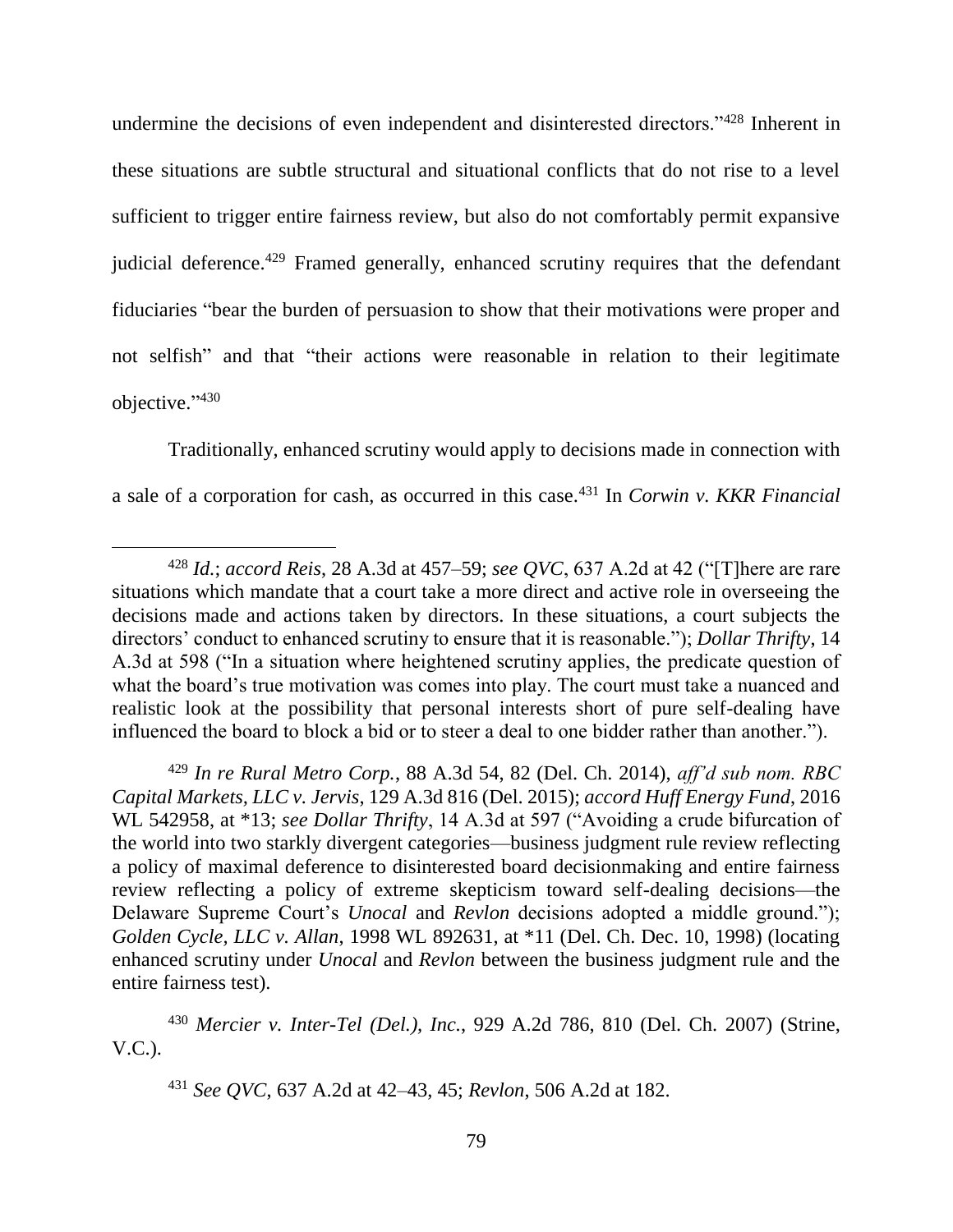*Holdings, LLC*, the Delaware Supreme Court held that "when a transaction not subject to the entire fairness standard is approved by a fully informed, uncoerced vote of the disinterested stockholders, the business judgment rule applies."<sup>432</sup> Applying *Corwin*, this court has held that when the holders of a majority of a company's shares make a fully informed, disinterested, and uncoerced decision to tender into a medium-form merger under Section  $251(h)$ , the business judgment rule applies.<sup>433</sup> To determine what standard of review applies therefore requires an assessment of whether the stockholder decision was fully informed, which in turn requires determining whether the directors breached their duty of disclosure. This decision starts with that issue.

# **1. The Disclosure Claim**

When asking stockholders to tender into the first step of the medium-form Merger, the members of the Board owed a "fiduciary duty to disclose fully and fairly all material information within the board's control when it seeks shareholder action."<sup>434</sup> A fact is material "if there is a substantial likelihood that a reasonable shareholder would consider it important in deciding how to vote."<sup>435</sup> The test does not require "a substantial likelihood

<sup>432</sup> 125 A.3d 304, 309 (Del. 2015).

 $\overline{a}$ 

<sup>433</sup> *In re Volcano Corp. S'holder Litig.*, 143 A.3d 727, 747 (Del. Ch. 2016), *aff'd*, 156 A.3d 697 (Del. 2017) (TABLE).

<sup>434</sup> *Stroud*, 606 A.2d at 84; *accord Malone v. Brincat*, 722 A.2d 5, 12 (Del. 1998) ("The directors of a Delaware corporation are required to disclose fully and fairly all material information within the board's control when it seeks shareholder action.").

<sup>435</sup> *Rosenblatt v. Getty Oil Co.*, 493 A.2d 929, 944 (Del. 1985) (quoting *TSC Indus., Inc. v. Northway, Inc.*, 426 U.S. 438, 449 (1976)).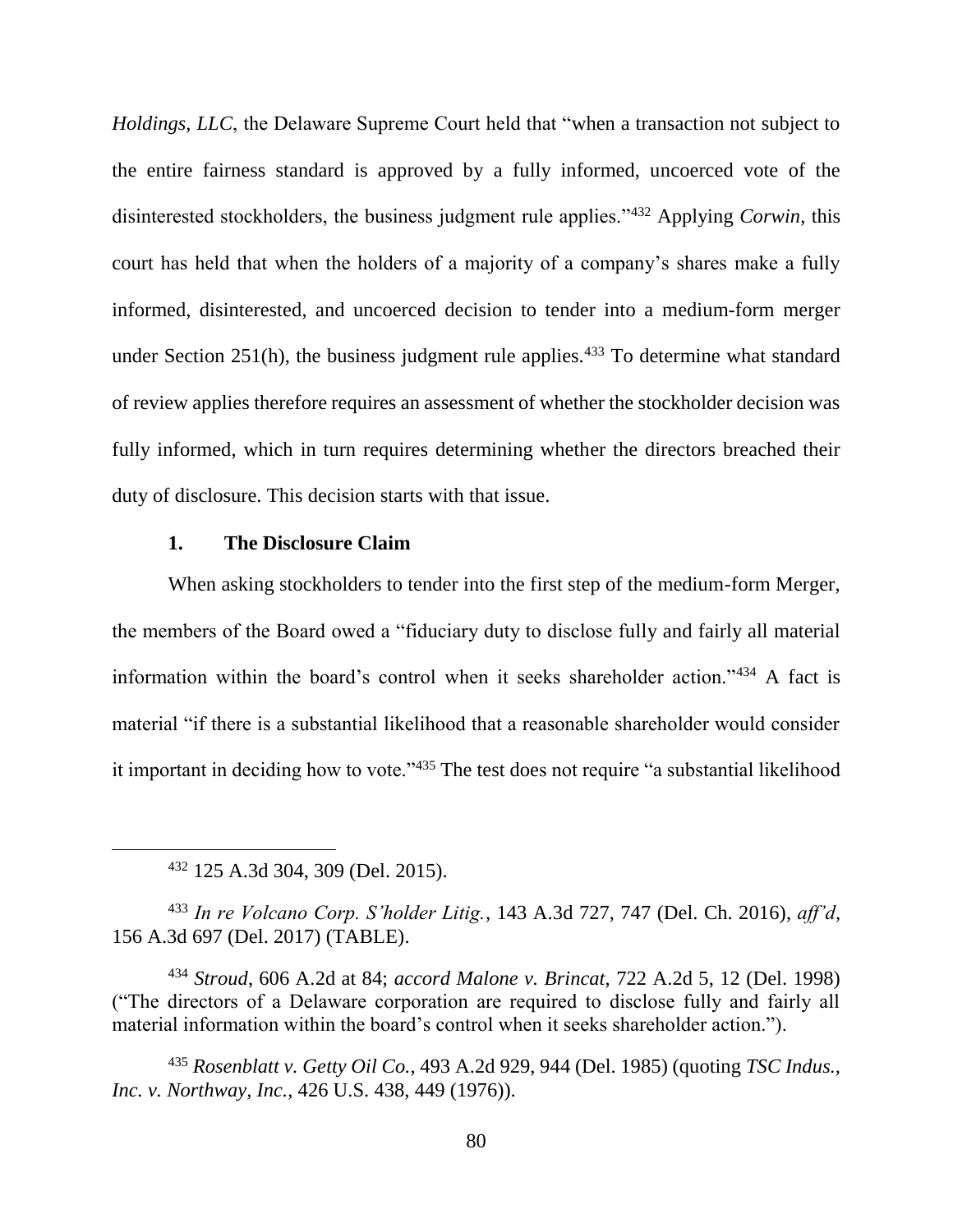that [the] disclosure . . . would have caused the reasonable investor to change his vote."436 The question is rather whether there is "a substantial likelihood that the disclosure of the omitted fact would have been viewed by the reasonable investor as having significantly altered the 'total mix' of information made available."<sup>437</sup>

### **a. The December 2013 Tip And Singer's Role**

The plaintiffs argue that the Recommendation Statement failed to disclose Krause's tip to Deutsche Bank in December 2013, which Deutsche Bank relayed to Singer. In this tip, Krause conveyed in substance that after Avago completed the LSI deal, it wanted to acquire PLX for approximately  $$300$  million.<sup>438</sup> The plaintiffs argue that the Recommendation Statement also failed to disclose that Krause and Singer discussed the pricing of the deal during their dinner meeting on May 21, 2014. Adding to the mix, the plaintiffs have identified other aspects of the Recommendation Statement that misleadingly downplay Singer's involvement in the deal process. The plaintiffs proved that the Recommendation Statement's presentation of these events was materially misleading.

As a general matter, when "arm's-length negotiation has resulted in an agreement which fully expresses the terms essential to an understanding by shareholders of the impact of the merger, it is not necessary to describe all the bends and turns in the road which led

<sup>436</sup> *Id.* (same).

<sup>437</sup> *Id.* (same).

<sup>438</sup> *See* JX 1032 at 2.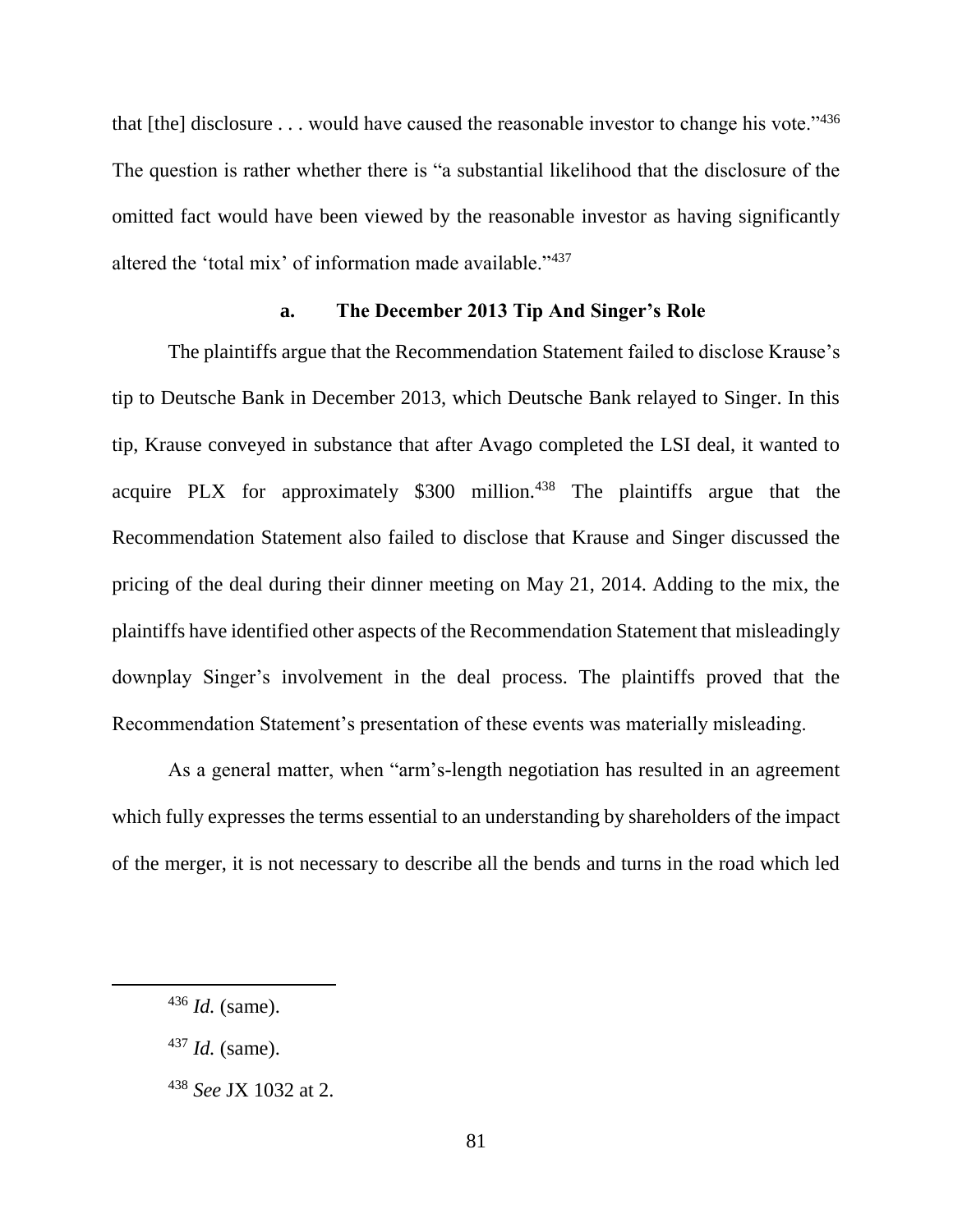to that result."<sup>439</sup> Early contacts that do not lead to more formal negotiations or a transaction are not required to be disclosed.<sup>440</sup>

In this case, Krause's tip to Deutsche Bank, which Deutsche Bank relayed to Singer,

was more than just a bend or turn in the road. On December 19, 2013, Krause told Deutsche

Bank (and Deutsche Bank told Singer) that Avago wanted to buy PLX, when it would bid,

and how much it wanted to pay.<sup>441</sup> The Recommendation Statement fails to mention the

tip. It describes the surrounding events as follows:

On December 18, 2013, the PLX annual meeting of stockholders resulted in the election of three new members of PLX's Board of Directors from the slate proposed by Potomac Capital.

2014 Sales Process

On December 23, 2013, the PLX Board of Directors updated the new directors on PLX's consideration of strategic transactions over the preceding two years, including the 2012 Go-Shop Process and the Fall 2013 Market Check. Deutsche Bank also noted that the Fall 2013 Market Check had not resulted in any formal proposal to acquire PLX and that several prospective bidders had indicated that PLX's stock price already reflected a significant acquisition premium.<sup>442</sup>

<sup>439</sup> *Van de Walle v. Unimation, Inc.*, 1991 WL 29303, at \*15 (Del. Ch. Mar. 7, 1991) (internal quotation marks omitted).

<sup>440</sup> *See Wis. Inv. Bd. v. Bartlett*, 2000 WL 238026, at \*8 (Del.Ch. Feb. 24, 2000) ("One cannot conclude that a failure to disclose the details of negotiations gone south would be either viably practical or material to shareholders in the meaningful way intended by our case law.").

<sup>441</sup> *See* JX 1031; JX 1032 at 2.

 $442$  JX 551 at 24.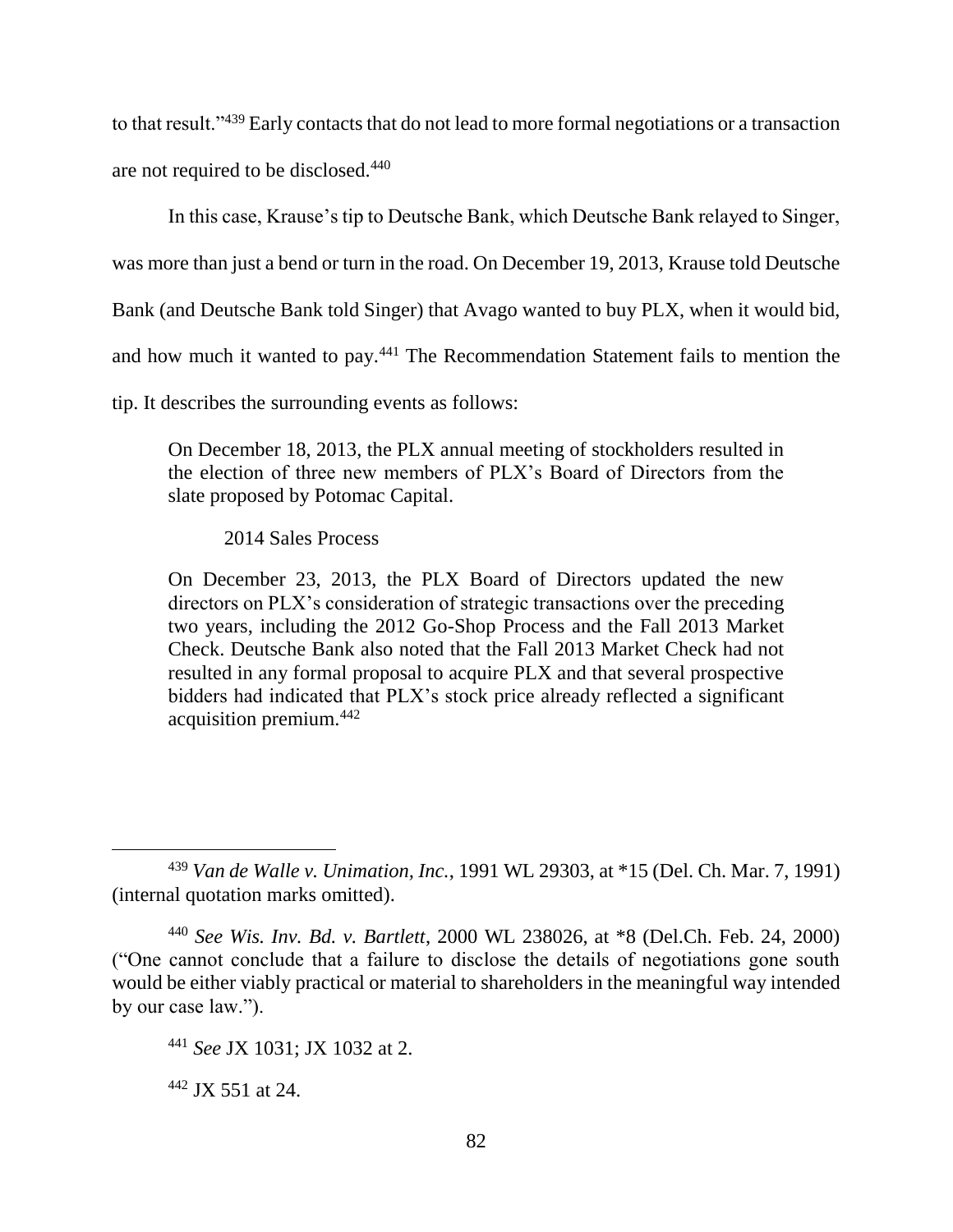According to the Recommendation Statement, Avago did not renew its interest in PLX until May 2014.<sup>443</sup>

A stockholder who knew about the tip could take a very different view of the Board's subsequent efforts to explore alternatives and negotiate with Avago, as well as the role Singer played in the process. The early communication undercuts the legitimacy of the eventual price negotiations with Avago that Singer led. Rather than appearing like arm'slength negotiations, the quick back-and-forth in May 2014 can be seen as a means of arriving at the \$300 million valuation that Krause identified in December 2013. Instead of Singer and the Board negotiating for the best transaction reasonably available and being prepared to remain an independent company, it looks like they engaged in the "art of the possible"<sup>444</sup> and accepted what Avago had planned to offer all along. The fact that Deutsche Bank and Singer did not share Krause's tip calls into question their motivations on behalf of PLX. Rather than actors attempting in good faith to obtain the best outcome possible, they look like self-interested agents who were happy with a quick sale that would serve their interests. The Recommendation Statement's failure to mention Krause's tip was a material omission.

<sup>443</sup> *See Id.* at 25.

<sup>444</sup> Schmitt Dep. 172–73.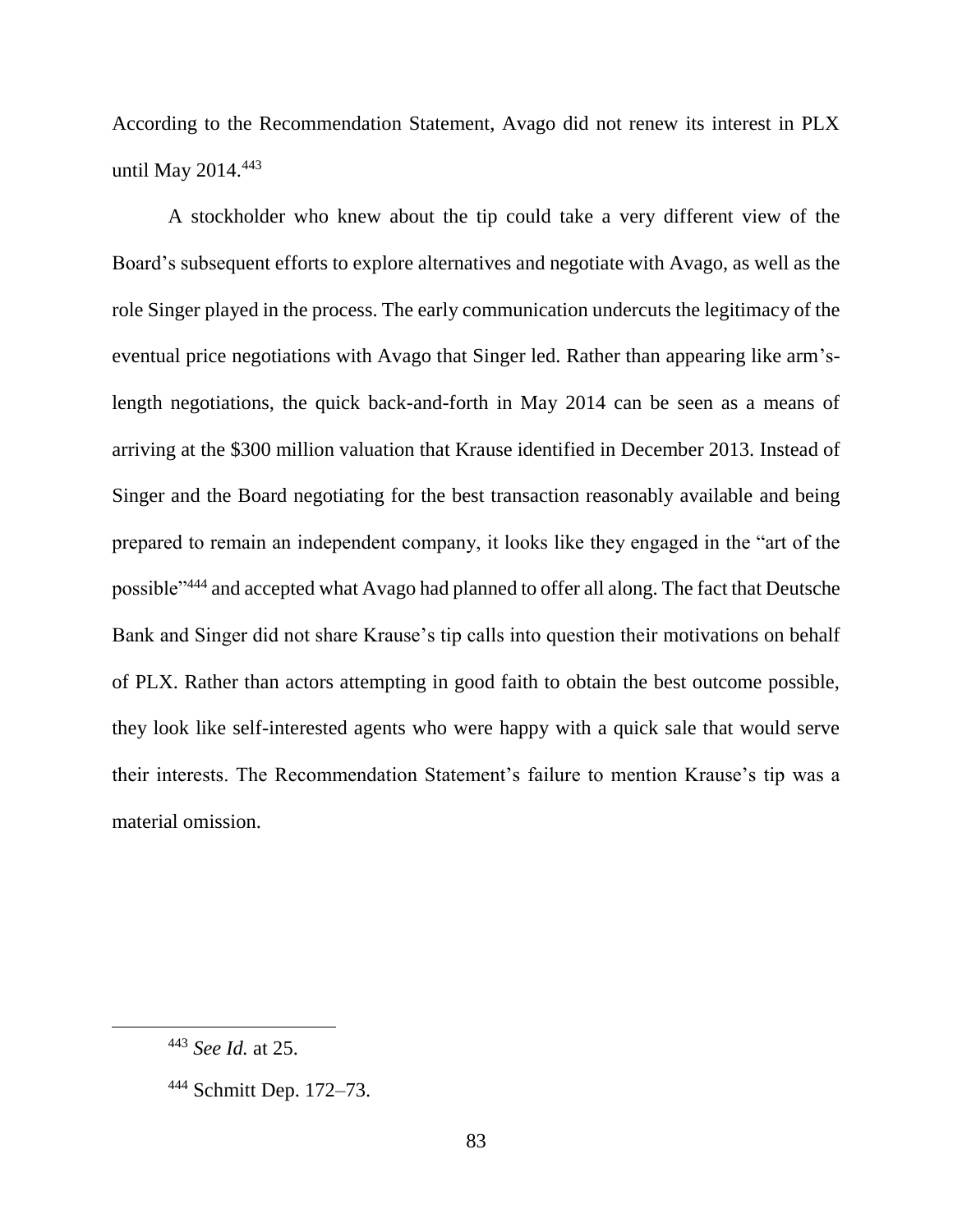Next, the Recommendation Statement failed to mention that Singer and Krause discussed pricing when they had dinner on May 21, 2014.<sup>445</sup> The Recommendation Statement describes the timeline as follows:

On May 19, 2014, representatives of Avago contacted PLX to directly communicate Avago's interest in renewing its offer to acquire PLX. A follow-up meeting was held on May 21, 2014, at which representatives of PLX provided Avago an update on PLX's business. Also on May 21, 2014, Mr. Singer met with Mr. Thomas Krause of Avago to discuss Avago's potential offer to acquire PLX. Mr. Krause and Mr. Singer discussed general terms for a potential acquisition of PLX by Avago. Mr. Krause noted that Avago believed that the then-current PLX stock price already included a premium as a result of Potomac Capital's actions. Following the meeting, the Special Committee discussed Avago's interest.

On May 22, 2014, Avago sent a non-binding letter of interest to the PLX Board of Directors proposing to acquire PLX at a price of \$6.25 per share. The letter stated Avago's willingness to enter into a merger agreement with PLX on substantially the same terms as the IDT merger agreement, with changes to reflect an all-cash transaction and the deletion of the "go-shop" provision in the IDT merger agreement.<sup>446</sup>

Particularly when viewed against the backdrop of Krause's early communication with

Deutsche Bank and Singer's knowledge of that communication, the fact that Krause and

Singer discussed pricing on May 21 was material information. A reasonable stockholder

would want to know that information to evaluate whether Singer and his fellow directors

actually bargained at arms' length with Avago, or whether Singer was guiding the Board

to the figure that Avago was already willing to pay.

<sup>445</sup> JX 433 at 1; JX 1026.

 $446$  JX 551 at 26.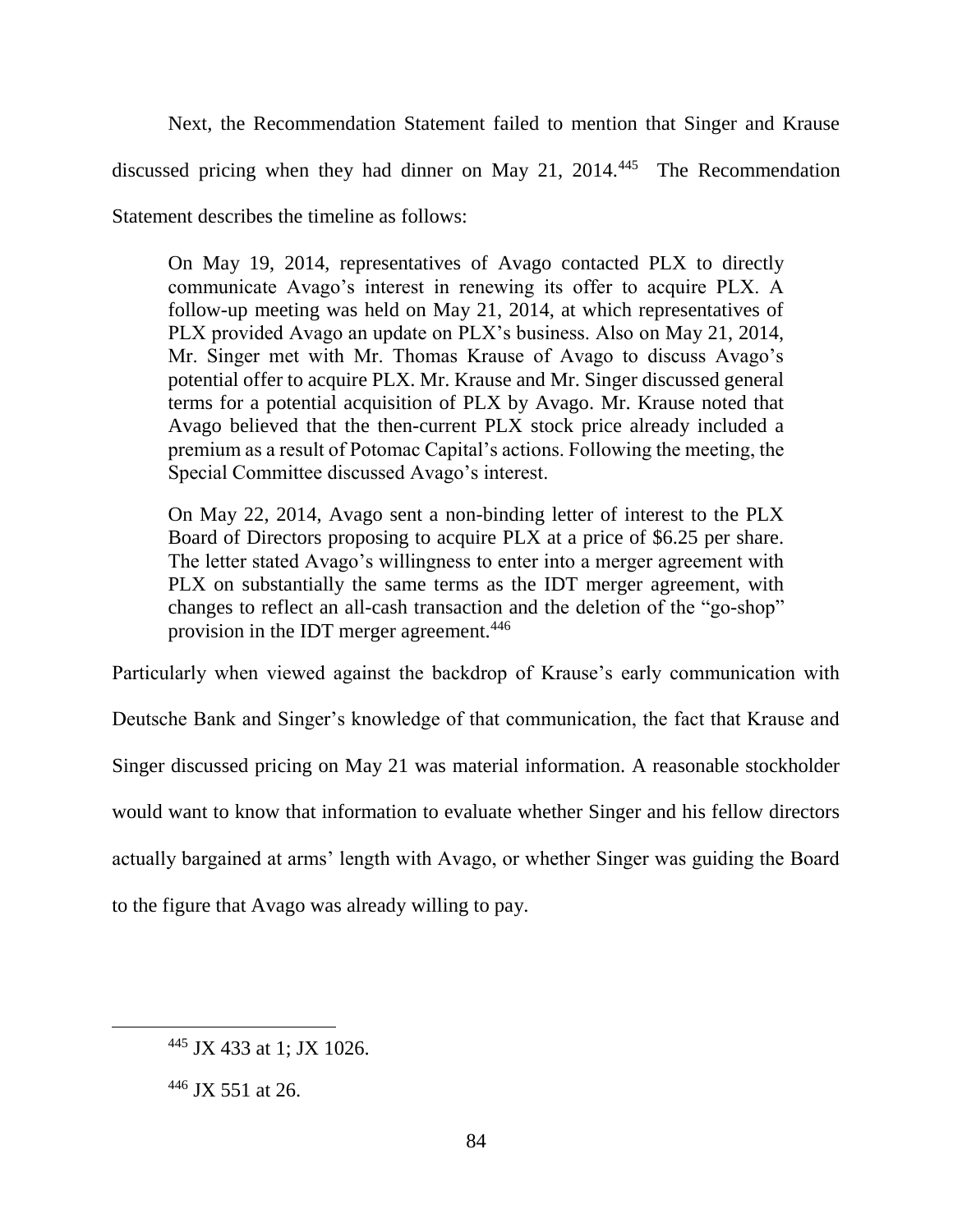Given this backdrop, the Recommendation Statement's discussion of the

development of PLX's counteroffer also becomes problematic. The Recommendation

Statement describes the process as follows:

Later on May 22, 2014, the Special Committee and Deutsche Bank discussed the proposal from Avago and what further steps should be taken to be able to respond to the proposal. The Special Committee also discussed the PLX valuation issues and directed Deutsche Bank to prepare a valuation assessment to present to the Special Committee.

On May 23, 2014, the Special Committee met with Deutsche Bank . . . . Deutsche Bank then provided an update on market conditions and PLX valuation issues, and the Special Committee discussed the proposal from Avago of \$6.25 per share. Deutsche Bank presented and discussed with the Special Committee certain valuation analyses, including, among other things, Deutsche Bank's view that the PLX share price was impacted by the takeover premium built into the share price following Potomac Capital's 13D filing in January 2013. Deutsche Bank and the Special Committee also discussed the market analysts' 2014 and 2015 projected estimates for PLX as compared against management's projections. The Special Committee directed Deutsche Bank to include both in future analyses and discussions.

. . .

After considering the analyses presented by Deutsche Bank, the prior market checks, the other indications of interest received by PLX from time to time and the sufficiency of the 2014 Market Check (noting in particular that the first two market checks had only resulted in an offer from Avago, and that the terminated IDT Merger had already put potential buyers on alert but only Avago made a proposal to acquire PLX), the Special Committee unanimously agreed to recommend to the PLX Board of Directors that PLX prepare a counter proposal at \$6.75 per share and a strategy for responding to any further counter proposals from Avago.<sup>447</sup>

The record in this case calls into question whether there was a meeting of the Special

Committee and Deutsche Bank on May 22. What seems more likely is that Singer discussed

<sup>447</sup> *Id*.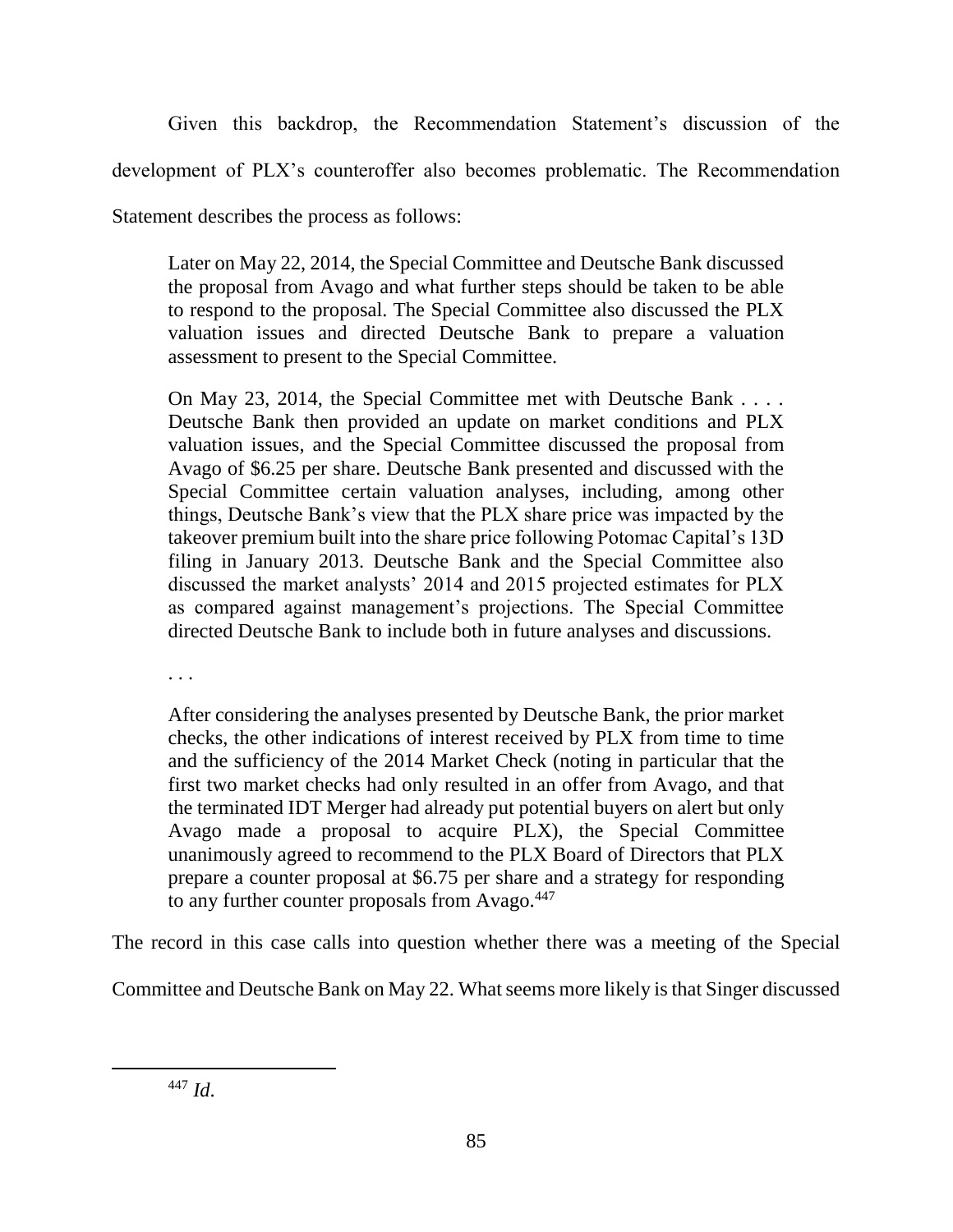the offer with Deutsche Bank, and they decided on a counter offer of \$6.75. After that discussion, Deutsche Bank prepared a letter to that effect and circulated it to Raun, Schmitt, Singer, and Salameh.<sup>448</sup> Singer also asked Deutsche Bank to prepare some market analysis to support a  $$6.75$  counter.<sup>449</sup>

Viewed in isolation, I would not regard these last details as material. But considered in the context of Krause's tip and Singer's dinner with Krause, the prominent role that Singer played in developing the counteroffer with Deutsche Bank becomes material. A stockholder would want to know about Singer's role when evaluating whether the directors were negotiating at arms' length, or whether Singer was orchestrating a deal at a price that Krause set in December 2013.

Finally, the plaintiffs point out that Singer had undisclosed conversations with "a member of Avago's management" about tender and support agreements. The minutes of a meeting of the Special Committee on June 15, 2014 establish that the conversation occurred.<sup>450</sup> The Recommendation Statement fails to mention it, stating only that the Special Committee discussed Avago's request.<sup>451</sup>

Here too, I would resist viewing Singer's involvement as material in the abstract. Taken as a whole, however, the Recommendation Statement appears to have sought to

- $450$  JX 516 at 1.
- $451$  JX 551 at 29.

<sup>448</sup> *See* JX 434 at 2–3.

<sup>449</sup> JX 1030 at 1.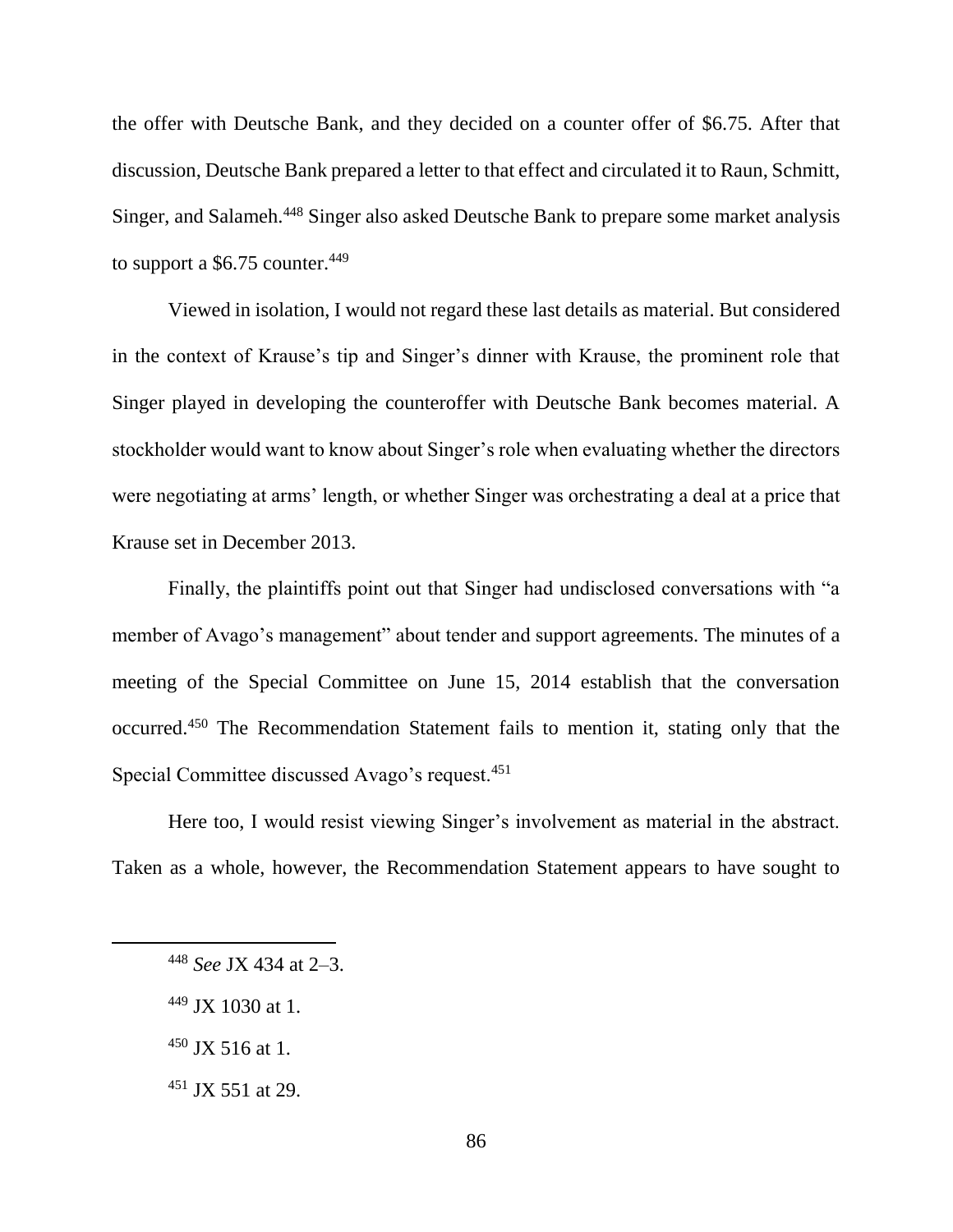minimize Singer's role. The Recommendation Statement should have described Singer's involvement accurately and candidly by identifying him as the interlocutor.<sup>452</sup>

# **b. The Reliability Of The June 2014 Projections**

The plaintiffs next contest the Recommendation Statement's description of the June

2014 Projections as having been prepared "in the ordinary course of business for operating

purposes . . . ."<sup>453</sup> The plaintiffs proved at trial that this description was misleading.

The Recommendation Statement discusses the June 2014 Projections at length in a

section titled "Projected Financial Information," which states:

PLX does not, as a matter of course, make detailed or long-term public forecasts or projections as to its future financial performance due to the unpredictability of the underlying assumptions and estimates. At the December 12, 2013 PLX Board of Directors meeting, PLX management presented a five year plan covering the period 2014–2018 (the "December 2013 [Projections]"). A notation to the December 2013 [Projections] stated, "Although this is an aggressive plan compared to the past couple years performance and where we stand this quarter with soft demand from Storage market, management believes we should drive internally for this number as the plan. The key will be getting our strong Gen 3 design pipe into production, a stable economy and a return of federal spending with our end customers." The December 2013 [Projections] reflected growth rates significantly higher than historic levels and was based on certain assumptions with respect to investment levels on certain products, timing of production and ramp of certain products, stable economic conditions, and return of federal spending with the end customers. Between December 2013 and June 2014, the PLX Board of Directors and PLX management discussed updating the five year forecast based on more current information. In June 2014, PLX management prepared a revised five year plan to better reflect management's current expectations of future company performance. On June 13, 2014, PLX

<sup>452</sup> *See van der Fluit v. Yates*, 2017 WL 5953514, at \*8 (Del. Ch. Nov. 30, 2017) (holding that plaintiff had stated claim for breach of duty of disclosure where complaint failed to identify who the negotiators were who had contact with bidders).

<sup>453</sup> JX 551 at 55.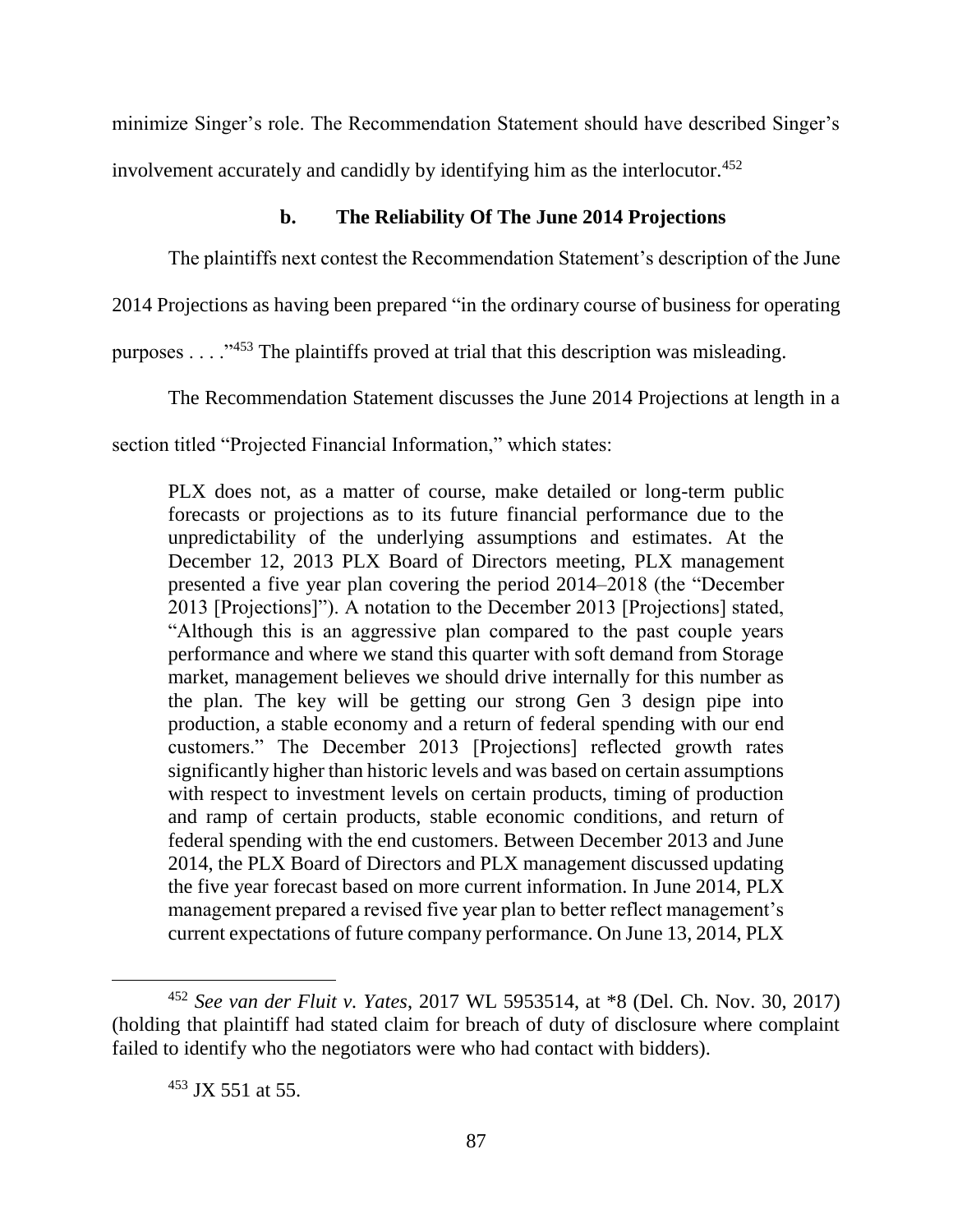management delivered the revised five year plan (the "June 2014 [Projections]") to Deutsche Bank. The June 2014 [Projections] w[ere] based on updated assumptions as of June 2014 and reflected downward adjustments to revenue due to lower than expected design activity for, anticipated production delays on, and reduced market demand for, certain products. . . . The December 2013 [Projections] were provided to [Avago] in May 2014 and did not include PLX's first quarter actual revenue results. The Upside Case projections as presented below are consistent with those presented to [Avago] in May 2014 except that they now incorporate PLX's actual revenue results for the first quarter. . . . The December 2013 [Projections] w[ere] later updated to include PLX's actual first quarter results. The December 2013 [Projections], as updated, and the June 2014 [Projections[ (collectively, the "Projections"), which are summarized below, were also furnished to Deutsche Bank, which were relied upon by Deutsche Bank in connection with their financial analysis and Fairness Opinion as follows, except . . . where PLX management and the PLX Board of Directors instructed Deutsche Bank to analyze both the Base Case and the Upside Case, Deutsche Bank was instructed by PLX management and the PLX Board of Directors to rely on the Base Case as the primary basis of its analyses. The June 2014 [Projections are] referred to as the "Base Case" in Deutsche Bank's analysis (and in the further discussion below), because PLX's management informed Deutsche Bank that the Base Case represented the best currently available estimates and judgments by management as to the expected future results of operations and financial conditions of PLX, and accordingly are the projections which, with PLX's consent, Deutsche Bank relied upon in performing its analysis. The December 2013 [Projections], as updated, [are] referred to as the "Upside Case" in Deutsche Bank's analysis . . . .<sup>454</sup>

This paragraph is misleading.

For starters, PLX prepared detailed and long-term forecasts in the ordinary course

of business. Although it was accurate to say that the figures were not for public

consumption, PLX prepared a three-year plan on an annual basis.<sup>455</sup> As discussed in the

<sup>454</sup> *Id.* at 54–55.

<sup>455</sup> Whipple Dep. 94–95 ("[E]very year around Thanksgiving, we sat down as a group and we did a three—typically a three-year plan, which—the first year of which became our budget for the following year.").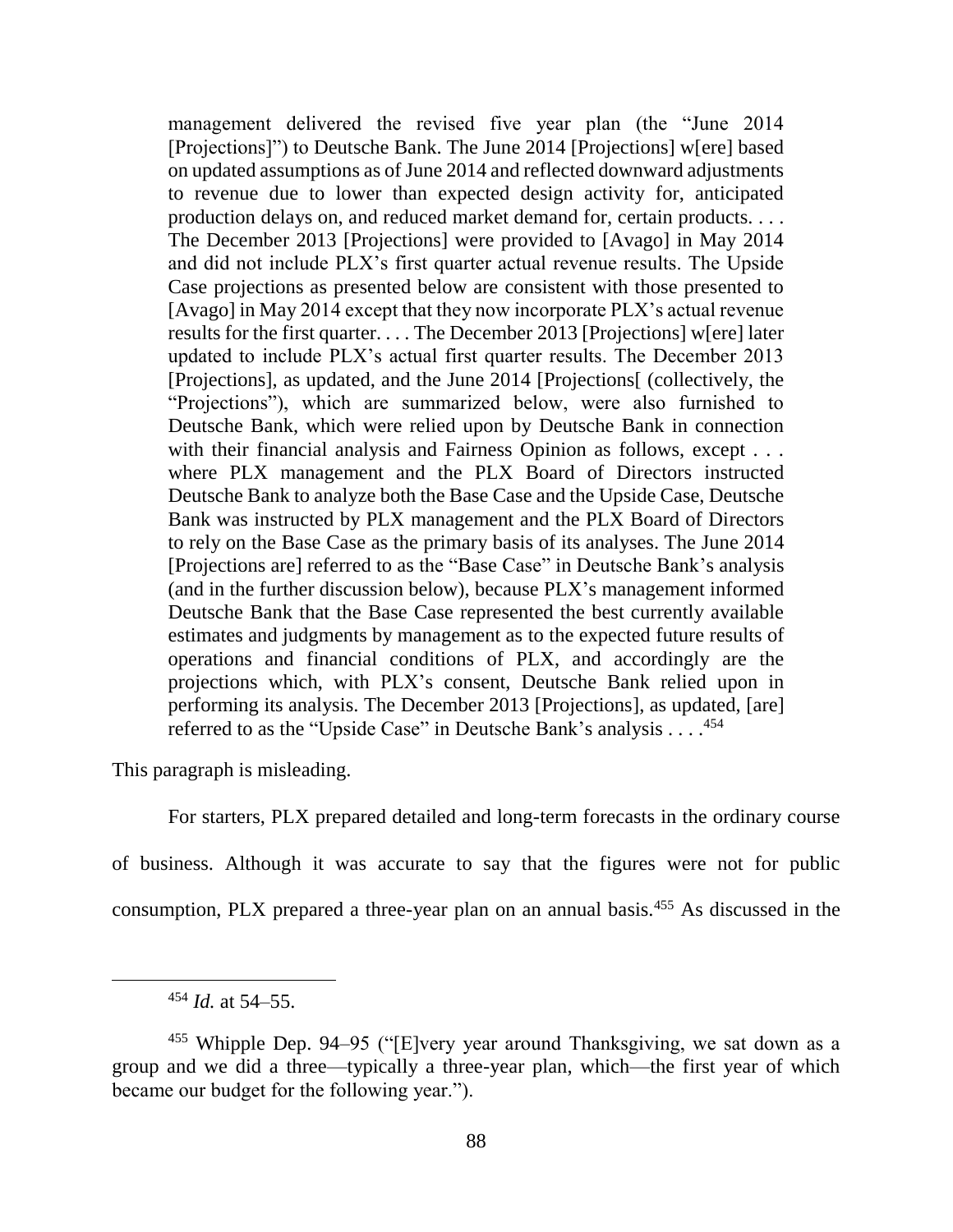Factual Background, it was also technically true that the December 2013 Projections contained the notation described in the Recommendation Statement, but the language in context did not approach the prominence it received in the Recommendation Statement.

Next, contrary to the impression created by the Recommendation Statement, the Board and management did not discuss updating the December 2013 Projections "[b]etween December 2013 and June 2014 . . . based on more current information." The issue first came up on May 23, 2014 after the Special Committee received Avago's offer of \$6.25 per share.<sup>456</sup> While it is technically true that May 2014 is "[b]etween December 2013 and June 2014," the Recommendation Statement creates the impression of regular discussion and review. Instead of updating the plan, the Board used it as late as April 2014 for decisions in the ordinary course of business involving insurance and compensation.<sup>457</sup>

Relatedly, the effort to produce the June 2014 Projections did not actually begin until June 7, 2014, after PLX and Avago had agreed on \$6.50 per share. <sup>458</sup> The new figures did not reflect "more current information," as the Recommendation Statement suggested.

<sup>456</sup> JX 459 at 3; *see also* Cho Dep. 130–37; Raun Dep. 440–42; Salameh Dep. 90– 91; Schmitt Dep. 177–79; Whipple Dep. 104–05.

<sup>457</sup> *See* JX 385 at 20; JX 383 at 32. The plaintiffs' expert noted that the use of the projections for insurance purposes evidences their reliability, because providing false information to insurance companies can be pursued as insurance fraud and can result in a policy becoming void. Quintero Tr. 602–03. *Cf. Del. Open MRI Radiology Assocs. v. Kessler*, 898 A.2d 290, 317 n.57 (Del. Ch. 2006) (finding projections credible where they had been presented to "federally-regulated financial institutions for financing purposes" and "it is a felony to knowingly obtain any funds from a financial institution by false or fraudulent pretenses or representations").

<sup>458</sup> *See* JX 491 at 1.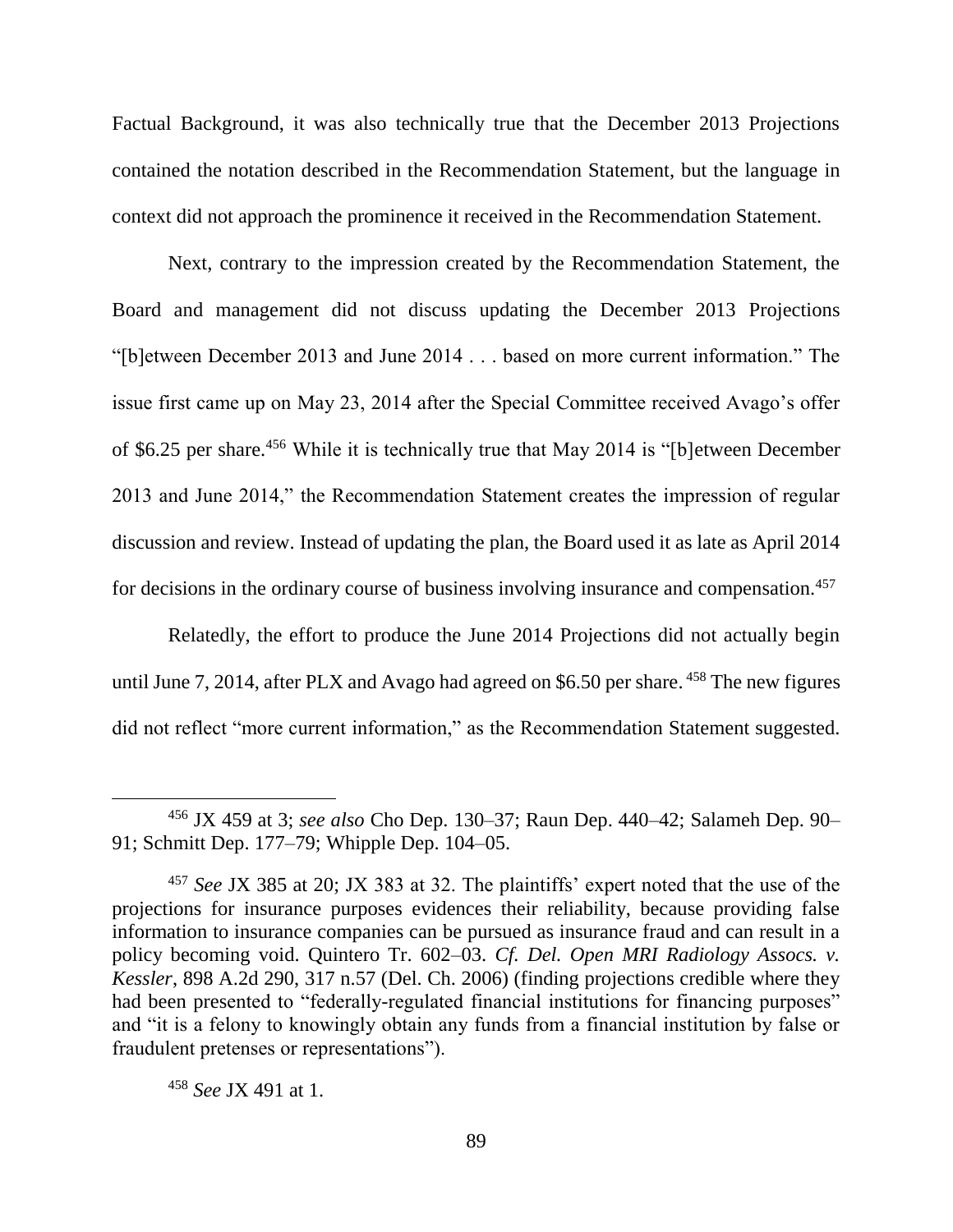When PLX's Vice President of Sales asked his sales managers to revisit their estimates as part of this process, he noted that "[w]e clearly have enough wins and momentum to drive the 2014–2018 numbers in the 5 year plan."<sup>459</sup> The June 2014 Projections were prepared for Deutsche Bank's valuation analysis. When Deutsche Bank ran the numbers, they generated the answer the banker's wanted: a range of \$4.81 to \$6.79 per share.<sup>460</sup>

In light of the circumstances surrounding their preparation, it was misleading for the Recommendation Statement to claim that the June 2014 Projections "were prepared in the ordinary course of business for operating purposes." The June 2014 Projections were prepared after Avago made its bid so that Deutsche Bank could use them in its fairness opinion.

## **c. The May 24 Analysis**

 $\overline{a}$ 

Finally, the plaintiffs argue that the Recommendation Statement was materially misleading because it failed to include a discounted cash flow analysis based on the

<sup>459</sup> *Id.* There was testimony from interested witnesses to the effect that management followed the same process to develop the June 2014 Projections that they had followed in December 2013. *See* Raun Dep. 177–78 (confirming that "the June five-year analysis [was] very similar" to the analysis in December 2013 "for the outlying years"); Salameh Dep. 164, 273 (testifying management "did a detailed, bottoms-up . . . , customer by customer, product by product" review for 2014–2016 and also a "top-down, just a reality check"). Given the circumstances surrounding the preparation of the June 2014 Projections, I am unable to credit this testimony, which was given by obviously interested parties. In weighing the credibility of this testimony, I have also taken into account the interested witnesses' widespread efforts to reconfigure the record by drafting questionable minutes and overemphasizing the "aggressive" nature of the December 2013 Projections.

 $460$  JX 499 at 1. During this litigation, the interested witnesses testified that this was the proper characterization. *See* Cho Dep. 191–95; Salameh Dep. 257–58.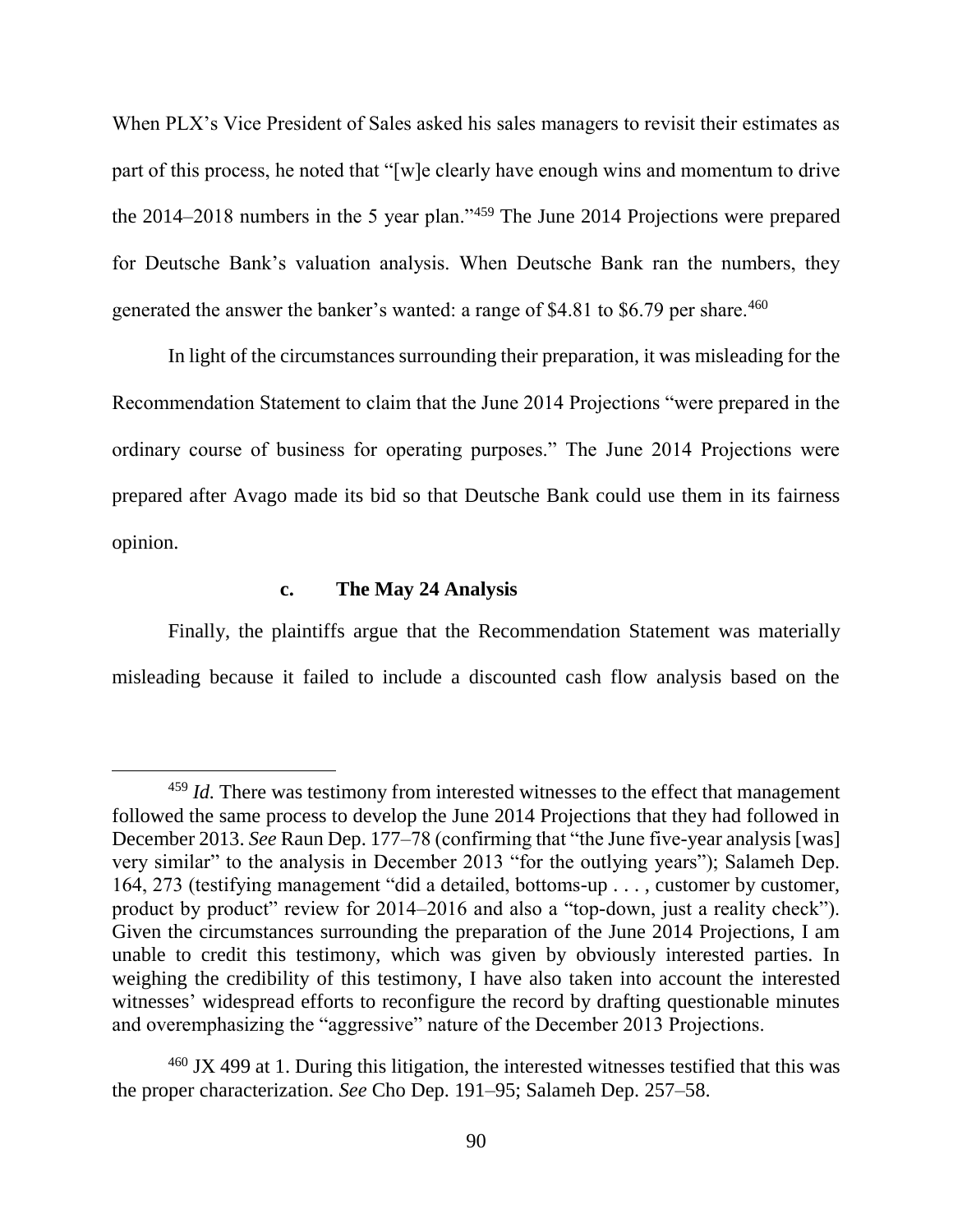December 2013 Projections. On the facts of this case, failing to disclose that analysis was material.

Under Delaware law, when a board relies on the advice of a financial advisor in making a decision that requires stockholder action, the stockholders are entitled to receive "a fair summary of the substantive work performed by the investment bankers upon whose advice the recommendations of their board as to how to vote on a merger or tender rely."<sup>461</sup> A fair summary "need not contain all information underlying the financial advisor's opinion contained in its report. . . .The essence of a fair summary is not a cornucopia of financial data, but rather an accurate description of the advisor's methodology and key assumptions."<sup>462</sup>

Information in a banker's analysis also may require disclosure because of the directors' fiduciary obligation "to avoid misleading partial disclosures."<sup>463</sup> "[O]nce defendants travel down the road of partial disclosure . . . , they ha[ve] an obligation to provide the stockholders with an accurate, full, and fair characterization."<sup>464</sup> "When a document ventures into certain subjects, it must do so in a manner that is materially

<sup>461</sup> *In re Pure Res., Inc., S'holders Litig.*, 808 A.2d 421, 449 (Del. Ch. 2002) (Strine, V.C.).

<sup>462</sup> *In re Trulia, Inc. Stockholder Litig.*, 129 A.3d 884, 900–-01 (Del. Ch. 2016) (internal citations omitted).

<sup>463</sup> *Zirn v. VLI Corp.*, 681 A.2d 1050, 1056 (Del. 1996).

<sup>464</sup> *Id.* at 1056 n.1 (internal quotation marks omitted).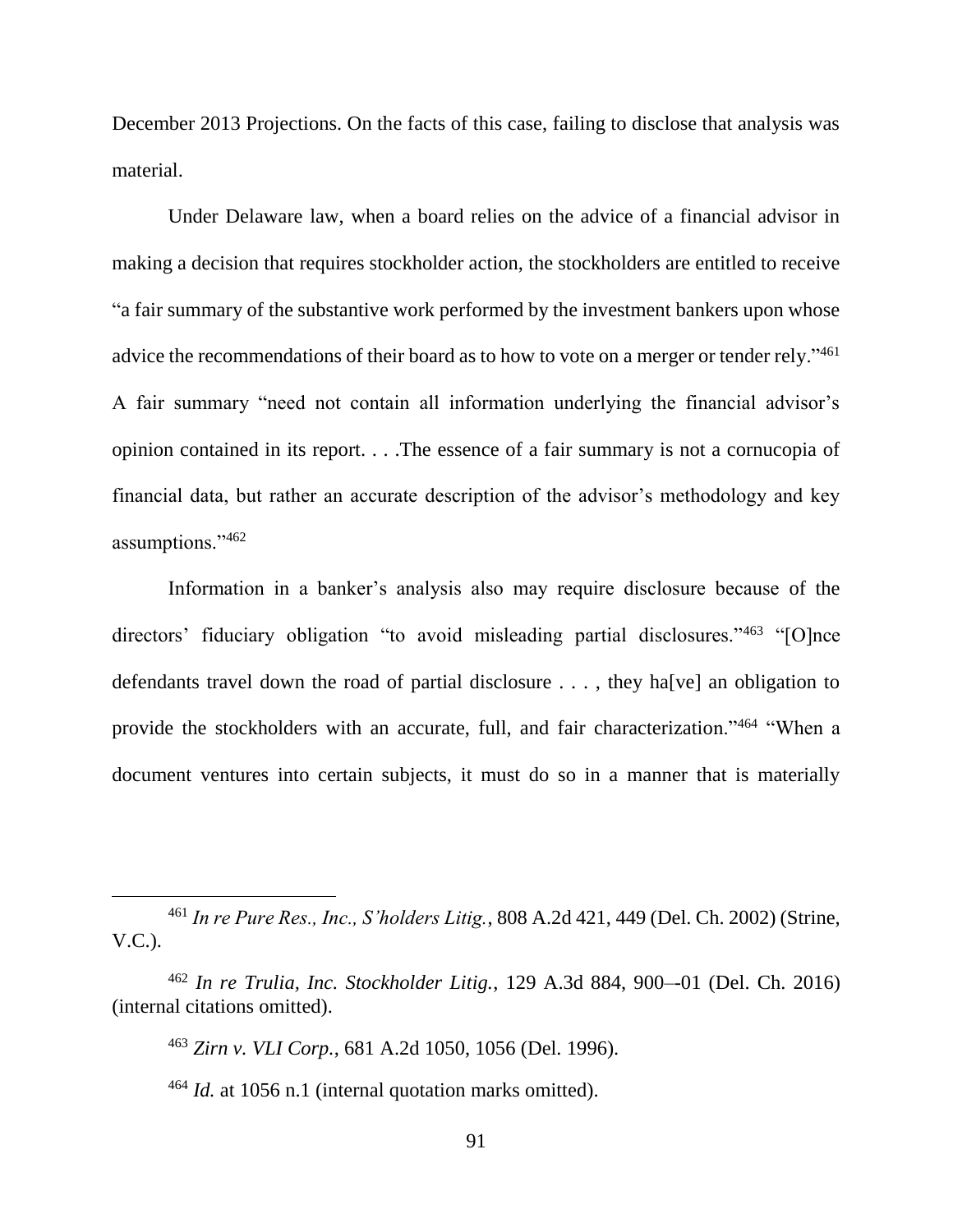complete and unbiased by the omission of material facts."<sup>465</sup> Even if the additional information independently would fall short of the traditional materiality standard, it must be disclosed if necessary to prevent other disclosed information from being misleading.<sup>466</sup>

When the Special Committee met on May 23, 2014, to discuss Avago's offer of \$6.25 per share, the Special Committee asked for a discounted cash flow analysis based on the December 2013 Projections.<sup>467</sup> The Special Committee also asked for a separate discounted cash flow analysis based on new projections, which Deutsche Bank prepared using the Preliminary Sensitivity Case.<sup>468</sup> During a meeting of the Board on May 24, the directors received and reviewed the two discounted cash flow analysis.<sup>469</sup> When the Special Committee negotiated the price with Avago, the only discounted cash flow analyses it possessed were based on the December 2013 Projections and the Preliminary Sensitivity Case. For its final fairness opinion, Deutsche Bank replaced the Preliminary Sensitivity Case with the June 2014 Projections.<sup>470</sup>

When describing the Special Committee meeting on May 23, 2014, the Recommendation Statement discusses the Special Committee's request for two discounted

- <sup>469</sup> *See* JX 462 at 13–14; JX 465 at 4.
- <sup>470</sup> *Compare* JX 462 at 14, *with* JX 529 at 19.

<sup>465</sup> *Pure Res.*, 808 A.2d at 448.

<sup>466</sup> *Johnson v. Shapiro*, 2002 WL 31438477, at \*4 (Del. Ch. Oct. 18, 2002).

 $467$  JX 459 at 3.

<sup>468</sup> *Id.*; *see also* Schmitt Dep. 180–83.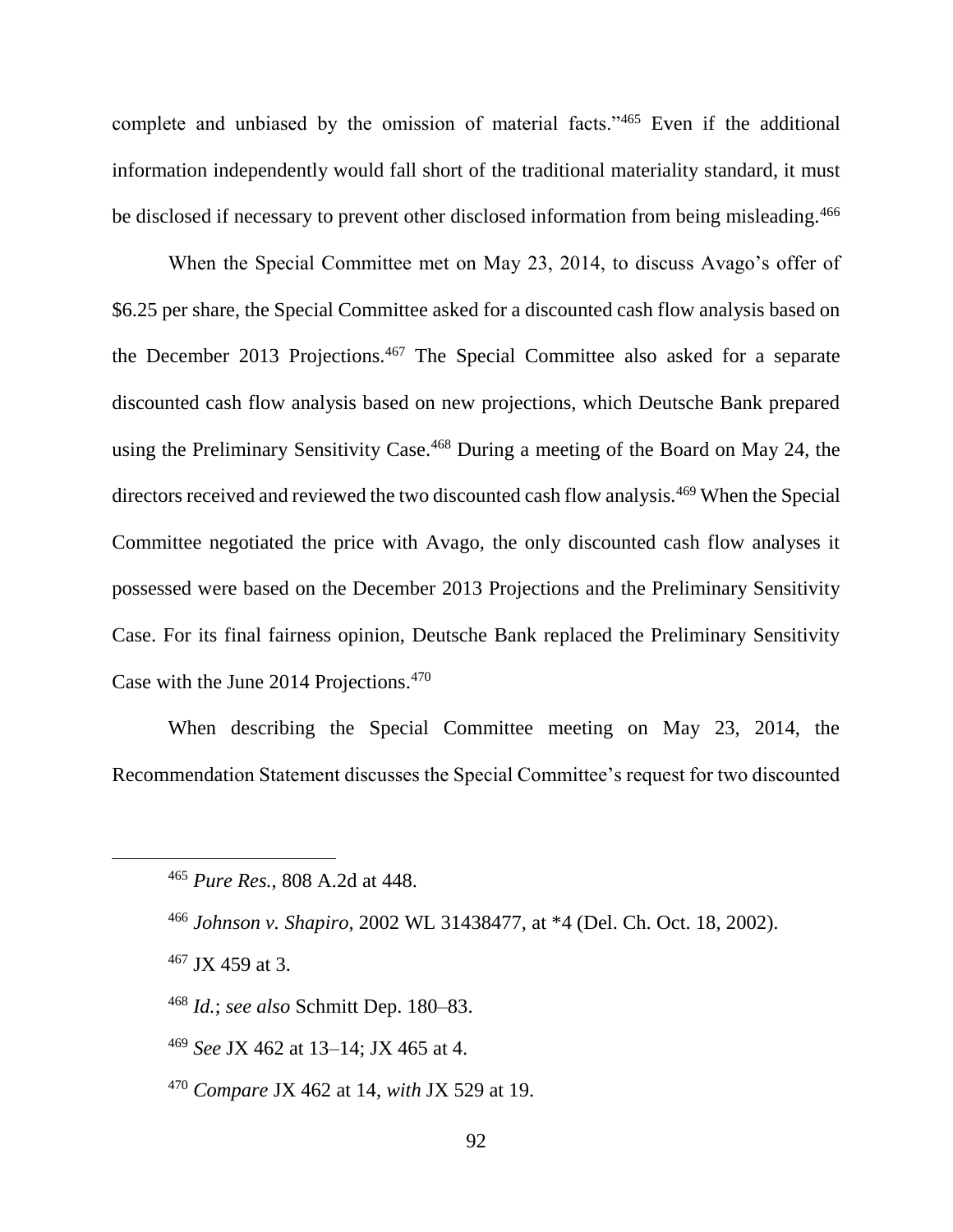cash flow analyses.<sup>471</sup> When describing the Board meeting on May 24, the Recommendation Statement mentions that the Board received and discussed the two discounted cash flow analyses.<sup>472</sup> The Recommendation Statement does not, however, disclose the results of the May 24 discounted cash flow analysis based on the December 2013 Projections. The record shows that it yielded a valuation range of \$6.90 to \$9.78 per share, with a midpoint of \$8.27 per share.<sup>473</sup> The entire range of the analysis exceeded both the directors' counteroffer and the eventual deal price.

Subsequently, in a section titled "Discounted Cash Flow Analysis," the Recommendation Statement describes two analyses that Deutsche Bank prepared for the Board's meetings on June 20 and 22, when the Board formally approved the Merger. Those analyses used the December 2013 Projections and the January 2014 Projections. The June analysis that Deutsche Bank prepared using the December 2013 Projections generated a range of \$6.39 to \$8.98 per share, with a midpoint of \$7.69. Under the revised analysis, the directors' counteroffer and the final deal price fell within the range.<sup>474</sup>

Whether the directors were obligated to disclose the analysis from May 24, 2014 strikes me as a close call. It was not part of Deutsche Bank's final analysis, and the

 $471$  JX 551 at 26–27.

<sup>472</sup> *Id.* at 27.

 $473$  JX 462 at 13.

<sup>&</sup>lt;sup>474</sup> Potomac has argued that the later valuation more accurately accounted for the Company's options and restricted stock units and used a more appropriate tax rate. *Compare* JX 529 at 20 *with* JX 462 at 13. A description of the two ranges could easily have made those points.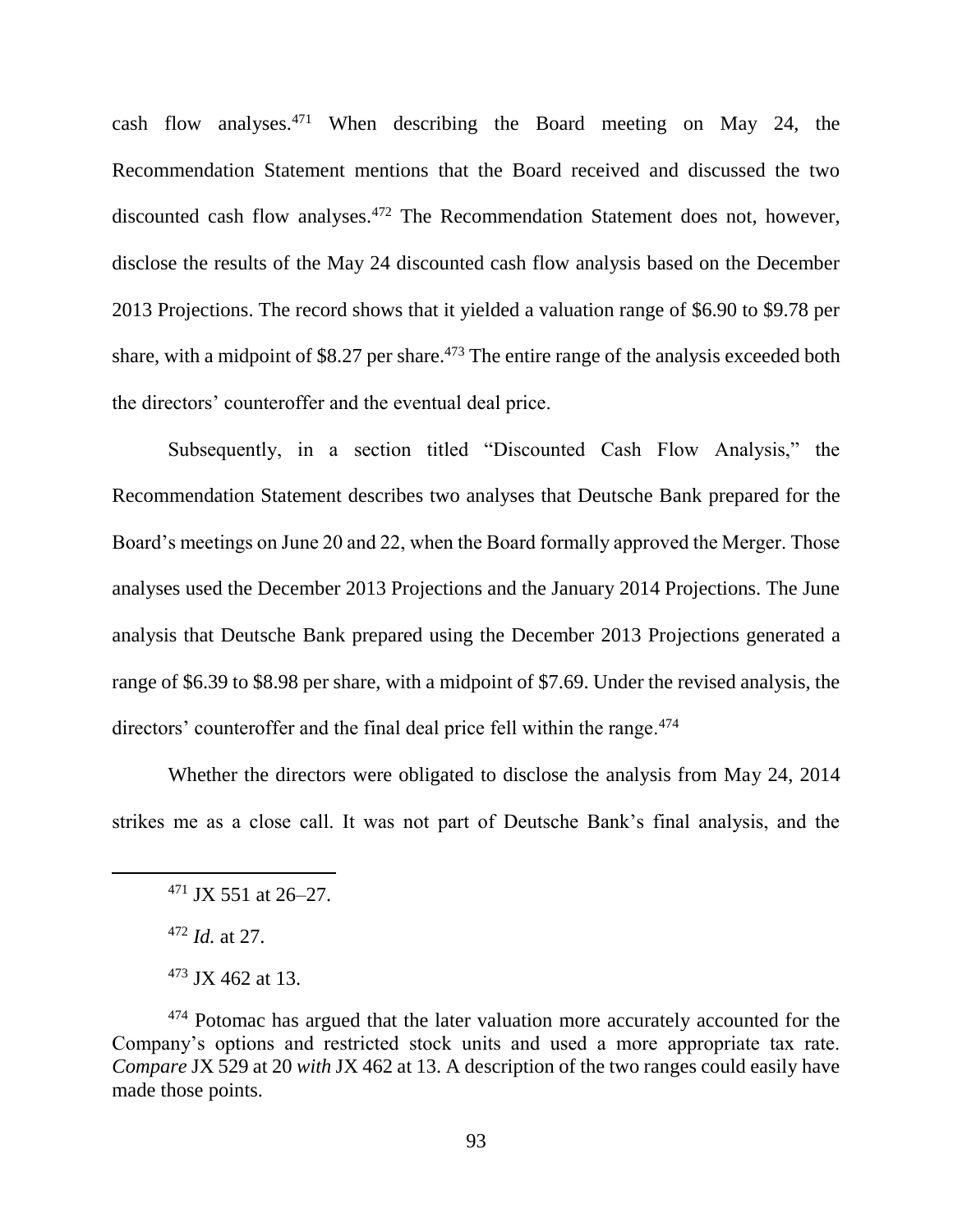midpoint of the May range was only 7% lower than the midpoint of the June range. Under the facts and circumstances of this case, however, I believe that omitting the May valuation range constituted a misleading partial disclosure. Even if the information was not independently material, once the Recommendation Statement discussed the May 24 valuation, stockholders were entitled to know the range it produced, particularly when it was one of only two valuations that the directors possessed when they negotiated the price of the deal and when both the counteroffer and the final deal price fell below the valuation range.

## **d. The Predicate Breach Of The Duty Of Disclosure**

The plaintiffs proved that the directors breached their duty of disclosure by describing the June 2014 Projections in misleading fashion and by failing to disclose other information that would be material to a stockholder's decision to tender, including Krause's tip to Deutsche Bank. The breaches of the duty of disclosure satisfy the second element of the plaintiffs' claim against Potomac for aiding and abetting. As discussed in the next section, the breaches also affect the operative standard of review for purposes of the sale process claim.

#### **2. The Sale Process Claims**

In addition to asserting disclosure claims, the plaintiffs contend that the directors breached their fiduciary duties during the sale process. In substance, the plaintiffs assert that the directors breached their fiduciary duties by permitting Singer to lead them into a near-term sale when PLX would have been better served by remaining independent, building its business, and potentially pursuing a sale at a later date.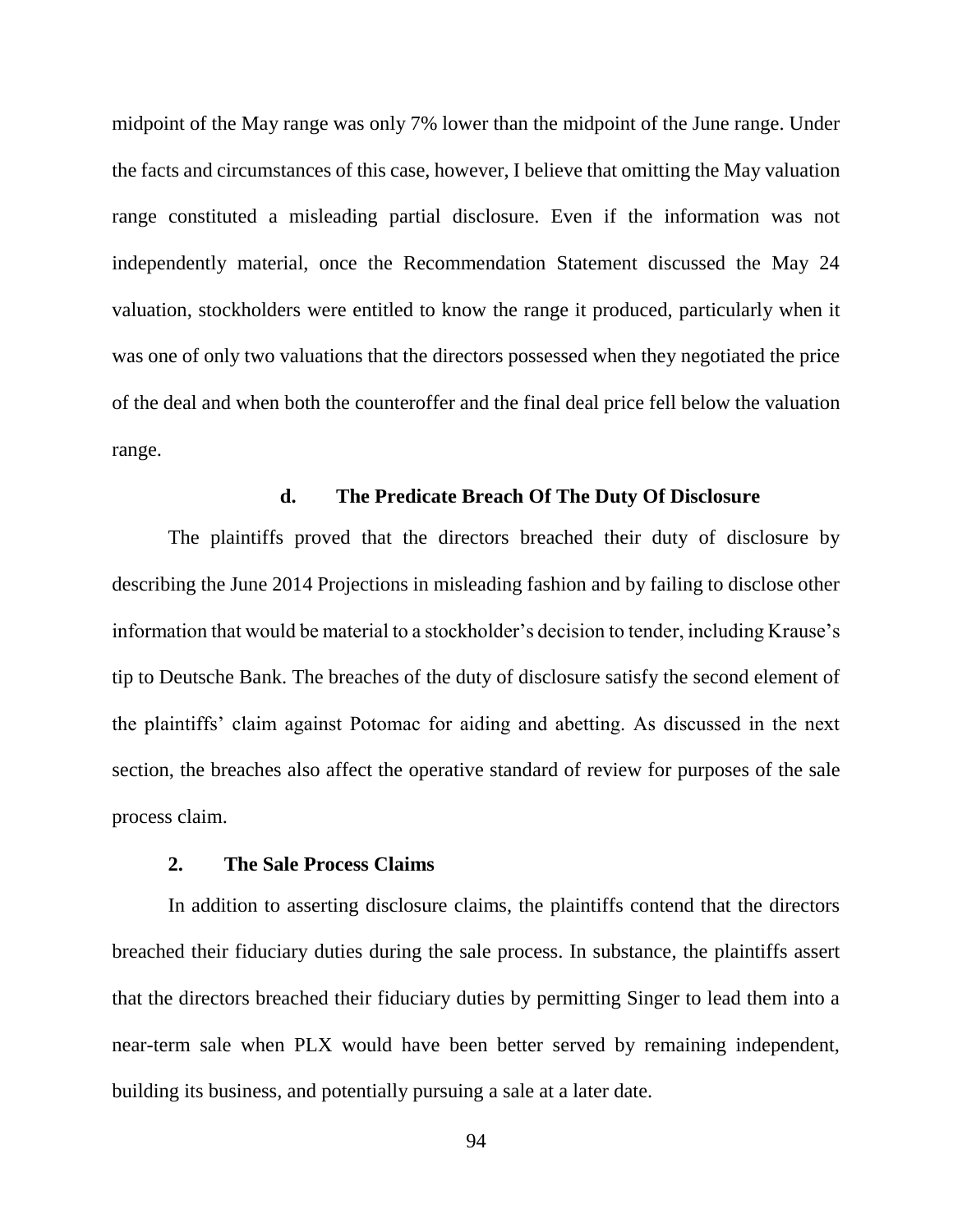## **a. The Standard of Review**

As discussed previously, when determining whether corporate fiduciaries have breached their duties, a court applying Delaware law evaluates the directors' conduct through the lens of a standard of review. The Delaware Supreme Court has held that the intermediate standard of enhanced scrutiny applies when directors consider selling the corporation for cash. <sup>475</sup> Subsequent decisions have clarified that enhanced scrutiny applies in this context because of the potential conflicts of interest that fiduciaries face when considering whether to sell the corporation, to whom, and on what terms.<sup>476</sup>

In this case, the Board approved a sale of PLX to Avago for cash, making enhanced scrutiny the operative standard of review. Under *Corwin*, however, the business judgment rule would apply if the directors had complied with their duty of disclosure.<sup>477</sup> This decision has held that the Recommendation Statement was misleading, so the fact that holders of a majority of the Company's shares tendered into the first step of the mediumform Merger does not lower the standard of review.<sup>478</sup>

<sup>476</sup> *See, e.g.*, *El Paso*, 41 A.3d at 439 ("[T]he potential sale of a corporation has enormous implications for corporate managers and advisors, and a range of human motivations, including but by no means limited to greed, can inspire fiduciaries and their advisors to be less than faithful . . . ."); *Dollar Thrifty*, 14 A.3d at 597 ("The heightened scrutiny that applies in the *Revlon* (and *Unocal*) contexts are, in large measure, rooted in a concern that the board might harbor personal motivations in the sale context that differ from what is best for the corporation and its stockholders.").

<sup>477</sup> *See Corwin*, 125 A.3d at 309; *Volcano*, 143 A.3d at 747.

<sup>478</sup> Potomac has also argued that after *Corwin*, enhanced scrutiny only applies before closing, when a plaintiff seeks a preliminary injunction. At least for purposes of an aidingand-abetting claim, the Delaware Supreme Court has rejected this position and held that

<sup>475</sup> *Revlon*, 506 A.2d at 180–82.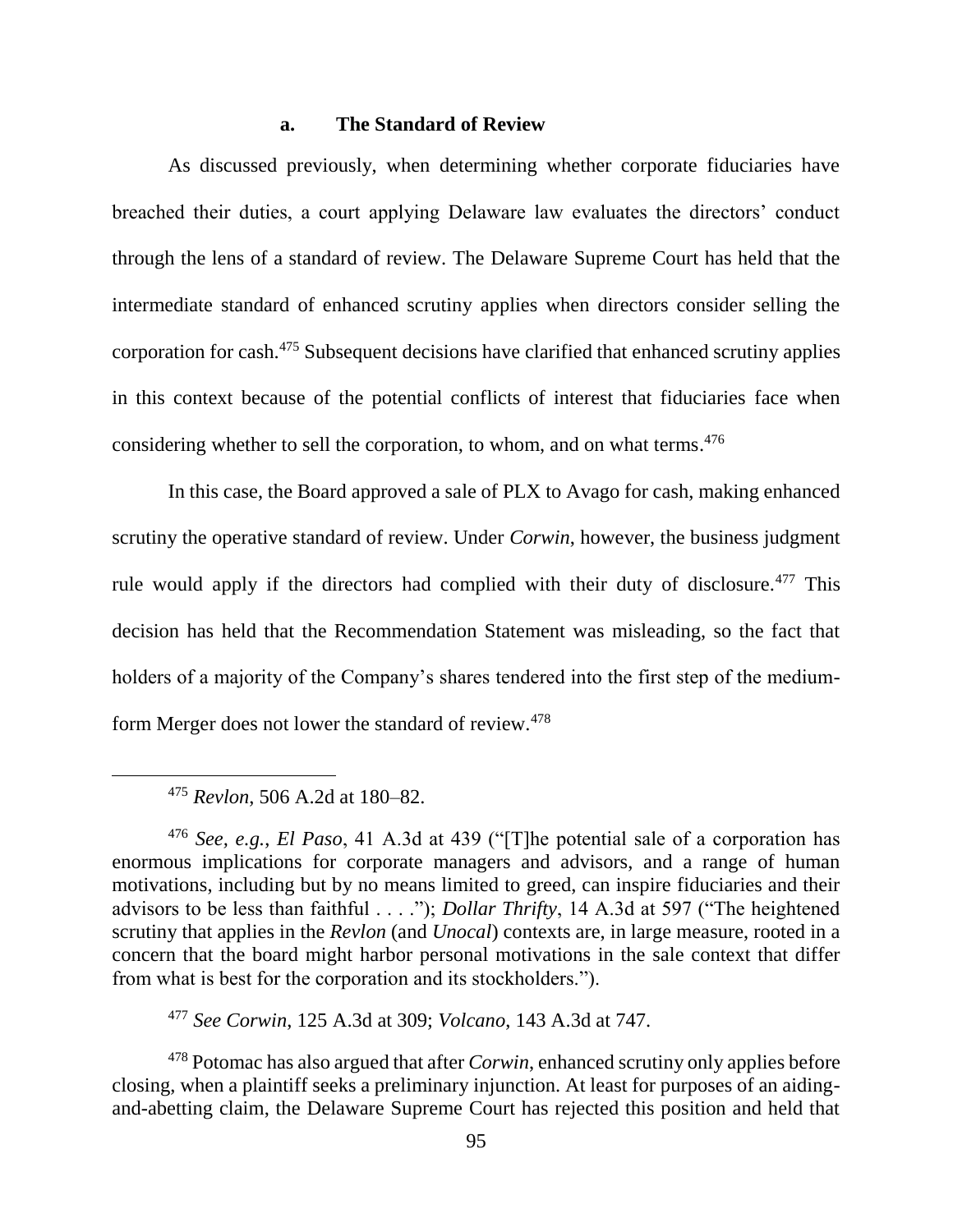The operative standard of review is therefore enhanced scrutiny. When that standard applies, the defendant fiduciaries bear the burden of proving that they "act[ed] reasonably to seek the transaction offering the best value reasonably available to the stockholders."<sup>479</sup> When a plaintiff sues a third party for aiding and abetting a breach of fiduciary duty, the plaintiffs bear the burden of proving that the directors' conduct fell outside the range of reasonableness.<sup>480</sup>

enhanced scrutiny remains the operative standard of review in a post-closing damages action. *RBC Capital*, 129 A.3d at 857 ("[W]e reject RBC's contention that the trial court erred by finding a due care violation without finding gross negligence. RBC argues that intermediate scrutiny under *Revlon* exists to determine whether plaintiff stockholders should receive pre-closing injunctive relief, but it cannot be used to establish a breach of fiduciary duty that warrants post-closing damages. . . . We agree with the trial court that the individual defendants breached their fiduciary duties by engaging in conduct that fell outside the range of reasonableness, and that this was a sufficient predicate for its finding of aiding and abetting liability against RBC."). In pre-*Corwin* decisions, the Delaware Supreme Court applied enhanced scrutiny in post-closing damages actions. *See*, *e.g.*, *Citron v. Fairchild Camera & Instrument Corp.*, 569 A.2d 53, 64–65 (Del. 1989) (holding that enhanced scrutiny was the proper standard of review in a post-closing damages action but affirming the trial court's finding that the directors had carried their burden of proof); *Barkan v. Amsted Indus., Inc.*, 567 A.2d 1279, 1286 (Del. 1989) (holding that enhanced scrutiny would have been the proper standard of review in a post-closing damages action, if the case had not settled). For lengthier discussions of precedent indicating that the fact of closing, standing alone, would not historically have altered the standard of review, see *Chen*, 87 A.3d at 668–69; see also *In re PLX Technology, Inc. S'holder Litig.*, 2018 WL 747180, at \*2–3 (Del. Ch. Feb. 6, 2018) (denying summary judgment on this point).

<sup>479</sup> *QVC*, 637 A.2d at 43.

<sup>480</sup> *See, e.g.*, *Allied Capital Corp. v. GC-Sun Hldgs., L.P.*, 910 A.2d 1020, 1039 (Del. Ch. 2006) ("[T] he test for stating an aiding and abetting claim is a stringent one  $\dots$  —a plaintiff must prove [its elements]"); *Arnold v. Soc'y for Sav. Bancorp, Inc.*, 1995 WL 376919, at \*7 (Del. Ch. June 15, 1995) (agreeing with the defendants' contention that "[p]laintiff must prove his aider and abettor theory to hold [a third party] liable"), *aff'd*, 678 A.2d 533 (Del. 1996).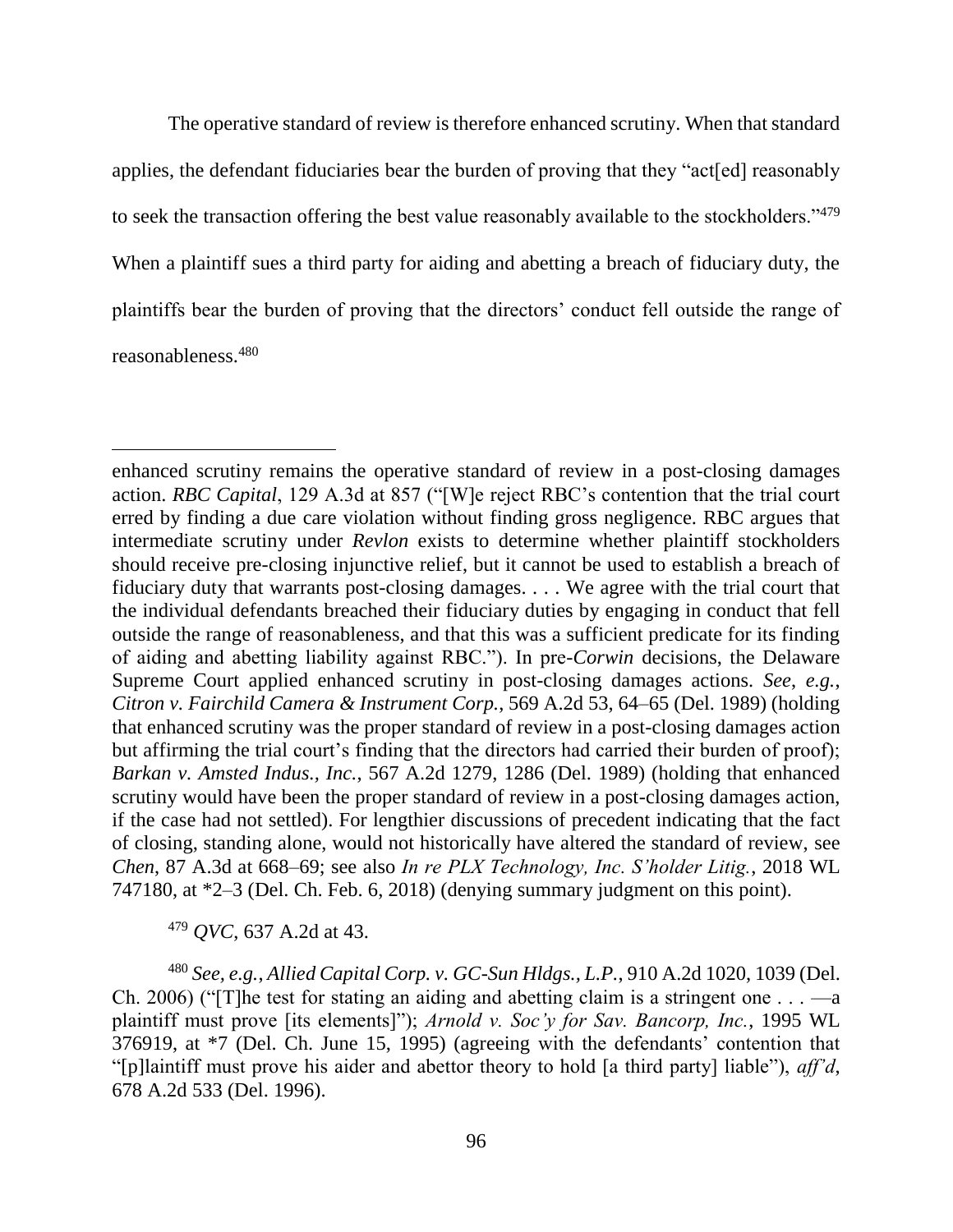Determining whether directors acted reasonably requires that the court consider both (i) "the decisionmaking process employed by the directors, including the information on which the directors based their decision," and (ii) "the directors' action in light of the circumstances then existing."<sup>481</sup> "Through this examination, the court seeks to assure itself that the board acted reasonably, in the sense of taking a logical and reasoned approach for the purpose of advancing a proper objective, and to thereby smoke out mere pretextual justifications for improperly motivated decisions."<sup>482</sup>

"The reasonableness standard permits a reviewing court to address inequitable action even when directors may have subjectively believed that they were acting properly."<sup>483</sup> The objective standard does not, however, permit a reviewing court to freely substitute its own judgment for the directors':

There are many business and financial considerations implicated in investigating and selecting the best value reasonably available. The board of directors is the corporate decisionmaking body best equipped to make these judgments. Accordingly, a court applying enhanced judicial scrutiny should be deciding whether the directors made **a reasonable** decision, not **a perfect**  decision. If a board selected one of several reasonable alternatives, a court

<sup>482</sup> *Dollar Thrifty*, 14 A.3d at 598; *see In re Netsmart Techs., Inc. S'holder Litig.*, 924 A.2d 171, 192 (Del. Ch. 2007) (Strine, V.C.) ("Although linguistically not obvious, this reasonableness review is more searching than rationality review, and there is less tolerance for slack by the directors."); *In re Toys "R" Us, Inc. S'holder Litig.*, 877 A.2d 975, 1000 (Del. Ch. 2005) (Strine, V.C.) ("[T]he Supreme Court held that courts would subject directors subject to *Revlon* . . . to a heightened standard of reasonableness review, rather than the laxer standard of rationality review applicable under the business judgment rule.").

<sup>483</sup> *In re Del Monte Foods Co. S'holders Litig.*, 25 A.3d 813, 830–31 (Del. Ch. 2011).

<sup>481</sup> *QVC*, 637 A.2d at 45.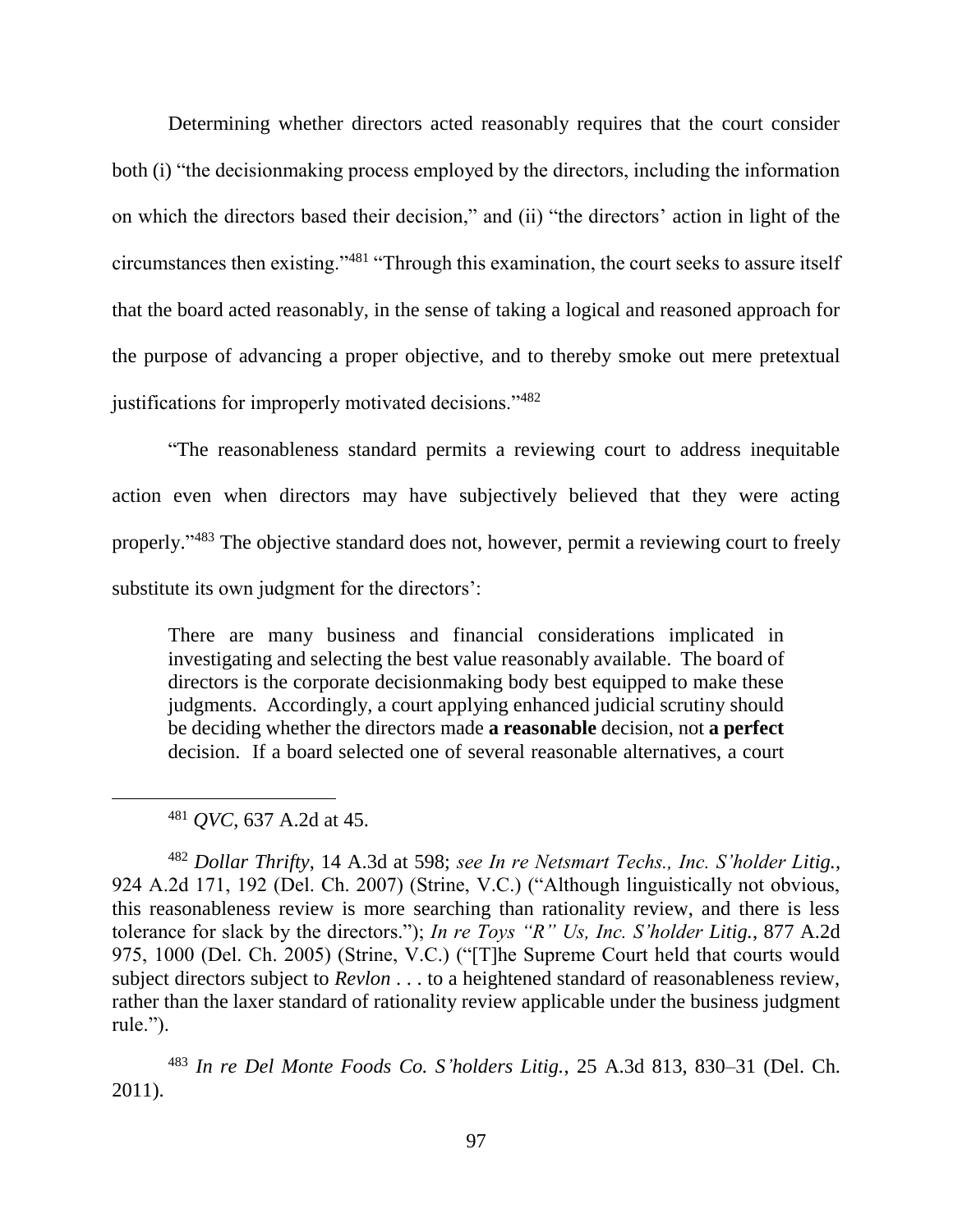should not second-guess that choice even though it might have decided otherwise or subsequent events may have cast doubt on the board's determination. Thus, courts will not substitute their business judgment for that of the directors, but will determine if the directors' decision was, on balance, within a range of reasonableness.<sup>484</sup>

Enhanced scrutiny "is not a license for law-trained courts to second-guess reasonable, but debatable, tactical choices that directors have made in good faith."<sup>485</sup> "What typically drives a finding of unreasonableness is evidence of self-interest, undue favoritism or disdain towards a particular bidder, or a similar non-stockholder-motivated influence that calls into question the integrity of the process." <sup>486</sup> "[W]hen there is a reason to conclude that debatable tactical decisions were motivated not by a principled evaluation of the risks and benefits to the company's stockholders, but by a fiduciary's consideration of his own financial or other personal self-interests, then the core animating principle of *Revlon* is implicated." 487

## **b. Conflicts Of Interest In The Boardroom**

The divergent interest that led to a predicate breach of duty in this case was Singer's interest in achieving a near-term sale. As Potomac's agent and co-managing member,

<sup>484</sup> *QVC*, 637 A.2d at 45.

<sup>485</sup> *Toys "R" Us*, 877 A.2d at 1000; *accord Dollar Thrifty*, 14 A.3d at 595–96 ("[A]t bottom *Revlon* is a test of reasonableness; directors are generally free to select the path to value maximization, so long as they choose a reasonable route to get there.").

<sup>486</sup> *Del Monte*, 25 A.3d at 831.

<sup>487</sup> *El Paso*, 41 A.3d at 439.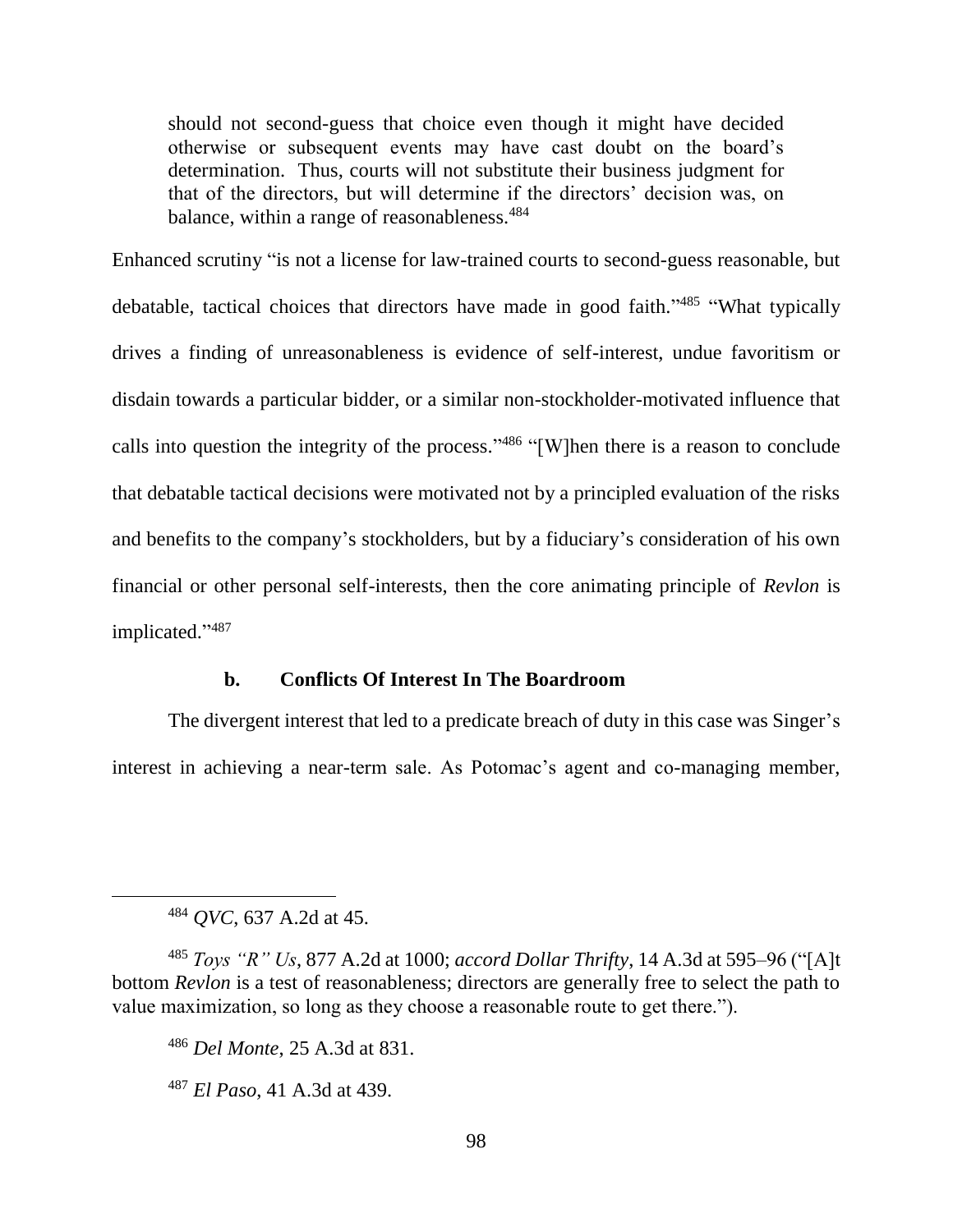Singer faced the dual fiduciary problem identified in *Weinberger v. UOP, Inc.*<sup>488</sup> There, the Delaware Supreme Court held that there was "no dilution" of the duty of loyalty when a director "holds dual or multiple" fiduciary obligations and "no 'safe harbor' for such divided loyalties in Delaware."<sup>489</sup> "If the interests of the beneficiaries to whom the dual fiduciary owes duties diverge, the fiduciary faces an inherent conflict of interest."<sup>490</sup> "If the interests of the beneficiaries are aligned, then there is no conflict."<sup>491</sup>

Ordinarily, the fact that Potomac held a large block of common stock would be

 $\overline{a}$ 

<sup>490</sup> *Chen*, 87 A.3d at 670; *see, e.g.*, *Krasner v. Moffett*, 826 A.2d 277, 283 (Del. 2003) ("[T]hree of the FSC directors . . . were interested in the MEC transaction because they served on the boards . . . of both MOXY and FSC."); *McMullin*, 765 A.2d at 923 ("The ARCO officers and designees on Chemical's board owed Chemical's minority shareholders 'an uncompromising duty of loyalty.' There is no dilution of that obligation in a parent subsidiary context for the individuals who acted in a dual capacity as officers or designees of ARCO and as directors of Chemical." (footnote omitted)); *Rabkin v. Philip A. Hunt Chem. Corp.*, 498 A.2d 1099, 1106 (Del. 1985) (holding that parent corporation's directors on subsidiary board faced conflict of interest); *Weinberger*, 457 A.2d at 710 (holding that officers of parent corporation faced conflict of interest when acting as subsidiary directors regarding transaction with parent); *see also Rales v. Blasband*, 634 A.2d 927, 933 (Del. 1993) (explaining for purposes of demand futility that "[d]irectorial interest exists whenever divided loyalties are present" (internal quotation marks omitted)); *Goldman v. Pogo.com Inc.*, 2002 WL 1358760, at \*3 (Del. Ch. June 14, 2002) ("Because Khosla and Wu were the representatives of shareholders which, in their institutional capacities, [were] both alleged to have had a direct financial interest in this transaction, a reasonable doubt is raised as to Khosla and Wu's disinterestedness in having voted to approve the . . . [l]oan."); *Sealy Mattress Co. of N.J. v. Sealy, Inc.*, 532 A.2d 1324, 1328, 1336–37 (Del. Ch. 1987) (same).

<sup>491</sup> *Chen*, 87 A.3d at 670; *see, e.g.*, *Van de Walle*, 1991 WL 29303, at \*11.

<sup>488</sup> 457 A.2d 701 (Del. 1983).

<sup>489</sup> *Id.* at 710.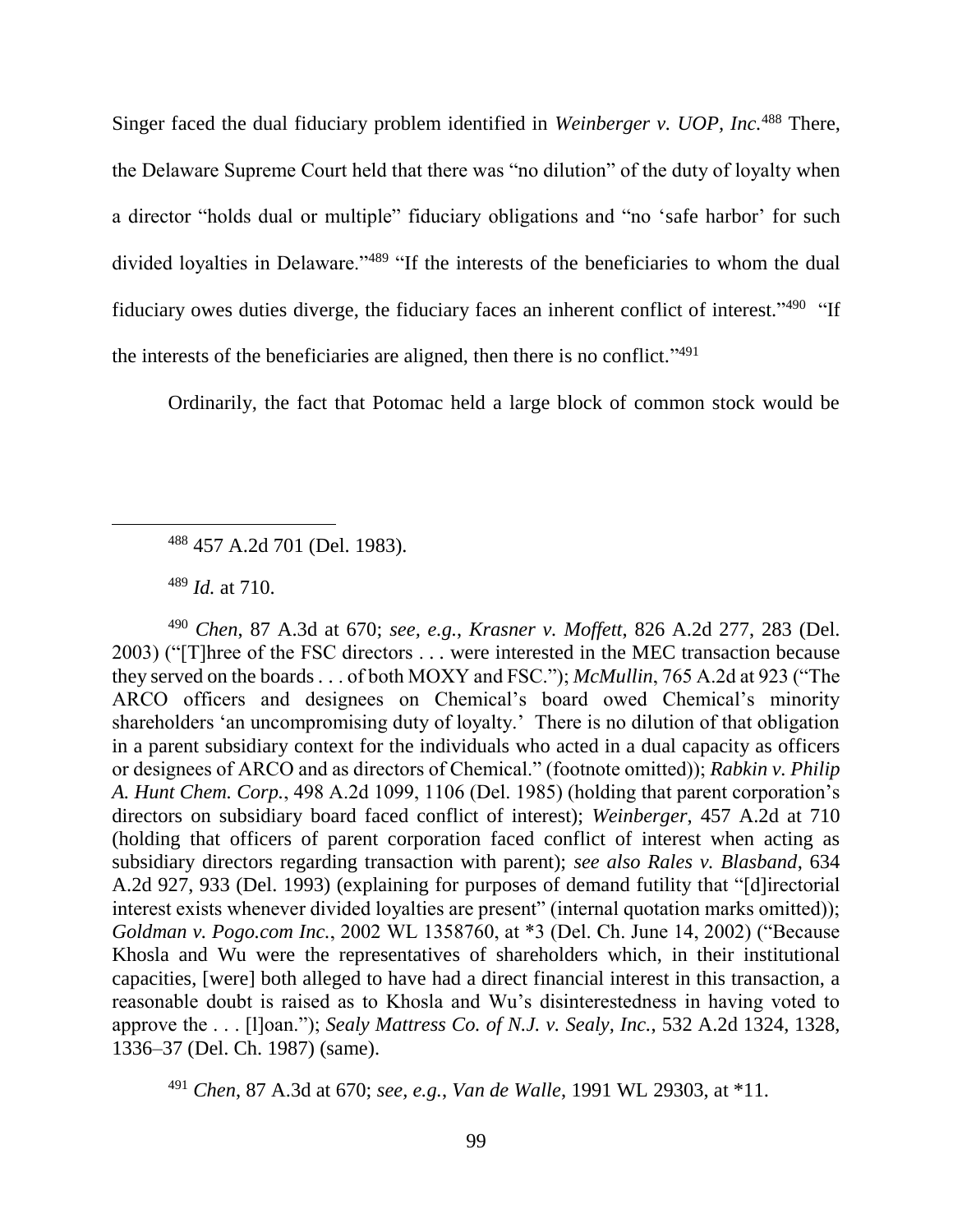helpful to Singer and undermine any concern about divergent interest.<sup>492</sup> "Delaware law presumes that investors act to maximize the value of their own investments."<sup>493</sup> "When a large stockholder supports a sales process and receives the same per-share consideration as every other stockholder, that is ordinarily evidence of fairness, not of the opposite . . . ."494 When directors or their affiliates own "material amounts" of common stock, it aligns their interests with other stockholders by giving them a "motivation to seek the highest price" and the "personal incentive as stockholders to think about the trade off between selling now and the risks of not doing so."<sup>495</sup> If the decision is made to sell, "[a] director who is also a shareholder of his corporation is more likely to have interests that are aligned with the other shareholders of that corporation as it is in his best interest, as a shareholder, to negotiate a transaction that will result in the largest return for all shareholders."<sup>496</sup>

<sup>493</sup> *Katell v. Morgan Stanley Gp., Inc.*, 1995 WL 376952, at \*12 (Del. Ch. June 15, 1995).

<sup>494</sup> *Iroquois Master Fund Ltd. v. Answers Corp.*, 2014 WL 7010777, at \*1 n.1 (Del. 2014) (ORDER).

<sup>495</sup> *Dollar Thrifty*, 14 A.3d at 600.

 $\overline{a}$ 

<sup>496</sup> *Orman v. Cullman*, 794 A.2d 5, 27 n.56 (Del. Ch. 2002); *see In re Mobile Commc'ns Corp. of Am., Inc. Consol. Litig.*, 1991 WL 1392, at \*9 (Del. Ch. Jan. 7, 1991)

 $492$  This is not a case where a large blockholder owned a security other than common stock with a return profile that created divergent incentives. *Cf. Frederick Hsu Living Trust v. ODN Hldg. Corp.*, 2017 WL 1437308, at \*28–29 (Del. Ch. Apr. 14, 2017) (finding that representatives of venture capital fund who served on board faced the dual fiduciary problem where the fund owned preferred stock carrying a redemption right and the directors engaged in a *de facto* liquidation to raise funds to redeem the shares); *Trados II*, 73 A.3d at 46–47 (finding that three of the directors faced the dual fiduciary problem because the merger triggered the preferred stockholders' liquidation preference, which gave those directors "a divergent interest in the [m]erger that conflicted with the interests of the common stock").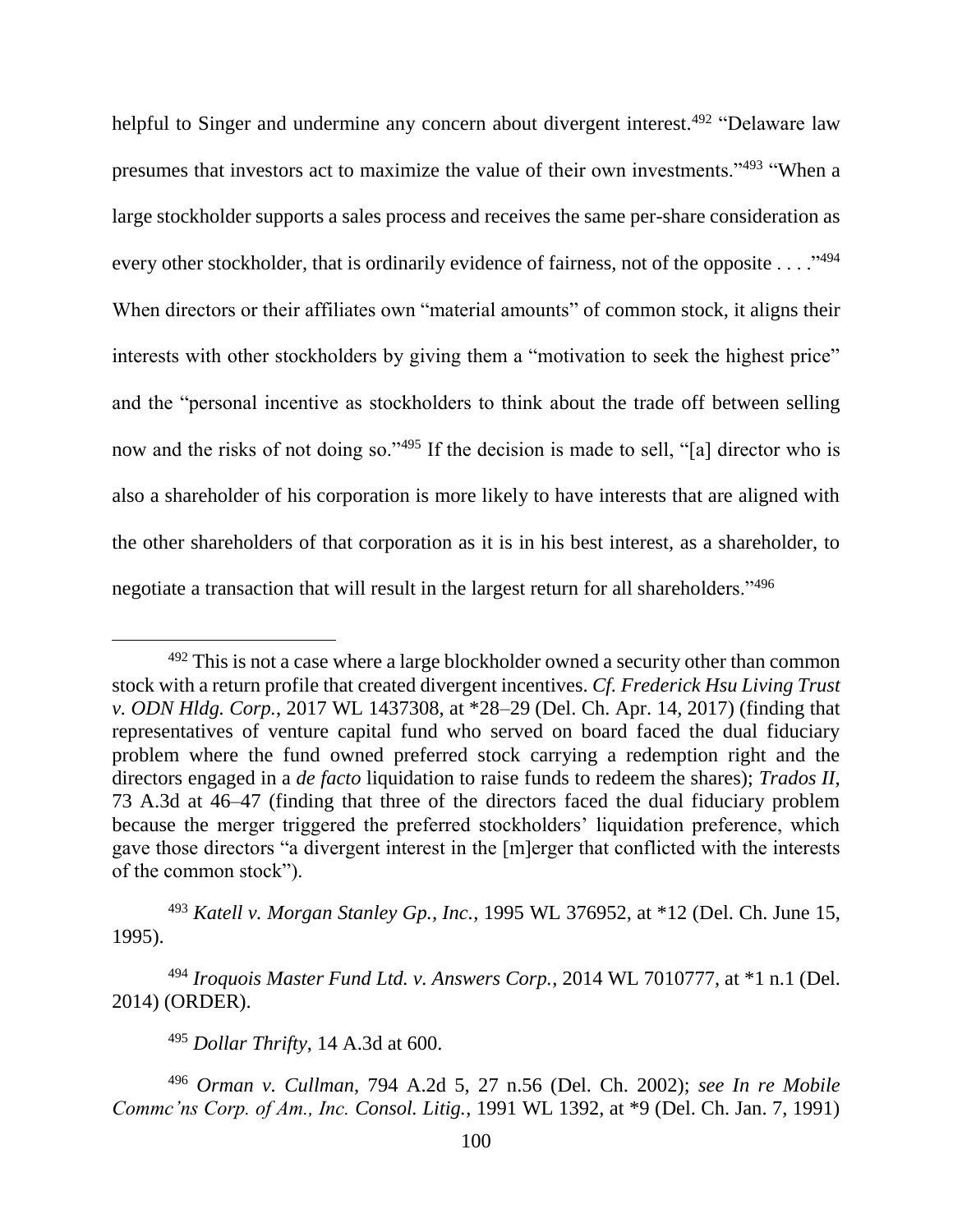Delaware law recognizes that in some scenarios, circumstances may cause the interests of investors who hold common stock to diverge. For example, liquidity is one "benefit that may lead directors to breach their fiduciary duties," and stockholder directors may be found to have breached their duty of loyalty if a "desire to gain liquidity . . . caused them to manipulate the sales process" and subordinate the best interests of the corporation and the stockholders as a whole.<sup>497</sup> For similar reasons, particular types of investors may espouse short-term investment strategies and structure their affairs to benefit economically

<sup>(</sup>Allen, C.) (noting that directors' substantial stockholdings gave them "powerful economic (and psychological) incentives to get the best available deal"), *aff'd*, 608 A.2d 729 (Del. 1992).

<sup>497</sup> *In re Answers Corp. S'holder Litig.*, 2012 WL 1253072, at \*7 (Del. Ch. Apr. 11, 2012); *see McMullin*, 765 A.2d at 922–32 (reversing grant of motion to dismiss where complaint alleged that controlling stockholder and its director designees sacrificed value in a sale to achieve controlling stockholder's goal of obtaining near-term liquidity and significant component of the transaction consideration in cash); *N.J. Carpenters Pension Fund v. infoGROUP, Inc.*, 2011 WL 4825888, at \*4, \*9–10 (Del. Ch. Sept. 30, 2011, revised Oct. 6, 2011) (denying motion to dismiss where the plaintiff alleged that the director who was also a large stockholder sacrificed value in sale because he needed liquidity to satisfy personal debts and fund a new venture); *In re TeleCorp PCS, Inc. S'holders Litig.*, Cons. C.A. No. 19260-VCS, at 16 (Del. Ch. June 17, 2002) (TRANSCRIPT) ("What [these large stockholders] weren't entitled to do was to use their influence as fiduciaries to procure liquidity from AT&T Wireless on the backs of public stockholders in an unfair merger."); *see also In re S. Peru Copper Corp. S'holder Deriv. Litig.*, 52 A.3d 761, 780 (Del. Ch. 2011) (Strine, C.) (considering large stockholder's desire for liquidity when evaluating performance of affiliated special committee member as part of assessment of entire fairness of transaction with controller; stating "[a]lthough I am not prepared on this record to find that Handelsman consciously agreed to a suboptimal deal for Southern Peru simply to achieve liquidity for Cerro from Grupo Mexico, there is little doubt in my mind that Cerro's own predicament as a stockholder dependent on Grupo Mexico's whim as a controller for registration rights influenced how Handelsman approached the situation." (emphasis omitted)), *aff'd sub nom. Americas Mining v. Theriault*, 51 A.3d 1213 (Del. 2012).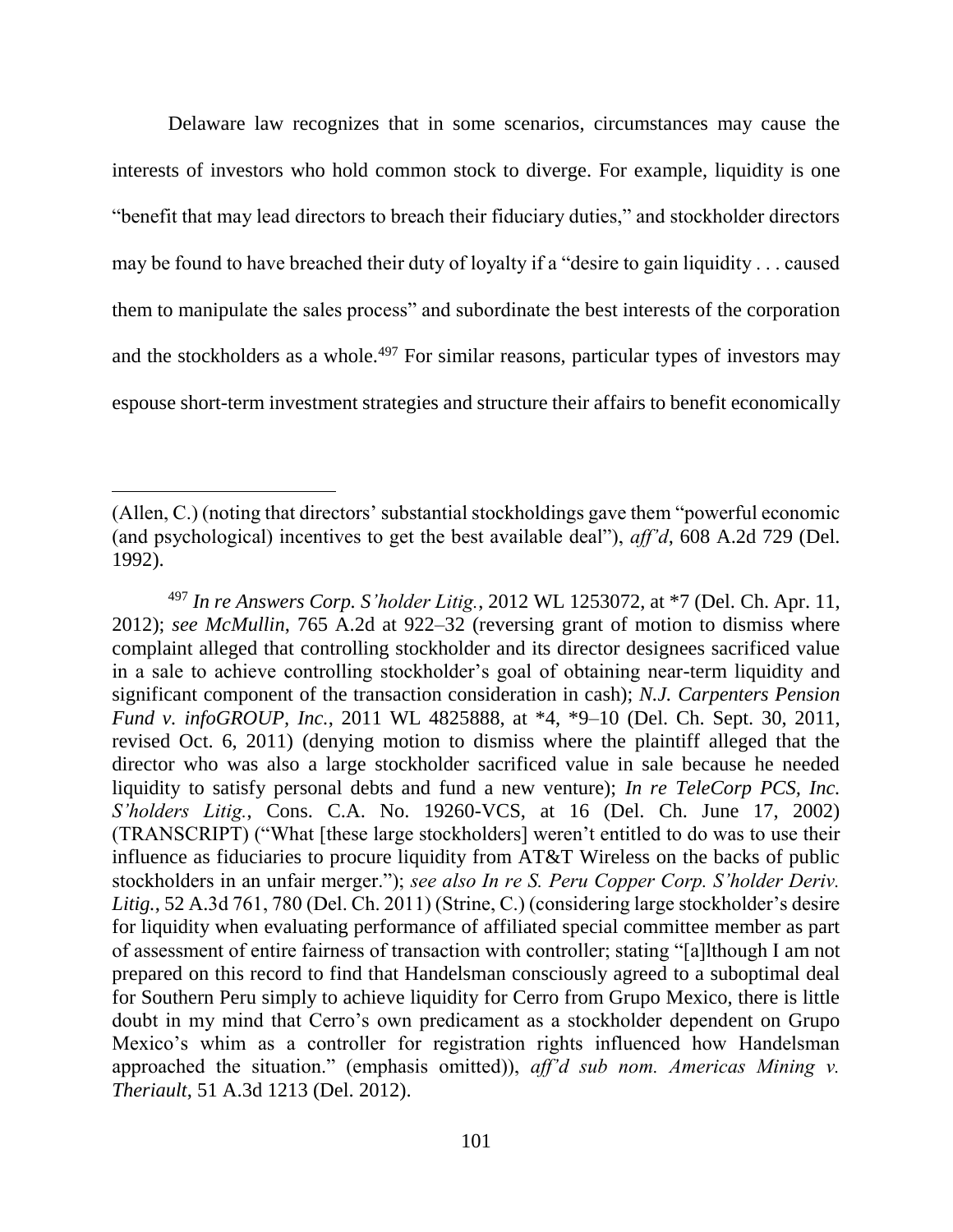from those strategies, thereby creating a divergent interest in pursuing short-term performance at the expense of long-term wealth.<sup>498</sup> In particular, "[a]ctivist hedge funds . . . are impatient shareholders, who look for value and want it realized in the near or intermediate term. They tell managers how to realize the value and challenge publicly those who resist the advice, using the proxy contest as a threat."<sup>499</sup>

It is not enough for a plaintiff simply "to argue in the abstract that a particular director has a conflict of interest because she is affiliated with a particular type of institution" that has particular incentives or pursues a particular strategy.<sup>500</sup> At trial, a

 $\overline{a}$ 

<sup>499</sup> William W. Bratton & Michael L. Wachter, *The Case Against Shareholder Empowerment*, 158 U. Pa. L. Rev. 653, 682 (2010). *See generally* Leo E. Strine, Jr., *Who Bleeds When the Wolves Bite? A Flesh-And-Blood Perspective on Hedge Fund Activism and Our Strange Corporate Governance System*, 126 Yale L.J. 1870, 1892–1910 (2017). *But see* Lucian A. Bebchuk et al., *The Long-Term Effects of Hedge Funds Activism*, 115 Colum. L. Rev. 1085, 1093–96 (2015) (disputing "the myopic-activists claim").

<sup>500</sup> *Chen*, 87 A.3d at 671; *see id.* at 672 (granting summary judgment in favor of two directors affiliated with private equity funds where plaintiffs asserted that funds were winding down and needed liquidity to make distributions but the evidence showed that one

<sup>498</sup> *See Glob. GT LP v. Golden Telecom, Inc.*, 993 A.2d 497, 508–09 (Del. Ch. 2010) (Strine, V.C.) ("[C]ertain institutional investors may be happy to take a sizeable mergergenerated gain on a stock for quarterly reporting purposes, or to offset other losses, even if that gain is not representative of what the company should have yielded in a genuinely competitive process."), *aff'd*, 11 A.3d 214 (Del. 2010); Leo E. Strine, Jr., *Toward Common Sense and Common Ground? Reflections on the Shared Interests of Managers and Labor in a More Rational System of Corporate Governance*, 33 J. Corp. L. 1, 5 (2007) (explaining that "[hedge] funds are under pressure to generate short-term results" and that one "standard pressure play[]" is "to see if a public company can be put into play"); Marcel Kahan & Edward B. Rock, *Hedge Funds in Corporate Governance and Corporate Control*, 155 U. Pa. L. Rev. 1021, 1071 (2007) ("Hedge funds are set up to make money for their investors without regard to . . . shareholders generally . . . . Indeed, because hedge funds frequently engage in hedges and other sophisticated trading and arbitrage strategies, such conflicts of interest are likely to arise more frequently for hedge funds than for other institutional investors.").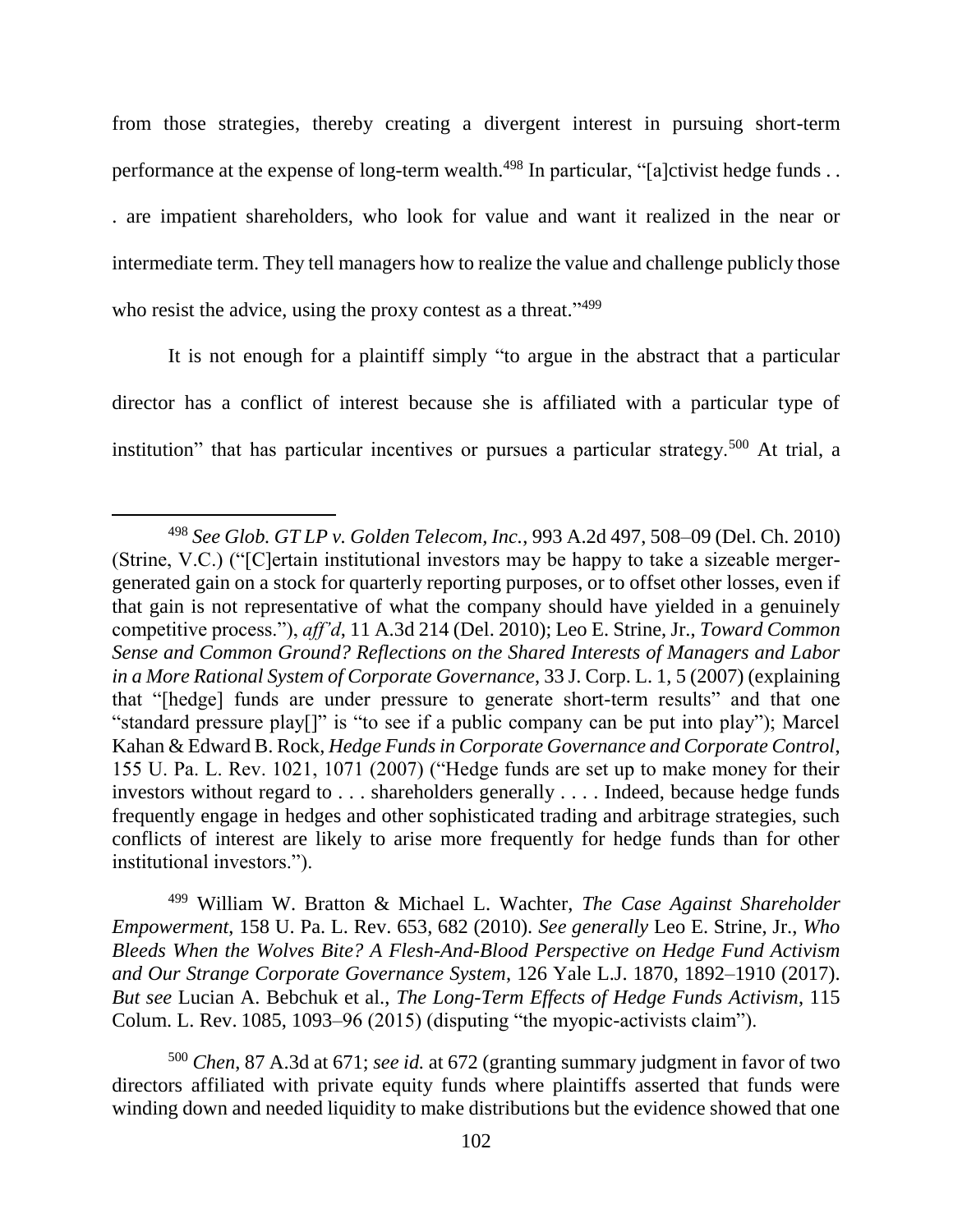plaintiff must prove by a preponderance of the evidence that the director harbored a divergent interest.<sup>501</sup>

The record in this case convinces me that Singer and Potomac had a divergent interest in achieving quick profits by orchestrating a near-term sale at PLX. During their activist campaign and subsequent proxy contest, Singer and Potomac argued vehemently that PLX should be sold quickly.<sup>502</sup> Singer's thesis for investing in PLX depended entirely on a short-term sale to the other bidder who emerged during the go-shop period for the IDT

 $\overline{a}$ 

<sup>501</sup> *See Trados II*, 73 A.3d at 54 ("At trial, the plaintiff could not rely on general characterizations of the VC ecosystem. The plaintiff had to prove by a preponderance of evidence that Prang was not disinterested or independent in this case.").

fund did not have a wind-down issue, the other fund's life had been extended and could be extended further, the underlying shares could be distributed in-kind to investors, and the director and fund principal had proposed further investment in the company); *In re Morton's Rest. Gp., Inc. S'holders Litig.*, 74 A.3d 656, 667 (Del. Ch. 2013) (Strine, C.) (dismissing complaint challenging sale that was the product of a lengthy and thorough presigning market check in which plaintiff conceded that "all logical buyers were made aware . . . and that they all had the time and fair opportunity to bid," and rejecting allegation that private equity firm "typically flips companies it invests in every three to five years" and favored a sale to achieve liquidity for the investors in one of its funds and to invest in a new fund); *In re Synthes, Inc. S'holder Litig.*, 50 A.3d 1022, 1036 (Del. Ch. 2012) (Strine, C.) (applying general rule of equal treatment where controlling stockholder received same consideration as minority in third party sale to dismiss challenge to transaction; recognizing there could be "very narrow circumstances in which a controlling stockholder's immediate need for liquidity could constitute a disabling conflict of interest irrespective of pro rata treatment" and rejecting liquidity-based interest given lack of specific allegations in complaint).

<sup>502</sup> *See* JX 63 (Potomac letter asserting that PLX must be sold); JX 77 (same).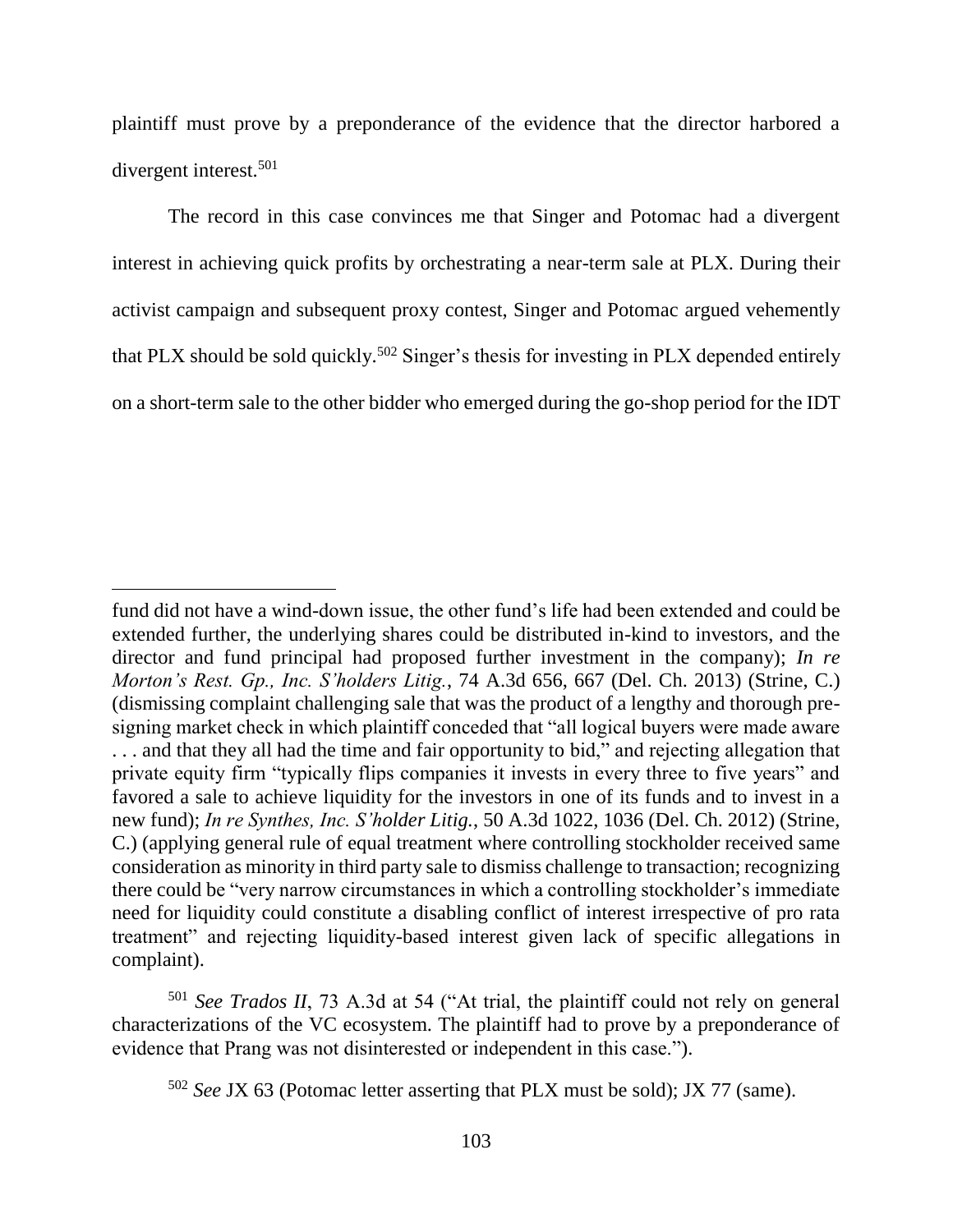transaction.<sup>503</sup> He never prepared any valuation or other analysis of the fundamental value of PLX.<sup>504</sup> He lacked any ideas for generating value at PLX other than to sell it.<sup>505</sup>

After Singer and Potomac surfaced, PLX's management team and the incumbent directors investigated the firm and its tactics, then met with Singer face to face. They concluded that Singer wanted PLX sold,<sup>506</sup> and they said that in public filings in response to Potomac's activist campaign and in their proxy materials.<sup>507</sup> When making statements about Potomac and Singer in public filings with the SEC and in communications with

<sup>503</sup> Singer Dep. 40–41; *see* JX 65.

<sup>504</sup> Singer Dep. 42.

 $\overline{a}$ 

<sup>505</sup> *See* JX 88 at 1; JX 89 at 1; JX 192 at 2; JX 266 at 2–3; Riordan Dep. 63 ("Q. So did Singer make any operational suggestions about what the company could do differently? A. Other than for all the board to resign, no.").

<sup>506</sup> *See, e.g.,* JX 189 at 2 (Salameh describing Potomac as "an activist hedge fund with a relatively short-term horizon"); JX 245 at 11 (Salemeh reporting on Singer's threat to "take it upon himself to contact prospective acquirers to solicit their interest in PLX"); Whipple Dep. 22 (describing Singer and Potomac as activist stockholders "who think they can achieve shareholder value by forcing the sale of the company"); *id.* at 13 (testifying that Singer "had one motive in buying stock in PLX. That was to take control and sell it"); Riordan Dep. 53 ("Eric Singer's position was that we should sell the company, and that was . . . his one and only agenda."); *id.* at 181 ("You don't have to be a mind reader. As we've talked about for hours now, that's what he said he wanted done. He wanted the company sold. He made no . . . [a]llusions to anything other than that. I want you to sell the company."); *id.* at 76 (Singer's "clear intentions, what he told us, was that . . . we should sell the company").

<sup>507</sup> *See, e.g.*, JX 282 at 3 (PLX characterizing Potomac as "a self-interested activist investor that is focused on short-term gains at the expense of other PLX Technology stockholders" (emphasis omitted)); Raun Dep. 276–77, 284–85 (confirming accuracy of criticisms of Potomac as an activist investor with a short-term focus); Hart Dep. 25–29 (same).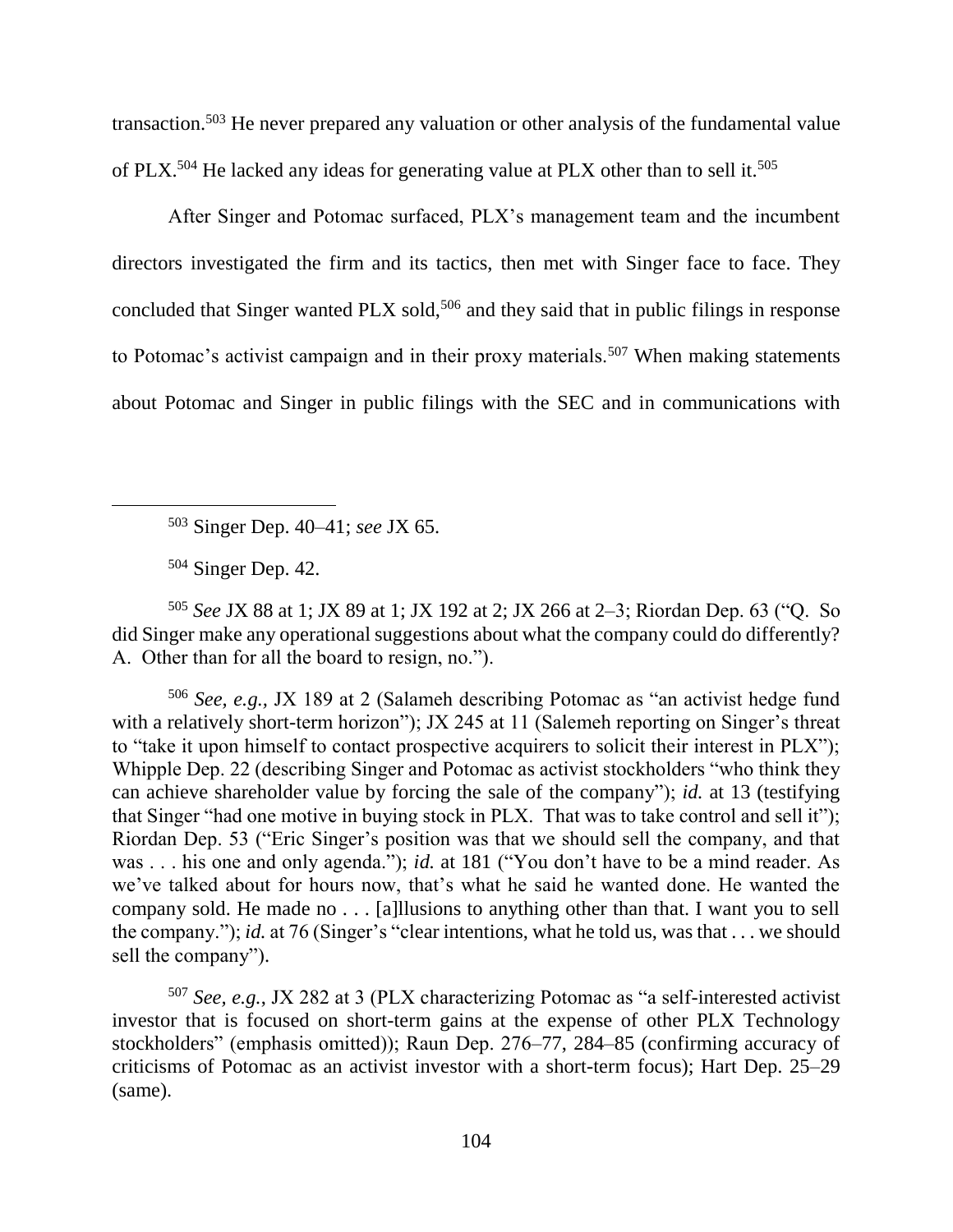stockholders, the federal securities laws obligated the defendant directors and PLX to speak truthfully.<sup>508</sup> So did Delaware law.<sup>509</sup>

Once on the Board, Singer consistently acted with that intent. He initially focused on what the Board had done to try to sell the Company, concluding that the Board was "crazy for turning down \$6+ from avago few months ago."<sup>510</sup> He only backed off when he learned that Avago could not re-engage for several months. When Avago did re-engage, he got to a deal within days.

In addition to Singer's divergent interest, Deutsche Bank also had significant reasons to favor a near-term sale to Avago. Because the plaintiffs settled with Deutsche Bank, they did not spend significant trial time on Deutsche Bank's issues, but they appear to have influenced the boardroom dynamic and therefore deserve mention..

One factor was Deutsche Bank's contingent fee arrangement, which gave Deutsche

<sup>510</sup> JX 315.

<sup>508</sup> *See* 15 U.S.C. § 78n (enabling statute); 17 C.F.R. § 240.14a-9 ("No solicitation subject to this regulation shall be made by means of any proxy . . . containing any statement which . . . is false or misleading with respect to any material fact . . . ."); *Virginia Bankshares, Inc. v. Sandberg*, 501 U.S. 1083, 1087 (1991) (holding that "knowingly false statements of reasons [for recommending certain actions] may be actionable even though conclusory in form").

<sup>509</sup> *See Malone v. Brincat*, 722 A.2d 5, 10 (Del. 1998) ("Whenever directors communicate publicly or directly with shareholders about the corporation's affairs, with or without a request for shareholder action, directors have a fiduciary duty to shareholders to exercise due care, good faith and loyalty. It follows *a fortiori* that when directors communicate publicly or directly with shareholders about corporate matters the *sine qua non* of directors' fiduciary duty to shareholders is honesty."); *id.* at 10–11 ("Shareholders are entitled to rely upon the truthfulness of all information disseminated to them by the directors they elect to manage the corporate enterprise.").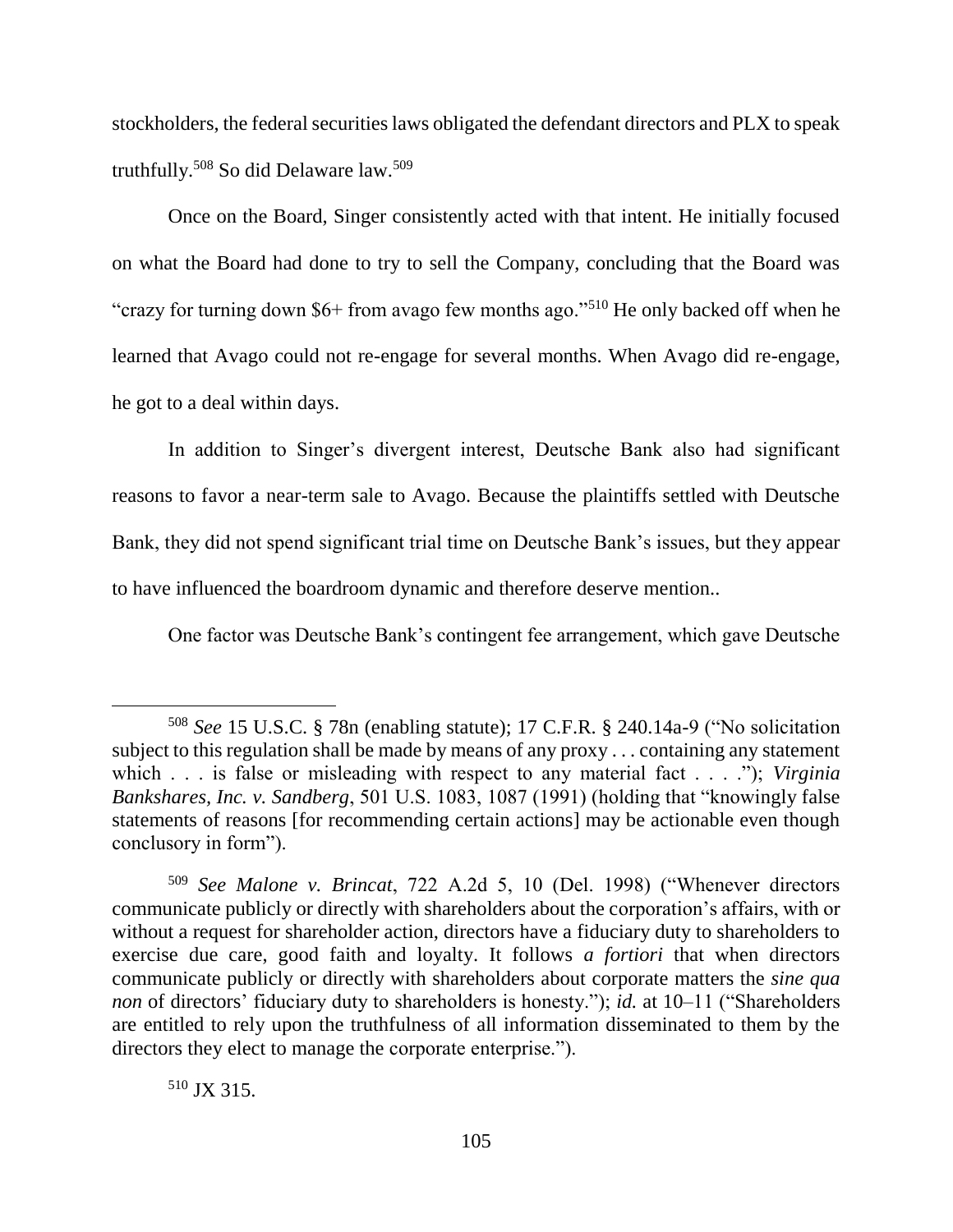Bank a powerful financial incentive to favor a sale over having PLX remain independent.<sup>511</sup> The other factor was Deutsche Bank's longstanding and thick relationship with Avago, which included advising Avago contemporaneously on its acquisition of LSI. Avago announced the LSI deal on December 16, 2013, meaning that Deutsche Bank was representing both PLX and Avago during PLX's market check in fall 2013.<sup>512</sup> It also meant that Deutsche Bank was representing both PLX and Avago on December 19, 2013, when Krause tipped Deutsche Bank about Avago's plan to acquire PLX for \$300 million after it completed the LSI acquisition. Deutsche Bank only stopped formally representing Avago

<sup>512</sup> *See* JX 311.

<sup>511</sup> *See In re TIBCO Software Inc. S'holder Litig.*, 2015 WL 6155894, at \*26 (Del. Ch. Oct. 20, 2015) (recognizing that a contingent fee can provide a banker with "a powerful incentive . . . to refrain from providing information to the Board" that could have jeopardized a deal or caused the board to seek a fee reduction); *Rural Metro*, 88 A.3d at 94 ("Although a contingent compensation arrangement that pays an agent a percentage of deal value generally will align the interests of the agent in getting more compensation with the principal's desire to obtain the best value, the interests of the agent and principal diverge over whether to take the deal in the first place. The agent only gets paid if the deal happens, but for the principal, the best value may be not doing the deal at all." (footnote omitted)); *El Paso*, 41 A.3d at 442 (discussing how a \$35-million-or-nothing contingent fee made "more questionable some of the tactical advice given by Morgan Stanley and some of its valuation advice"); *In re Atheros Commc'ns, Inc.*, 2011 WL 864928, at \*8 (Del. Ch. Mar. 4, 2011) (noting that a "contingent fee can readily be seen as providing an extraordinary incentive for [an investment bank] to support the [t]ransaction"); *Forgo v. Health Grades, Inc.*, C.A. No. 5716-VCS, at 10 (Del. Ch. Sept. 3, 2010) (TRANSCRIPT) ("[T]he reality is if [the investment bank] can get a deal, they get a deal."); *Netsmart*, 924 A.2d at 199 (noting that although investment bank would receive 1.7% of any deal, it had "a strong incentive to bring about conditions that would facilitate a deal that would close"); *In re Tele-Communications, Inc. S'holders Litig.*, 2005 WL 3642727, at \*10 (Del. Ch. Jan. 10, 2006) ("[T]he contingent compensation of the financial advisor, DLJ, of roughly \$40 million creates a serious issue of material fact, as to whether DLJ (and DLJ's legal counsel) could provide independent advice to the Special Committee.").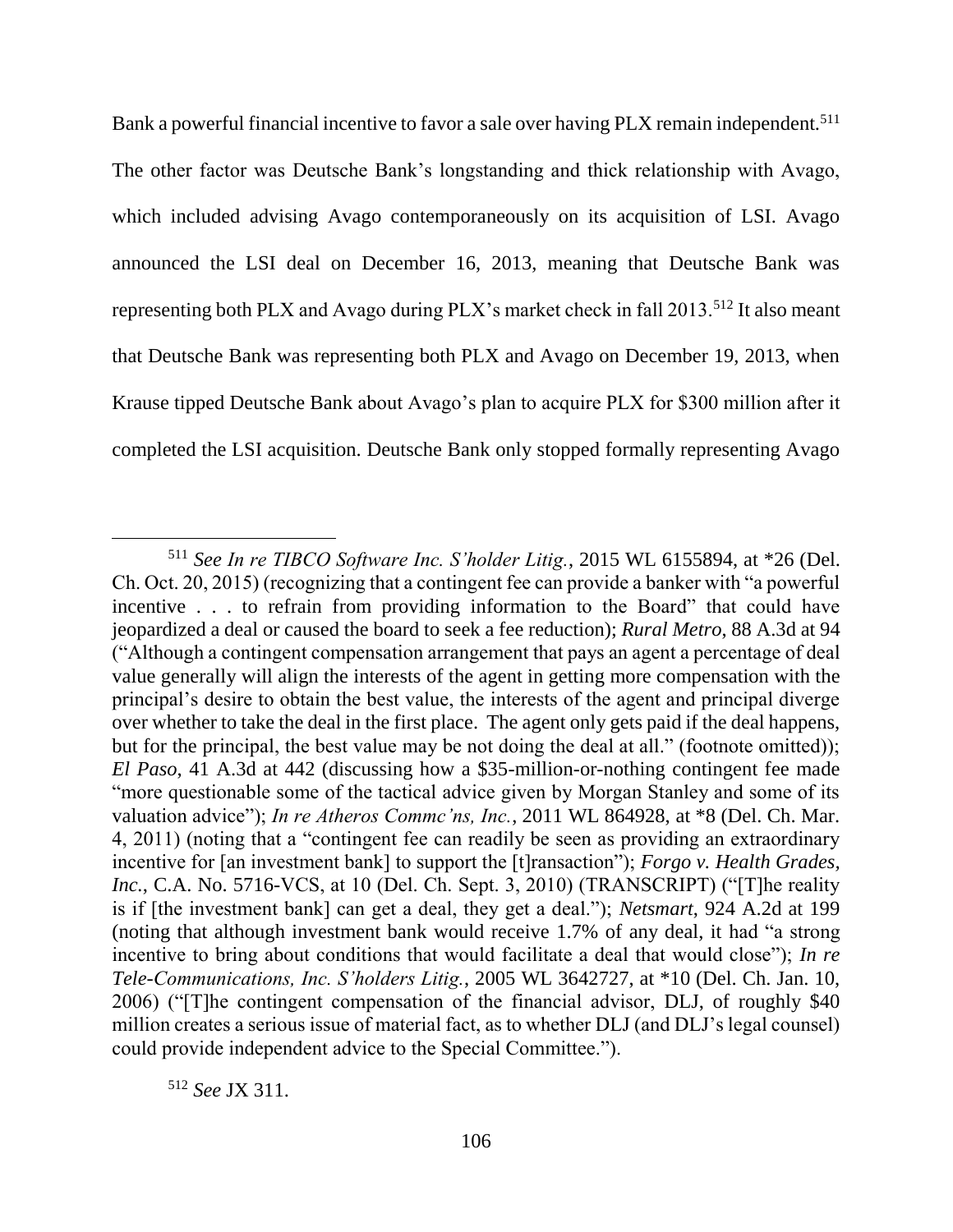on the LSI deal in May 2014, days before Avago re-engaged with PLX. Deutsche Bank's ongoing relationship with Avago gave it a powerful incentive "to maintain good will and not push too hard" during the negotiations.<sup>513</sup> From a formalistic standpoint, Deutsche Bank narrowly avoided simultaneously representing the buyer and the seller on the same deal, but when dealing with an industry that values relationships, and recognizing that bankers frequently provide advisory services first and document the engagement letter later, a reviewing court cannot ignore the situation that Deutsche Bank created. As with Singer's conflict, Deutsche Bank's position on both sides of the deal necessarily colors the

<sup>513</sup> *Rural Metro*, 88 A.3d at 94; *see El Paso*, 41 A.3d at 444 (noting that conflicted negotiator has a duty "to squeeze the last drop of the lemon out for . . . stockholders," but that the conflict gave the negotiator "a motive to keep juice in the lemon that he could use to make a financial Collins for himself"); *id.* ("[A] fist fight of a negotiation might leave a bloodied [adversary] unreceptive to a [future deal] . . . ."); *Gesoff*, 902 A.2d at 1150–51 (holding that investment bank's relationship with buy-side controlling stockholder "robs [its] fairness opinion of its value as an indicator of fairness"); *see also Del Monte*, 25 A.3d at 835 (granting a preliminary injunction postponing the vote on a merger where the financial advisor manipulated the sale process to engineer a transaction that would allow it to obtain lucrative buy-side financing fees); *Toys "R" Us,* 877 A.2d at 1005 (considering whether an investment bankers role in providing stapled financing created a conflict of interest that merited injunctive relief); *Ortsman v. Green*, 2007 WL 702475, at \*1–2 (Del. Ch. Feb. 28, 2007) (ordering expedited discovery where target's financial advisor participated in the buy-side financing even though company retained a separate financial advisor to render a fairness opinion); *Khanna v. McMinn*, 2006 WL 1388744, at \*25 (Del. Ch. May 9, 2006) (finding plaintiffs had raised facts sufficient to "create a reasonable doubt that the transaction was the product of a valid exercise of business judgment" where investment bank provided a bridge loan to the target and thus had an interest in ensuring the closing of the transaction); *In re Prime Hospitality, Inc. S'holders Litig.*, 2005 WL 1138738, at \*12 (Del. Ch. May 4, 2005) (rejecting settlement of *Revlon* claim and questioning "how can the Court attribute weight to the notion that [the allegedly conflicted banker] was retained by Prime to shop the company?"). *Cf. In re Lear Corp. S'holder Litig.*, 926 A.2d 94, 116 (Del. Ch. 2007) (Strine, V.C.) (noting that if CEO received equity on the buy side post-merger, "the failure to get the [optimal] price for Lear now would not hurt him as much as the public stockholders".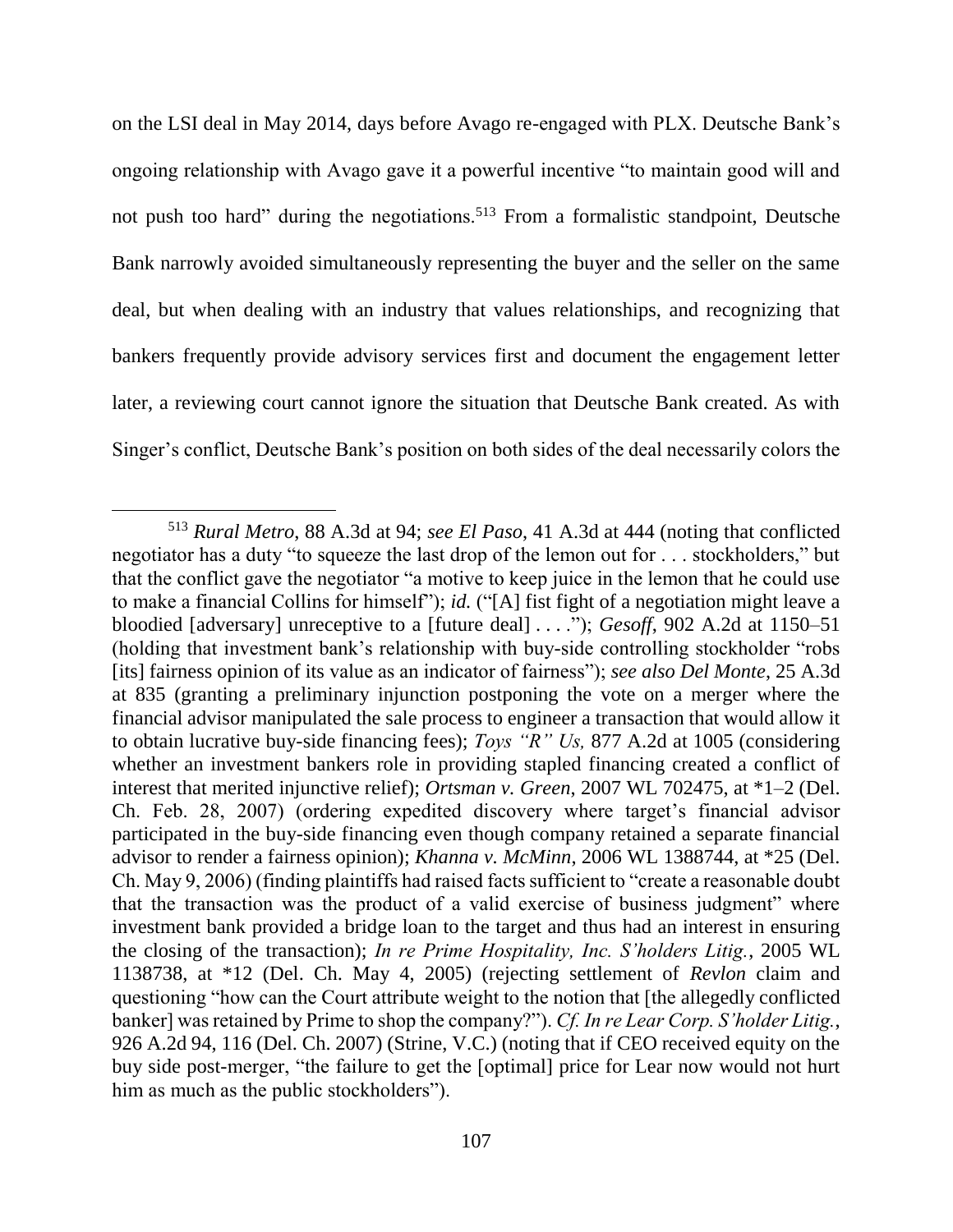court's assessment of the decisions that the directors made.

### **c. The Sale Process In This Case**

Absent divergent interests, the Board's sale process in this case would fall within a range of reasonableness. The Board combined a narrow, pre-signing canvass with a postsigning market check. This was a reasonable approach.

In the *C&J Energy* decision,<sup>514</sup> the Delaware Supreme Court held that a challenge to a transaction involving only a passive, post-signing market check could not support a reasonable likelihood of a breach of duty, explaining that a board may "pursue the transaction it reasonably views as most valuable to stockholders, so long as the transaction is subject to an effective market check under circumstances in which any bidder interested in paying more has a reasonable opportunity to do so."<sup>515</sup> The high court emphasized that "[s]uch a market check does not have to involve an active solicitation, so long as interested bidders have a fair opportunity to present a higher-value alternative, and the board has the flexibility to eschew the original transaction and accept the higher-value deal."<sup>516</sup>

The Merger Agreement satisfied the *C & J Energy* standard. The parties announced the Merger on June 23, 2014,<sup>517</sup> and the Merger Agreement contemplated a first-step tender

<sup>514</sup> *C & J Energy Servs., Inc. v. City of Miami Gen. Empls.' and Sanitation Empls.' Ret. Tr.*, 107 A.3d 1049 (Del. 2014).

<sup>515</sup> *Id.* at 1067.

<sup>516</sup> *Id.* at 1067–68.

<sup>517</sup> *See* PLX Technology, Inc., Current Report (Form 8-K) (June 23, 2014).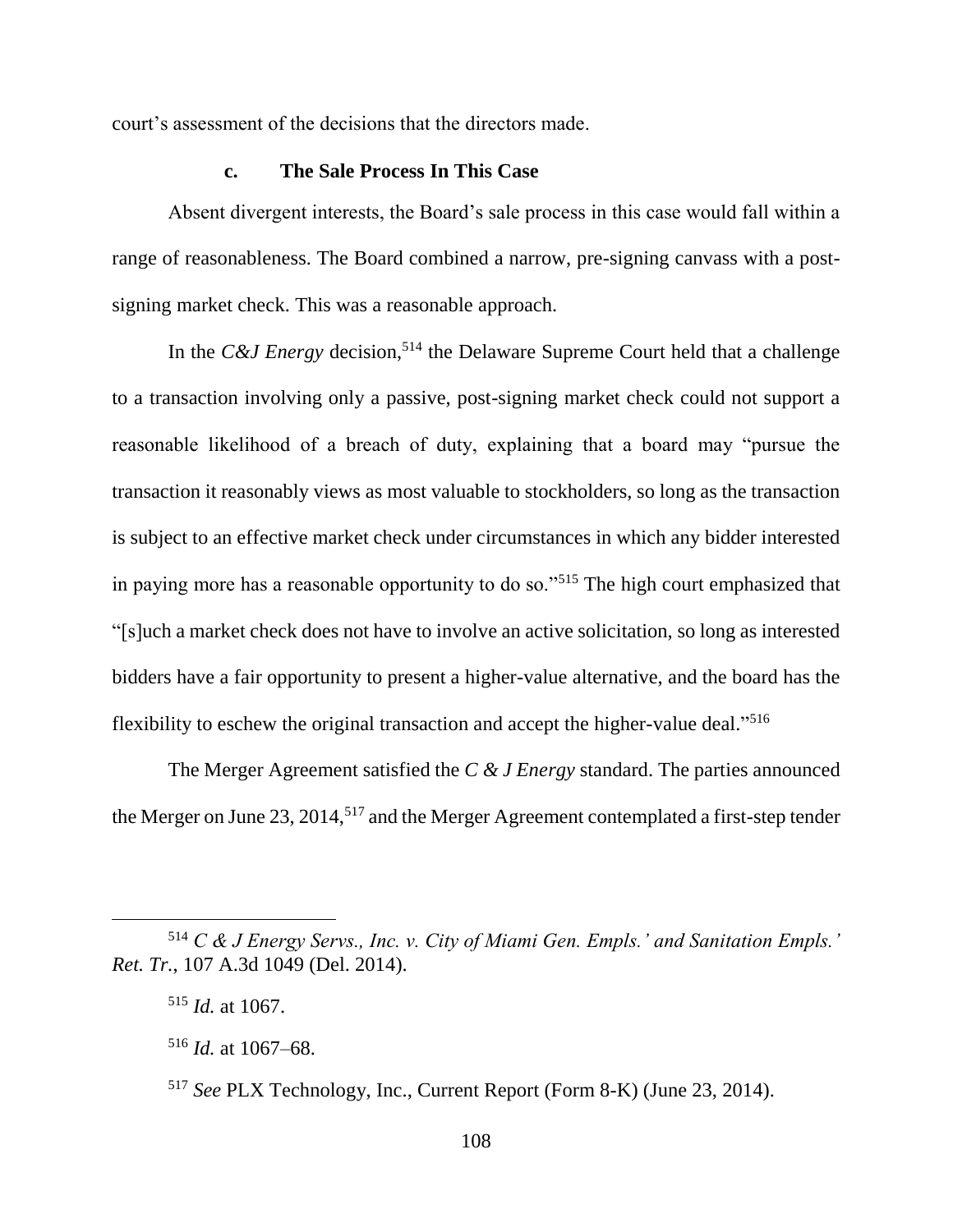offer period that would run from July 8 through August 11.<sup>518</sup> From the announcement until closing, this structure gave competing suitors forty-nine calendar days to express interest. The Merger Agreement contained a no-shop clause subject to a fiduciary out,<sup>519</sup> a termination fee equal to approximately 3.5% of the equity value and 3.7% of the enterprise value of the transaction,<sup>520</sup> and a matching right.<sup>521</sup> Significant stockholders executed tender and support agreements governing  $14.7\%$  of the Company's outstanding shares.<sup>522</sup> These transaction features compare favorably with the passive market checks that this court's precedents have approved.<sup>523</sup>

In addition, in this case, the Board conducted a pre-signing outreach. Between February and April 2014, Raun was in contact with four potential transaction partners other than Avago.<sup>524</sup> After Avago engaged, Deutsche Bank quickly touched base with the three most likely to have interest.<sup>525</sup> Before that, in fall 2013, the Board had engaged in a non-

<sup>518</sup> *See* JX 554 at 2; JX 555 at 3.

<sup>519</sup> JX 542 § 5.3.

<sup>520</sup> *Id.* § 7.2(b); *see* JX 529 at 5.

 $521$  JX 542 § 5.3(f) (providing Avago with four business days after receiving written notice of a superior proposal to negotiate in good faith with PLX to adjust the terms and conditions of the Merger Agreement).

<sup>522</sup> *See* JX 543; PLX Technology, Inc., Current Report (Form 8-K) 3 (June 23, 2014).

<sup>523</sup> *See* Appendix (collecting Delaware decisions approving a passive market check).

<sup>524</sup> *Cf.* JX 420 at 1.

<sup>525</sup> *See* JX 459 at 3.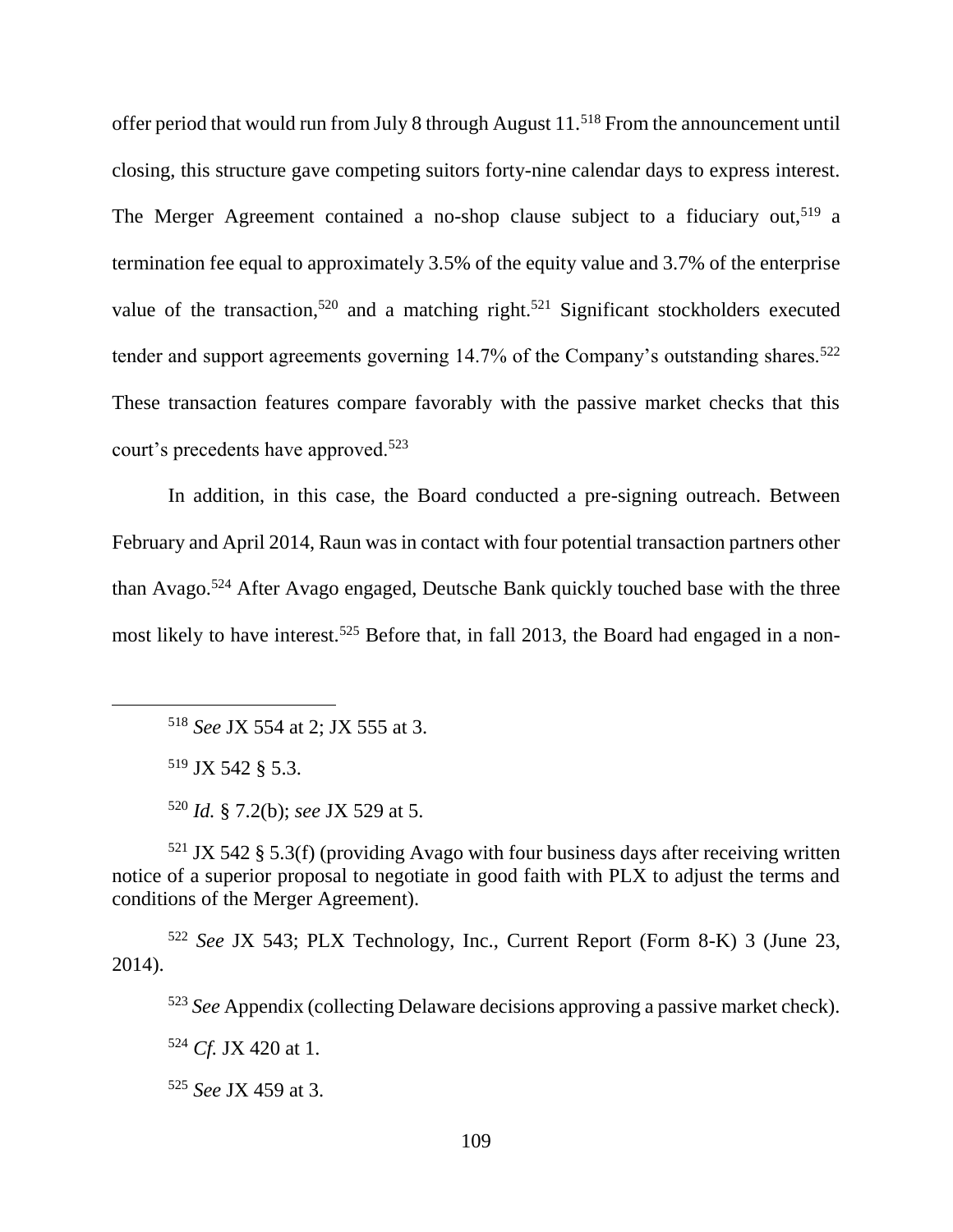public market check in response to Potomac's activist campaign and threat of a proxy contest.<sup>526</sup>

On these facts, there ordinarily would be not be grounds to debate whether the Board fulfilled its duties. Where undisclosed conflicts of interest exist, however, even otherwise reasonable choices "must be viewed more skeptically."<sup>527</sup> Importantly, the plaintiffs do not contend that the Board improperly titled the playing field or steered the company to a favored bidder. They argue that PLX should not have been sold at all.

The record in this case indicates that Potomac and Singer succeeded in influencing the directors to favor a sale when they otherwise would have decided to remain independent. First, after Potomac launched its proxy contest, the incumbent directors decided to form the Special Committee and explore a possible sale.<sup>528</sup> Deutsche Bank had warned against a sale process, opining that a sale at that point could "leave[] value on the table as [PLX] continues to outperform."<sup>529</sup> Management believed that "[g]iven the recent changes in PLX, we do not think this is a good time to sell."<sup>530</sup> Schmitt admitted that "[i]n a normal business environment, we did not believe it was best to sell the company. Given

<sup>528</sup> JX 203 at 4.

 $529$  JX 194 at 14.

<sup>530</sup> JX 133 at 33, 75.

<sup>526</sup> *See* JX 208.

<sup>527</sup> *El Paso*, 41 A.3d at 434; *accord Del Monte*, 25 A.3d at 817.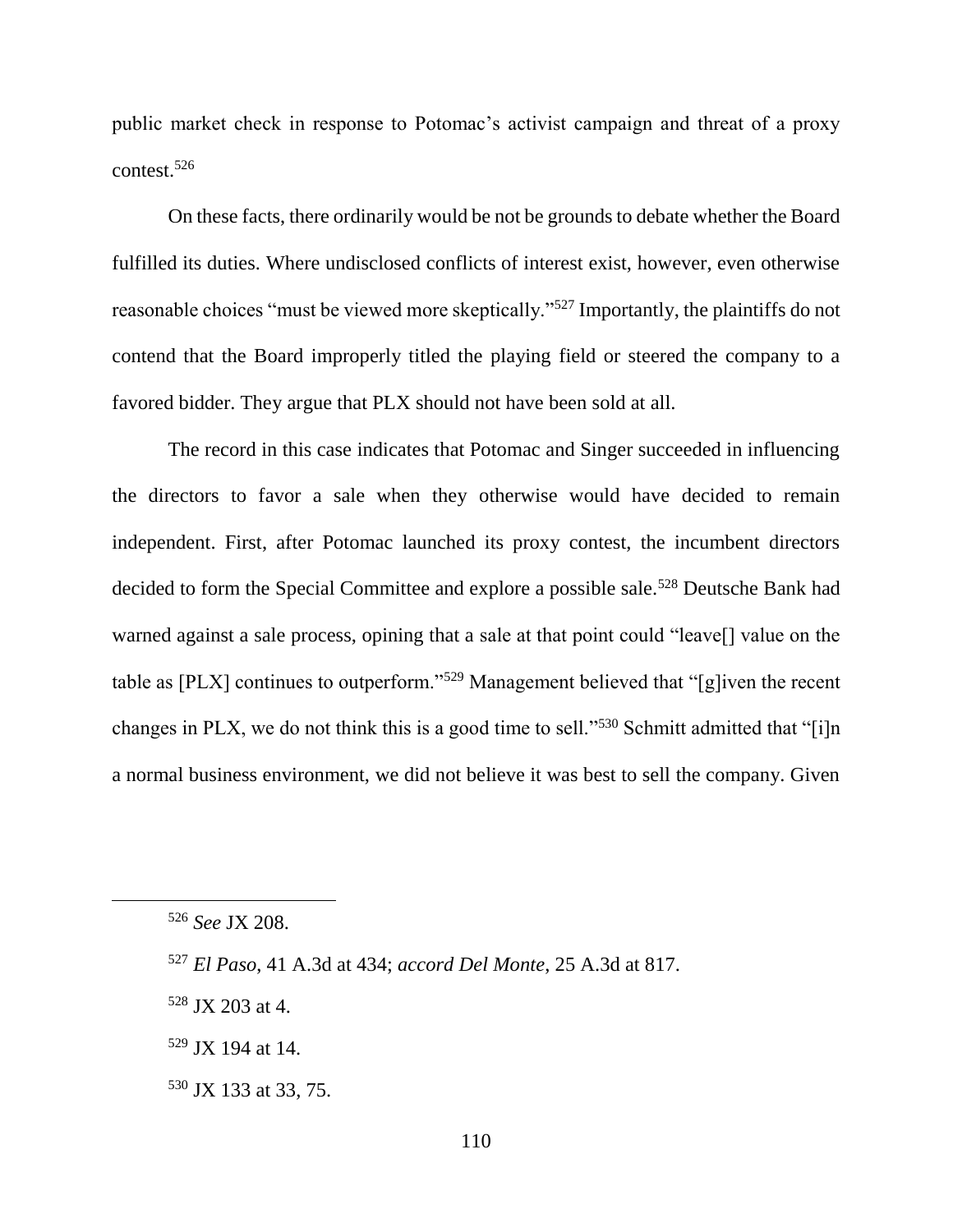the situation, that may have caused us to look at things a little differently."<sup>531</sup> Riordan agreed that the authorization of the Special Committee was prompted by Potomac's intervention.<sup>532</sup> This was a Board that was susceptible to activist pressure.

Second, after Singer and Potomac's other nominees joined the Board, the incumbent directors found within themselves a new willingness to support a sale at prices below the values that they had previously rejected. In April 2013, PLX had firmly turned down Avago's approaches and told Krause that any future proposal would have to "start with a 7."<sup>533</sup> During the ensuing year, PLX's business grew stronger and its market share increased.<sup>534</sup> Whipple explained the dynamic as follows:

We sold PLX to IDT for \$7 a share, cash and stock. A year later, we were the monopoly in the business. We had killed . . . IDT's ability to compete in the PCI Express business. We had finished our most profitable year. We had gotten rid of Teranetics. We had a technology which we believed was going to be dramatically more powerful than the Ethernet technologies that existed in the data center today. And we sold the company for less than \$7. I thought that was wrong.<sup>535</sup>

 $\overline{a}$ 

<sup>533</sup> JX 158 at 2; JX 161 at 2.

<sup>534</sup> *See* JX 282 at 19, 21; Whipple Dep. 71, 89–90.

<sup>535</sup> Whipple Dep. 60–61; *see id.* at 62 (testifying that 2014 was not the time to sell PLX); *id.* ("A few years later, after PCI ExpressFabric had developed, we would have been worth a lot more money."); Riordan Dep. 77–78 (testifying that PLX was "at a low point in the company's potential value"); *see also* JX 189 at 2 (August 4, 2013 letter to Singer stating: "While we continue to be open to exploring alternatives to maximize stockholder value, our Board does not believe that a commitment to acting in the best interests of all stockholders and to maximizing stockholder value means selling PLX at an inopportune time and for an inadequate price – even if that price represents a premium to the current trading price."); JX 133 at 33, 75 (April 8, 2013 presentation to PLX's insurance carriers

<sup>531</sup> Schmitt Dep. 52.

<sup>532</sup> Riordan Dep. 106.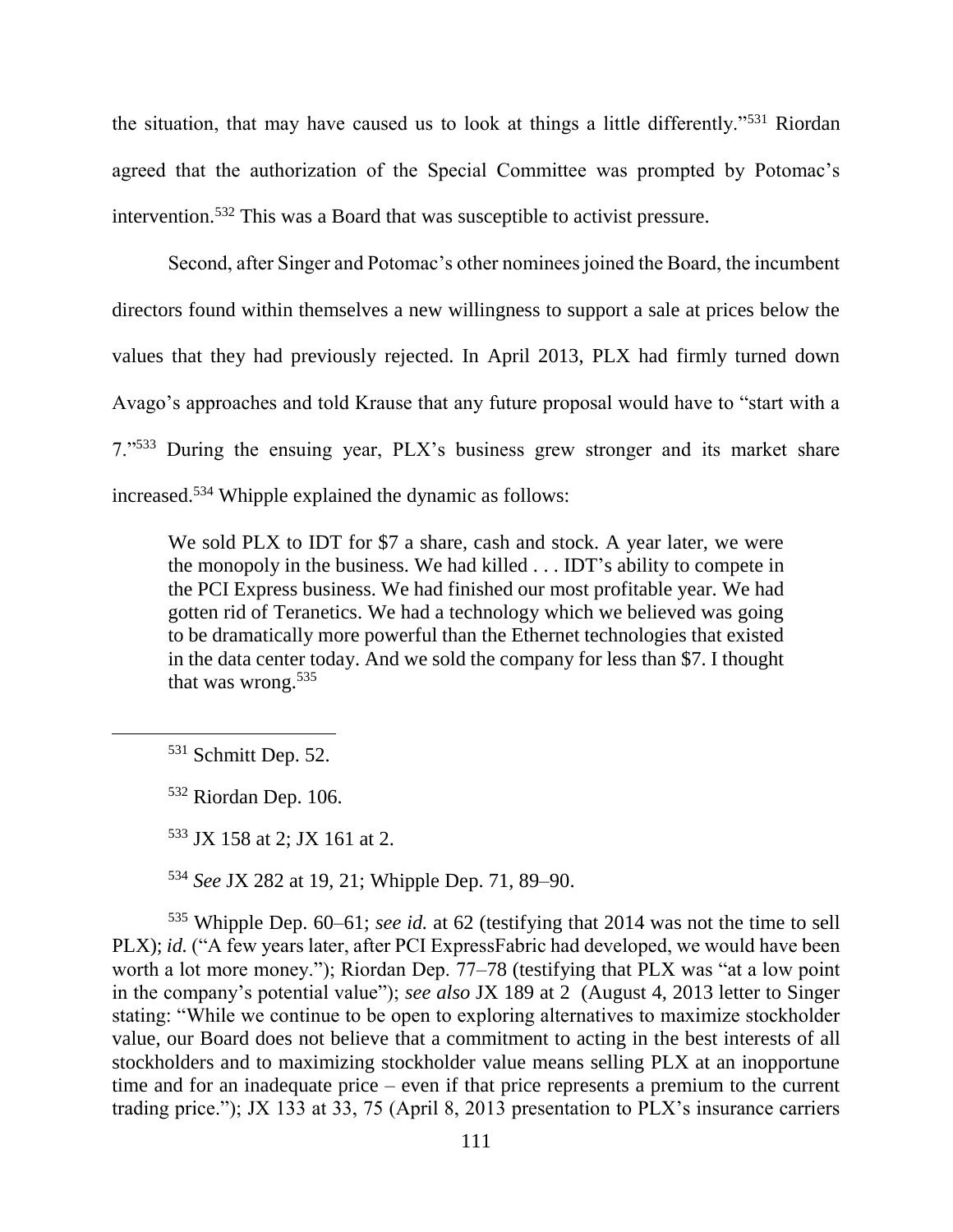Yet once Singer and Potomac's other nominees had joined the Board, the directors agreed to accept less than what they had rejected when PLX's business was weaker.

Third, the incumbent directors deferred to Singer when he sought to position himself to best achieve a sale. After being elected to the Board, Singer asked to chair the Special Committee.<sup>536</sup> The Board agreed.<sup>537</sup> Later, when Salameh suggested that that the Special Committee was no longer needed, Singer resisted.<sup>538</sup> The Special Committee remained in place, and its existence and Singer's status as Chair were disclosed in PLX's Form 10-K.<sup>539</sup>

Fourth, the directors permitted Singer to take control of the sale process when it mattered most.<sup>540</sup> From January until April 2014, while Avago was busy with the LSI transaction, Singer bided his time and was not overly forceful. But when Avago resurfaced, Singer asserted himself. He caucused privately with Deutsche Bank,<sup>541</sup> and he had one-on-

stating: "Given the recent changes at PLX, we do not think this is a good time to sell."); Schmitt Dep. 17 ("Q. And you formed [the Special Committee], but, again, there was . . . nothing to indicate that you – that you folks believed that this was a good time to sell the company, correct? [Objection] A. I'll say that's correct.").

<sup>536</sup> *See* JX 330.

<sup>537</sup> JX 360 at 2–3.

<sup>538</sup> *See* JX 405.

<sup>539</sup> *See* JX 408 at 7, 9.

<sup>540</sup> *See* Whipple Dep. 67 (testifying that Singer "took control of the special committee").

<sup>541</sup> *See* JX 413; JX 512 at 1; JX 1026; JX 1029; JX 1030.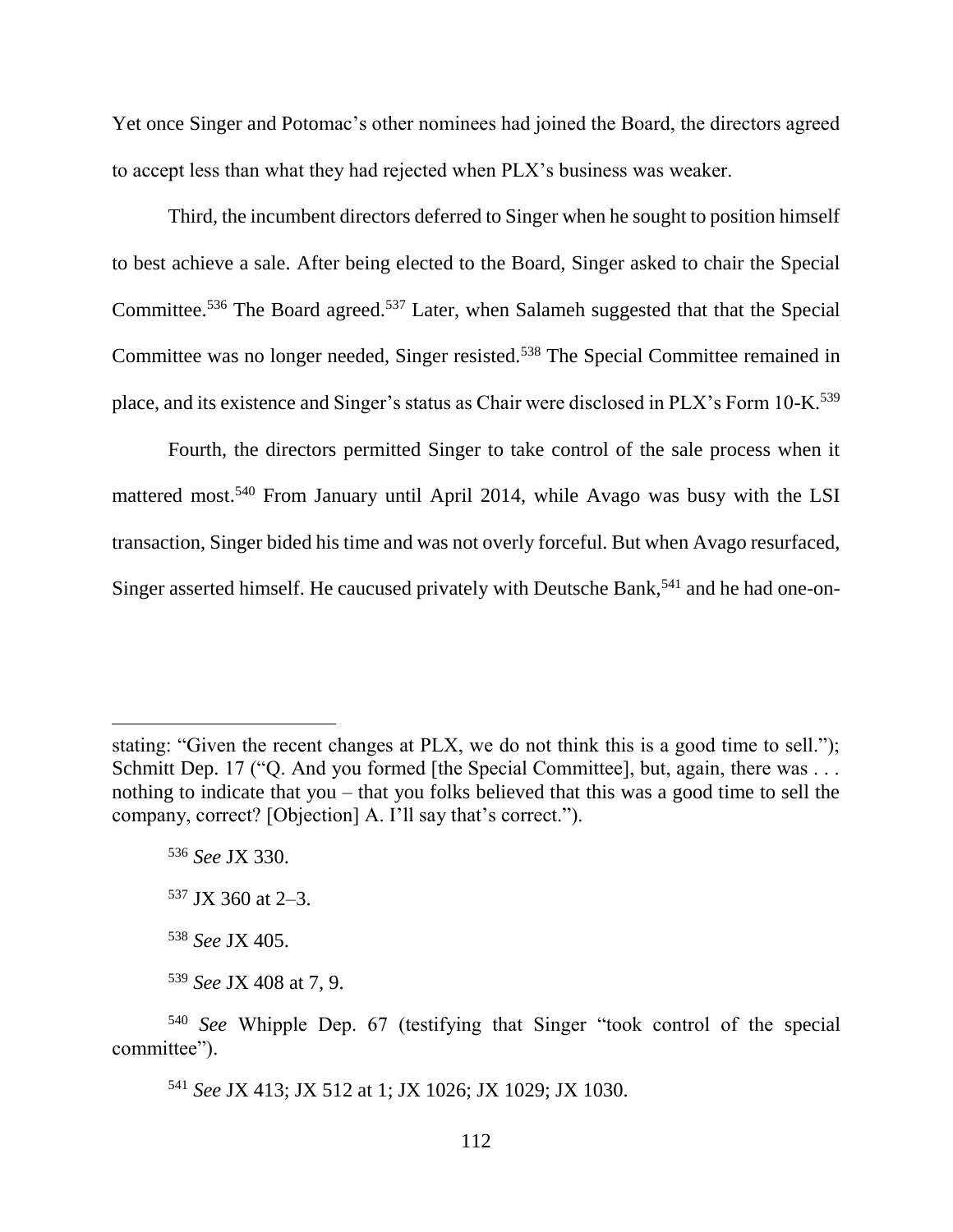one meetings with Avago.<sup>542</sup> During a pivotal meeting on May 23, 2014, Singer guided the Special Committee to the counteroffer of \$6.75 per share.<sup>543</sup> On May 24, he obtained Board approval to make the counteroffer and to conclude a deal at a price of \$6.50 or higher.<sup>544</sup>

Fifth, at the time they approved the counteroffer and granted authority for a deal at \$6.50, the directors lacked essential information. As in *Rural Metro*, they had not yet received a valuation of the Company on a standalone basis.<sup>545</sup> Deutsche Bank had quickly pulled together some market information at Singer's request to support a counteroffer at \$6.75 per share, but that was it. $546$ 

<sup>542</sup> *See* JX 423 at 1; JX 424; JX 433 at 1; JX 472 at 1; JX 518 at 2; *see* Singer Tr. 236–44.

<sup>543</sup> Schmitt Dep.172.

<sup>544</sup> JX 465 at 5.

<sup>545</sup> *See Rural Metro*, 88 A.3d at 95–96 ("Because RBC did not prepare a valuation deck until March 27, RBC was not prepared to discuss valuation at critical meetings in March 2011. During the final negotiations over price, RBC took advantage of the informational vacuum it created to prime the directors to support a deal at \$17.25."); *id.* at 96 ("Because the Board's financial advisors did not provide the directors with valuation materials until the final board meeting, just hours before the merger was approved, the directors did not have an opportunity to examine those materials critically and understand how the value of the merger compared to Rural's value as a going concern."). *Cf. El Paso*, 41 A.3d at 441 (citing problems created by conflicted financial advisor "hav[ing] its hands in the dough" of the financial analyses of potential alternatives; noting "questionable aspects" to the conflicted financial advisor's valuation "that could be seen as suspicious"); *id.* at 444–45 (citing "odd aspects to some of the financial analyses presented, which seem to go some way to making the . . . bid look more favorable . . . than perhaps a more consistent approach to valuation would have done").

<sup>546</sup> *See* JX 1030.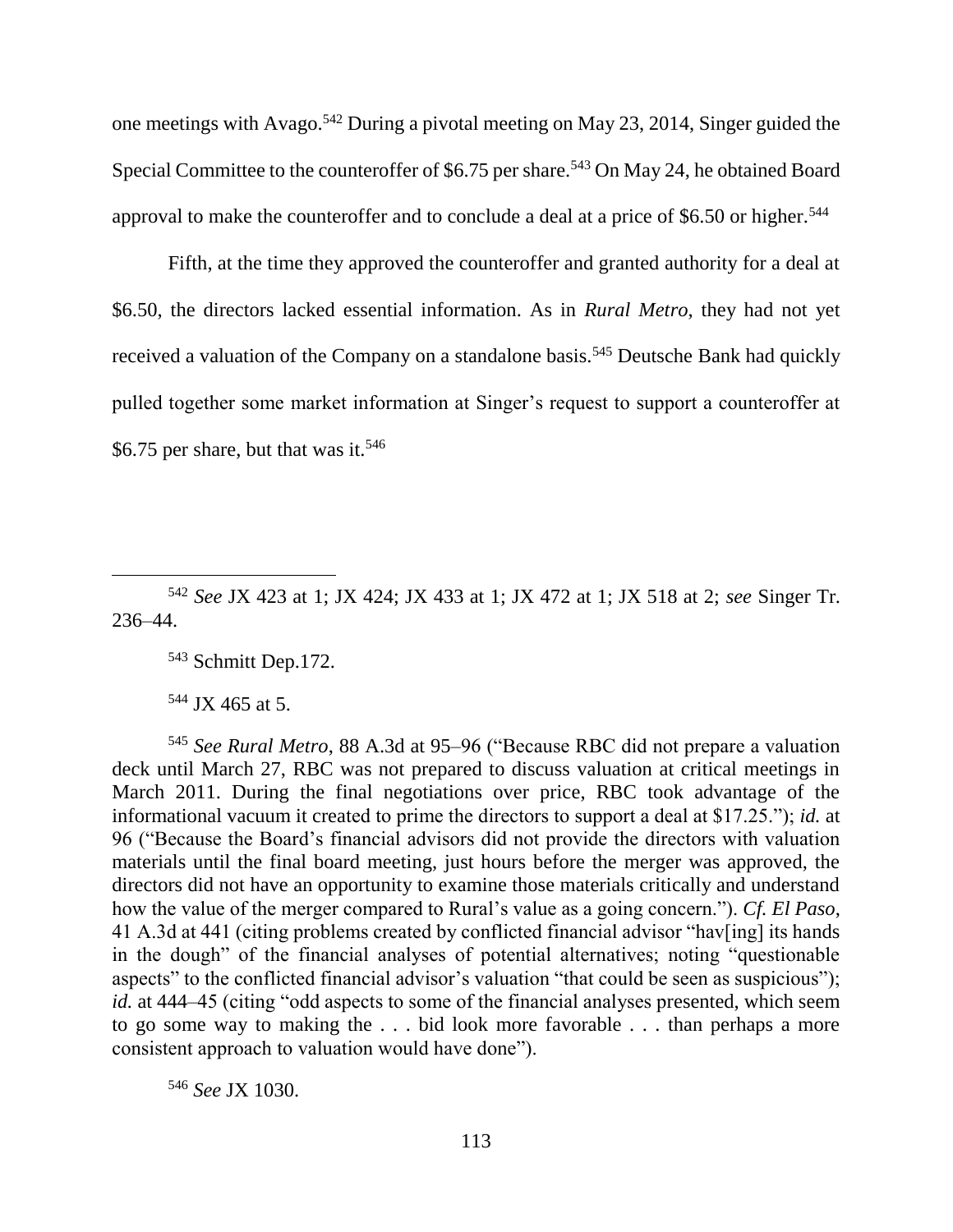Sixth, Schmitt candidly recognized when the Special Committee decided on its counteroffer, it was engaging in the "art of the possible."<sup>547</sup> In contrast to the enhanced scrutiny standard, which requires that directors "seek the transaction offering the best value reasonably available to the stockholders,"<sup>548</sup> the art of the possible refers to "the attainable" ... the next best."<sup>549</sup> Singer similarly testified that the Special Committee was focused on maintaining "deal momentum."<sup>550</sup> This testimony provides direct evidence of breach.<sup>551</sup>

Seventh, consistent with a desire to get to a result, the Special Committee instructed management during its meeting on May 23, 2014, to generate a lower set of revenue projections, even though there had not been any new developments in PLX's business to

<sup>547</sup> Schmitt Dep. 172–173.

<sup>548</sup> *QVC*, 637 A.2d at 43.

<sup>549</sup> Brent J. Hutton, *For the Protection of Investors and the Public: Why Fannie Mae's Mortgage-Backed Securities Should Be Subject to the Disclosure Requirements of the Securities Act of 1933*, 89 Tul. L. Rev. 125, 127 (2014) (internal quotation marks omitted).

<sup>550</sup> Singer Tr. 254–55.

<sup>551</sup> *Cf. In re First Boston, Inc. S'holders Litig.*, 1990 WL 78836, at \*7 (Del. Ch. June 7, 1990) (Allen, C.) (explaining that directors who serve on a special committee to evaluate an interested transaction are expected not simply to assess fairness but rather "to approve only a transaction that is in the best interests of the public shareholders, [and] to say no to any transaction that is not fair to those shareholders and is not the best transaction available"); *In re Trans World Airlines, Inc. S'holders Litig.*, 1988 WL 111271, at \*5 (1988) (Allen, C.) (observing that special negotiating committee members who believed their only obligation was to determine fairness and not to maximize value for the common stock had an "imperfect appreciation of the proper scope and purpose of such a special committee"), *abrogated on other grounds by Kahn v. Lynch Commc'n Sys., Inc.*, 638 A.2d 1110 (Del. 1994).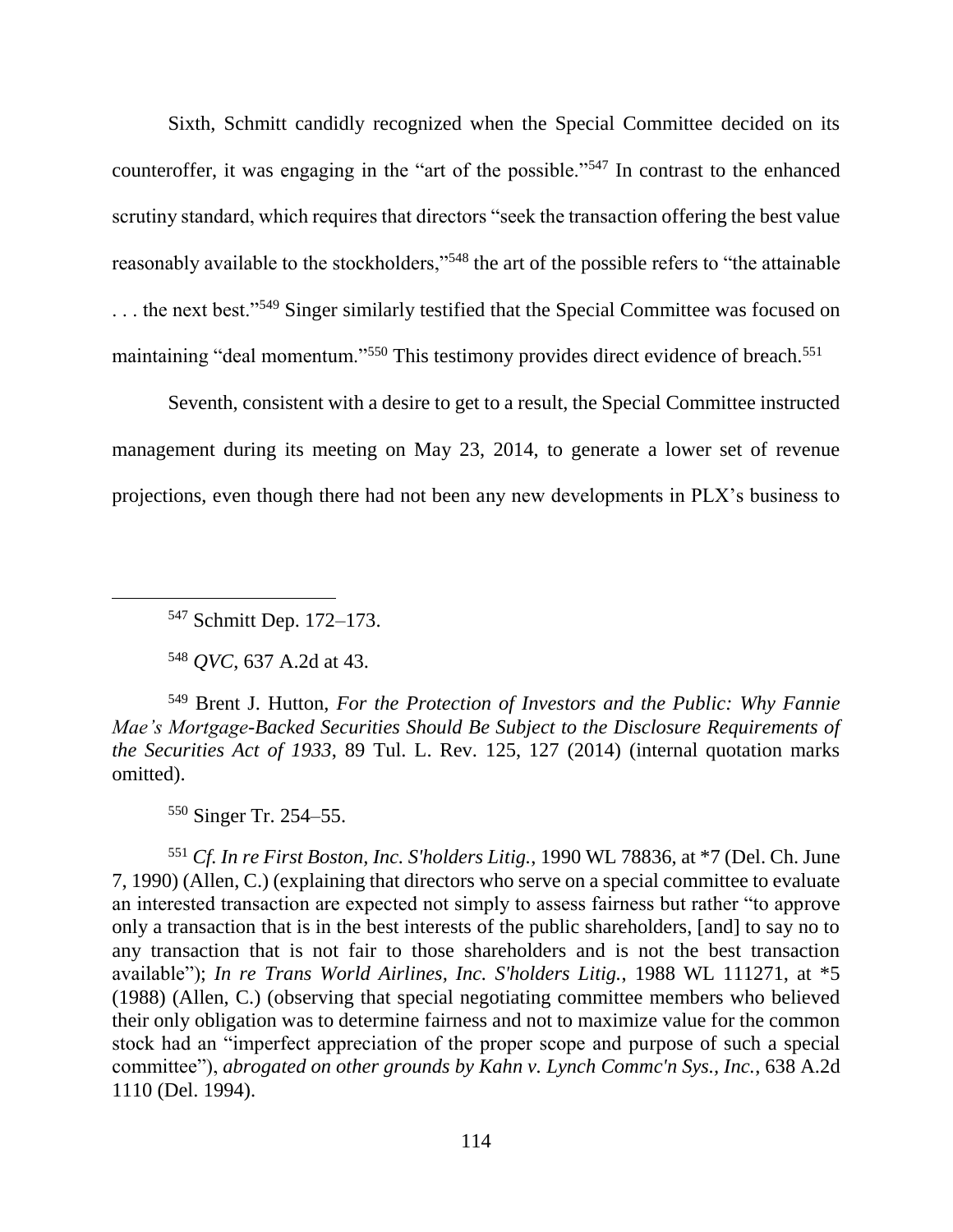warrant changing the December 2013 Projections.<sup>552</sup> The Special Committee also decided that Deutsche Bank did not need to engage in any additional pre-signing market check activities.<sup>553</sup>

Taken as a whole, this evidence suggests that Potomac and Singer undermined the Board's process and led the Board into a deal that it otherwise would not have approved. Yet in spite of this evidence, I could not conclude that the Board's decisions fell outside the range of reasonableness without one other critical fact: Krause's secret tip to Deutsch Bank in December 2013 about Avago's plans for PLX. In my view, by withholding this information from the rest of the Board, Singer breached his fiduciary duty and induced the other directors to breach theirs. For present purposes, by withholding this information, he fatally undermined the sale process.

No one can tell what would have happened if Singer and Deutsche Bank had been candid, but the Board might well have proceeded differently.<sup>554</sup> Knowing that Avago planned to return to the table once it completed the LSI acquisition, the Board could have been more vigorous in its pre-signing market canvas. Had the directors been armed with the knowledge that Avago expected to pay \$300 million, they could have negotiated more

<sup>552</sup> JX 459 at 3.

<sup>553</sup> *See id.*

<sup>554</sup> *See Rural Metro*, 88 A.3d at 101 ("RBC's self-interested manipulations caused the Rural process to unfold differently than it otherwise would have."); *El Paso*, 41 A.3d at 447 ("No one can tell what would have happened had unconflicted parties negotiated the Merger. That is beyond the capacity of humans."); *Del Monte*, 25 A.3d at 833 ("But for Barclays' manipulations, the Del Monte process would have played out differently.").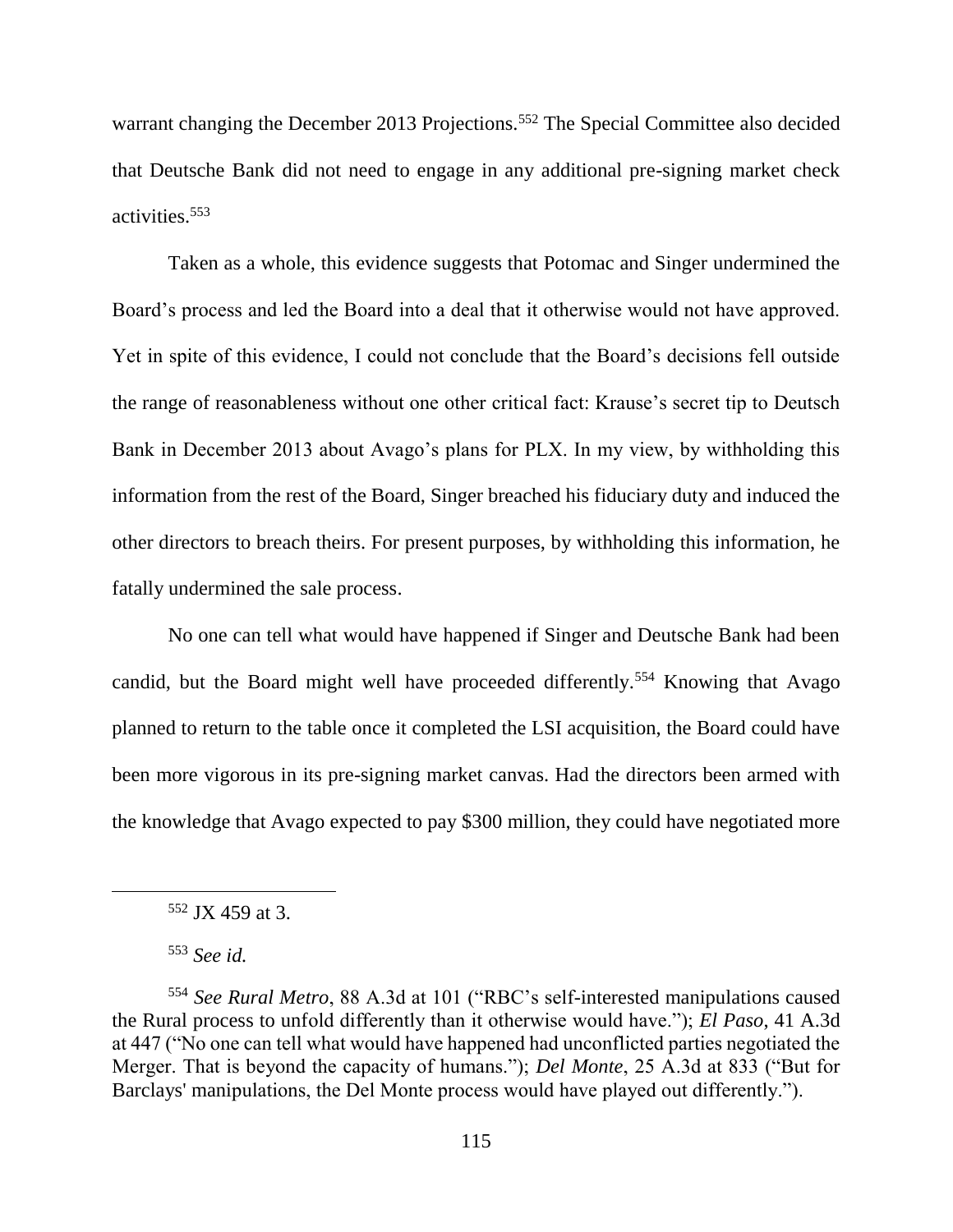effectively for a higher price. Most important, the Board could have taken more time to consider the Company's alternatives in depth, rather than agreeing in principle to a deal at Avago's preferred price after nine busy days in May. Among other things, they could have made sure that Deutsche Bank had prepared a current valuation of the Company, and they could have addressed any concerns about the December 2013 Projections more thoroughly.

Viewing the record as a whole, and with particular emphasis on Singer and Deutsche Bank's failure to disclose Krause's tip, the plaintiffs proved that "the adequacy of the decisionmaking process employed by the directors, including the information on which the directors based their decision" fell outside the range of reasonableness.<sup>555</sup> The plaintiffs therefore proved a breach of duty in connection with the sale process.

### **C. Knowing Participation In The Breach**

The third element of a claim for aiding and abetting is the third party's knowing participation in the breach. "The adjective 'knowing' modifies the concept of 'participation,' not breach."<sup>556</sup> The underlying wrong does not have to be knowing or intentional; it can be a breach of the duty of care.<sup>557</sup>

<sup>555</sup> *See QVC*, 637 A.2d at 45.

 $\overline{a}$ 

<sup>556</sup> *Rural Metro*, 88 A.3d at 97.

<sup>557</sup> *Singh v. Attenborough*, 137 A.3d 151, 152–53 (Del. 2016) (ORDER); *see RBC Capital*, 129 A.3d at 862 (affirming imposition of liability on financial advisor who aided and abetted the board's breach of its duty of care). *See generally* Restatement (Second) of Torts § 876 cmt. d (Am. Law Inst. 1979) (explaining that secondary liability can attach where the underlying breach "is merely a negligent act" and "applies whether or not the [underlying wrongdoer] knows his act is tortious").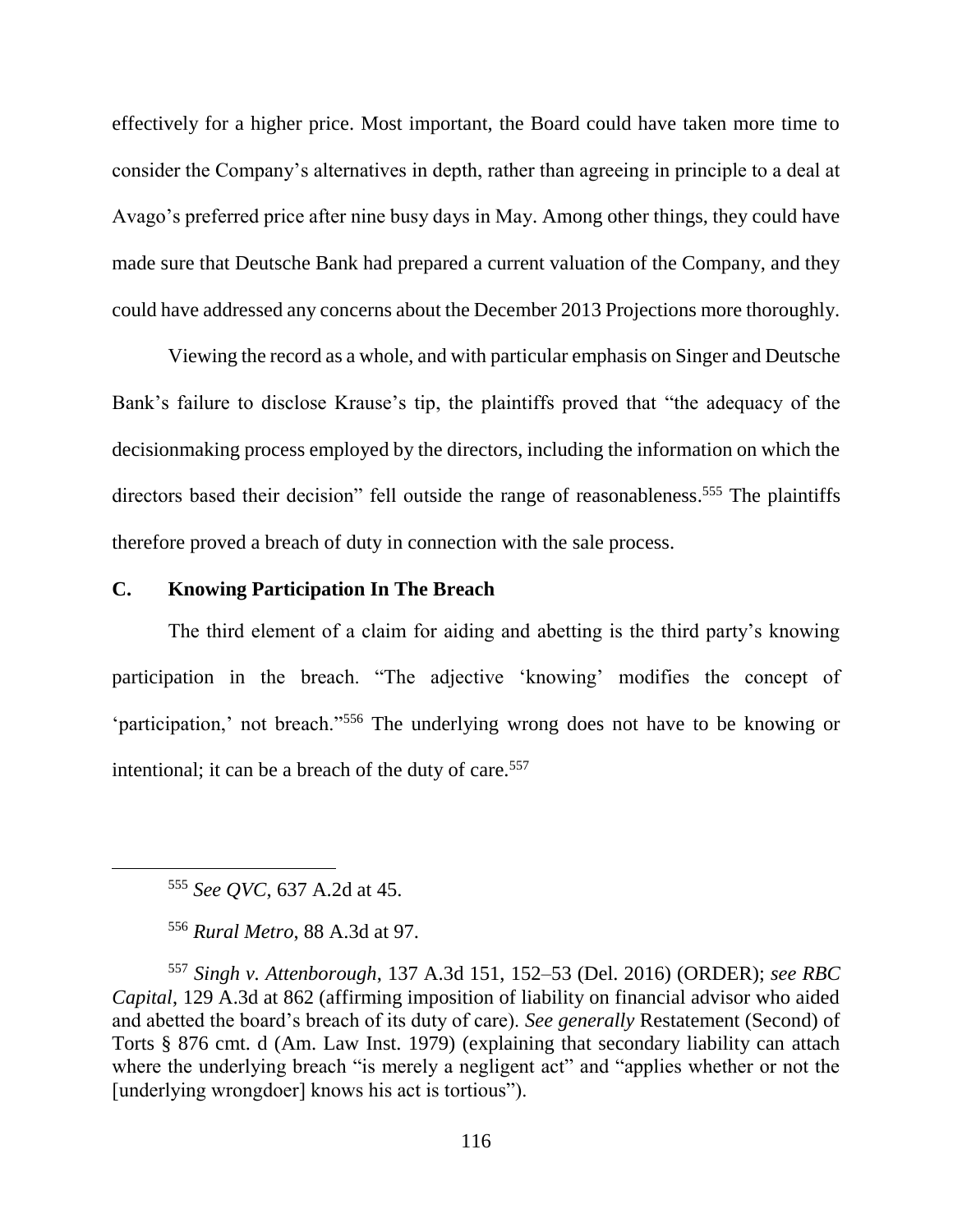Under 876(b) of the Restatement (Second) of Torts, knowing participation exists

when a third party:

 $\overline{a}$ 

(a) does a tortious act in concert with the other or pursuant to a common design with him, or

(b) knows that the other's conduct constitutes a breach of duty and gives substantial assistance or encouragement to the other so to conduct himself, or

(c) gives substantial assistance to the other in accomplishing a tortious result and his own conduct, separately considered, constitutes a breach of duty to the third person*.* 558

For purposes of a board decision, the requirement of participation can be established if the

third party "participated in the board's decisions, conspired with [the] board, or otherwise

caused the board to make the decisions at issue."<sup>559</sup> In particular, a third party can be liable

for aiding and abetting a breach of the duty of care if the third party "purposely induced

the breach of the duty of care  $\dots$ ."<sup>560</sup> The method of facilitating the breach can include

<sup>560</sup> *Goodwin v. Live Entm't, Inc.*, 1999 WL 64265, at \*28 (Del. Ch. Jan. 25, 1999) (Strine, V.C.) (granting summary judgment in favor of defendants charged with aiding and abetting a breach of the duty of care but suggesting that such a claim could proceed if "third-parties, for improper motives of their own, intentionally duped the Live directors into breaching their duty of care"); *RBC Capital*, 129 A.3d at 842 (upholding finding of aiding and abetting where financial advisor inexplicably modified its precedent transaction analysis); *Wayport*, 76 A.3d at 322 n.3 ("[A] non-fiduciary aider and abettor could face different liability exposure than the defendant fiduciaries if, for example, the non-fiduciary misled unwitting directors to achieve a desired result."); *see also Mills Acq.*, 559 A.2d at 1283-84, 1284 n.33 (describing management's knowing silence about a tip as "a fraud on the Board"); *Del Monte*, 25 A.3d at 836 (holding that investment bank's knowing silence about its buy-side intentions, its involvement with the successful bidder, and its violation of a no-teaming provision misled the board). *Cf. Singh*, 137 A.3d at 152 ("[A]n advisor

<sup>558</sup> Restatement (Second) of Torts § 876(b) (Am. Law Inst. 1979); *see Anderson v. Airco, Inc.*, 2004 WL 2827887, \*2–3 (Del. Super. Nov. 30, 2004).

<sup>559</sup> *Malpiede*, 780 A.2d at 1098.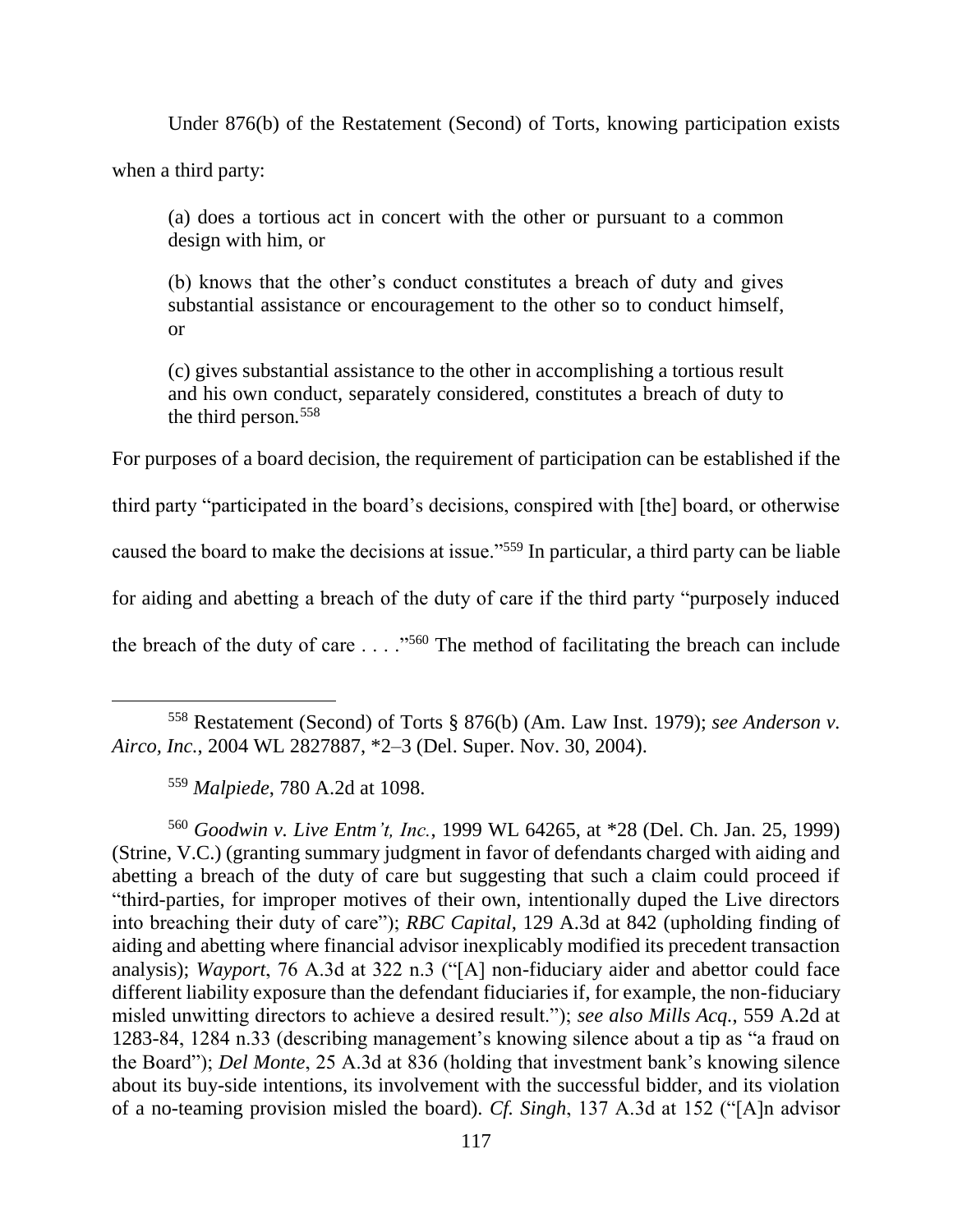"creating the informational vacuum" in which the board breaches its duty of care.<sup>561</sup>

When the aiding and abetting claim targets an unrelated third party, a court's analysis of whether a secondary actor "knowingly participated" is necessarily fact intensive. Illustrative factors include the following:

- The nature of the tortious act that the secondary actor participated in or encouraged, including its severity, the clarity of the violation, the extent of the consequences, and the secondary actor's knowledge of these aspects;
- The amount, kind, and duration of assistance given, including how directly involved the secondary actor was in the primary actor's conduct;
- The nature of the relationship between the secondary and primary actors; and
- The secondary actor's state of mind.<sup>562</sup>

 $\overline{a}$ 

When the fiduciary and primary wrongdoer is also a representative of the secondary

actor who either controls the actor or who occupies a sufficiently high position that his

whose bad-faith actions cause its board clients to breach their situational fiduciary duties. . . is liable for aiding and abetting."); *Technicolor*, 663 A.2d at 1170 n.25 ("[T]he manipulation of the disinterested majority by an interested director vitiates the majority's ability to act as a neutral decision-making body.").

<sup>561</sup> *Rural Metro*, 88 A.3d at 97 (holding that a party is liable for aiding and abetting when it "participates in the breach by misleading the board or creating the informational vacuum"); *see Mesirov v. Enbridge Energy Co., Inc.*, 2018 WL 4182204, at \*15 (Del. Ch. Aug. 29, 2018) (sustaining claim for aiding and abetting against financial advisor for preparing misleading analyses and creating an informational vacuum); *TIBCO Software*, 2015 WL 6155894, at \*25 (same); *In re Nine Sys. Corp. S'holders Litig.*, 2014 WL 4383127, at \*48 (Del. Ch. Sept. 4, 2014) (holding that interested director aided and abetted breach of duty by failing to adequately explain valuation, thereby misleading the board and creating an informational vacuum), *aff'd sub nom. Fuchs v. Wren Holdings, LLC*, 129 A.3d 882 (Del. 2015) (TABLE).

<sup>562</sup> *In re Dole Food, Inc. S'holder Litig.*, 2015 WL 5052214, at \*42 (Del. Ch. Aug. 27, 2015).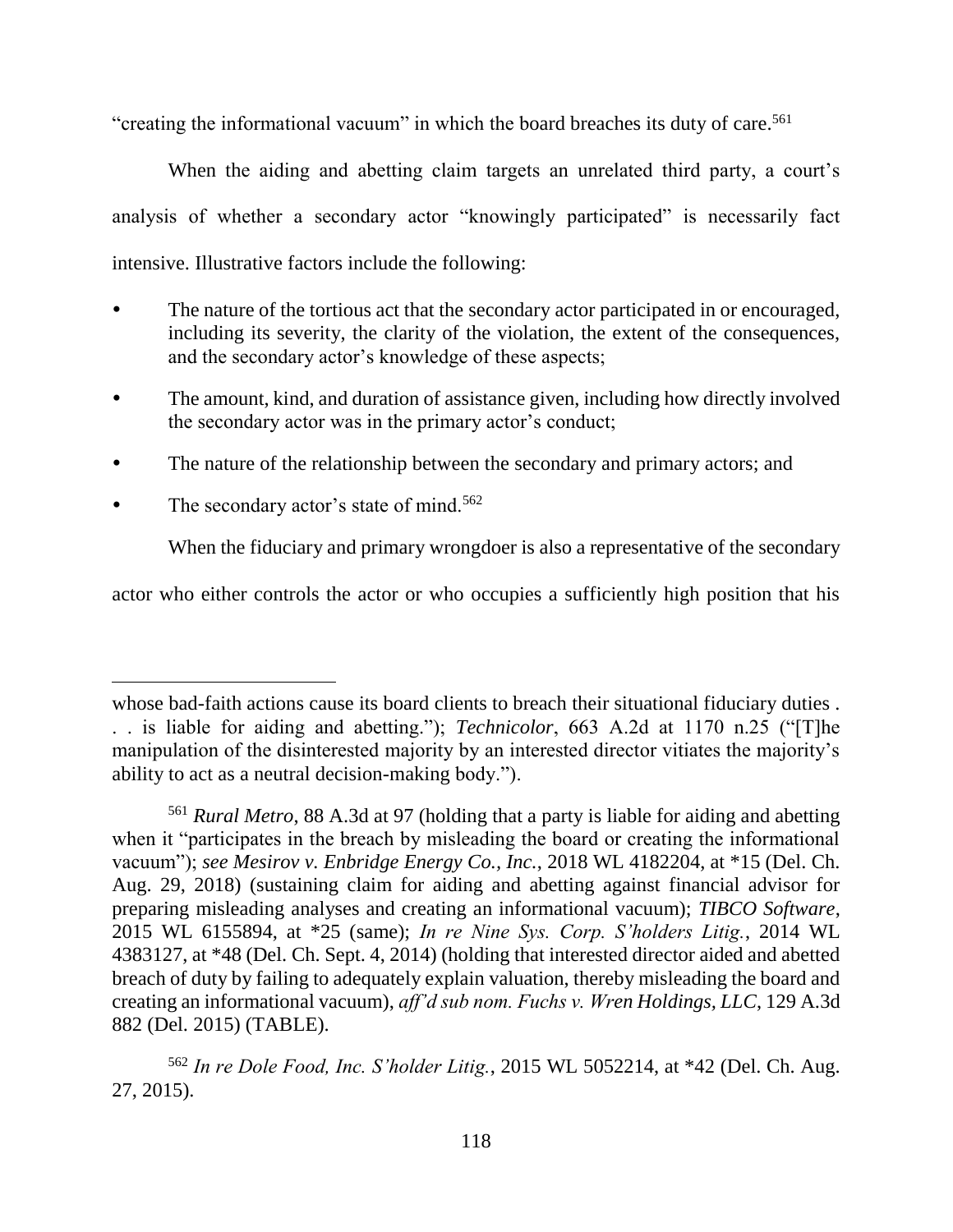knowledge is imputed to the secondary actor, then the test is easier to satisfy. For example, this court has recognized that the acquisition vehicles that a controlling stockholder uses to effectuate an unfair freeze-out merger are liable as aiders and abettors to the same degree as the controller, because the controller's knowledge is imputed to those entities.<sup>563</sup> This court also has employed the same reasoning to recognize that an investment fund can be liable for aiding and abetting when "the same individuals who have made the Fund's investment decisions" are also the fiduciaries who engaged in misconduct.<sup>564</sup>

In this case, Singer was a co-managing member of Potomac and its agent, and his knowledge is imputed to Potomac in those capacities.<sup>565</sup> Singer led Potomac's activist campaign at PLX. Potomac owned PLX stock, filed Schedule 13Ds, served books and records demands, nominated the dissident director slate, filed the proxy materials, and stood to collect the short-term gains from a quick sale. Singer directed Potomac's activities and, once elected to the Board, Singer continued to act on Potomac's behalf. By failing to

<sup>563</sup> *See id.* at \*39; *In re Emerging Commc'ns, Inc. Sholders Litig.*, 2004 WL 1305745, at \*38 (Del. Ch. May 3, 2004).

<sup>564</sup> *Forsythe v. ESC Fund Mgmt. Co.*, 2007 WL 2982247, at \*13 (Del. Ch. Oct. 9, 2007) ("These investment decisions form the basis of the plaintiffs' breach of fiduciary duty claims. Therefore, the court may infer CIBC's knowledge of the Special Limited Partner's and Investment Advisor's breaches of fiduciary duty.").

<sup>565</sup> *See Carsanaro v. Bloodhound Techs., Inc.*, 65 A.3d 618, 642–43 (Del. Ch. 2013) (imputing knowledge of fund principals to investment funds for purposes of "knowing participation" element of aiding and abetting claim); *see also Metro. Life Ins. Co. v. Tremont Gp. Hldgs., Inc.*, 2012 WL 6632681, at \*19 (Del. Ch. Dec. 20, 2012); *Khanna*, 2006 WL 1388744, at \*27; *Carlson v. Hallinan*, 925 A.2d 506, 542 (Del. Ch. 2006).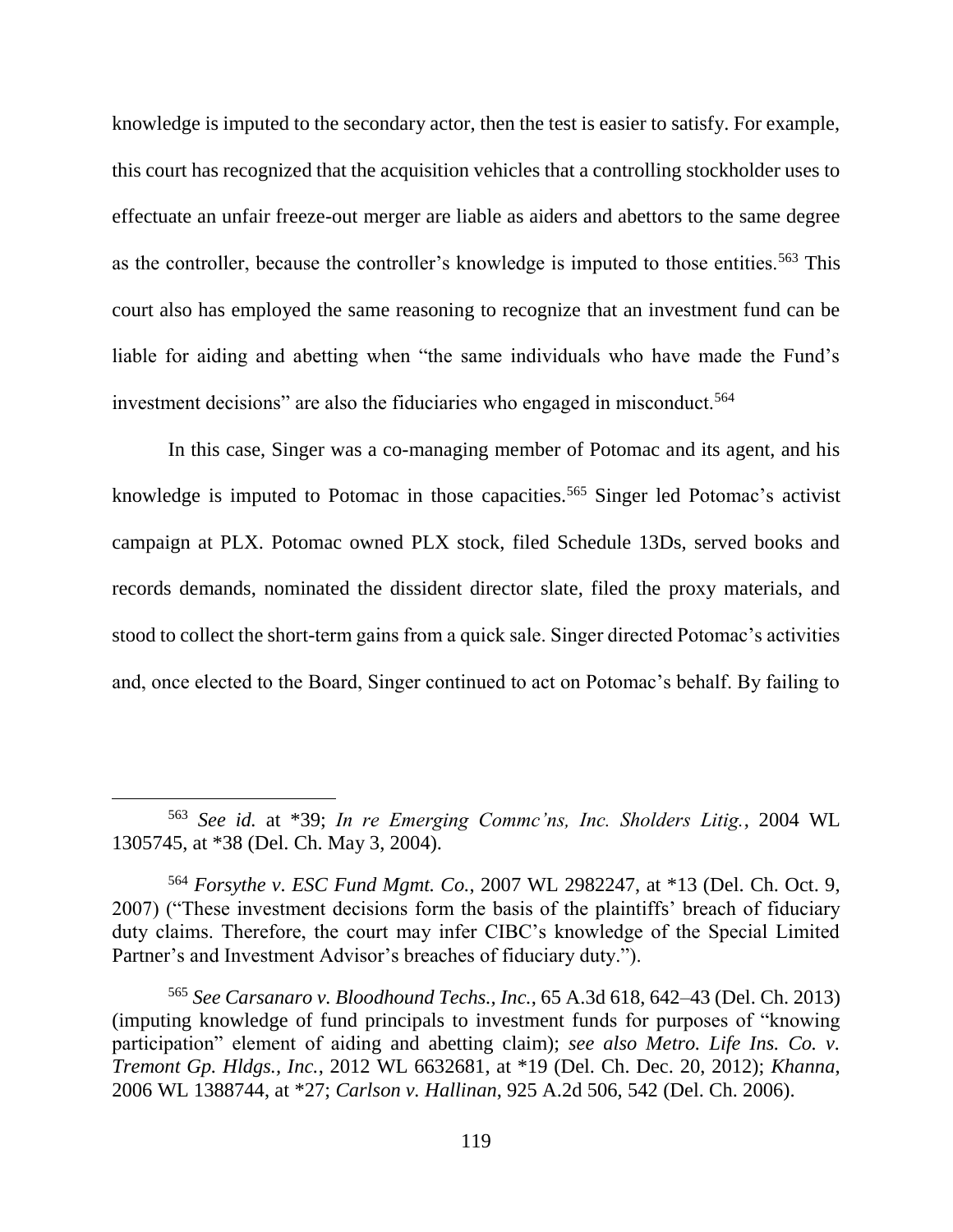share Krause's tip with the Board, Singer created a critical informational gap that contributed to the Board's breach of duty.<sup>566</sup>

Because of Singer's relationship with Potomac and his role in directing and implementing Potomac's strategy, Singer's knowledge and actions can be attributed to Potomac. This holding does not stand for the proposition that the actions of the directorrepresentative of a stockholder can always be attributed to a stockholder.<sup>567</sup> For example, Delaware law does not recognize any basis to attribute the actions of an independent director to the control of the stockholder that nominated or appointed him, simply by virtue of the fact of the nomination or appointment.<sup>568</sup> In this case, the combination of Singer's

 $\overline{a}$ 

<sup>567</sup> *Cf. Khanna v. McMinn*, 2006 WL 1388744, at \*28 (Del. Ch. May 9, 2006) (declining to impute liability to stockholder who appointed director under doctrine of *respondeat superior*"); *Emerson Radio Corp. v. International Jensen Inc.*, 1996 WL 483086, at \*20 n.18 (Del. Ch. Aug. 20, 1996) (declining to impose fiduciary status on fund where one of three general partners who controlled the fund also served as a corporate director).

<sup>566</sup> *See Rural Metro*, 88 A.3d at 99 (holding that investment banker knowingly participated in board's breach of duty where "RBC *created* the unreasonable process and informational gaps that led to the Board's breach of duty." (emphasis added)); *see also Mills Acq.*, 559 A.2d at 1283–84, 1284 n.33 (describing management's knowing silence about a tip as "a fraud upon the Board"); *Del Monte*, 25 A.3d at 836 (holding that investment bank's knowing silence about its buy-side intentions, its involvement with the successful bidder, and its violation of a no-teaming provision misled the board). *Cf. Technicolor*, 663 A.2d at 1170 n.25; *El Paso*, 41 A.3d at 443 ("Worst of all was that the supposedly well-motivated and expert CEO entrusted with all the key price negotiations kept from the Board his interest in pursuing a management buy-out of the Company's E & P business.").

<sup>568</sup> *Cf. Aronson*, 473 A.2d at 816 ("[I]t is not enough to charge that a director was nominated by or elected at the behest of those controlling the outcome of a corporate election. That is the usual way a person becomes a corporate director. It is the care, attention and sense of individual responsibility to the performance of one's duties, not the method of election, that generally touches on independence."); *Khanna*, 2006 WL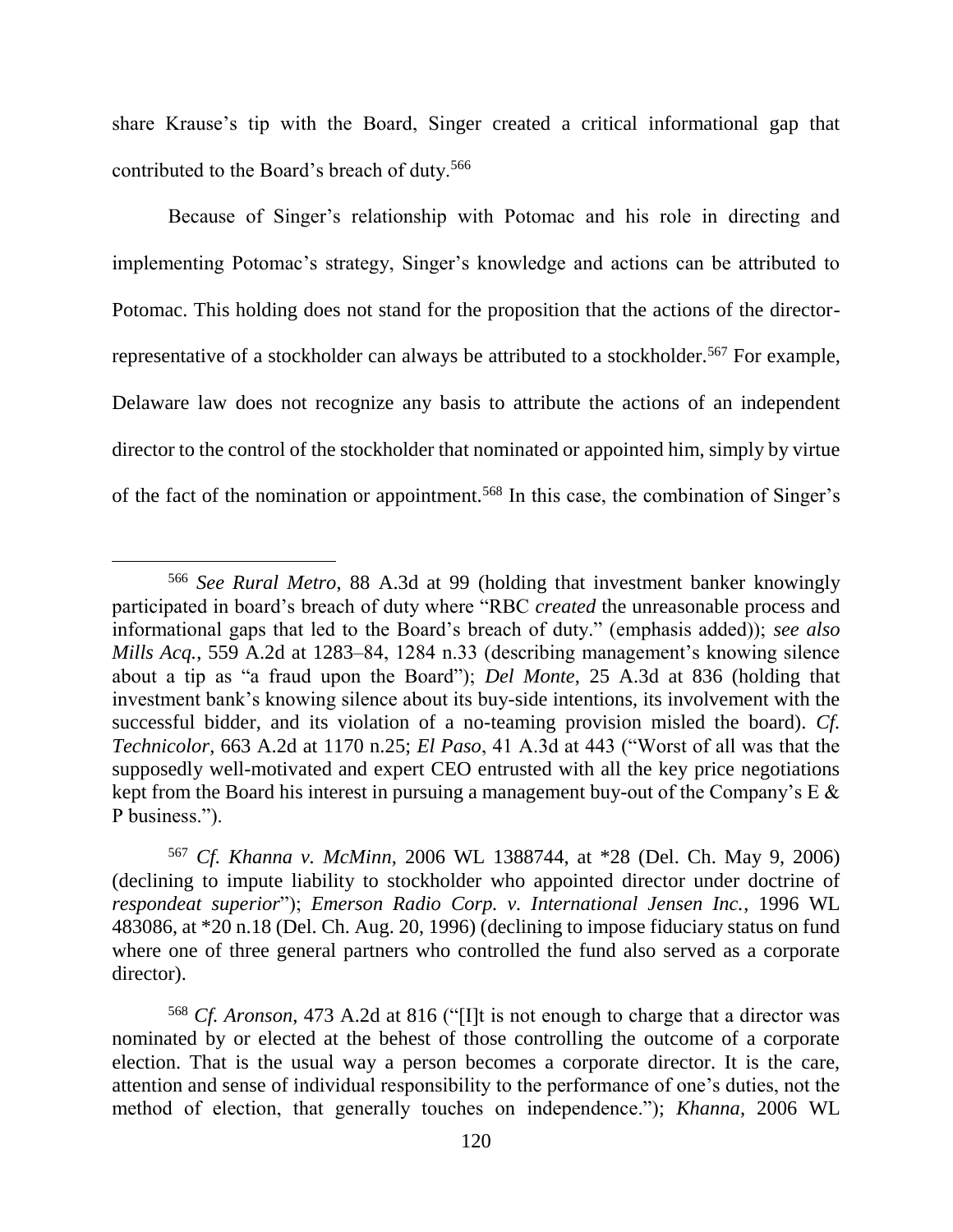position with, ties to, and actions on behalf of Potomac supports a different result and warrants a finding that Potomac knowingly participated in the steps Singer took to breach his fiduciary duties and induce a breach by the Company's other directors. The plaintiffs thus satisfied the third element of their claim for aiding and abetting a breach of fiduciary duty.

### **D. Damages**

 $\overline{a}$ 

The final element of a claim for aiding and abetting is proof of damages that resulted

from the breach. The plaintiffs failed to carry their burden of proof on this element.

When seeking post-closing damages for breach of the duty of disclosure, the plaintiff must prove quantifiable damages that are "logically and reasonably related to the harm or injury for which compensation is being awarded."<sup>569</sup>

The traditional measure of damages is that which is utilized in connection with an award of compensatory damages, whose purpose is to compensate a plaintiff for its proven, actual loss caused by the defendant's wrongful conduct. To achieve that purpose, compensatory damages are measured by the plaintiff's "out-of-pocket" actual loss. Thus, where a merger is found to have been effected at an unfairly low price, the shareholders are normally entitled to out-of-pocket (*i.e.*, compensatory) money damages equal to the

<sup>1388744,</sup> at \*15 ("Directors must be nominated and elected to the board in one fashion or another, and to hold otherwise would unnecessarily subject the independence of many corporate directors to doubt." (footnotes and quotation marks omitted)); *In re W. Nat. Corp. S'holders Litig.*, 2000 WL 710192, at \*15 (Del. Ch. May 22, 2000) ("The fact that a company's executive chairman or a large shareholder played some role in the nomination process should not, without additional evidence, automatically foreclose a director's potential independence.").

<sup>569</sup> *In re J.P. Morgan Chase & Co. S'holder Litig.*, 906 A.2d 766, 773 (Del. 2006).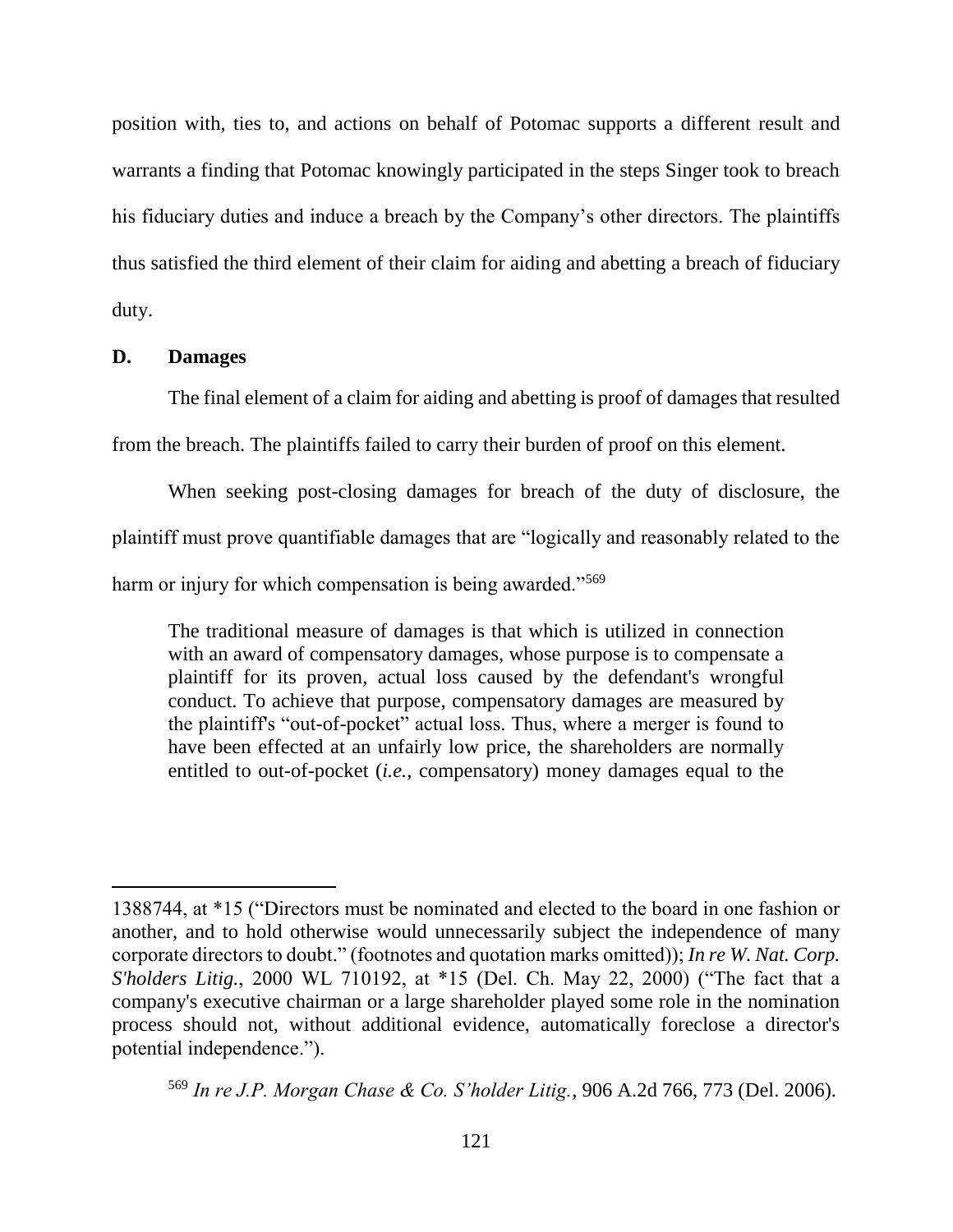"fair" or "intrinsic" value of their stock at the time of the merger, less the price per share that they actually received.<sup>570</sup>

The "fair" or "intrinsic" value of the shares is determined using the same methodologies employed in an appraisal.<sup>571</sup> Consequently, this form of damages is sometimes colloquially called a "quasi-appraisal" remedy.<sup>572</sup> The premise for the award is that without the disclosure of false or misleading information, or the failure to disclose material

 $\overline{a}$ 

<sup>571</sup> *See, e.g.*, *Weinberger*, 457 A.2d 701, 713–14 (Del. 1983) (equating the fair price measure in fiduciary duty action with the fair value standard in appraisal); *Sterling v. Mayflower Hotel Corp.*, 93 A.2d 107, 114 (Del. 1952) (adopting for a breach of fiduciary duty case the valuation standard for appraisal announced in *Tri–Continental Corp. v. Battye*, 74 A.2d 71 (Del. Ch. 1950)); *see also Bershad v. Curtiss–Wright Corp.*, 535 A.2d 840, 845 (Del. 1987) (explaining that fair price measure in a breach of fiduciary duty case "flow[s] from the statutory provisions . . . designed to ensure fair value by an appraisal, 8 Del. C. § 262"); *Rosenblatt v. Getty Oil Co.*, 493 A.2d 929, 940 (Del. 1985) (following *Sterling*); *Poole v. N.V. Deli Maatschappij*, 243 A.2d 67, 69 (Del. 1968) (affirming Court of Chancery's conclusion that when determining the stock's "true value" for purposes of compensatory damages, "the stock is to be evaluated on a going-concern basis and not on a liquidation basis; that the actual or true [value] of the stock is to be determined by considering the various factors of value including earnings, dividends, market price, assets, and the other factors deemed relevant in a stock evaluation problem arising under . . . 8 Del. C. § 262"); *Kessler*, 898 A.2d at 342–44 (determining fair value and using that as a basis for damages in breach of fiduciary duty case); *Emerging Commc'ns*, 2004 WL 1305745, at \*24 (finding that "fair value" was \$38.05, stating that "[f]rom that fair value finding it further follows that the \$10.25 per share merger price was not a 'fair price' within the meaning of the Delaware fiduciary duty case law beginning with *Weinberger*," and granting the difference as damages). *See generally Reis*, 28 A.3d at 461–64.

<sup>572</sup> *See Weinberger*, 457 A.2d at 714 (coining the term to describe the measure of damages for a breach of fiduciary duty by the controlling stockholder and its representatives on subsidiary board). *See generally Orchard Enters.*, 88 A.3d at 42–48.

<sup>570</sup> *Strassburger v. Earley*, 752 A.2d 557, 579 (Del. Ch. 2000).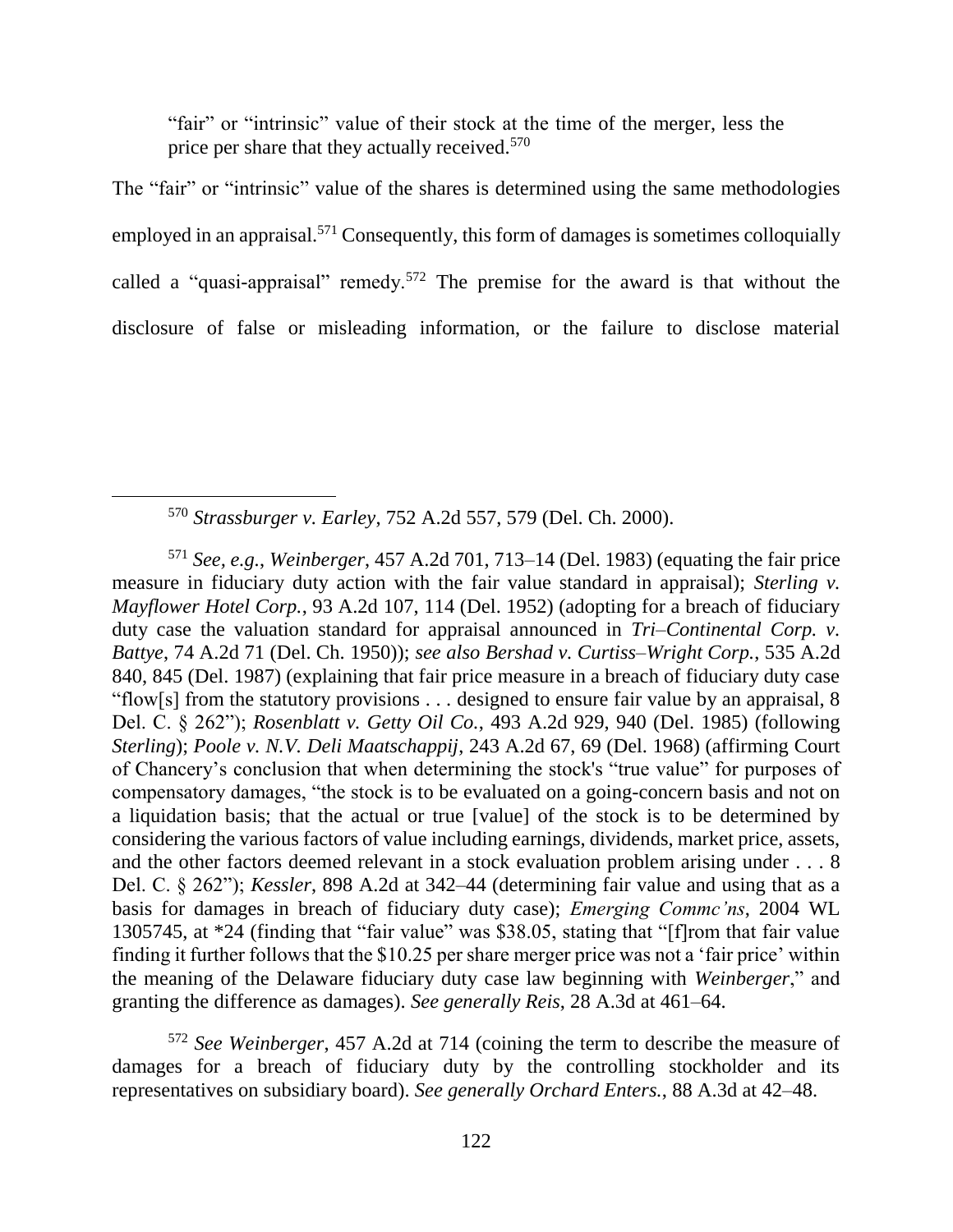information, stockholders could have voted down the transaction and retained their proportionate share of the equity in the corporation as a going concern.<sup>573</sup>

When seeking post-closing damages for a breach of fiduciary duty in a sale process, the measure of damages logically depends on what the plaintiffs contend would have happened absent the breach. If the plaintiffs prove that the defendants could have sold the corporation to the same or to a different acquirer for a higher price, then the measure of damages should be based on the lost transaction price.<sup>574</sup> In this case, the plaintiffs assert that the Company should not have been sold at all and should have continued to operate as an independent going concern. The logical measure of damages is therefore the same as

<sup>573</sup> *See Arnold*, 1995 WL 376919, at \*6; *Wacht v. Continental Hosts, Ltd.*, 1994 WL 525222, at \*1–2 (Del. Ch. Sept. 16, 1994); *see also Turner v. Bernstein*, 768 A.2d 24, 39 (Del. Ch. 2000) (Strine, V.C.) (recognizing that either a quasi-appraisal or rescissory measure of damages could be awarded for a breach the duty of disclosure in a post-closing damages action). *Cf. In re Ocean Drilling & Exploration Co. S'holders Litig.*, 1991 WL 70028, at \*7 (Del. Ch. Apr. 30, 1991) (holding that alleged breaches of fiduciary duty did not threaten irreparable harm because the class could be awarded a quasi-appraisal remedy); *Steiner v. Sizzler Rests. Int'l, Inc.*, 1991 WL 40872, at \*2 (Del. Ch. Mar. 19, 1991) (Allen, C.) (same).

<sup>574</sup> *See Dole*, 2015 WL 5052214, at \*46 (awarding damages of \$2.74 per share, which suggested that "Murdock and Carter's pre-proposal efforts to drive down the market price and their fraud during the negotiations reduced the ultimate deal price by 16.9%"); *HMG/Courtland Properties, Inc. v. Gray*, 749 A.2d 94, 116 (Del. Ch. 1999) (Strine, V.C.) (finding that although price fell within lower range of fairness, "The defendants have failed to persuade me that HMG would not have gotten a materially higher value for Wallingford and the Grossman's Portfolio had Gray and Fieber come clean about Gray's interest. That is, they have not convinced me that their misconduct did not taint the price to HMG's disadvantage."); *see also Bomarko, Inc. v. Int'l Telecharge Inc.*, 794 A.2d 1161, 1184 (Del. Ch. 1999) (holding that although the "uncertainty [about] whether or not ITI could secure financing and restructure" lowered the value of the plaintiffs' shares, the plaintiffs were entitled to a damages award that reflected the possibility that the company might have succeeded absent the fiduciary's disloyal acts), *aff'd*, 766 A.2d 437 (Del. 2000).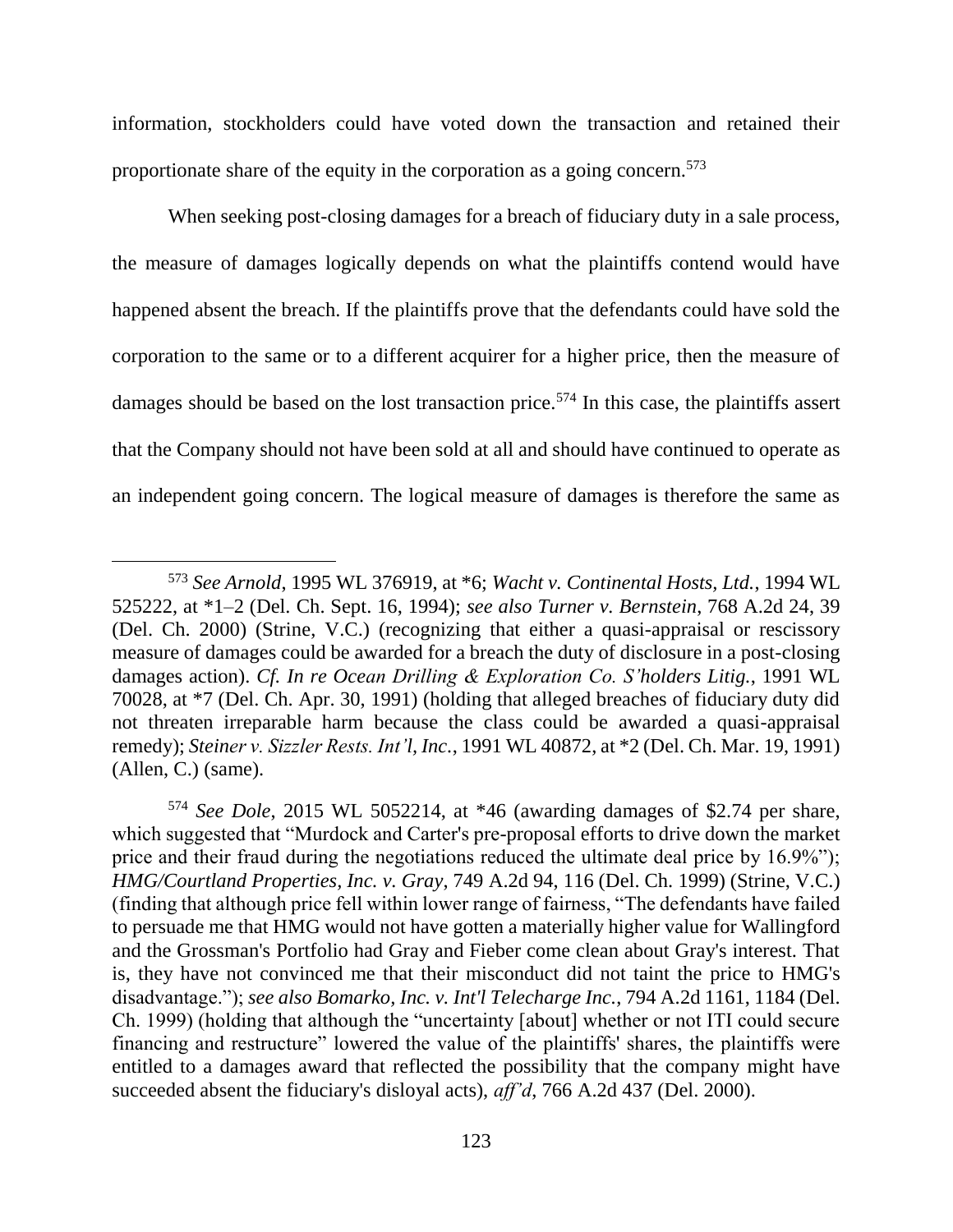the traditional measure for a breach of the duty of disclosure: quasi-appraisal.

The plaintiffs sought to prove that the standalone value of the Company was \$9.86 per share. To support this request, the plaintiffs relied on a discounted cash flow analysis prepared by their valuation expert, Ronald Quintero.<sup>575</sup> Given that the deal price was \$6.50 per share, Quintero's valuation posited that the Company was worth 52% more than what the Board obtained from a third-party acquirer in a synergistic transaction. In a deal involving a financial buyer that could be expected to generate few if any combinatorial synergies, the Delaware Supreme Court recently emphasized the lack of reliability of a discounted cash flow analysis that yielded a result that was  $40\%$  over the deal price.<sup>576</sup>

"Although widely considered the best tool for valuing companies when there is no credible market information and no market check, [discounted cash flow] valuations involve many inputs—all subject to disagreement by well-compensated and highly credentialed experts—and even slight differences in these inputs can produce large valuation gaps."<sup>577</sup> Quintero's discounted cash flow valuation is not sufficiently persuasive to undergird a damages award exceeding half of the deal price.

## $575$  JX 570 ¶ 7.

 $\overline{a}$ 

<sup>576</sup> *DFC Glob. Corp. v. Muirfield Value P'rs.*, 172 A.3d 346, 362 (Del. 2017). *Cf. Merion Capital L.P. v. Lender Processing Servs., Inc.*, 2016 WL 7324170, at \*33 (Del. Ch. Dec. 16, 2016) ("The proximity between [the discounted cash flow] outcome and the result of the sale process is comforting."); *In re Appraisal of Ancestry.com, Inc.*, 2015 WL 399726, at \*23 ("The DCF valuation I have described is close to the market, and gives me comfort that no undetected factor skewed the sales process.").

<sup>577</sup> *Dell, Inc. v. Magnetar Glob. Event Driven Master Fund Ltd.*, 177 A.3d 1, 37–38 (Del. 2017).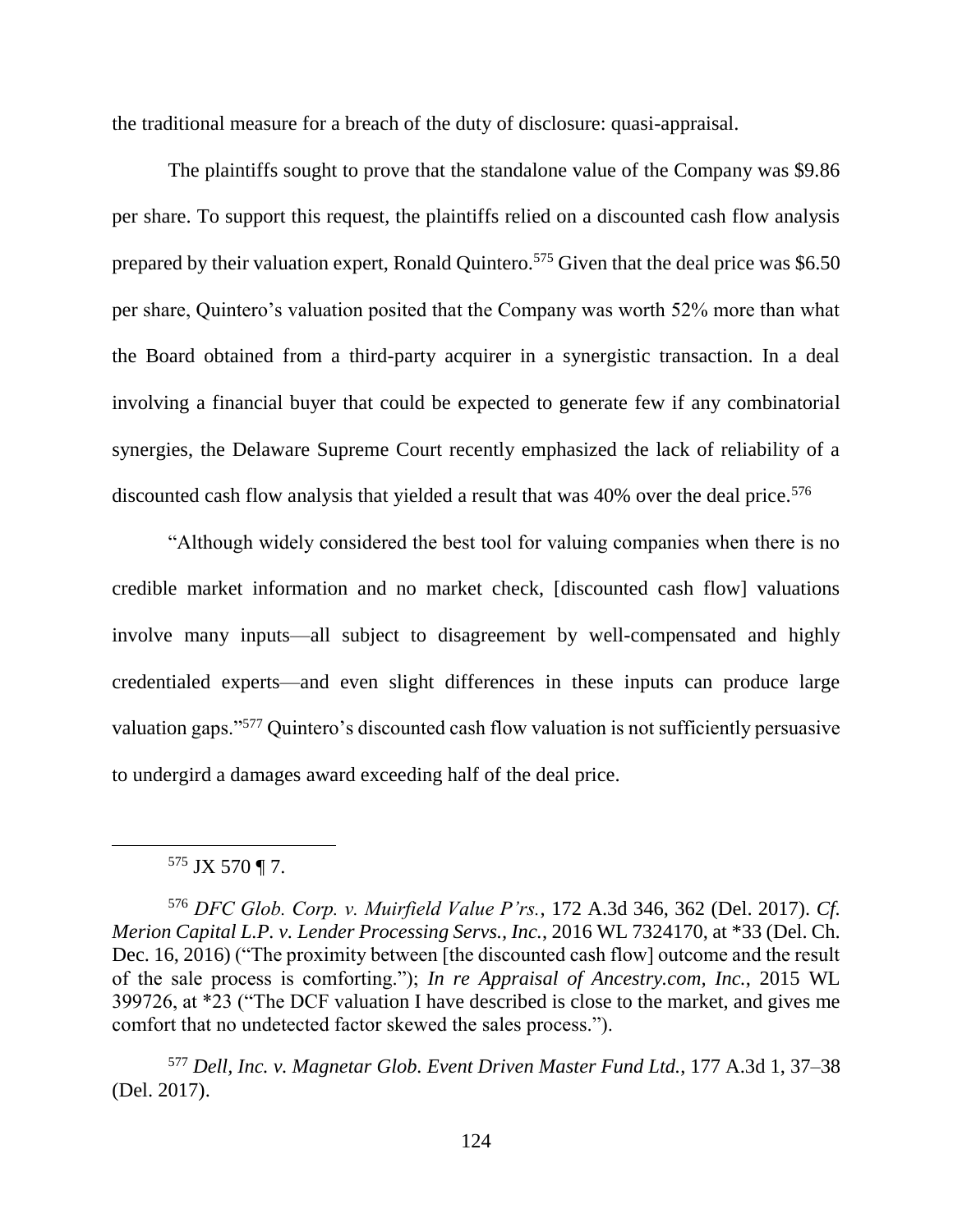The principal inputs in Quintero's valuation came from the December 2013 Projections. They were prepared in the ordinary course of business, adopted by the Board, and used to structure compensation plans and when applying for D&O insurance.<sup>578</sup> Potomac accurately observes that a sentence in the midst of a paragraph about the assumptions on which they were based described the projections as "aggressive," the defense witnesses' coordinated testimony placed excessive emphasis on that qualification. I believe that management thought the projections were a stretch, but that they were attainable. But that does not mean that the December 2013 Projections were sufficiently reliable to serve as the basis for a nine-figure damages award.

To reach the results projected for the later years in the projection period, the December 2013 Projections identified three principal layers of revenue.<sup>579</sup> The first layer contemplated continued growth in PLX's existing "inside the box" switches, which used a technology called PCI Express to facilitate ultra-fast data transfers between components "inside the box" of a single computer.<sup>580</sup> PLX dominated this market, and I would have no difficulty basing a damages award on this aspect of the projections. The second layer contemplated updating PLX's "inside the box" switches to use a new technology called PCI ExpressFabric.<sup>581</sup> This layer was a variant on PLX's existing business, and here too I

<sup>578</sup> *See* JX 385 at 20; JX 383 at 32.

<sup>579</sup> *See* JX 1000 at 5 (depicting three layers of initiatives in varying shades of red).  $580$  Whipple Dep. 91–92.

<sup>581</sup> *Id.*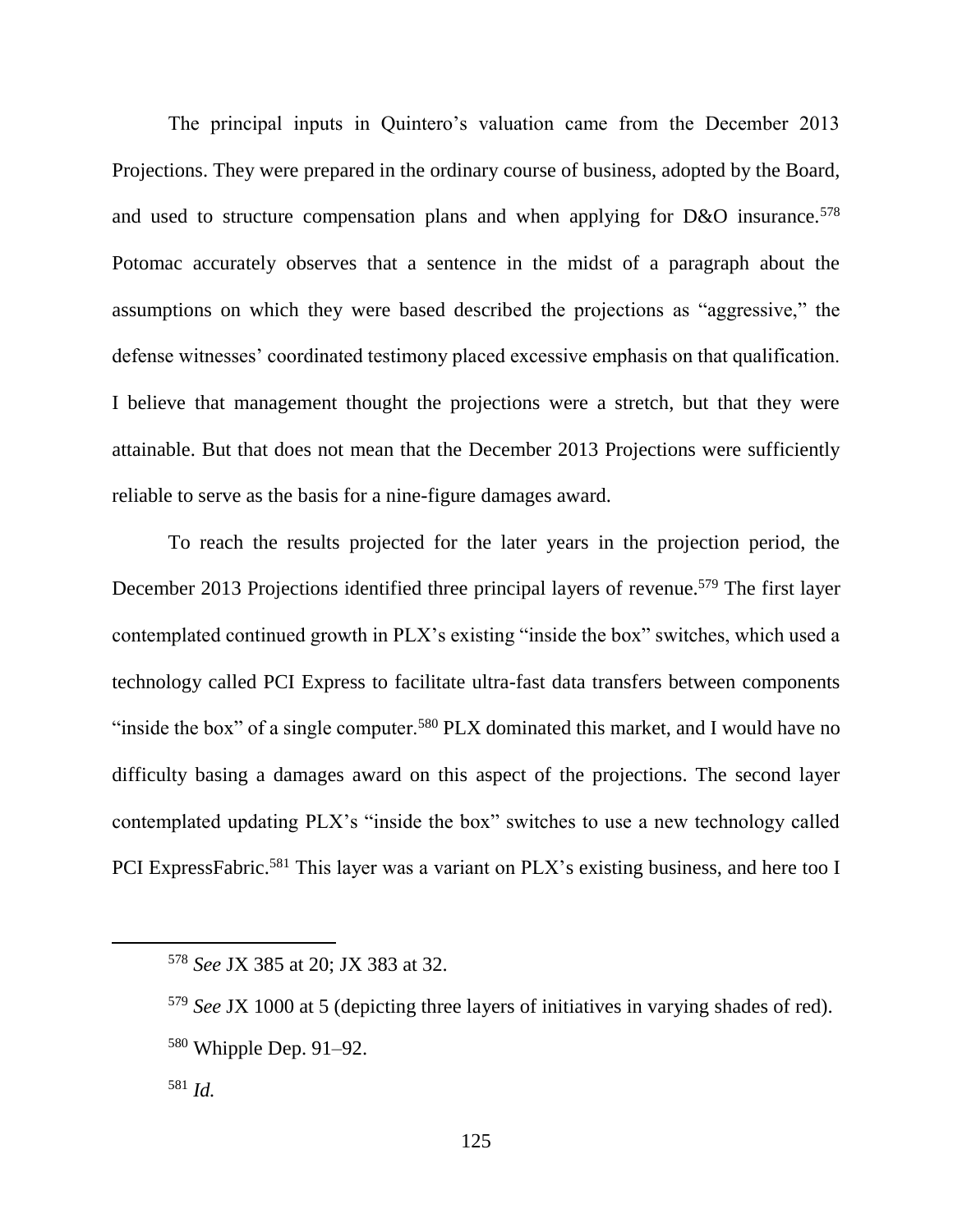would have no difficulty using these figures for purposes of a damages award. Together, these two layers drove compound annual growth rates of 25%, consistent with PLX's historical growth rates.<sup>582</sup>

To achieve even higher growth rates, particularly in 2017 and 2018, the December 2013 Projections contemplated a third layer of future revenue. It depended on PLX introducing a new line of "outside the box" products that would use the ExpressFabric technology to connect components located in different computers, such as the multiple servers in a server rack.<sup>583</sup> To succeed with this line of business, PLX would have to enter the hardware market and compete with incumbent players like Cisco.<sup>584</sup> This layer of revenue effectively contemplated a new line of business involving a new set of customers with a new set of requirements.<sup>585</sup> The evidence at trial did not give me sufficient confidence to base a damages award on this element of the projections.<sup>586</sup>

Potomac's expert, Neil Beaton, conducted a discounted cash flow methodology that

<sup>585</sup> *See* Salameh Dep. 163–64, 175–77.

<sup>586</sup> *See OptimisCorp v. Waite*, 2015 WL 5147038, at \*81 (Del. Ch. Aug. 26, 2015) ("There is ample support in Delaware precedent for rejecting damages claims based on speculative evidence.") (citing *In re Mobilactive Media, LLC*, 2013 WL 297950, at \*24 (Del. Ch. Jan. 25, 2013)); *see also Revolution Retail Sys., LLC v. Sentinel Techs., Inc.*, 2015 WL 6611601, at \*24 (Del. Ch. Oct. 30, 2015) ("Delaware courts have held that 'measuring money damages for an unproven technology' is a 'nearly impossible task' because 'such damages are likely to be merely speculative.'" (quoting *Amaysing Techs. Corp. v. Cyberair Commc'ns, Inc.*, 2004 WL 1192602, at \*5 (Del. Ch. May 28, 2004))).

<sup>582</sup> *See* JX 429 at 6.

<sup>583</sup> *See* Whipple Dep. 91–94.

<sup>584</sup> *See Id.* at 93, 101–03.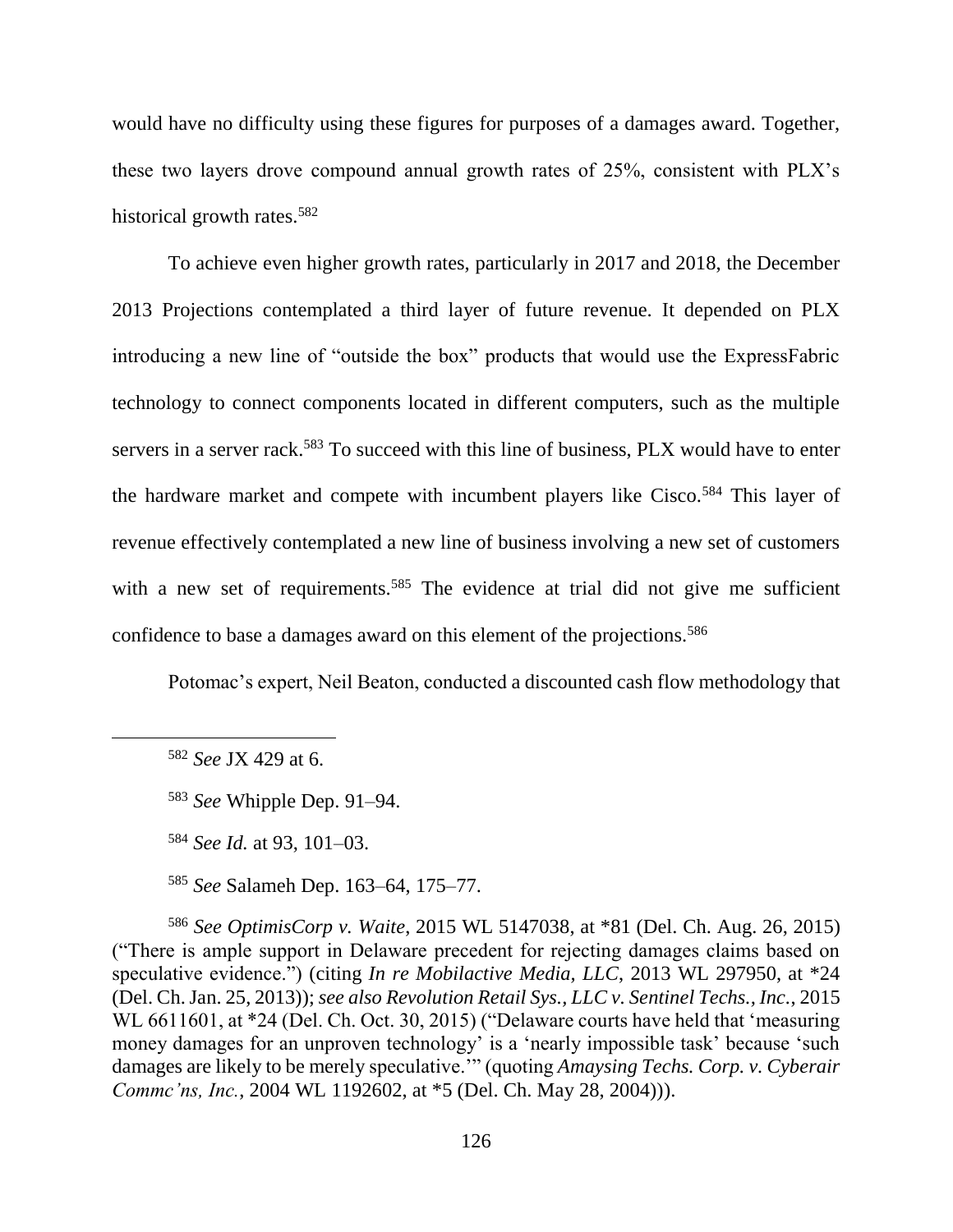reduced the extent of the third layer of revenue.<sup>587</sup> His valuation did not exceed the deal price of \$6.50 per share.<sup>588</sup> Lacking confidence in the third layer of revenue, I likewise cannot award damages that exceed the Merger price.

A second problem for the plaintiffs is that PLX management had a track record of missing its projections.<sup>589</sup> The Delaware Supreme Court has cautioned that "[m]anagement's history of missing its forecasts should . . . give[] the Court of Chancery pause."<sup>590</sup> PLX management missed its 2012 revenue target by approximately \$21.7 million and its 2013 revenue target by approximately \$15.0 million.<sup>591</sup> PLX missed its FY 2014 first quarter target by \$1.4 million, then missed its second quarter as well.<sup>592</sup> By the second quarter, PLX management had reported lower demand for PCI Express switches.<sup>593</sup> Moreover, PMC-Sierra Inc., a well-funded competitor that had paid \$100 million to acquire IDT's PCI Express business, was planning to enter the market for next-generation

<sup>588</sup> *Id.* ¶ 3.

<sup>590</sup> *Dell*, 177 A.3d at 27 n.129; *see Nine Sys.*, 2014 WL 4383127, at \*42 ("The Court cannot accept that the same people who missed projections three-months out in September 2001 by a factor of three (where there was no intervening change to the Company's business) would have been able to produce reliable projections in January 2002 for an entire year.").

 $591$  JX 571 ¶ 54 ("exclud[ing] ethernet and satellite sales").

<sup>592</sup> *See* JX 319 at 9; Raun Dep. 164.

<sup>593</sup> *See* JX 491 at 1.

<sup>587</sup> *See* JX 572 ¶¶ 64–83.

<sup>589</sup> *See* JX 571 ¶¶ 51–55.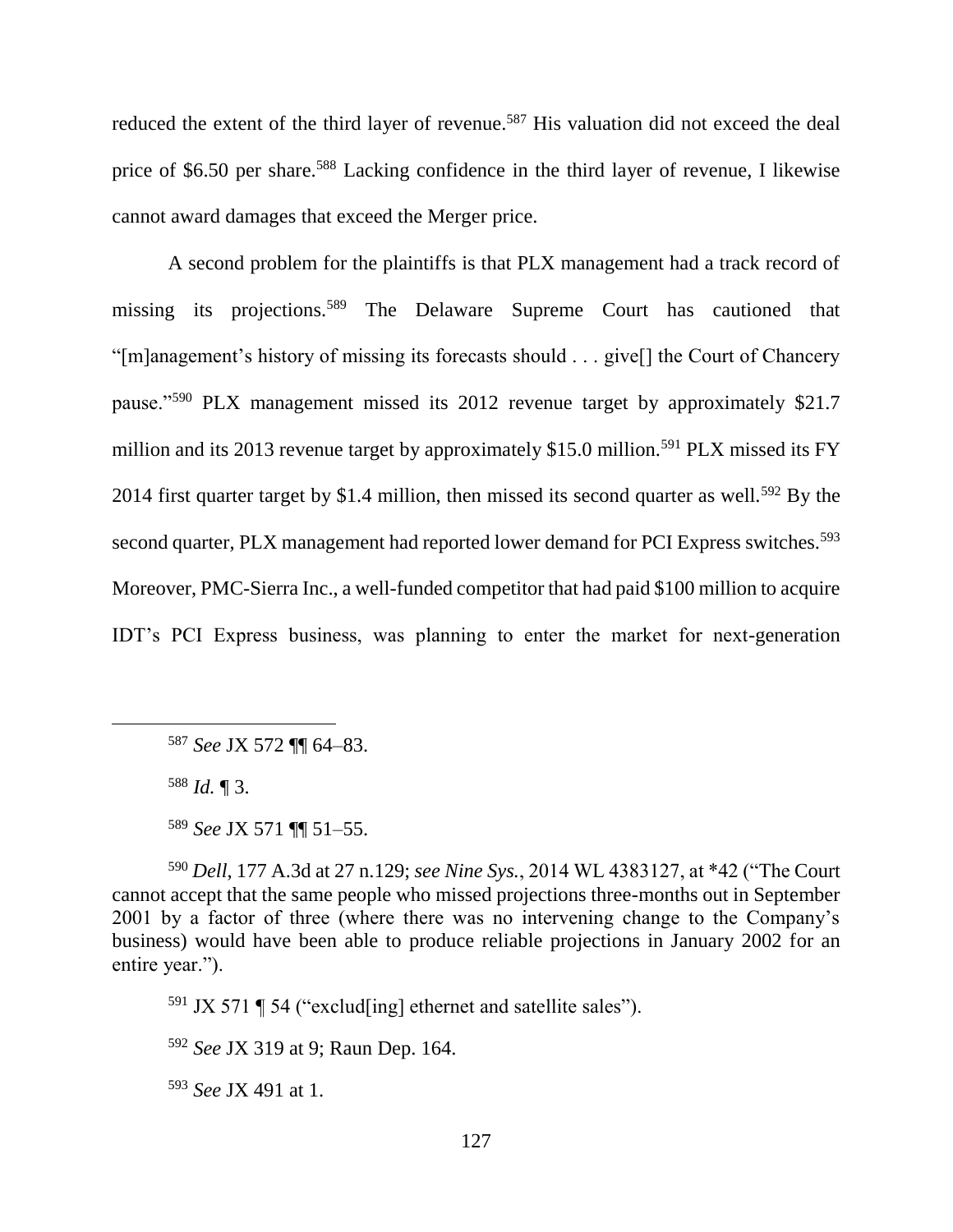circuits.<sup>594</sup> The arrival of a new market entrant would make it more difficult for PLX to achieve its projections.

A third problem for the plaintiffs is that bidders do not appear to have fully credited the December 2013 Projections, or at least not to have believed that they supported valuations in the range that Quintero posited.

[S]elf-interest concentrates the mind, and people who must back their beliefs with their purses are more likely to assess the value of the judgment accurately than are people who simply seek to make an argument. Astute investors survive in competition; those who do not understand the value of assets are pushed aside. There is no similar process of natural selection among expert witnesses and . . . judges.<sup>595</sup>

During its pre-signing market check in fall 2013, PLX provided an earlier and somewhat rosier set of projections to bidders. During the early months of 2014, PLX provided the December 2013 Projections to bidders like Cypress, Inphi, and Semtech. The management team presented the projections as its best estimate of the Company's future, without the "Upside Case" gloss that Deutsche Bank later put on them. If the projections were sufficiently reliable to support a credible valuation of \$9.82 per share, then it seems likely that another buyer would have competed with Avago. The fact that no other bidder made

<sup>594</sup> *See* JX 394; Singer Tr. 64–66.

<sup>595</sup> *Matter of Cent. Ice Cream Co.*, 836 F.2d 1068, 1072 n.3 (7th Cir. 1987) (Easterbrook, J.); *see Union Ill. 1995 Inv. Ltd. v. Union Fin. Gp.*, 847 A.2d 340, 359 (Del. Ch. 2004) (Strine, V.C.) ("The benefit of the active market for UFG as an entity that the sales process generated is that several buyers with a profit motive were able to assess these factors for themselves and to use those assessments to make bids with actual money behind them. For me (as a law-trained judge) to second-guess the price that resulted from that process involves an exercise in hubris and, at best, reasoned guess-work.").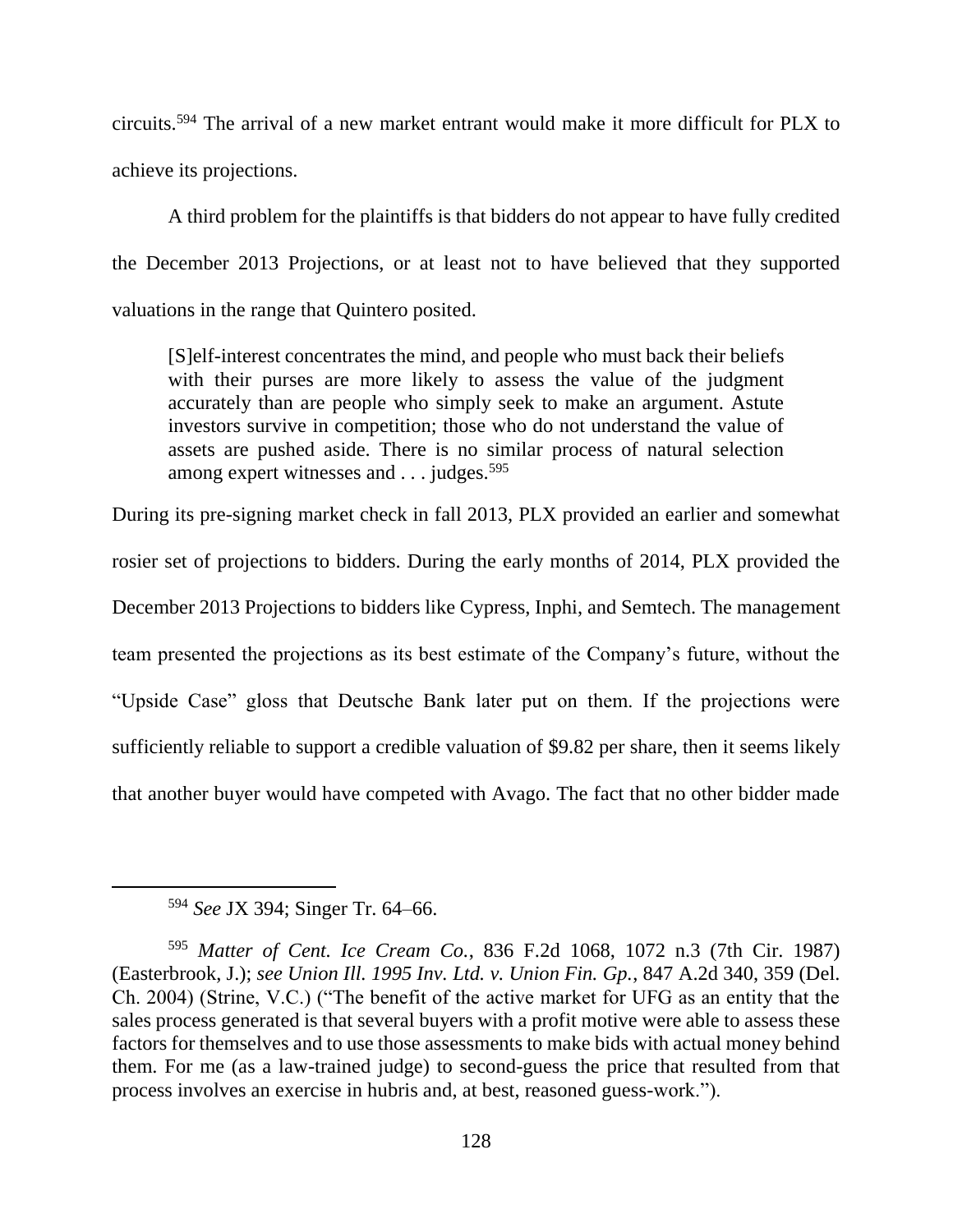a proposal, either before or after the Merger was announced, is strong evidence that the December 2013 Projections would not support a valuation in the range that Quintero claims.<sup>596</sup>

In addition to giving full credit for the third layer of revenue in December 2013 Projections, Quintero calculated a beta of 0.985 by using daily observations during the oneyear period preceding June 20, 2014.<sup>597</sup> His beta of less than one implied that a small technology company operating in the cyclical semiconductor industry exhibited less volatility than the market as a whole.<sup>598</sup> That was not credible and seems to have resulted from two factors.

First, Quintero selected a period of time when PLX was experiencing relatively low volatility because Potomac's activist campaign had driven its stock price "up pretty much to the ceiling."<sup>599</sup> This period of time was not representative of how PLX's stock would perform based on PLX's fundamentals.

<sup>596</sup> *See Dell,* 177 A.3d at 37 ("When an asset has few, or *no*, buyers at the price selected, that is not a sign that the asset is stronger than believed—it is a sign that it is weaker. This fact should give pause to law-trained judges who might attempt to outguess all of these interested economic players with an actual stake in a company's future.").

<sup>597</sup> JX 570 Ex. 56.

<sup>598</sup> Quinter Tr. 608–09; *see also* Shannon P. Pratt & Alina V. Niculita, *Valuing a Business* 194 (5th ed. 2008) ("Many high-tech companies are good examples of stocks with high betas. . . . The classic example of a low-beta stock would be a utility that has not diversified into riskier activities.").

<sup>599</sup> Quintero Tr. 777; *see* JX 570 Ex. 56.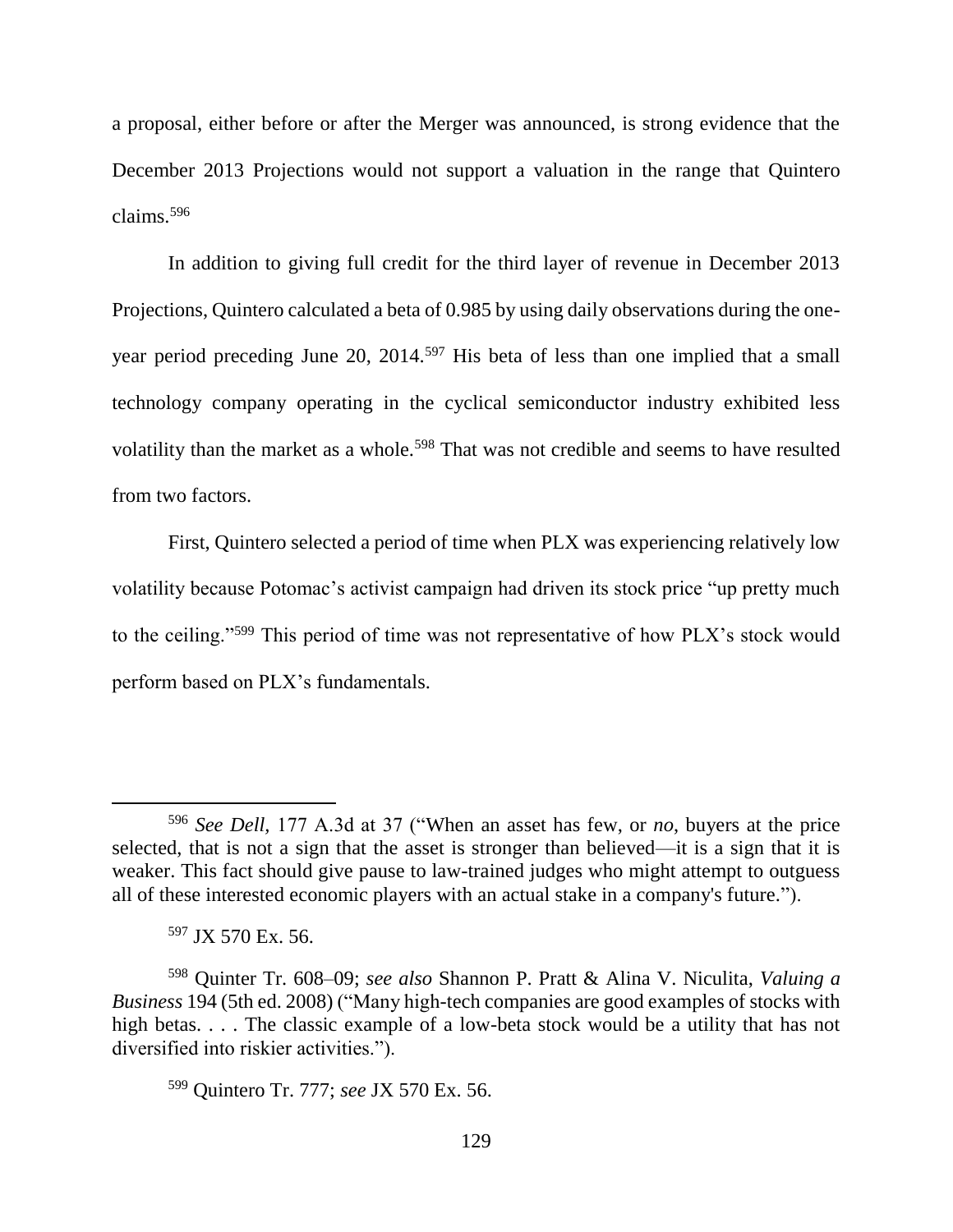Second, Quintero used daily returns, rather than a more standard interval of weekly or monthly returns.

[W]hen the return interval is shortened, the following occurs: Securities with a smaller market value than the average of all securities outstanding (the market) will generally have a decreasing beta, whereas securities with a larger market value than the average of all securities outstanding will generally have an increasing beta.<sup>600</sup>

This happens because a smaller return interval tends to incorporate instances of nontrading, biasing beta estimates towards one.<sup>601</sup> Beaton derived a more credible beta of 1.72 through a comparable companies analysis.<sup>602</sup> When Beaton replicated Quintero's beta using

monthly returns, the beta increased to  $1.458^{603}$ 

Quintero's math supports his valuation conclusion, but the inputs driving that math were not sufficiently convincing. "Although valuation exercises are highly dependent on mathematics, the use of math should not obscure the necessarily more subjective exercise

<sup>603</sup> JX 571 ¶ 71.

<sup>600</sup> Gabriel Hawawini, *Why Beta Shifts as the Return Interval Changes*, Fin. Analysts J., May–June 1983, at 73, 73.

<sup>601</sup> *See* Thomas H. McInish and Robert A. Wood, *Adjusting for Beta Bias: An Assessment of Alternative Techniques: A Note*, 41 J. Fin. 277, 277 (1986) (citing Myron Scholes and Joseph Williams, *Estimating Betas from Nonsynchronous Data*, 5 J. Fin. ECON. 309 (1977)); *see also* Aswath Damodaran, *Estimating Risk Parameters* 10 (2002), http://pages.stern.nyu.edu/~adamodar/ (unpublished manuscript) ("Betas estimated using daily or even weekly returns are likely to have a significant bias due to the non-trading problem."); Robert W. Holthausen & Mark E. Zmijewski, *Corporation Valuation Theory, Evidence & Practice* 300–01 (2014) ("The shorter the periodicity we choose to measure each return, the more likely that we will encounter statistical issues when we estimate the market model.").

<sup>602</sup> *Compare* JX 570 Ex. 56 *with* JX 572 ¶ 75.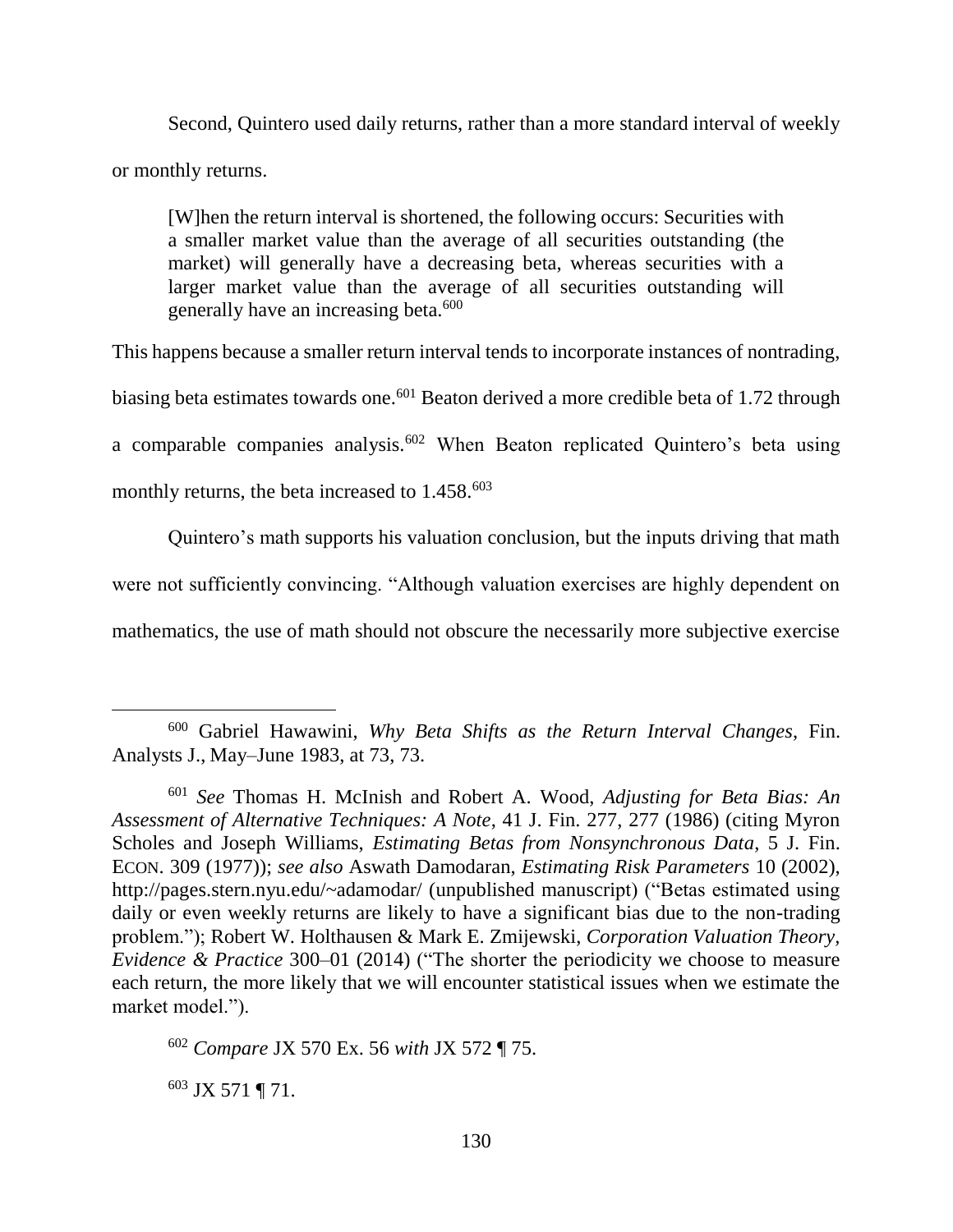in judgment that a valuation exercise requires."<sup>604</sup> After considering the components of the December 2013 Projections and some of the judgments that Quintero made, I am not persuaded that the plaintiffs carried their burden of proof on damages.

A far more persuasive source of valuation evidence is the deal price that resulted from the Company's sale process. The Delaware Supreme Court has explained that when a widely held, publicly traded company has been sold in an arm's-length transaction, the deal price has "heavy, if not overriding, probative value."<sup>605</sup> Although this decision has found that the sale process was flawed, largely because of Singer and Deutsche Bank's failure to disclose Avago's tip to the rest of the Board, I believe the sale process was sufficiently reliable to exclude the plaintiffs' damages contention.

The Delaware Supreme Court has observed that as a matter of "economic reality . . . the sale value resulting from a robust market check will often be the most reliable evidence of fair value, and that second-guessing the value arrived upon by the collective views of many sophisticated parties with a real stake in the matter is hazardous."<sup>606</sup> The Delaware Supreme Court has also commented that a deal price "deserved heavy, if not dispositive weight"<sup>607</sup> when it resulted from a sale process that involved "fair play, low barriers to

<sup>605</sup> *Dell*, 177 A.3d at 30.

 $\overline{a}$ 

<sup>606</sup> *DFC*, 172 A.3d at 366 (Del. 2017); *see id.* ("[W]e have little quibble with the economic argument that the price of a merger that results from a robust market check, against the back drop of a rich information base and a welcoming environment for potential buyers, is probative of the company's fair value.").

<sup>607</sup> *Dell*, 177 A.3d at 23.

<sup>604</sup> *Agranoff v. Miller*, 791 A.2d 880, 896 (Del. Ch. 2001) (Strine, V.C.).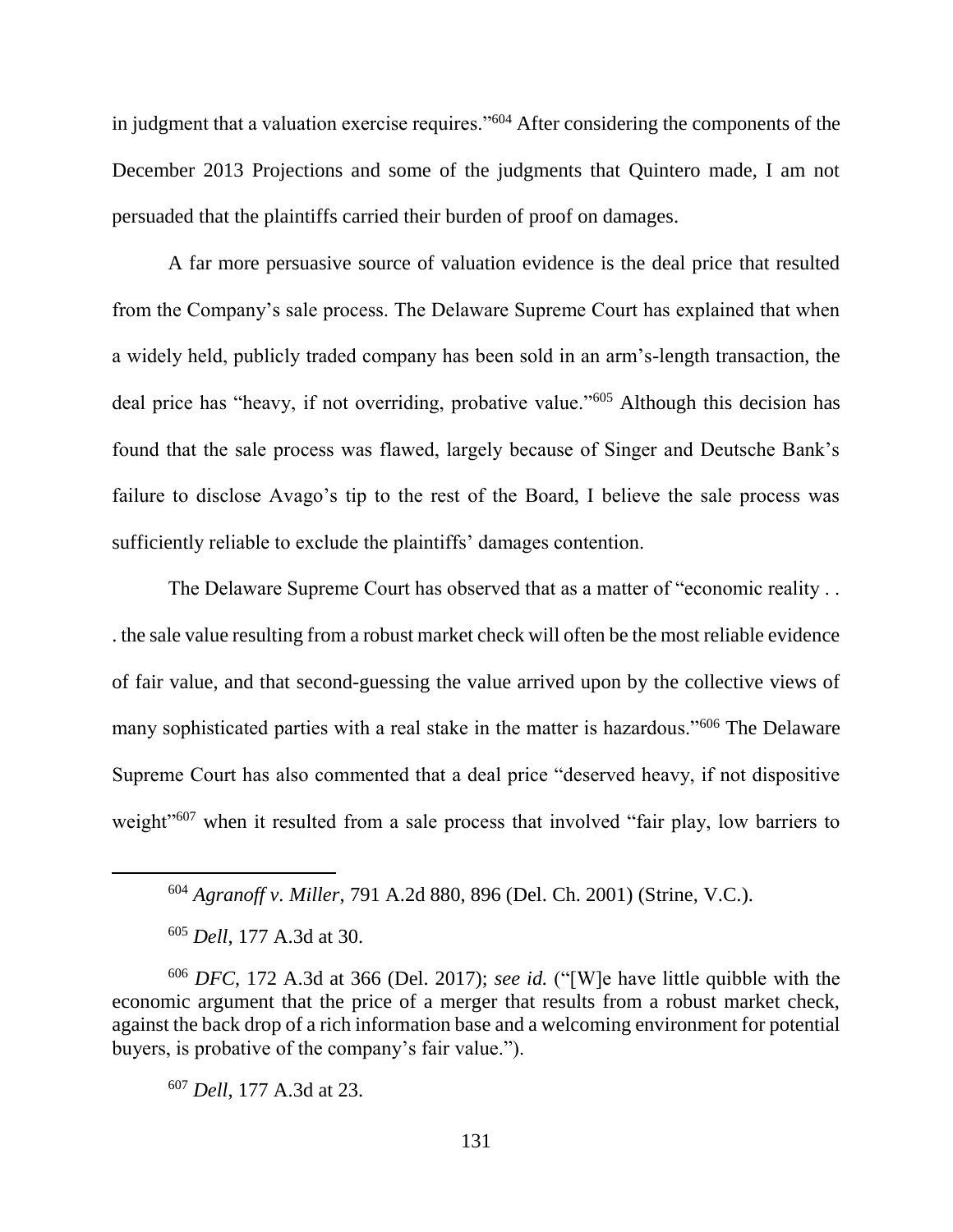entry, outreach to all logical buyers, and the chance for any topping bidder to have the support of [the largest stockholder's] votes . . . . "<sup>608</sup>

In this case, PLX conducted a quiet outreach campaign during the second half of 2013. By the end of September, Deutsche Bank had contacted fifteen potential bidders, executed nine non-disclosure agreements with companies expressing significant interest, and arranged three meetings.<sup>609</sup> In October, Cypress submitted an indication of interest, and Deutsche Bank believed that Inphi, LSI, and Avago were seriously interested. Ultimately, none of the companies made a formal bid, but this process provided the Board with important information about how potential acquirers regarded PLX.<sup>610</sup>

In early 2014, PLX engaged in a quieter market exploration. In February, Raun reported to the Special Committee that he met with Cypress, but that they were "too leveraged" to complete a transaction.<sup>611</sup> The Special Committee instructed Raun to continue to reach out to other companies, but "not to take any action with respect to

<sup>608</sup> *Id.* at 35.

 $\overline{a}$ 

<sup>609</sup> JX 217 at 1; *see* JX 208 at 1; PTO ¶ 78; JX 215 at 5–6; JX 217 at 1; Cho Dep. 195–96.

<sup>610</sup> In evaluating the sale process, I have not given meaningful weight to the go-shop process in 2012 that followed the signing of the IDT transaction. Enough time passed between 2012 and the Avago deal in 2014 to regard those contacts as stale.

<sup>611</sup> JX 374 at 1; *see* PTO ¶ 97; JX 372 at 2; JX 395 at 14.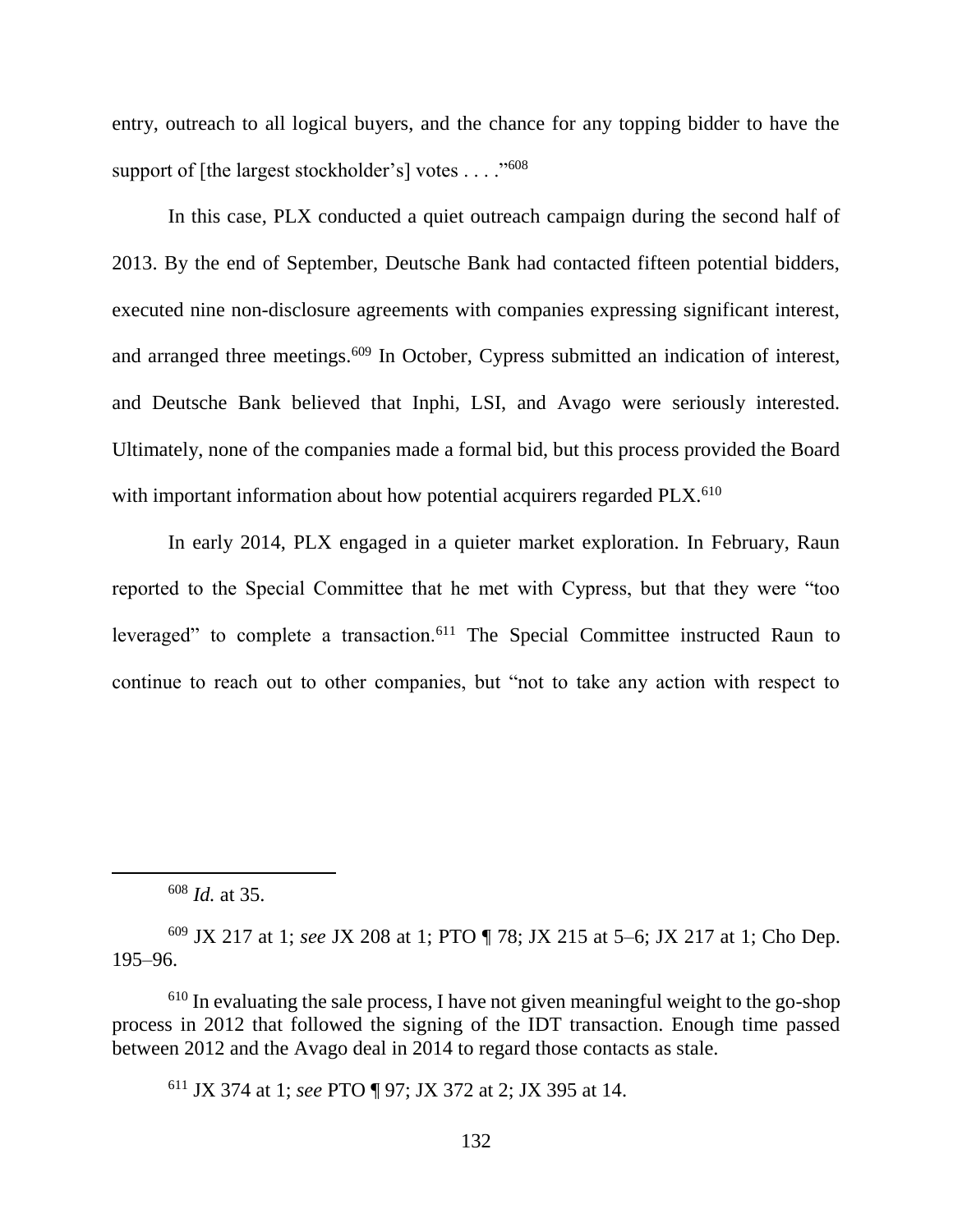Avago."<sup>612</sup> Raun engaged further with Cypress and also spoke with Inphi, Exar, and Semtech.<sup>613</sup>

After Avago made its offer of \$6.25 per share on May 22, 2014, Deutsche Bank spoke again with Inphi, Semtech, and Cypress.<sup>614</sup> Broadcom independently expressed interest,<sup>615</sup> but the Company wanted to move quickly to capitalize on the Avago offer, and Broadcom was unable to present a bid within that time frame.<sup>616</sup>

Although this pre-signing process was not extensive, the contacts provide some support for the reliability of the deal price. In my view, the pre-signing process was not so thorough that PLX could have entered into a fully locked-up deal with Avago (or the functional equivalent), but it gave the Board some information about the level of thirdparty interest in the Company.

More important than the pre-signing process was the post-signing market check. As this decision has explained, the structure of the Merger Agreement satisfied the Delaware Supreme Court's standard for a passive, post-signing market check. No topping bid emerged during that process.

Another relevant consideration is that the Merger involved a combination between

 $612$  JX 374 at 2.

<sup>613</sup> JX 380 at 2.

 $614$  JX 459 at 3.

<sup>615</sup> *See* JX 460 at 2.

<sup>616</sup> *See* JX 473.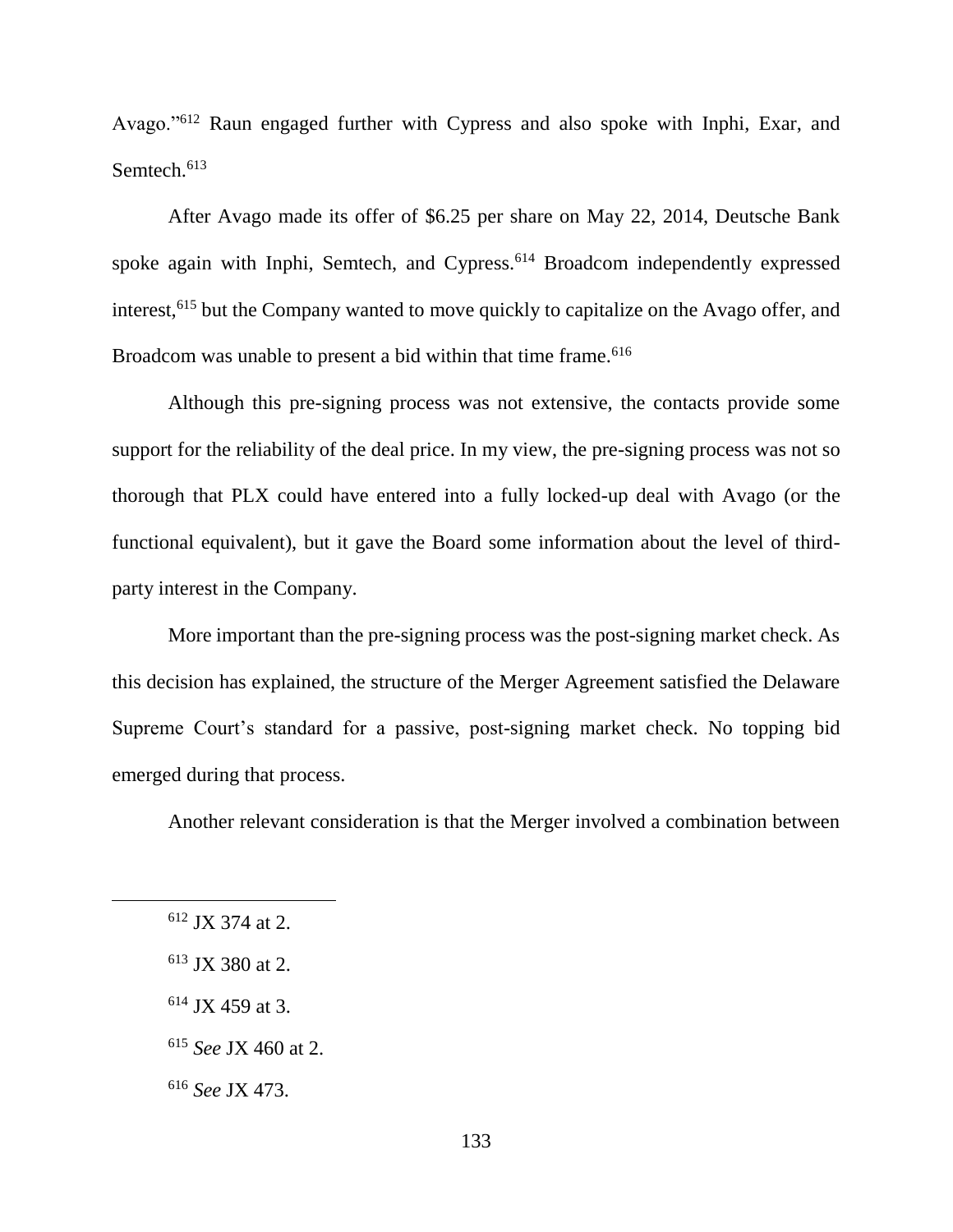two companies operating in the same industry. As a result, the price likely included synergies.<sup>617</sup> The record supports this inference and indicates that Avago anticipated achieving significant synergies from combining the businesses of LSI and PLX.<sup>618</sup> An analysis of the deal that Barclay's prepared contemplated revenue synergies of \$3 million and cost synergies of \$19.6 million.<sup>619</sup> The existence of synergies indicates that the deal price likely exceeded the standalone value of the Company.

Although flawed from a fiduciary standpoint, the details of the sale process that the Board conducted and the nature of the synergistic deal with Avago that it generated means that the plaintiffs received consideration that exceeded the value of the Company on a

<sup>617</sup> *See DFC*, 172 A.3d at 371 ("[I]t is widely assumed that the sales price in many M & A deals includes a portion of the buyer's expected synergy gains, which is part of the premium the winning buyer must pay to prevail and obtain control."); *Lender Processing*, 2016 WL 7324170, at \*11, \*26 (noting that evidence supported the view that the merger consideration "included a portion of the value that [the acquirers] expected to generate from synergies" and that "[t]he existence of combinatorial synergies provides an additional reason to think that" the merger consideration "exceeded the fair value of the Company"); *see also Olson v. Ev3, Inc.*, 2011 WL 704409, at \*10 (Del. Ch. Feb. 21, 2011) ("In an arm's-length, synergistic transaction, the deal price generally will exceed fair value because target fiduciaries bargain for a premium that includes . . . a share of the anticipated synergies . . . ."); *Union Ill.*, 847 A.2d at 356 ("[A]cquirers typically share a portion of synergies with sellers in sales transactions and that . . . portion is value that would be left wholly in the hands of the selling company's stockholders, as a price that the buyer was willing to pay to capture the selling company and the rest of the synergies.").

<sup>618</sup> *See* JX 1032 at 1–2 (Howell describing a conversation with Krause in which Krause indicated "PCI fits in well with LSIs [*sic*] storage products, so the rationale is at least as good for Avago to acquire PLX now, if not slightly improved"); Krause Dep. 28– 29; ("Q. And were you—were you modeling synergies with LSI at this point? Is that part of your—your analysis in this transaction? A. Well, yeah. . . .").

<sup>619</sup> *See* JX 526 at 21.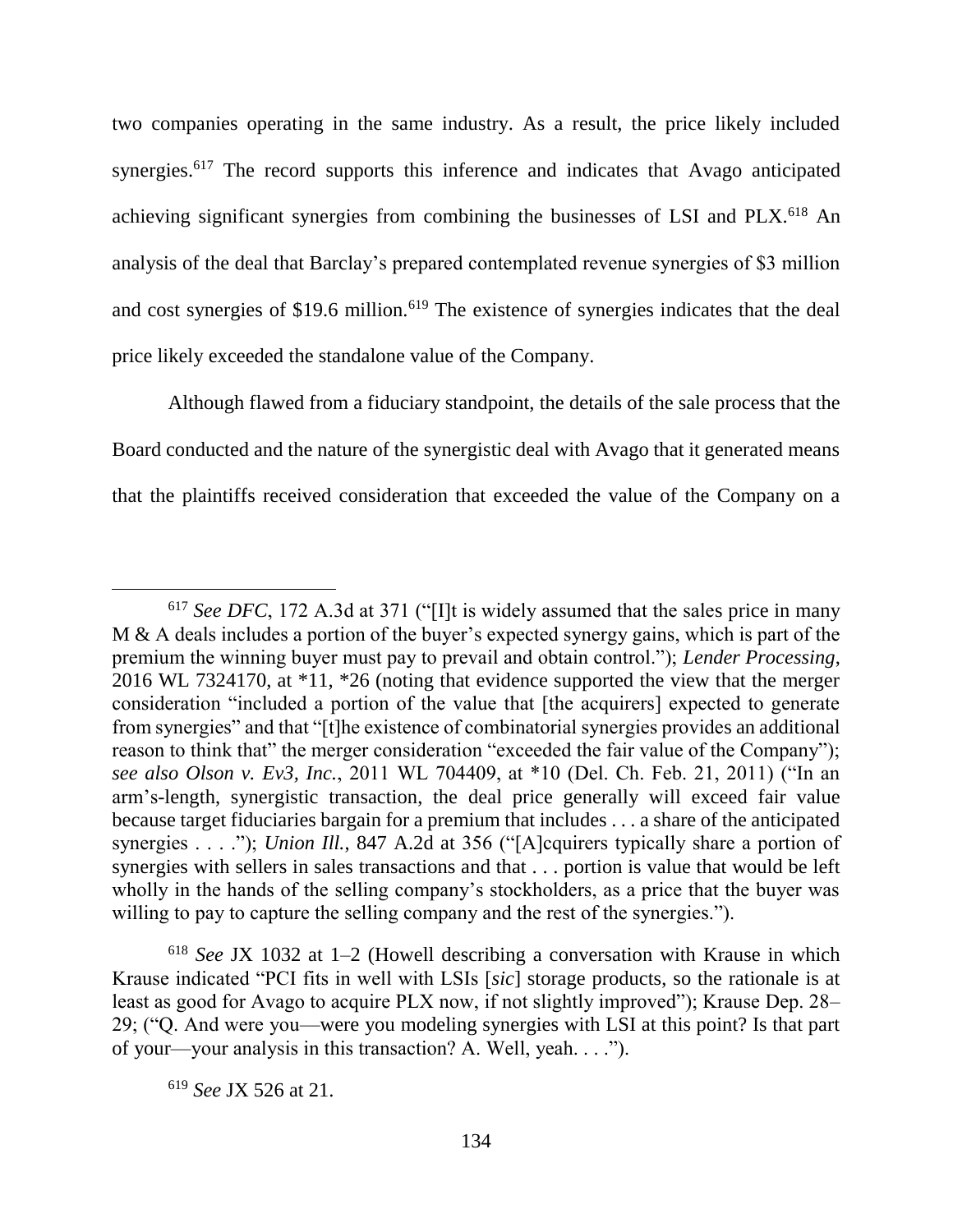stand-alone basis. The real-world market evidence from the sale process provides another reason to reject the plaintiffs' damages case. The plaintiffs failed to show causally related damages, and their claim for aiding and abetting therefore fails.

## **III. CONCLUSION**

The plaintiffs asserted that Potomac aided and abetting the Board's breaches of fiduciary duty. The plaintiffs proved that the Board breached its duty of disclosure and that the directors' actions during the sale process fell outside the range of reasonableness. The plaintiffs also proved that Potomac knowingly participated in those breaches of duty, but they were unable to prove that the breaches resulted in damages. Judgment is entered for Potomac.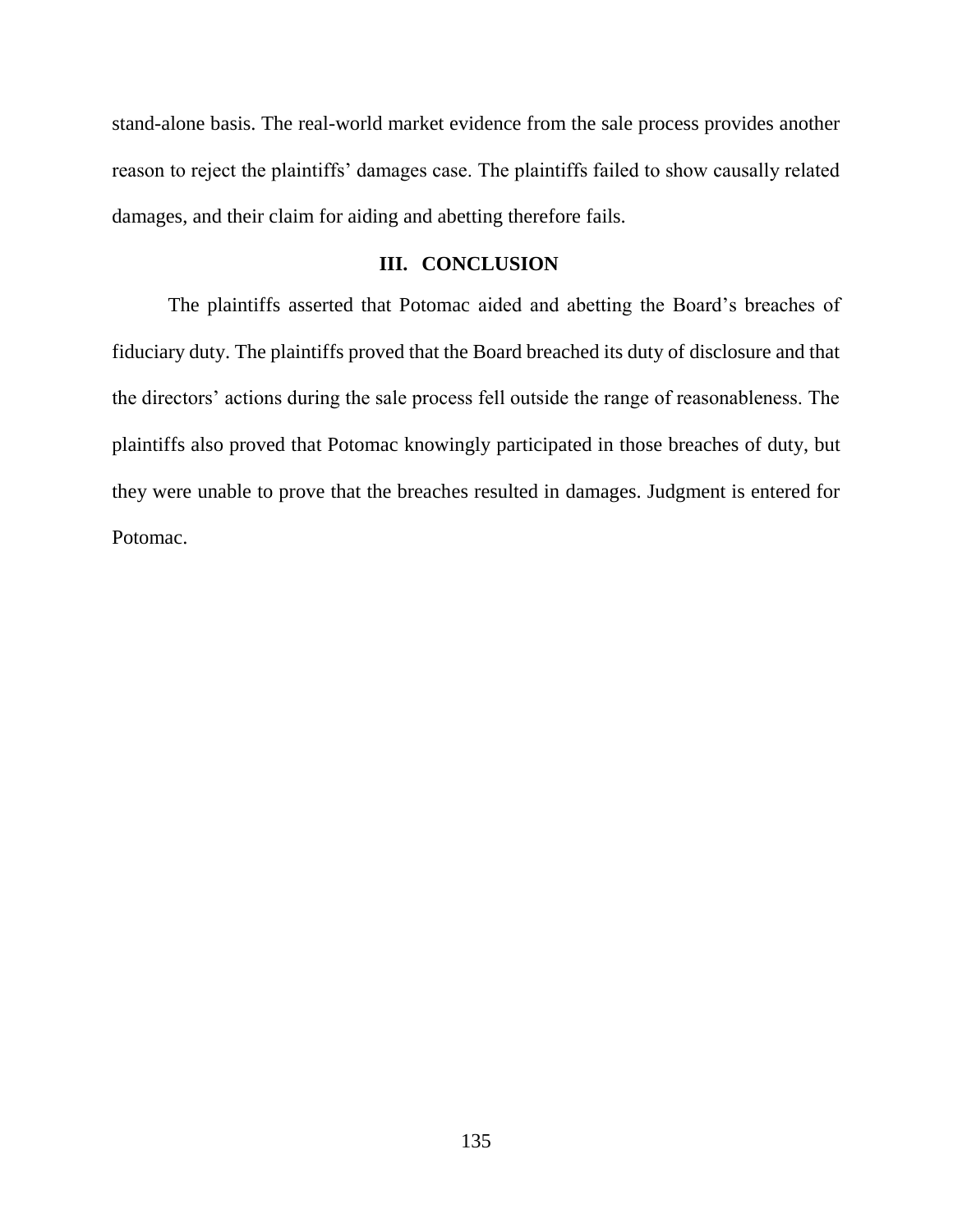# **APPENDIX**

| <b>Case</b>                                | <b>Time Between</b>                                                                           | <b>Time from</b>                                  | <b>Total Time</b>   | <b>Termination Fee</b>   | <b>Other Deal</b> |
|--------------------------------------------|-----------------------------------------------------------------------------------------------|---------------------------------------------------|---------------------|--------------------------|-------------------|
|                                            | <b>Announcement</b>                                                                           | Commencement                                      | for                 |                          | <b>Protection</b> |
|                                            | of Deal and                                                                                   | of Tender Offer                                   | <b>Purposes of</b>  |                          | <b>Measures</b>   |
|                                            | Commencement                                                                                  | to Closing                                        | Court               |                          |                   |
|                                            | of Tender Offer                                                                               |                                                   | <b>Decision</b>     |                          |                   |
| In re Fort Howard                          | 4 business days,                                                                              | 25 business                                       | 29 business         | \$67.8 million;          | No-shop           |
| Corp. S'holders                            | 4 calendar days                                                                               | days, 38                                          | days, 42            | 1.9% of equity           | permitting        |
| Litig., 1988 WL                            |                                                                                               | calendar days                                     | calendar            |                          | target to         |
| 83147 (Del. Ch.                            |                                                                                               |                                                   | days                |                          | provide           |
| Aug. 8, 1988)                              |                                                                                               |                                                   |                     |                          | information       |
| (Allen, C.)                                |                                                                                               |                                                   |                     |                          | and               |
|                                            |                                                                                               |                                                   |                     |                          | negotiate         |
|                                            |                                                                                               |                                                   |                     |                          | (i.e., a          |
|                                            |                                                                                               |                                                   |                     |                          | window-           |
|                                            |                                                                                               | 19 business                                       | 23 business         |                          | shop).<br>Window- |
| Yanow v. Scientific<br>Leasing, Inc., 1988 | 4 business days,<br>4 calendar days                                                           | days, 28                                          | days, 32            | Expense<br>reimbursement | shop, 16.6%       |
| WL 8772 (Del. Ch.                          |                                                                                               | calendar days                                     | calendar            |                          | stock option      |
| Feb. 5, 1988)                              |                                                                                               |                                                   | days                |                          | lock-up           |
| In re KDI S'holders                        | 4 business days,                                                                              | 24 business                                       | 28 business         | \$8 million; 4.3%        | Window-           |
| Litig., 1988 WL                            | 6 calendar days                                                                               | days, 35                                          | days, 41            | of equity                | shop              |
| 116448 (Del. Ch.                           |                                                                                               | calendar days                                     | calendar            |                          |                   |
| Nov. 1, 1988)                              |                                                                                               |                                                   | days                |                          |                   |
| Braunschweiger v.                          | 3 business days,                                                                              | 30 business                                       | 33 business         | Graduated fee            | Strict no-        |
| American Home                              | 3 calendar days                                                                               | days, 43                                          | days, 46            | capped at 1.9%           | shop              |
| Shield Corp., 1989                         |                                                                                               | calendar days                                     | calendar            | equity                   |                   |
| WL 128571 (Del.                            |                                                                                               |                                                   | days                |                          |                   |
| Ch. Oct. 26, 1989)                         |                                                                                               |                                                   |                     |                          |                   |
| (Allen, C).                                |                                                                                               |                                                   |                     |                          |                   |
| In re Formica Corp.                        |                                                                                               | Single-step merger. No tender offer. 143 business |                     | 4.5% of equity           | None              |
| S'holders Litig.,                          | days, 205 calendar days, between announcement of                                              |                                                   |                     |                          |                   |
| 1989 WL 25812                              |                                                                                               | merger and stockholder vote approving deal.       |                     |                          |                   |
| (Del. Ch. Mar. 22,                         |                                                                                               |                                                   |                     |                          |                   |
| 1989)<br>Roberts v. General                |                                                                                               | 25 business                                       | 30 business         | \$33 million; 2% of      | Window-           |
| Instr. Corp., 1990                         | 5 business days,<br>7 calendar days                                                           | days, 35                                          | days, 42            | equity                   | shop              |
| WL 118356 (Del.                            |                                                                                               | calendar days                                     | calendar            |                          |                   |
| Ch. Aug. 13, 1990)                         |                                                                                               |                                                   | days                |                          |                   |
| (Allen, C.)                                |                                                                                               |                                                   |                     |                          |                   |
| McMillan v.                                |                                                                                               | Single-step merger. No tender offer. 102 business |                     | \$3.1 million; 3.5%      | Window-           |
| Intercargo Corp.,                          |                                                                                               | days, 148 calendar days between announcement of   |                     | of equity                | shop              |
| 768 A.2d 492 (2000)                        | merger and stockholder vote approving deal.                                                   |                                                   |                     |                          |                   |
| (Strine, V.C.)                             |                                                                                               |                                                   |                     |                          |                   |
| In re Pennaco                              | 9 business days,                                                                              | 20 business                                       | 29 business         | \$15 million; 3% of      | Window-           |
| S'holders Litig., 787                      | 17 calendar days                                                                              | days, 28                                          | days, 45            | equity                   | shop              |
| A.2d 691 (Del. Ch.                         |                                                                                               | calendar days                                     | calendar            |                          |                   |
| 2001) (Strine, V.C.)                       |                                                                                               |                                                   | days                |                          |                   |
| In re Cysive, Inc.                         | Single-step merger. No tender offer. 45 business                                              |                                                   |                     | Expenses up to           | Window-           |
| S'holders Litig., 836                      | days, 63 calendar days between announcement of<br>merger and stockholder vote approving deal. |                                                   | $$1.65$ million; up | shop with                |                   |
| A.2d 531 (Del. Ch.                         |                                                                                               |                                                   |                     | to 1.7% of deal          | matching          |
| 2003) (Strine, V.C.)                       |                                                                                               |                                                   |                     | value                    | rights            |